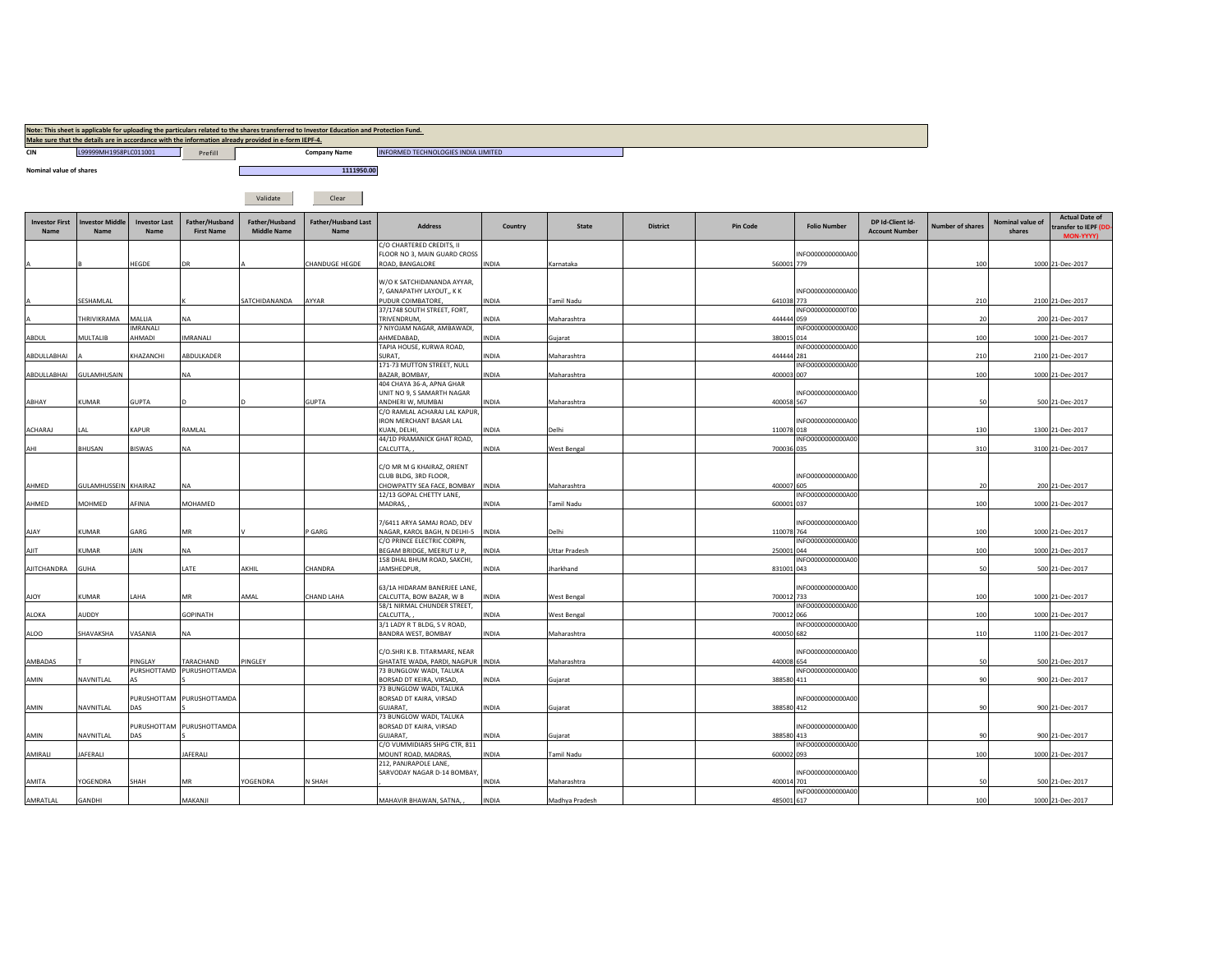|             |                   |                |                 |                 |                    | C/O VAIBHAV INVESTMENT, 2/A,                             |              |             |                                 |              |                  |
|-------------|-------------------|----------------|-----------------|-----------------|--------------------|----------------------------------------------------------|--------------|-------------|---------------------------------|--------------|------------------|
|             |                   |                |                 |                 |                    | 3RD FLOOR, AVANTIKA COMPLEX,                             |              |             | INFO0000000000A00               |              |                  |
| AMRUTLAL    |                   | DOSHI          | <b>NA</b>       | <b>BHAICHAN</b> | DOSHI              | LIMDALANE CORNER JAMNAGAR<br>77 WALKESHWAR ROAD, BOMBAY  | INDIA        | Gujarat     | 361001 711<br>INFO000000000A00  | 100          | 1000 21-Dec-2017 |
| AMTA        | <b>IZZAT</b>      | KURWA          | <b>IZZAT</b>    | <b>KURWA</b>    |                    |                                                          | INDIA        | Maharashtra | 400006 392                      | 30           | 300 21-Dec-2017  |
|             |                   |                |                 |                 |                    | C/O LT COL T S ANAND, J C E O                            |              |             |                                 |              |                  |
|             |                   |                |                 |                 |                    | PLOT NO 108, CHURCH ROAD NEW                             |              |             | INFO0000000000A00               |              |                  |
| AMTESHWAR   | ANAND             |                | <b>NA</b>       |                 |                    | DELHI,                                                   | INDIA        | Delhi       | 110001 255                      | 30           | 300 21-Dec-2017  |
|             |                   |                |                 |                 |                    | 445 RABINDRA SARANI,                                     |              |             | INFO0000000000A00               |              |                  |
| ANADINATH   | DAW               |                | CHANDRANATH     | DAW             |                    | CALCUTTA,<br>AXMI COTTAGE, 7TH ROAD, KHAR                | INDIA        | West Bengal | 700005 105<br>INFO0000000000A00 | 100          | 1000 21-Dec-2017 |
| ANANT       | VASUDEO           | SIRSAT         | VASUDEO         |                 |                    | WEST, BOMBAY                                             | INDIA        | Maharashtra | 400052 663                      | 100          | 1000 21-Dec-2017 |
|             |                   |                |                 |                 |                    |                                                          |              |             | INFO0000000000A00               |              |                  |
| ANIL        | KUMAR             | AGGARWAL       |                 |                 | AGGARWAL           | K L AGGARWAL, DEHRA DUN, U P,                            | INDIA        | Maharashtra | 444444 127                      | 210          | 2100 21-Dec-2017 |
|             |                   |                |                 |                 |                    | SHREE SWAMI SAMARTH, N-32/N-                             |              |             |                                 |              |                  |
|             | PRAMOD            | PAWAR          | MR              | PRAMOD          | <b>BUDHO PAWAR</b> | 5/40/2 S V NAGAR, NEW CIDCO,<br>NASIK M S                |              |             | INFO0000000000A00<br>422009 737 | 50           |                  |
| ANITA       |                   |                |                 |                 |                    | C/O SH RAMESHCHANDER ROY,                                | INDIA        | Maharashtra |                                 |              | 500 21-Dec-2017  |
|             |                   |                |                 |                 |                    | 39/1 KAVI NABIN SEN ROAD,                                |              |             | INFO000000000A00                |              |                  |
| ANJALI      | <b>NAHA</b>       |                | <b>JOGENDRA</b> | CHANDRA         |                    | DUMDUM CULCUTTA,                                         | <b>INDIA</b> | West Bengal | 700028 133                      | 100          | 1000 21-Dec-2017 |
|             |                   |                |                 |                 |                    | 1/26 VASUDEV NAGAR, PARSI                                |              |             |                                 |              |                  |
|             |                   |                |                 |                 |                    | PANCHAYAT ROAD, ANDHERI EAST                             |              |             | INFO000000000A00                |              |                  |
| ANNAPURNA   | NARENDRA          | SHENOY         | <b>KUNDAPUR</b> |                 | SHENOY             | <b>BOMBAY</b>                                            | <b>INDIA</b> | Maharashtra | 400069 407                      | 60           | 600 21-Dec-2017  |
|             |                   |                |                 |                 |                    | AT & POST DUNGRI STATION, W.                             |              |             | INFO0000000000A00               |              |                  |
| ANSUYABEN   |                   | DESAI          | NATHUBHAI       |                 |                    | RAILWAY, DIST VALSAD, GUJARAT, INDIA                     |              | Maharashtra | 444444 674                      | 70           | 700 21-Dec-2017  |
|             |                   |                |                 |                 |                    | DUNGRI (R S ), DIST BULSAR,                              |              |             | INFO0000000000A00               |              |                  |
| ANSUYABEN   | NATHUBHAI         | DESAI          | NATHUBHAI       |                 |                    | <b>GUJARAT</b>                                           | INDIA        | Gujarat     | 396375 456                      | $30^{\circ}$ | 300 21-Dec-2017  |
|             |                   |                |                 |                 |                    |                                                          |              |             |                                 |              |                  |
|             |                   |                |                 |                 |                    | M/S. SURAJ ODD-LOTS PVT LTD,                             |              |             |                                 |              |                  |
|             |                   |                |                 |                 |                    | 185, BULLION EXCHANGE<br>BUILDING, (BANK OF INDIA BLDG), |              |             | INFO0000000000A00               |              |                  |
| ANURAG      |                   | AGARWAL        | RAJABHADUR      | AGRAWAL         |                    | 4TH FLR, ZAVERI BAZAR, BOMBAY INDIA                      |              | Maharashtra | 400002 759                      | 40           | 400 21-Dec-2017  |
|             |                   |                |                 |                 |                    |                                                          |              |             |                                 |              |                  |
|             |                   |                |                 |                 |                    | C/O UPENDRA C CHAKRABORTY, 5                             |              |             |                                 |              |                  |
|             |                   |                |                 |                 |                    | MIECCAL ROAD, PO NABAGRAM                                |              |             | INFO0000000000A00               |              |                  |
| APEL        | RANI              | DEVI           | UPENDRA         | CHANDRA         |                    | DT HOOGHLY,                                              | <b>INDIA</b> | Maharashtra | 444444 157                      | 30           | 300 21-Dec-2017  |
| AQUIL       | AHMAD             |                | MR              | SHAIKH          | SHAFI AHMAD        | B-2 REIDS LINES, DELHI<br>UNIVERSITY CAMPUS, DELHI,      | INDIA        | Delhi       | INFO0000000000A00<br>110007 742 | 500          | 5000 21-Dec-2017 |
|             |                   |                |                 |                 |                    | 42/46 VITTALDAS BUILDING, 3RD                            |              |             |                                 |              |                  |
|             |                   |                |                 |                 |                    | BHOIWADA B J COMPOUND,                                   |              |             | INFO0000000000A00               |              |                  |
| ARUN        | KHANDELWAL        |                | BANARASIDAS     | KHANDELWAL      |                    | BOMBAY,                                                  | INDIA        | Maharashtra | 400002 533                      | 250          | 2500 21-Dec-2017 |
|             |                   |                |                 |                 |                    | B-266-A GREATER KAILASH, NEW                             |              |             | INFO0000000000A00               |              |                  |
| ARUN        | KUMAR             | CHOPRA         | VEDRAJ          | CHOPRA          |                    | DELHI.                                                   | INDIA        | Delhi       | 110048 368<br>INFO0000000000A00 | 210          | 2100 21-Dec-2017 |
| ARUN        | KUMAR             | NAHA           | JAGENDRA        |                 |                    | C/O J C NAHA, 162/A/126 LAKE<br>GARDENS, CALCUTTA,       | INDIA        | West Bengal | 700045 189                      | 100          | 1000 21-Dec-2017 |
|             |                   |                |                 |                 |                    |                                                          |              |             |                                 |              |                  |
|             |                   |                |                 |                 |                    | SAI SVTHAR STREET, BAZAR ROAD,                           |              |             | INFO0000000000A00               |              |                  |
| ARUN        | RATHOD            |                | MR              | GAMBHIRSINGH    | RATHOD             | WANKANER DIST RAJKOT,                                    | <b>INDIA</b> | Gujarat     | 363621 689                      | 50           | 500 21-Dec-2017  |
|             |                   |                |                 |                 |                    |                                                          |              |             |                                 |              |                  |
|             |                   |                |                 |                 |                    | C/O MUKUNDBHAI T MARFATIA,<br>2ND FLOOR PAREKH BLDG, 20  |              |             | INFO0000000000A00               |              |                  |
| ARUNA       | VITHALDAS         | PARIKH         | VITHALDAS       |                 |                    | WALKESHWAR RD B'BAY,                                     | INDIA        | Maharashtra |                                 | 110          | 1100 21-Dec-2017 |
|             |                   |                |                 |                 |                    |                                                          |              |             |                                 |              |                  |
| ARVIND      |                   |                |                 |                 |                    | 403, SONAL,, PANCH PAKHADI,                              |              |             | 400006 244<br>INFO0000000000A00 |              |                  |
|             |                   | GHALSASI       | GANESH          |                 |                    | THANE,                                                   | INDIA        | Maharashtra | 400602 645                      | 50           | 500 21-Dec-2017  |
|             |                   |                |                 |                 |                    |                                                          |              |             | INFO0000000000A00               |              |                  |
| ARVINDBHAI  | GANDABHAI         | GANDHI         | <b>NA</b>       |                 |                    | 7/94 KARWAD BAZAR, NAVSARI,                              | INDIA        | Gujarat     | 396445 586                      | 100          | 1000 21-Dec-2017 |
|             |                   |                |                 |                 |                    |                                                          |              |             |                                 |              |                  |
|             |                   |                |                 |                 |                    | 49 JAWAHAR NAGAR, 6TH ROAD                               |              |             | INFO000000000A00                | 10           |                  |
| ARVINDKUMAR |                   | SHAH           | CHANDULAL       |                 |                    | GOREGAON WEST, BOMBAY,<br>PRAJAPATI NIVAS, JAMBUSAR,     | INDIA        | Maharashtra | 400062 522<br>INFO0000000000A00 |              | 100 21-Dec-2017  |
| ARVINDKUMAR | <b>VITHALBHAI</b> | GUJJAR         | VITHALBHAI      |                 |                    | DIST BROACH, GUJARAT                                     | INDIA        | Gujarat     | 392150 603                      | 50           | 500 21-Dec-2017  |
|             |                   |                |                 |                 |                    | 171-73 MUTTON STREET, NULL                               |              |             | INFO0000000000A00               |              |                  |
| ASGARALI    | ABDULLABHAI       |                | ABDULLABHAI     |                 |                    | BAZAR, BOMBAY,                                           | <b>INDIA</b> | Maharashtra | 400003 204                      | 100          | 1000 21-Dec-2017 |
|             |                   |                | MR              |                 |                    | 70/70 A SEIKH MEMON STREET,,                             |              |             | INFO0000000000A00               |              |                  |
| ASHOK       | KUMAR             | DAMANI         |                 | KISHORILAL      |                    | BOMBAY.<br>ROW HOUSE NO 23, GOYAL                        | <b>INDIA</b> | Maharashtra | 400002 705                      | 100          | 1000 21-Dec-2017 |
|             |                   |                |                 |                 |                    | INTERCITY, OPP T V TOWER, PO                             |              |             | INFO0000000000A00               |              |                  |
| ASHOK       |                   | MENGHRAJANI MR |                 | LEKHRAJMAL      |                    | MEMNAGAR AHMEDABAD                                       | INDIA        | Gujarat     | 380054 751                      |              | 500 21-Dec-2017  |
| ASHOK       | LACHMAN           | SODAH          | <b>NA</b>       |                 |                    | 101 SODAH SADAN, ROAD NO 7<br>WADALA, BOMBAY,            | INDIA        | Maharashtra | INFO0000000000A00<br>400031 577 | 20           | 200 21-Dec-2017  |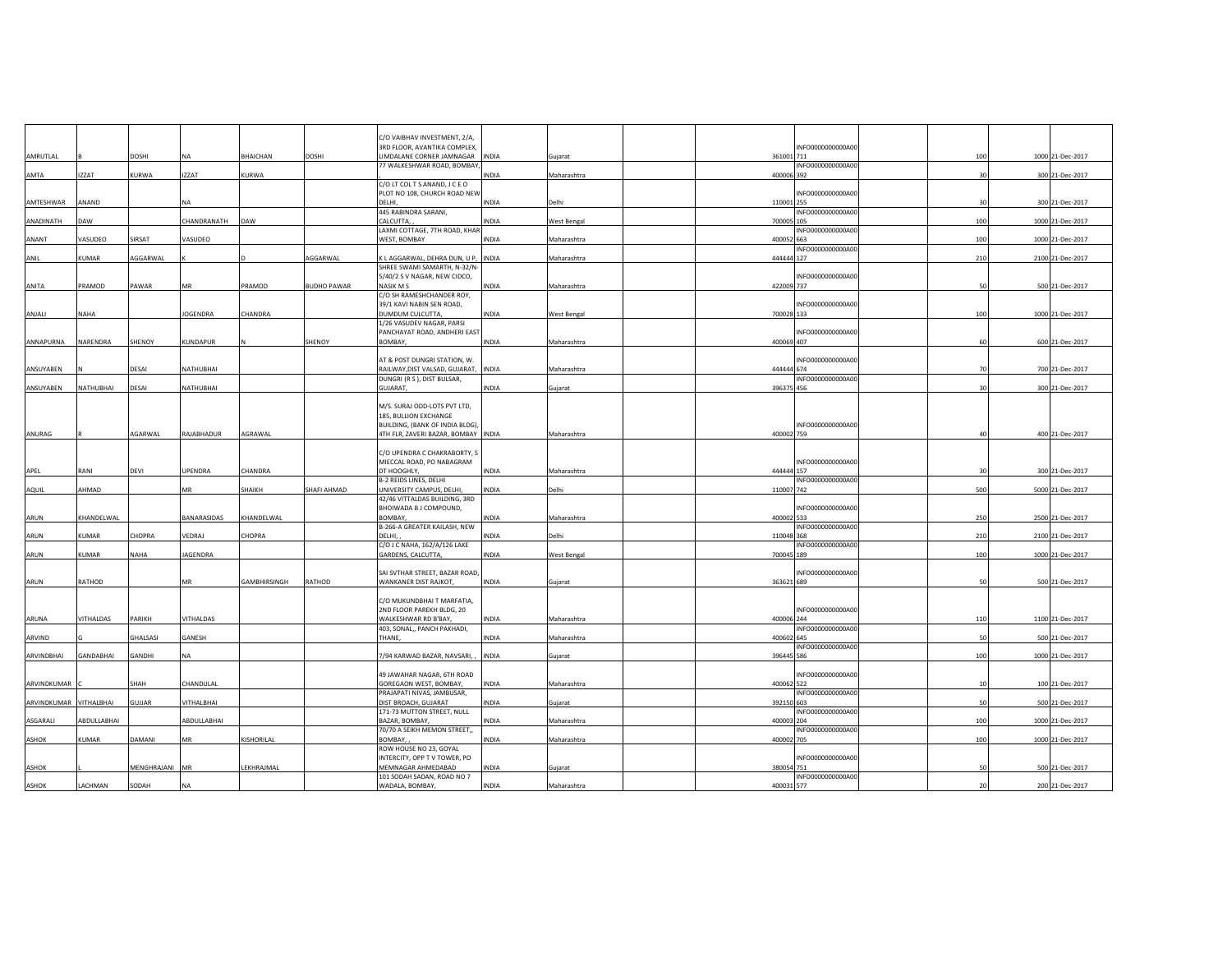|                  |             |                  |                  |                 |           | C/O AMIT MODAK, 1393/95                                        |              |                      |             |                   |                |                   |
|------------------|-------------|------------------|------------------|-----------------|-----------|----------------------------------------------------------------|--------------|----------------------|-------------|-------------------|----------------|-------------------|
|                  |             |                  |                  |                 |           | SHUKRAWAR PETH, B/19 VISHNU                                    |              |                      |             | INFO0000000000A00 |                |                   |
| ASHVINI          | DIKE        |                  | MR               | AJIT            | DIKE      | <b>KRUPA, PUNE</b>                                             | <b>INDIA</b> | Maharashtra          | 411002 691  |                   | 100            | 1000 21-Dec-2017  |
|                  |             |                  |                  |                 |           | 703 PRUTHVI APARTMENT, GHOD                                    |              |                      |             |                   |                |                   |
|                  |             |                  |                  |                 |           | DOD ROAD, NEAR PARLE POINT,                                    |              |                      |             | INFO000000000A00  |                |                   |
| <b>ATUL</b>      | JAYANTILAL  | CHOKSI           | JAYANTILAL       |                 |           | SURAT<br>145/C, GROUND FLOOR, DR                               | <b>INDIA</b> | Gujarat              | 395003 666  |                   | 7 <sup>c</sup> | 700 21-Dec-2017   |
|                  |             |                  |                  |                 |           | VIEGAS STREET, KALBADEVI                                       |              |                      |             | INFO0000000000051 |                |                   |
| AVANI            | CHANDRAKANT |                  | CHANDRAKANT      |                 |           | MUMBAI                                                         | <b>INDIA</b> | Maharashtra          | 400002 403  |                   |                | 10 21-Dec-2017    |
|                  |             | VENKITESWARA     |                  |                 |           | C/O THE AGENT INDIAN EXPRESS,                                  |              |                      |             | INFO0000000000A00 |                |                   |
| AYLORE           | KRISHNA     |                  | KRISHNAN         |                 |           | ALWAYE,                                                        | <b>INDIA</b> | Maharashtra          | 444444 235  |                   | 100            | 1000 21-Dec-2017  |
|                  |             |                  |                  |                 |           | 34 SHOBHANA NAGAR SOC, SYED                                    |              |                      |             |                   |                |                   |
|                  |             |                  |                  |                 |           | VASNA ROAD, OLD PADRA ROAD,                                    |              |                      |             | INFO0000000000A00 |                |                   |
| AYUB             |             | KHAN             | MR               | ABID            |           | BARODA-15                                                      | INDIA        | Maharashtra          | 444444 732  |                   | 50             | 500 21-Dec-2017   |
|                  |             |                  |                  |                 |           | D3/10 HARI RATAN COOP HSG SO,                                  |              |                      |             |                   |                |                   |
|                  | ANANTH      | KRISHNAN         | <b>NA</b>        |                 |           | BANGUR NAGAR M G ROAD,<br><b>GOREGAON BOMBAY,</b>              | <b>INDIA</b> | Maharashtra          | 400062 317  | INFO0000000000A00 | 210            | 2100 21-Dec-2017  |
|                  |             |                  |                  |                 |           |                                                                |              |                      |             |                   |                |                   |
|                  |             |                  |                  |                 |           | D NO 11-238 JOGIVANIPALEM, NR                                  |              |                      |             |                   |                |                   |
|                  |             | LAKSHMANA        |                  |                 |           | PATHULUGARI MEDA, OLD                                          |              |                      |             | INFO0000000000B00 |                |                   |
|                  |             | RAO              | BEHARA           | JAGGARAO        |           | GAJUWAKA PO VISAKHAPATNAM, INDIA                               |              | Andhra Pradesh       | 530026 490  |                   | 50             | 500 21-Dec-2017   |
|                  |             |                  |                  |                 |           | BLOCK 'N' NO.6 HOUSING UNIT,                                   |              |                      |             | INFO0000000000N0  |                |                   |
|                  | NAGRAJAN    |                  | BALA             | SUBRAMANIA      |           | SALAI NAGAR TIRUCHY,                                           | INDIA        | <b>Tamil Nadu</b>    | 620003 0365 |                   | 210            | 2100 21-Dec-2017  |
|                  |             |                  |                  |                 |           | 78/15 KRISHNA MAHAL, PESTOM                                    |              |                      |             |                   |                |                   |
|                  |             |                  |                  |                 |           | SAGAR, ROAD NO.1, CHEMBUR,                                     |              |                      |             | INFO0000000000B00 |                |                   |
|                  | RAGHUNATH   |                  | RAGHUNATH        |                 |           | <b>BOMBAY</b>                                                  | <b>INDIA</b> | Maharashtra          | 400089 594  |                   | 100            | 1000 21-Dec-2017  |
|                  |             |                  |                  |                 |           |                                                                |              |                      |             |                   |                |                   |
|                  |             |                  |                  |                 |           | 1-50, NEAR S V TEMPLE,                                         |              |                      |             | INFO0000000000B00 |                |                   |
|                  | SARVOTHAM   | PAI              |                  |                 | V PAI     | BRAJMAVAR VIA MANGALORE,,                                      | <b>INDIA</b> | Karnataka            | 576213 654  |                   | 160            | 1600 21-Dec-2017  |
|                  |             |                  |                  |                 |           | H NO 24-143-21/14, VISHNUPURI                                  |              |                      |             |                   |                |                   |
|                  |             |                  |                  |                 |           | COLONY, NR GAUTAMI HIGH                                        |              |                      |             |                   |                |                   |
|                  |             |                  |                  |                 |           | SCHOOL, P O MALKAJPURI                                         |              |                      |             | INFO0000000000B00 |                |                   |
|                  | SESHAGIRI   | RAO              | BEHARA           | <b>JAGGARAO</b> |           | HYDERABAD                                                      | INDIA        | Andhra Pradesh       | 500047 491  |                   | 50             | 500 21-Dec-2017   |
|                  |             |                  |                  |                 |           | C/O SATYANAND COLLECTION,                                      |              |                      |             |                   |                |                   |
|                  |             |                  |                  |                 |           | GRUHLAXMI HOUSING SOCIETY<br>LTD, SHOP NO.3,, 77               |              |                      |             | INFO0000000000B00 |                |                   |
| <b>BABITA</b>    | RATHI       |                  | SANTOSH          |                 |           | MAGARALI, HADAPSAR PUNE                                        | INDIA        | Maharashtra          | 411028 611  |                   | 100            | 1000 21-Dec-2017  |
|                  |             |                  |                  |                 |           | C/O CYNO CHEM (INDIA), 54/1                                    |              |                      |             |                   |                |                   |
|                  |             |                  |                  |                 |           | CANNING STREET, 3RD FLOOR,                                     |              |                      |             | INFO0000000000B00 |                |                   |
| BABU             | BHAI        | PATEL            | MR               | VITHAL          | DAS PATEL | CALCUTTA                                                       | INDIA        | West Bengal          | 700001 646  |                   | 150            | 1500 21-Dec-2017  |
|                  |             |                  |                  |                 |           | A 43 AVAS VIKAS COLONY,                                        |              |                      |             | INFO0000000000B00 |                |                   |
| BABULAL          | AGARWAL     |                  | LATE             | RAMCHANDRA      |           | NANDANPURA,, JHANSI(UP),                                       | <b>INDIA</b> | <b>Uttar Pradesh</b> | 284003 009  |                   | 80             | 800 21-Dec-2017   |
|                  |             |                  |                  |                 |           | SAGAR CLASSICS, 11TH FLOOR,                                    |              |                      |             |                   |                |                   |
|                  |             |                  |                  |                 |           | FLAT NO.1103, CLARE ROAD,                                      |              |                      |             | INFO0000000000B00 |                |                   |
| BAI              | SAKINABAI   | <b>INAYATALI</b> | <b>INAYATALI</b> |                 |           | BYCULLA, MUMBAI                                                | <b>INDIA</b> | Maharashtra          | 400008 251  |                   | 210            | 2100 21-Dec-2017  |
|                  |             |                  |                  |                 |           | 38 DUBASH HOUSE 3RD FLOOR,                                     |              |                      |             |                   |                |                   |
|                  |             |                  |                  |                 |           | WALCHAND HIRACHAND MARG                                        |              |                      |             | INFO0000000000B00 |                |                   |
| <b>BAKHTAVAR</b> | FAREDOON    | MEHTA            | FAREDOON         |                 |           | FORT, BOMBAY                                                   | INDIA        | Maharashtra          | 400001 496  |                   | 10             | 100 21-Dec-2017   |
|                  |             |                  |                  |                 |           | FLAT NO 16 SHALAKA, S B I                                      |              |                      |             |                   |                |                   |
|                  |             |                  |                  |                 |           | OFFICERS QTRS, SANTACRUZ WEST                                  |              |                      |             | INFO0000000000B00 |                |                   |
| BALAJI           | SOIROO      | ANGLE            | SOIROO           |                 |           | BOMBAY,                                                        | INDIA        | Maharashtra          | 400054 410  |                   | 70             | 700 21-Dec-2017   |
| BALASUBRAMA      |             |                  |                  |                 |           | 112/175 NORTH MAIN STREET,                                     |              |                      |             | INFO0000000000B00 |                |                   |
| <b>NIA</b>       | VISVANATHAN |                  | <b>NA</b>        |                 |           | THANJAVUR,                                                     | INDIA        | Tamil Nadu           | 613009 249  |                   | 100            | 1000 21-Dec-2017  |
|                  |             |                  |                  |                 |           | 179 LAJPAT RAI MARKET,                                         |              |                      |             | INFO0000000000B00 |                |                   |
| BALBIR           | KAUR        |                  | AWTARSINGH       |                 |           | CHANDNI CHOWK, DELHI,                                          | INDIA        | Delhi                | 110006 449  |                   | 200            | 2000 21-Dec-2017  |
|                  |             |                  |                  |                 |           | C/O USHA S RAI N M J MARG, 93-C<br>W R HEALTH UNIT DELIALE, RD |              |                      |             | INFO0000000000B00 |                |                   |
| BALDEV           | HIMMAT      | RAI              | HIMMAT           | RAI             |           | LOWER PAREL BOMBAY,                                            | INDIA        | Maharashtra          | 400013 038  |                   | 210            | 2100 21-Dec-2017  |
|                  |             |                  |                  |                 |           | SIMIRITI NAGAR, DIST. DURG,                                    |              |                      |             | INFO0000000000B00 |                |                   |
| BALDEV           | SAHAI       | NAYYAR           | DIWANCHAND       |                 |           | M.P.                                                           | INDIA        | Chhattisgarh         | 491001 040  |                   | 10             | 100 21-Dec-2017   |
|                  |             |                  |                  |                 |           | D-114 DEFENCE COLONY, NEW                                      |              |                      |             | INFO0000000000B00 |                |                   |
| <b>BALVIR</b>    | TALWAR      |                  | GANPATRAI        |                 |           | DELHI,                                                         | INDIA        | Delhi                | 110003 055  |                   | 420            | 4200 21-Dec-2017  |
|                  |             |                  |                  |                 |           | 1161 PATTNI ROAD,                                              |              |                      |             | INFO0000000000B00 |                |                   |
| <b>BARJOR</b>    | HORMASJI    | CAMA             | <b>HORMASJI</b>  |                 |           | KRISHNANAGAR, BHAVNAGAR,                                       | <b>INDIA</b> | Maharashtra          | 444444 074  |                   | 100            | 1000 21-Dec-2017  |
|                  |             |                  |                  |                 |           |                                                                |              |                      |             |                   |                |                   |
|                  |             |                  |                  |                 |           | C/O.ARVINDKUMAR SHAH,                                          |              |                      |             |                   |                |                   |
|                  |             |                  |                  |                 |           | 49, JAWAHAR NAGAR 6TH ROAD,                                    |              |                      |             |                   |                |                   |
|                  |             |                  |                  |                 |           | MADHUKUNJ 2ND FLOOR,                                           |              |                      |             | INFO0000000000B00 |                |                   |
| <b>BEENA</b>     |             | SHAH             | <b>NA</b>        |                 |           | GOREGAON WEST BOMBAY                                           | <b>INDIA</b> | Maharashtra          | 400062 580  |                   | 10             | 100 21-Dec-2017   |
|                  |             |                  |                  |                 |           | C/O PUNJAB TIMBER TRADERS,                                     |              |                      |             |                   |                |                   |
|                  |             |                  |                  |                 |           | MOUNT ROAD MAZAGAON,                                           |              |                      |             | INFO0000000000B00 |                |                   |
| <b>BHAGAT</b>    | SINGH       | <b>SEHTI</b>     | <b>NA</b>        |                 |           | BOMBAY.                                                        | INDIA        | Maharashtra          | 400010 102  | INFO0000000000B00 | 1050           | 10500 21-Dec-2017 |
|                  | CHAND       | KOHLI            |                  | ASHANAND        |           | 7 CROSS ROAD, DEHRALUN,<br>DEHRADUN,                           | <b>INDIA</b> |                      | 444444 109  |                   | 490            |                   |
| BHAGWAN          |             |                  |                  |                 |           |                                                                |              | Maharashtra          |             |                   |                | 4900 21-Dec-2017  |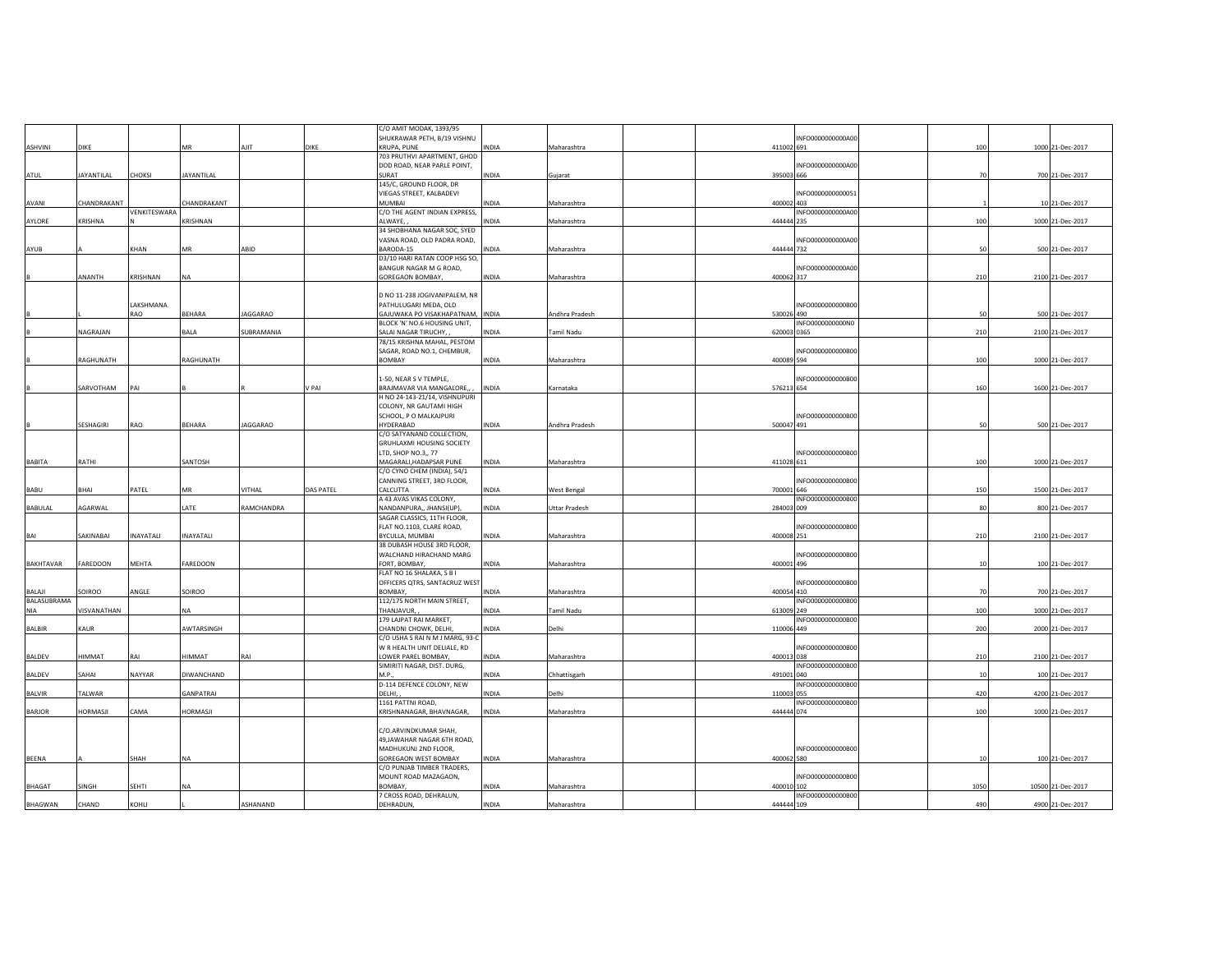|                      |                 |                |                   |                   |                   | A/6 SAMARTH KRUPA SOCIETY,                     |              |             |            |                   |               |                  |
|----------------------|-----------------|----------------|-------------------|-------------------|-------------------|------------------------------------------------|--------------|-------------|------------|-------------------|---------------|------------------|
|                      |                 |                |                   |                   |                   | NEAR LAW GARDEN ELLISBRIDGE,                   |              |             |            | INFO0000000000B00 |               |                  |
| BHAGWANDAS           | HARIDAS         |                | <b>HARIDAS</b>    |                   |                   | AHMEDABAD,                                     | <b>INDIA</b> | Gujarat     | 380006 275 |                   | $\mathcal{R}$ | 300 21-Dec-2017  |
|                      |                 |                |                   |                   |                   |                                                |              |             |            |                   |               |                  |
| BHAGWANSING          |                 |                |                   |                   |                   | C/O M/S BHAGWANSINGH & CO,                     |              |             |            | INFO0000000000B00 |               |                  |
|                      | ANEJA           |                | RAM               | KISHAN            |                   | BAZAR KHATIAN, AMRITSAR,                       | <b>INDIA</b> | Maharashtra | 444444 121 |                   | 100           | 1000 21-Dec-2017 |
|                      |                 |                |                   |                   |                   | KUNDAN, 5, PANCHVATI,<br>MANINAGAR, AHMEDABAD, |              |             |            | INFO0000000000B00 |               |                  |
| BHAILALBHAI          | MANILAL         | PATEL          | MANILAL           |                   |                   | GUJARAT                                        | INDIA        | Gujarat     | 380008 558 |                   | 110           | 1100 21-Dec-2017 |
|                      |                 |                |                   |                   |                   |                                                |              |             |            |                   |               |                  |
|                      |                 | KRISHNAN       |                   |                   |                   | SRINILAYAM DURBAR HALL ROAD,                   |              |             |            | INFO0000000000B00 |               |                  |
| BHAKTI               | VILAS           | KUTTY MENON MR |                   | <b>KRISHNA</b>    | <b>MENON</b>      | ERNAKULAM, KOCHI, KERALA                       | <b>INDIA</b> | Kerala      | 682016 645 |                   | 420           | 4200 21-Dec-2017 |
|                      |                 |                |                   |                   |                   |                                                |              |             |            |                   |               |                  |
|                      |                 |                |                   |                   |                   | LADHABAI MANSION, 2ND FLOOR                    |              |             |            | INFO0000000000B00 |               |                  |
| BHARAT               | KUSUMGHAR       |                | <b>MR</b>         | MANEKLAL          |                   | 1 NEW QUEEN'S ROAD, BOMBAY,                    | INDIA        | Maharashtra | 400004 619 |                   | 100           | 1000 21-Dec-2017 |
|                      |                 |                |                   |                   |                   | G-101 VISHAL APARTMENTS, M V                   |              |             |            | INFO0000000000B00 |               |                  |
| <b>BHARAT</b>        | VENILAL         | KANAKIA        | VENILAL           |                   |                   | ROAD ANDHERI E, BOMBAY,                        | <b>INDIA</b> | Maharashtra | 400069 409 |                   | 20            | 200 21-Dec-2017  |
|                      |                 |                |                   |                   |                   | 82 RAJA BASANTHA ROY ROAD, P                   |              |             |            |                   |               |                  |
|                      |                 |                |                   |                   |                   | O RASH BEHARI AVENUE,                          |              |             |            | INFO0000000000B00 |               |                  |
| BHARATI              | PILLAI          |                | <b>NA</b>         |                   |                   | CALCUTTA,                                      | INDIA        | West Bengal | 700029 143 |                   | 940           | 9400 21-Dec-2017 |
|                      |                 |                |                   |                   |                   | C/O NYALCHAND POPATLAL SHAH                    |              |             |            |                   |               |                  |
|                      |                 |                |                   |                   |                   | TANKSHEL-KALUPUR,                              |              |             |            | INFO0000000000B00 |               |                  |
| BHARATKUMAR          | NYALCHAND       | SHAH           | NYALCHAND         |                   |                   | AHMEDABAD,                                     | INDIA        | Gujarat     | 380001 405 |                   | 650           | 6500 21-Dec-2017 |
|                      |                 |                |                   |                   |                   | 401 SATGURU APTS C-9/33, SEC 17                |              |             |            | INFO0000000000B00 |               |                  |
| BHARTI               |                 | VASWANI        | MR                | JAI               | NARAINDAS VASWANI | TEKRI, ULHASNAGAR                              | INDIA        | Maharashtra | 421003 614 |                   | 50            | 500 21-Dec-2017  |
|                      |                 |                |                   |                   |                   | C/O BABULAL M PATEL, NANA                      |              |             |            |                   |               |                  |
|                      |                 | MEHTA          | MR                | DARSHAN           |                   | THAKORAS, VASTRAPUR,<br>AHMEDABAD              | INDIA        |             | 380015 556 | INFO0000000000B00 | 350           |                  |
| BHAVNA               |                 |                |                   |                   |                   |                                                |              | Gujarat     |            |                   |               | 3500 21-Dec-2017 |
|                      |                 |                |                   |                   |                   | C/O SHRI RAMESH                                |              |             |            |                   |               |                  |
|                      | NARAYANASWA     |                |                   |                   |                   | NARAYANSWAMI, 330/D                            |              |             |            | INFO0000000000B00 |               |                  |
| BHAWANI              | MI              |                | NARAYANASWAMI     |                   |                   | II/PANDARA ROAD, NEW DELHI,                    | <b>INDIA</b> | Delhi       | 110003 151 |                   | 100           | 1000 21-Dec-2017 |
|                      |                 |                |                   |                   |                   |                                                |              |             |            | INFO0000000000B00 |               |                  |
| BHOGILAL             | MAGANLAL        | SHAH           | <b>NA</b>         |                   |                   | WADI CHHELLI POLE, BARODA,                     | INDIA        | Gujarat     | 390019 547 |                   | 10            | 100 21-Dec-2017  |
|                      |                 |                |                   |                   |                   | 226 SATISH BLDG, CHHIPI TANK,                  |              |             |            | INFO0000000000B00 |               |                  |
| <b>BHUDEVI</b>       | KAPIL           | DEO SHARMA     | KAPIL             | DEO               |                   | MEERUT,                                        | INDIA        | Maharashtra | 444444 250 |                   | 100           | 1000 21-Dec-2017 |
|                      |                 |                |                   |                   |                   |                                                |              |             |            |                   |               |                  |
|                      |                 |                |                   |                   |                   | C/O MAYUR PAPER INDUSTRIES, A-                 |              |             |            |                   |               |                  |
|                      |                 |                |                   |                   |                   | 12 ROYAL IND ESTATE WADALA, 5-                 |              |             |            | INFO0000000000B00 |               |                  |
| <b>BHUPENDRA</b>     | MATHURDAS       | VED            | <b>MATHURADAS</b> |                   |                   | <b>B N C ROAD BOMBAY,</b>                      | INDIA        | Maharashtra | 400031 404 |                   | 70            | 700 21-Dec-2017  |
|                      |                 |                |                   |                   |                   | 26 STRINGERS STREET, 11TH                      |              |             |            | INFO0000000000B00 |               |                  |
| <b>BHUPENDRA</b>     |                 | SHAH           | RATILAL           |                   |                   | FLOOR, MADARAS.                                | <b>INDIA</b> | Tamil Nadu  | 600018 519 |                   | 100           | 1000 21-Dec-2017 |
|                      |                 |                |                   |                   |                   | 12, KAMESHWAR JYOT FLATS,                      |              |             |            |                   |               |                  |
|                      |                 |                |                   |                   |                   | VIBHAG-2, BEHIND NEHRU NAGAR                   |              |             |            |                   |               |                  |
|                      |                 | SANGHVI        | MR                |                   |                   | NEAR APSARA FLATS, AMBAWADI,                   | <b>INDIA</b> |             |            | INFO0000000000B00 | 50            |                  |
| <b>BHUPESH</b>       |                 |                |                   | <b>JAYANTILAL</b> |                   | AHMEDABAD<br>QTR NO.R34-6A, NEWNAVY            |              | Gujarat     | 380015 555 | INFO0000000000B00 |               | 500 21-Dec-2017  |
| BHUPINDER            | SINGH           |                | <b>MR</b>         | CHAIN             | SINGH             | NAGAR COLABA, BOMBAY,                          | INDIA        | Maharashtra | 400005 633 |                   | 50            | 500 21-Dec-2017  |
|                      |                 |                |                   |                   |                   | 17-G FREE SCHOOL STREET,                       |              |             |            | INFO0000000000B00 |               |                  |
| <b>BHUPINDER</b>     | SINGH           | ARORA          | SAROOP            | SINGH             |                   | CALCUTTA,                                      | <b>INDIA</b> | West Bengal | 700016 370 |                   | 210           | 2100 21-Dec-2017 |
|                      |                 |                |                   |                   |                   |                                                |              |             |            |                   |               |                  |
|                      |                 |                |                   |                   |                   | 103\108 VEENA CHAMBER,, DALAL                  |              |             |            | INFO0000000000B00 |               |                  |
| BIJAYA               |                 | MEHTA          | AAN               | SINGH             |                   | STREET,, FORT,, BOMBAY                         | INDIA        | Maharashtra | 400001 548 |                   | 20            | 200 21-Dec-2017  |
|                      |                 |                |                   |                   |                   | 315 DALAMAL TOWER, 211                         |              |             |            | INFO0000000000B00 |               |                  |
| BIMAL                |                 | GANDHI         | SURESH            | GANDHI            |                   | NARIMAN POINT, BOMBAY,                         | INDIA        | Maharashtra | 400021 533 |                   | 100           | 1000 21-Dec-2017 |
|                      |                 |                |                   |                   |                   | 10 SARSHA CO-OP HSG SOC,,                      |              |             |            |                   |               |                  |
|                      |                 |                |                   |                   |                   | PADMAVATI DEVI ROAD,, I.I.T.                   |              |             |            | INFO0000000000B00 |               |                  |
| BINA                 | MITTAL          |                | MOTILAL           | MITTAL            |                   | MARKET, POWAI,, BOMBAY                         | INDIA        | Maharashtra | 400076 466 |                   | 50            | 500 21-Dec-2017  |
|                      |                 |                |                   |                   |                   | F/12 SHREE DATTA GURU CHS LTD,                 |              |             |            | INFO0000000000B00 |               |                  |
| BINDUMADHAV SESHGIRI |                 |                |                   |                   | BINDUMADHAV RAO   | DEONAR, BOMBAY,                                | INDIA        | Maharashtra | 400088 609 |                   | 100           | 1000 21-Dec-2017 |
|                      |                 |                |                   |                   |                   | C/O. R.B. ASSOCIATES, 26/4                     |              |             |            |                   |               |                  |
|                      |                 |                |                   |                   |                   | ARMENIAN STREET, 4TH FLOOR,                    |              |             |            | INFO0000000000B00 |               |                  |
| BINOD                | KUMAR           | AGARWAL        | LATE              | RAMESHWAR         |                   | CALCUTTA<br>219C OLDCHINA BAZAR STREET,        | INDIA        | West Bengal | 700001 588 |                   | 10            | 100 21-Dec-2017  |
|                      |                 |                |                   |                   |                   | ROOM NO.D-9 3RD FLOOR,                         |              |             |            | INFO0000000000B00 |               |                  |
| <b>BIRDI</b>         | CHAND           | URANA          | AMAR              |                   | SURANA            | CALCUTTA,                                      | <b>INDIA</b> | West Bengal | 700001 508 |                   |               | 500 21-Dec-2017  |
|                      |                 |                |                   |                   |                   |                                                |              |             |            |                   |               |                  |
|                      |                 |                |                   |                   |                   | LINDEN HOUSE LANSDOWNE                         |              |             |            | INFO0000000000B00 |               |                  |
| <b>BOMAN</b>         | <b>MINOCHER</b> | DASTUR         | MINOCHER          |                   |                   | ROAD, APOLLO BUNDER, BOMBAY, INDIA             |              | Maharashtra | 400001 266 |                   | 50            | 500 21-Dec-2017  |
|                      |                 |                |                   |                   |                   | C/O BAKHATAWAR MAL RAM KISH-                   |              |             |            |                   |               |                  |
|                      |                 |                |                   |                   |                   | AN DASS2056/57 KATRA                           |              |             |            | INFO0000000000B00 |               |                  |
| BRIJ                 | BHUSHAN         |                | <b>NA</b>         |                   |                   | TOBACCO, KHARI BAOLI DELHI,                    | <b>INDIA</b> | Delhi       | 110006 478 |                   | 50            | 500 21-Dec-2017  |
|                      |                 |                |                   |                   |                   | L/10, RAJPURA TOWN SHIP,                       |              |             |            | INFO0000000000B00 |               |                  |
| BRIJ                 | KISHORE         | KATARIA        | <b>ISHWAR</b>     | DAS               |                   | PUNJAB,                                        | <b>INDIA</b> | Punjab      | 140401 369 |                   | 100           | 1000 21-Dec-2017 |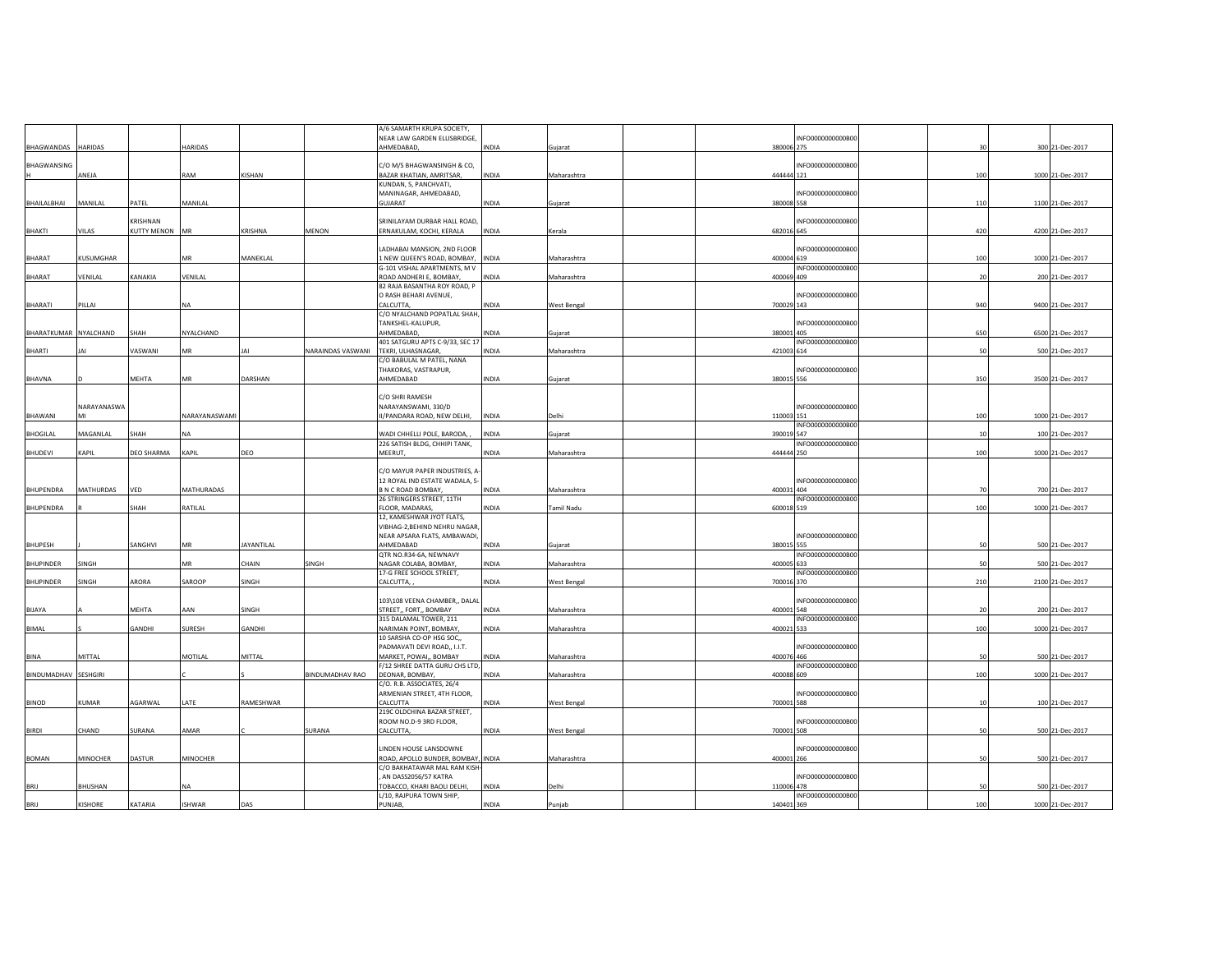|                        |                    |              |                   |             |                    |                                     |              |             |            | INFO0000000000B00 |     |                  |
|------------------------|--------------------|--------------|-------------------|-------------|--------------------|-------------------------------------|--------------|-------------|------------|-------------------|-----|------------------|
| BRIJ                   | KRISHAN            |              | NA                |             |                    | 29 MAHADEV ROAD, NEW DELHI, , INDIA |              | Delhi       | 110001 477 |                   | 250 | 2500 21-Dec-2017 |
|                        |                    |              |                   |             |                    |                                     |              |             |            |                   |     |                  |
|                        |                    |              |                   |             |                    | C/O. D. R. MANKAD, MANGNATH         |              |             |            | INFO0000000000B00 |     |                  |
|                        |                    |              | MRUGEN            |             |                    | ROAD, , JUNAGADH                    |              |             | 444444 568 |                   |     |                  |
| BRINDA                 | MANKAD             |              |                   |             |                    |                                     | INDIA        | Maharashtra |            |                   | 100 | 1000 21-Dec-2017 |
|                        |                    |              |                   |             |                    | LANTIN CHAMBERS, DALAL STREET       |              |             |            | INFO0000000000B00 |     |                  |
| <b>BURJOR</b>          | KHURSHEDJI         | MOWDAVALA    | KHURSHEDJI        |             |                    | FORT, BOMBAY,                       | INDIA        | Maharashtra | 400001 220 |                   | 100 | 1000 21-Dec-2017 |
|                        |                    |              |                   |             |                    |                                     |              |             |            | INFO0000000000P00 |     |                  |
|                        | <b>HILIPS</b>      |              | NA                |             |                    | 41 THE MALL, AMRITSAR,              | INDIA        | Maharashtra | 444444 130 |                   | 420 | 4200 21-Dec-2017 |
|                        |                    |              |                   |             |                    | C/O UNITY PRINTERS, 519             |              |             |            |                   |     |                  |
|                        |                    | SAMPATHKUMA  |                   |             |                    | METTUPPALAYAM ROAD,                 |              |             |            | INFO0000000000C00 |     |                  |
|                        |                    |              |                   | RANGANATHAN |                    | <b>COIMBATORE</b>                   | INDIA        | Tamil Nadu  | 641043 387 |                   | 100 | 1000 21-Dec-2017 |
|                        |                    |              |                   |             |                    | XVIII/2469, THOPPUMPADY,            |              |             |            | INFO0000000000C00 |     |                  |
|                        |                    | ANNIE        | MR                | THOMAS      |                    | COCHIN, KERALA                      | INDIA        | Kerala      | 682005 379 |                   | 100 | 1000 21-Dec-2017 |
|                        |                    | MANSHARAMA   |                   |             |                    | F-272 RAJINDER NAGAR, NEW           |              |             |            | INFO0000000000C00 |     |                  |
|                        |                    |              |                   |             |                    |                                     |              |             |            |                   |     |                  |
| CHAMPA                 |                    |              | MENGHRAJ          | M           | MANSHARAMANI       | DELHI,                              | INDIA        | Delhi       | 110012 280 |                   | 150 | 1500 21-Dec-2017 |
|                        |                    |              |                   |             |                    |                                     |              |             |            |                   |     |                  |
|                        |                    |              |                   |             |                    | C/O BLUE CHIP INVESTMENTS, 25-      |              |             |            |                   |     |                  |
|                        |                    |              |                   |             |                    | 26, INDIAN MERCANTILE BLDG, 31      |              |             |            | INFO0000000000C00 |     |                  |
| CHAMPAKLAL             | BHUKHANDAS         | KAPADIA      | NA                |             |                    | DR V B GANDHI MARG, BOMBAY          | INDIA        | Maharashtra | 400023 413 |                   | 120 | 1200 21-Dec-2017 |
|                        |                    |              |                   |             |                    | VALLABH WADI, ELLIS BRIDGE,         |              |             |            | INFO0000000000C00 |     |                  |
| CHAMPAKLAL             | CHHOTALAL          | PATEL        | CHHOTALAL         | PATEL       |                    | AHMEDABAD                           | INDIA        | Gujarat     | 380006 216 |                   | 110 | 1100 21-Dec-2017 |
|                        |                    |              |                   |             |                    | C/O BRIG A K SEHGAL,                |              |             |            |                   |     |                  |
|                        |                    |              |                   |             |                    |                                     |              |             |            |                   |     |                  |
|                        |                    |              |                   |             |                    | COMMANDER HQ 614 (I), MECH          |              |             |            | INFO0000000000C00 |     |                  |
| CHANCHAL               | SEHGAL             |              |                   |             | SEHGAL             | AD BDE, C/O 56 APO                  | INDIA        | Maharashtra | 444444 307 |                   | 70  | 700 21-Dec-2017  |
|                        |                    |              |                   |             |                    | R-46 NEW MAIN MARKET, INDER         |              |             |            | INFO0000000000C00 |     |                  |
| CHAND                  | RANI               |              | LATE              | <b>NAND</b> | GOPAL              | PURI, NEW DELHI                     | INDIA        | Delhi       | 110012 278 |                   | 10  | 100 21-Dec-2017  |
|                        |                    |              |                   |             |                    | S/O LATE L VIDYA SAGAR, HOUSE       |              |             |            |                   |     |                  |
|                        |                    |              |                   |             |                    | NO H-558 PHASE I, MOHALI            |              |             |            | INFO0000000000C00 |     |                  |
| CHANDER                | MOHAN              | MITTAL       | LATE              |             | <b>VIDYA SAGAR</b> | PUNJAB.                             | INDIA        | Chandigarh  | 160055 248 |                   | 210 | 2100 21-Dec-2017 |
|                        |                    |              |                   |             |                    | 20 RAMKRIPA SOC 2ND FLOOR,          |              |             |            |                   |     |                  |
|                        |                    |              |                   |             |                    |                                     |              |             |            |                   |     |                  |
|                        |                    |              |                   |             |                    | MAHARANA PRATAP MARG,               |              |             |            | INFO0000000000C00 |     |                  |
| CHANDRA                | KANT               | SHAH         | SHANTILAL         |             |                    | BHAYANDER W THANA,                  | INDIA        | Maharashtra | 401101 356 |                   | 100 | 1000 21-Dec-2017 |
|                        |                    |              |                   |             |                    | C/O A P JADEJA, 'ANANT NIWAS'       |              |             |            |                   |     |                  |
|                        |                    |              |                   |             |                    | RAMKRISHNA, NAGAR STREET NO         |              |             |            | INFO0000000000C00 |     |                  |
| CHANDRA                | KUMARI             | G JHALA      | NA                |             |                    | LRAJK,                              | INDIA        | Maharashtra | 444444 044 |                   | 100 | 1000 21-Dec-2017 |
|                        |                    |              |                   |             |                    | 2003 TAFDA'S POLE, SARANGPUR,       |              |             |            | INFO0000000000C00 |     |                  |
| CHANDRAKANT            | JAMNADAS           | MAJUMDAR     | JAMNADAS          |             |                    | AHMADABAD,                          | INDIA        | Maharashtra | 444444 185 |                   | 100 | 1000 21-Dec-2017 |
|                        |                    |              |                   |             |                    | 4/9/33 MINAXI STREET, JAI           |              |             |            |                   |     |                  |
|                        |                    |              |                   |             |                    | BAJRANG P PRESS, KATARGAM,          |              |             |            | INFO0000000000C00 |     |                  |
|                        |                    |              |                   | THAKORDAS   |                    |                                     |              |             |            |                   | 50  |                  |
| CHANDRAKANT            | THAKORDAS          | RANA         | MR                |             |                    | SURAT                               | INDIA        | Gujarat     | 395004 381 |                   |     | 500 21-Dec-2017  |
| CHANDRAKANT            |                    |              |                   |             |                    | 351 KUCHA GHASI RAM, CHANDNI        |              |             |            | INFO0000000000C00 |     |                  |
|                        | HARIRAM            |              | HARI              | RAM         |                    | CHOWK, DELHI                        | INDIA        | Maharashtra | 444444 148 |                   | ٩ń  | 300 21-Dec-2017  |
|                        |                    |              |                   |             |                    | DEGALAVARI STREET, NAZERPAT,        |              |             |            | INFO0000000000C00 |     |                  |
| CHANDRAPATI            | LALITA             |              | CHANDRAPATI       |             |                    | TENALI,                             | INDIA        | Maharashtra | 444444 066 |                   | 100 | 1000 21-Dec-2017 |
|                        |                    |              |                   |             |                    | E/1/6 GANESH KUNJ SOCIETY,          |              |             |            |                   |     |                  |
| CHANDRAVADA            |                    |              |                   |             |                    | NEAR NAVA VIKAS GRUH, PALDI,        |              |             |            | INFO0000000000C00 |     |                  |
|                        | <b>HIMANLAL</b>    | SHAH         | CHIMANLAL         |             |                    | AHMEDABAD                           | <b>INDIA</b> | Gujarat     | 380007 401 |                   | 50  | 500 21-Dec-2017  |
|                        |                    |              |                   |             |                    | THE CALCUTTA TUBE CO, 21-A          |              |             |            | INFO0000000000C00 |     |                  |
| CHANDRAVANT            |                    | DOSHI        | <b>JAYANTILAL</b> |             |                    | CANNING STREET, CALCUTTA,           | <b>INDIA</b> |             | 700001 076 |                   | 120 | 1200 21-Dec-2017 |
|                        |                    |              |                   |             |                    |                                     |              | West Bengal |            |                   |     |                  |
|                        |                    |              |                   |             |                    | DEEPAK MEDICAL STORES, 18-A         |              |             |            | INFO0000000000C00 |     |                  |
| CHANDULAL              | BHAICHAND          | SHAH         | BHAICHAND         |             |                    | SADASHIV STREET, BOMBAY,            | INDIA        | Maharashtra | 400004 080 |                   | 100 | 1000 21-Dec-2017 |
|                        |                    |              |                   |             |                    | NO 23 CHAKRABARIA LANE,             |              |             |            |                   |     |                  |
|                        |                    |              |                   |             |                    | BHAWANIPORE 1ST FLOOR,              |              |             |            | INFO0000000000C00 |     |                  |
| CHANDULAL              | <b>JAGJIWANDAS</b> | <b>DOSHI</b> | JAGJIWANDAS       |             |                    | CALCUTTA (W B)                      | INDIA        | West Bengal | 700020 270 |                   | 100 | 1000 21-Dec-2017 |
|                        |                    |              |                   |             |                    | KALPANA 20 PARK ROAD, VILA          |              |             |            | INFO0000000000C00 |     |                  |
| CHANDULAL              | MOHANLAL           | SHAH         | MOHANLAL          |             |                    | PARLE EAST, BOMBAY,                 | INDIA        | Maharashtra | 400057 151 |                   | 210 | 2100 21-Dec-2017 |
|                        |                    |              |                   |             |                    |                                     |              |             |            |                   |     |                  |
|                        |                    |              |                   |             |                    | 20 SHRI STHANAKWASI JAIN HSG,       |              |             |            |                   |     |                  |
|                        |                    |              |                   |             |                    | NARANPURA NR RLY CROSSING,          |              |             |            | INFO0000000000C00 |     |                  |
|                        |                    |              |                   |             |                    |                                     |              |             |            |                   |     |                  |
| CHANDULAL              | PUNJABHAI          | SHAH         | PUNJABHAI         |             |                    | OPP DENA BNK.AHMEDABAD,             | INDIA        | Gujarat     | 380013 179 |                   | 50  | 500 21-Dec-2017  |
|                        |                    |              |                   |             |                    |                                     |              |             |            |                   |     |                  |
|                        |                    |              |                   |             |                    | PARAS PLT NO 30 BHD KALUBHAI,       |              |             |            |                   |     |                  |
|                        | PURUSHOTTAM        |              | PURUSHOTTAMDA     |             |                    | SAHEB BUNGALOW KALUBHAI RD,         |              |             |            | INFO0000000000C00 |     |                  |
| CHANDULAL              | DAS                | KAMDAR       |                   |             |                    | GOVT SERVANT, BHAVNAGAR,            | INDIA        | Gujarat     | 364002 334 |                   | 100 | 1000 21-Dec-2017 |
|                        |                    |              |                   |             |                    | SADHIMATA'S VAS, RANDHEJA,          |              |             |            | INFO0000000000C00 |     |                  |
| CHARULATABEN VINODBHAI |                    | PATEL        | VINODBHAI         |             |                    | DIST GANDHINAGAR                    | INDIA        | Gujarat     | 382620 298 |                   | 10  | 100 21-Dec-2017  |
|                        |                    |              |                   |             |                    | A-6 ASHOK KUNJ, TEJPAL ROAD         |              |             |            | INFO0000000000C00 |     |                  |
| CHETAN                 |                    | SHAH         | MR                |             | <b>SHAH</b>        | VILE PARLE (E), BOMBAY,             | INDIA        | Maharashtra | 400057 406 |                   |     | 500 21-Dec-2017  |
|                        |                    |              |                   |             |                    |                                     |              |             |            |                   |     |                  |
|                        |                    |              |                   |             |                    |                                     |              |             |            |                   |     |                  |
|                        |                    |              |                   |             |                    | "SHAH CLINIC", BARDOLI P O BOX      |              |             |            | INFO0000000000C00 |     |                  |
| CHHAGANLAL             | RUPCHAND           | SHAH         | RUPCHAND          |             |                    | NO 38 DIST, SURAT GUJARAT,          | INDIA        | Gujarat     | 394601 098 |                   | 210 | 2100 21-Dec-2017 |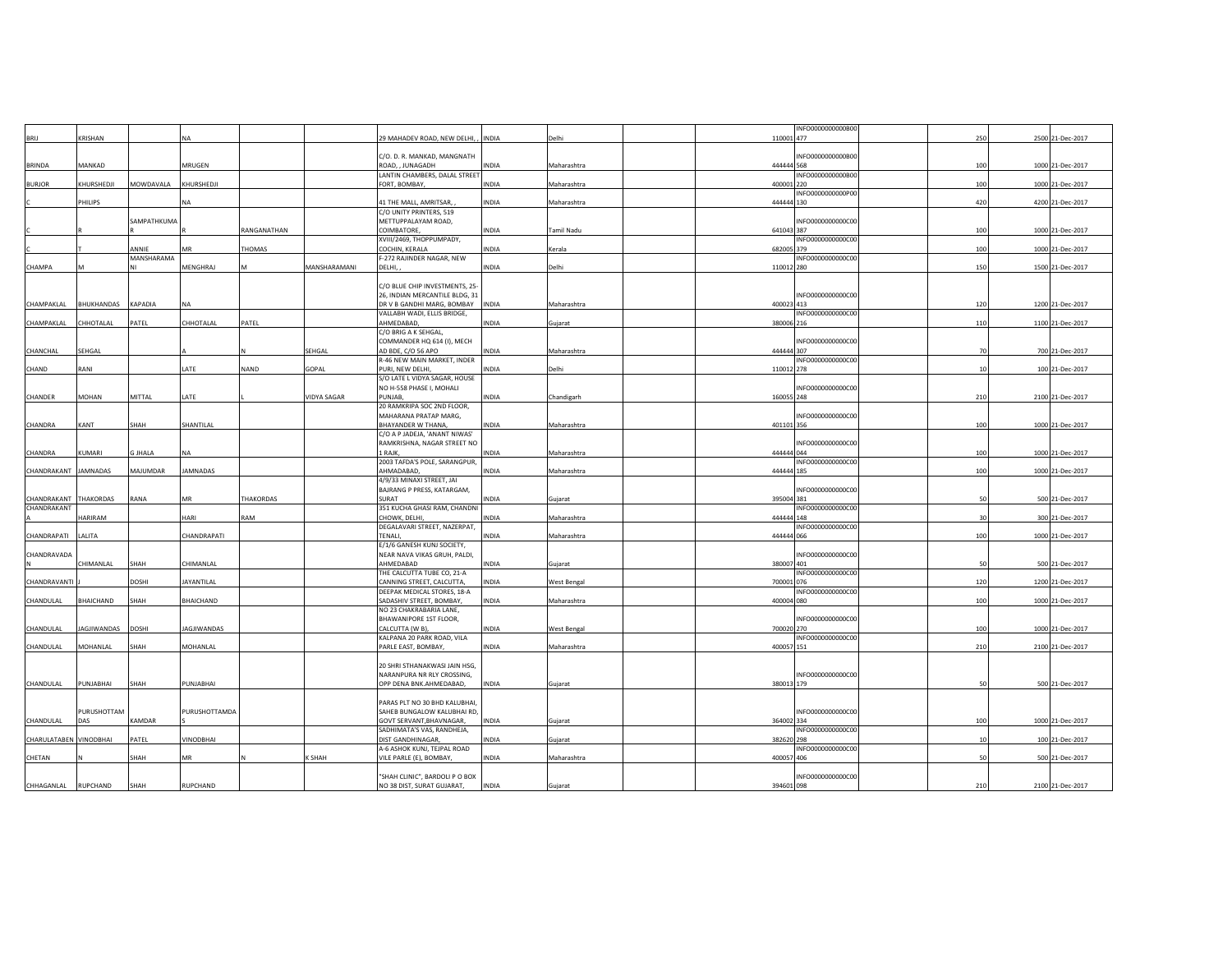|              |                   |             |                |                   |             | 3 VENDANA APARTMENT HOUSE,                                    |              |             |            |                   |      |                   |
|--------------|-------------------|-------------|----------------|-------------------|-------------|---------------------------------------------------------------|--------------|-------------|------------|-------------------|------|-------------------|
|              |                   |             |                |                   |             | OPP S T OFFICE AGRA ROAD,                                     |              |             |            | INFO0000000000C00 |      |                   |
| CHHAYA       | BANERJI           |             | ARDHENDU       | RAMANUJACHARYUL   |             | THANE,                                                        | INDIA        | Maharashtra | 400602 257 |                   | 210  | 2100 21-Dec-2017  |
| CHILAKAMARRI | <b>IHTWAYAL</b>   | ACHARYULU   |                |                   |             | 8-9-31 NEAR JAIL KHANA, NEXT TO<br>JAIL ROAD, BIDAR           | INDIA        | Karnataka   | 585401 330 | INFO0000000000C00 | 50   | 500 21-Dec-2017   |
|              |                   |             |                |                   |             | H - 39A SHIVAJI PARK, PUNJABI                                 |              |             |            | INFO0000000000C00 |      |                   |
| CHITRA       |                   | DAS         | LAXMANDAS      |                   |             | BAGH, NEW DELHI,                                              | INDIA        | Delhi       | 110026 390 |                   | 200  | 2000 21-Dec-2017  |
|              |                   | MULCHANDBHA |                |                   |             | DEVSHERRY LAKHAPATEL'S RD,                                    |              |             |            | INFO0000000000C00 |      |                   |
| CHOKSEY      | SHANTILAL         |             | MULCHAND       |                   |             | SANKDISHERY, AHMEDABAD,                                       | INDIA        | Maharashtra | 444444 186 |                   | 30   | 300 21-Dec-2017   |
|              |                   |             |                |                   |             | 16 KUNJ SOCIETY, SRIJIKRUPA,                                  |              |             |            | INFO0000000000C00 |      |                   |
| CHUNILAL     | GORDHANDAS        | NARSHANA    | GORDHANDAS     |                   |             | ALKAPURI, BARODA                                              | INDIA        | Gujarat     | 390005 382 |                   | 10   | 100 21-Dec-2017   |
| CLARE        | PHILLIPS          |             | <b>NA</b>      |                   |             | 41 THE MALL, AMRITSAR,                                        | INDIA        | Maharashtra | 444444 164 | INFO0000000000C00 | 210  | 2100 21-Dec-2017  |
|              |                   |             |                |                   |             | RODRIGUES COTTAGE, BEHIND U                                   |              |             |            |                   |      |                   |
|              |                   |             |                |                   |             | B M CHURCH, KHOJ GAON                                         |              |             |            | INFO0000000000C00 |      |                   |
| CLAUDIA      | <b>RODRIGUES</b>  |             | MR             | <b>GILBERT</b>    | RODRIGUES   | AMBERNATH DIST THANE.                                         | <b>INDIA</b> | Maharashtra | 421501 407 |                   | 50   | 500 21-Dec-2017   |
|              |                   |             |                |                   |             | 70-B GOWALIA TANK ROAD,                                       |              |             |            | INFO0000000000C00 |      |                   |
| <b>CUMI</b>  | HOMI              | DALLAS      | HOMI           |                   |             | ROMRAY                                                        | <b>AIONI</b> | Maharashtra | 400026 140 |                   | 210  | 2100 21-Dec-2017  |
|              |                   |             |                |                   |             | W/O M V RAMACHAITANYA, 293<br>9TH MAIN, I STAGE II PHASE      |              |             |            |                   |      |                   |
|              |                   |             |                |                   |             | GOKUL EXTN, MATTIKERE P O                                     |              |             |            | INFO0000000000D00 |      |                   |
|              |                   | SEETHAMMA   | <b>NA</b>      |                   |             | BANGALORE                                                     | INDIA        | Karnataka   | 560054 435 |                   | 100  | 1000 21-Dec-2017  |
|              | PRABHASHANKA      |             |                |                   |             | D MAGHALAYA HAT, SARDAR                                       |              |             |            | INFO0000000000D00 |      |                   |
| DALPATRAM    |                   | RAJYAGURU   | RAJYAGURU      |                   | ETHALAL     | PATEL COLONY, AHMEDABAD,                                      | INDIA        | Gujarat     | 380014 015 |                   | 110  | 1100 21-Dec-2017  |
|              |                   |             |                |                   |             | 145/C DR VIEGAS STREET,                                       |              |             |            |                   |      |                   |
|              |                   |             |                |                   |             | GROUND FLOOR, KALBADEVI,                                      |              |             |            | INFO0000000000050 |      |                   |
| DARSHAN      |                   | DOSHI       | CHANDRAKANT    |                   |             | MUMBAI                                                        | INDIA        | Maharashtra | 400002 814 |                   |      | 10 21-Dec-2017    |
|              |                   |             |                |                   |             | 394-A GUPTA NIVAS, 2ND FLOOR                                  |              |             |            |                   |      |                   |
| DARSHANKUMA  |                   |             |                |                   |             | BLOCK NO 10, BHAU DAJI ROAD,                                  |              |             |            | INFO0000000000051 |      |                   |
|              | CHANDRAKANT       |             | CHANDRAKANT    |                   |             | MATUNGA MUMBAI                                                | INDIA        | Maharashtra | 400019 462 |                   |      | 10 21-Dec-2017    |
|              |                   |             |                |                   |             | C/O DAULATRAO BADE,                                           |              |             |            |                   |      |                   |
|              |                   |             |                |                   |             | GANJIPETH, JUNAJAIL KHANA                                     |              |             |            | INFO0000000000D00 |      |                   |
| DAYANAND     |                   | MUDLIYAR    | SHANTIKUMAR    |                   |             | ROAD,, NAGPUR                                                 | INDIA        | Maharashtra | 440018 487 |                   | 50   | 500 21-Dec-2017   |
| DEBSANKER    | DAY               |             | NA             |                   |             | 84 PARAMANICK GHAT ROAD,<br>CALCUTTA,                         | INDIA        | West Bengal | 700036 060 | INFO0000000000D00 | 310  | 3100 21-Dec-2017  |
|              |                   |             |                |                   | PAWAN KUMAR | H - 79 GARHWALI MUHALLA,                                      |              |             |            | INFO0000000000D00 |      |                   |
|              |                   |             |                |                   |             |                                                               |              |             |            |                   |      |                   |
| DEEPAK       | KUMAR             | SHARMA      | LATE           | MR                | SHARMA      | LAXMI NAGAR, NEW DELHI,                                       | <b>INDIA</b> | Delhi       | 110092 564 |                   | 100  | 1000 21-Dec-2017  |
|              |                   |             |                |                   |             | C/O. DEEPAK DEAMONDS, 520                                     |              |             |            |                   |      |                   |
|              |                   |             |                |                   |             | PANCHRATNA, MAMA                                              |              |             |            |                   |      |                   |
|              |                   |             |                |                   |             | PANMANAND MARG, OPERA                                         |              |             |            | INFO0000000000D00 |      |                   |
| DEEPAK       |                   | SHAH        | <b>MR</b>      | LAXMICHAND        | K SHAH      | <b>HOUSE BOMBAY</b>                                           | INDIA        | Maharashtra | 400004 538 |                   | 1000 | 10000 21-Dec-2017 |
|              |                   |             |                |                   |             | B-16 SLEATER ROAD SUMAN APRT                                  |              |             |            |                   |      |                   |
|              |                   |             |                |                   |             | 1ST FLOOR BLOCK 3 GRANT ROAD,                                 |              |             |            | INFO0000000000D00 |      |                   |
| DESAI        | <b>INDRAVADAN</b> | KESHAVLAL   | KESHAVLAL      |                   |             | BOMBAY,<br>311/H NEW RAJINDER NAGAR,                          | INDIA        | Maharashtra | 400007 070 | INFO0000000000D00 | 30   | 300 21-Dec-2017   |
| DEVDATT      | <b>GUPTA</b>      |             | NA             |                   |             | NEW DELHI,                                                    | INDIA        | Delhi       | 110005 087 |                   | 100  | 1000 21-Dec-2017  |
|              |                   |             |                |                   |             | SUGAR SALES CORPORATION,                                      |              |             |            |                   |      |                   |
|              |                   |             |                |                   |             | 462, SAKAR BAZAR, KALUPUR,                                    |              |             |            | INFO0000000000D00 |      |                   |
| DHAN         | LAXMI             | BABULAL     | <b>BABULAL</b> |                   |             | AHMEDABAD                                                     | INDIA        | Gujarat     | 380002 242 |                   | 160  | 1600 21-Dec-2017  |
|              |                   |             | NA             |                   |             | KESHAV BAUG, AMBAWADI ELLIS                                   |              |             |            | INFO0000000000D00 |      |                   |
| DHANPAL      | <b>JAYANTILAL</b> | SHAH        |                |                   |             | <b>BRIDGE.</b>                                                | INDIA        | Gujarat     | 380006 246 | INFO0000000000D00 | 50   | 500 21-Dec-2017   |
| DHARAM       | VIR               | WADHWA      | CHANDER        | BHAN              | WADHAWA     | 245 VIVEKANAND PURI, SARAI<br>ROHILLA, DELHI                  | INDIA        | Delhi       | 110007 512 |                   | 100  | 1000 21-Dec-2017  |
|              |                   |             |                |                   |             | 3/A, MANGALDAS BLDG, NO.3,                                    |              |             |            |                   |      |                   |
|              |                   |             |                |                   |             | MANGALDAS ROAD, 3RD FLOOR,                                    |              |             |            | INFO0000000000D00 |      |                   |
| DHARMESH     | KISHORE           | SHAH        | <b>NA</b>      |                   |             | R.NO.460, BOMBAY                                              | INDIA        | Maharashtra | 400002 494 |                   | 50   | 500 21-Dec-2017   |
|              |                   |             |                |                   |             | C/O J C SHAH & CO, 71 CANNING                                 |              |             |            |                   |      |                   |
|              |                   | SHAH        | MR             | <b>JAYANTILAL</b> |             | STREET, ROOM NO B/134 1ST<br>FLOOR, CALCUTTA                  | <b>INDIA</b> |             | 700001 551 | INFO0000000000D00 | 100  |                   |
| DHIRAJBEN    |                   |             |                |                   |             |                                                               |              | West Bengal |            |                   |      | 1000 21-Dec-2017  |
|              |                   |             |                |                   |             | 41 SHREE DARSHAN SOCIETY, B/H<br>ST XAVIER'S SCHOOL, GHOD DOD |              |             |            | INFO0000000000050 |      |                   |
| DHIRUBHAI    | AMBELAL           | DESAI       | AMBELAL        | <b>JOGIBHNI</b>   | DESAI       | ROAD, SURAT                                                   | INDIA        | Gujarat     | 395001 661 |                   | 210  | 2100 21-Dec-2017  |
|              |                   |             |                |                   |             |                                                               |              |             |            | INFO0000000000D00 |      |                   |
| DIGAMBAR     | BHAGWAN           | AVSEKAR     | NA             |                   |             | 599 SOUTH KASABA, SHOLAPUR, , INDIA                           |              | Maharashtra | 444444 276 |                   | 50   | 500 21-Dec-2017   |
|              |                   |             |                |                   |             |                                                               |              |             |            | INFO0000000000D00 |      |                   |
| DILIP        |                   | PALKAR      | DINKARRAO      |                   |             | 4/26, AGARKAR NAGAR, PUNE,,                                   | INDIA        | Maharashtra | 411001 506 |                   | 500  | 5000 21-Dec-2017  |
|              |                   |             |                |                   |             | 603 SUN FLOWER,<br>LAXMINARAYAN COMPLEX, EKSAR                |              |             |            | INFO0000000000D00 |      |                   |
| DILIP        | SONI              |             | RAMJI          |                   |             | ROAD, BORIVALI (W)                                            | <b>INDIA</b> | Maharashtra | 400092 525 |                   | 370  | 3700 21-Dec-2017  |
|              |                   |             |                |                   |             | ABOVE METRO CLASSES, SAHYOG                                   |              |             |            |                   |      |                   |
| DILIP        | SONI              |             | RAMJI          |                   |             | NAGAR, TITHUL CROSS LANE,<br>VALSAD                           | <b>INDIA</b> | Gujarat     | 396001 519 | INFO0000000000D00 | 160  | 1600 21-Dec-2017  |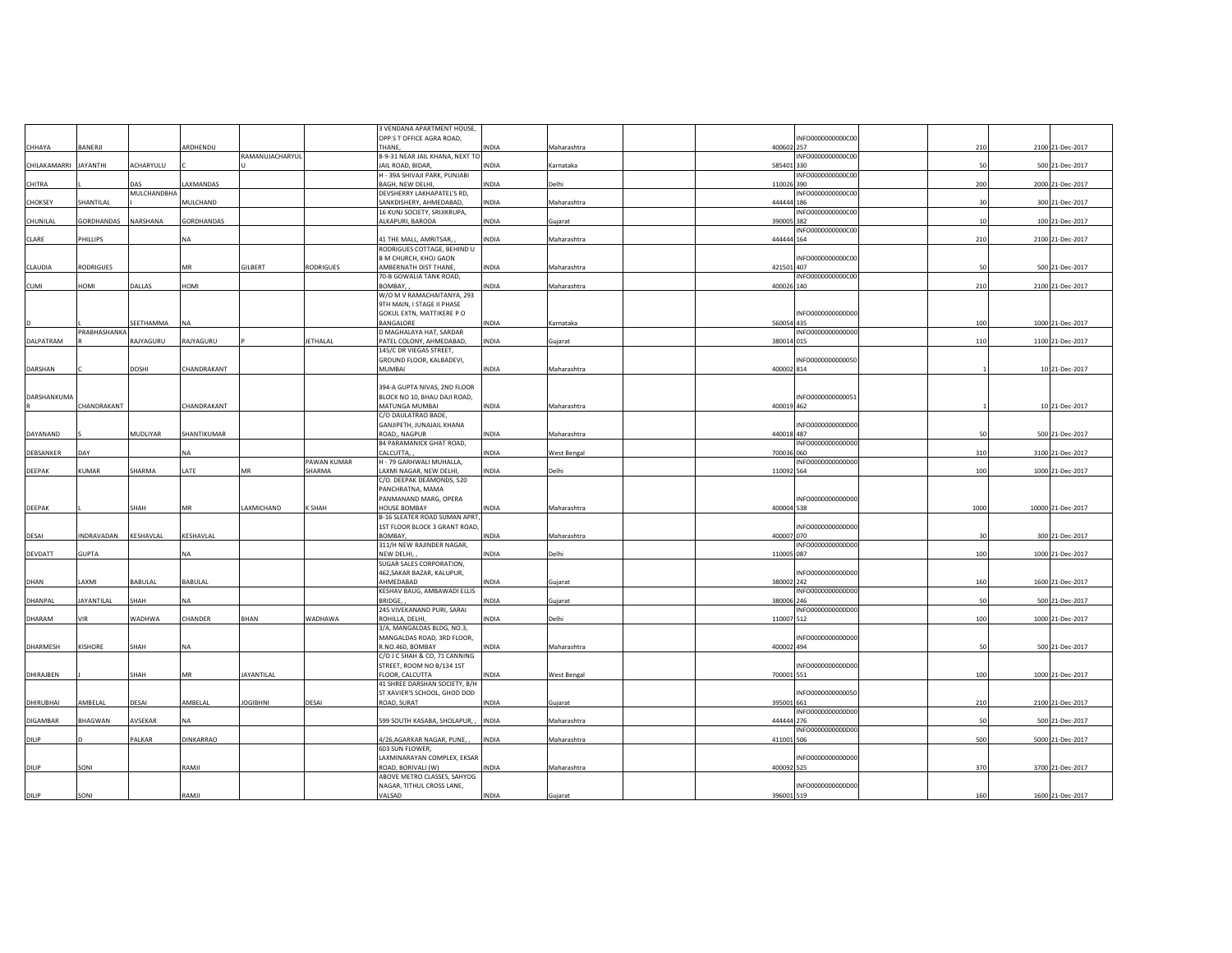| DIMPLE<br>DINA<br>DINA | BEHRAMSHAH KHUMBATTA | PATEL                      | SURESH<br>BEHRAMSHAH | BHAI   |                  | COMPLEX, ANKUR ROAD<br>NARAYANPURA, AHMEDABAD<br>CHANDRAKANT MANSION 4TH<br>FLR, URANWALA STREET GRANT | INDIA        | Gujarat       | INFO0000000000051<br>380013 977 | 50  | 500 21-Dec-2017  |
|------------------------|----------------------|----------------------------|----------------------|--------|------------------|--------------------------------------------------------------------------------------------------------|--------------|---------------|---------------------------------|-----|------------------|
|                        |                      |                            |                      |        |                  |                                                                                                        |              |               |                                 |     |                  |
|                        |                      |                            |                      |        |                  |                                                                                                        |              |               |                                 |     |                  |
|                        |                      |                            |                      |        |                  |                                                                                                        |              |               |                                 |     |                  |
|                        |                      |                            |                      |        |                  | ROAD, BOMBAY,                                                                                          | INDIA        | Maharashtra   | INFO0000000000D00<br>400007 353 | 30  | 300 21-Dec-2017  |
|                        |                      |                            |                      |        |                  |                                                                                                        |              |               | INFO0000000000D00               |     |                  |
|                        | <b>DINSHAW</b>       | MERCHANT                   | DINSHAW              |        |                  | 26 PALI HILL BANDRA, BOMBAY,,                                                                          | <b>INDIA</b> | Maharashtra   | 400050 156                      | 310 | 3100 21-Dec-2017 |
|                        |                      |                            |                      |        |                  |                                                                                                        |              |               |                                 |     |                  |
|                        |                      |                            |                      |        |                  | SHRI CHATRABHUJ R KAPADIA,                                                                             |              |               |                                 |     |                  |
|                        |                      |                            |                      |        |                  | MASTER MARKET, 1ST FLOOR, OPP                                                                          |              |               |                                 |     |                  |
|                        |                      |                            |                      |        |                  | GUJARAT INDU.CO-OP BANK,                                                                               |              |               | INFO0000000000D00               |     |                  |
| DINA                   | KERSHASP             | KANGA                      | <b>NA</b>            |        |                  | MOTTA BAZAR, NAVSARI                                                                                   | INDIA        | Gujarat       | 396445 561<br>INFO000000000000  | 100 | 1000 21-Dec-2017 |
| DINESH                 | CHAND                | KHANDELWAL                 | SURAJ                | PRASAD |                  | GALI MEGHA, MATHURA U P,                                                                               | <b>INDIA</b> | Maharashtra   | 444444 165                      | 70  | 700 21-Dec-2017  |
|                        |                      |                            |                      |        |                  | PUNAM 3RD FLOOR, 67-A LINKING                                                                          |              |               | INFO0000000000D00               |     |                  |
| <b>DINSHAW</b>         | ARDESHIR             | MERCHANT                   | ARDESHIR             |        |                  | ROAD KHAR, BOMBAY,                                                                                     | <b>INDIA</b> | Maharashtra   | 400052 174                      | 50  | 500 21-Dec-2017  |
|                        |                      |                            |                      |        |                  | 27 UMA COLONY A, WAGHODIA                                                                              |              |               | INFO0000000000D00               |     |                  |
| DIPTI                  |                      | <b>DIXIT</b>               | ASHWIN               |        |                  | ROAD, BARODA,                                                                                          | INDIA        | Gujarat       | 390019 507                      | 50  | 500 21-Dec-2017  |
|                        |                      |                            |                      |        |                  | 155 LOWER CIRCULAR ROAD,                                                                               |              |               | INFO0000000000D00               |     |                  |
| DOLLY                  | FRAMROZ              | PATEL                      | FRAMROZ              |        |                  | CALCUTTA,                                                                                              | INDIA        | West Bengal   | 700014 436                      | 210 | 2100 21-Dec-2017 |
|                        |                      |                            |                      |        |                  | KHIMJI MATHARADAS BUILDING,                                                                            |              |               |                                 |     |                  |
|                        |                      |                            |                      |        |                  | 145/C GROUND FLOOR, DR VIEGAS                                                                          |              |               | INFO0000000000051               |     |                  |
| DOSHI<br>AVNI          |                      |                            | CHANDRAKANT          |        |                  | STREET, KALBADEVI MUMBAI                                                                               | <b>INDIA</b> | Maharashtra   | 400002 390                      |     | 10 21-Dec-2017   |
|                        |                      |                            |                      |        |                  | SANGAM CO OP HSG SOC LTD,                                                                              |              |               |                                 |     |                  |
|                        |                      |                            |                      |        |                  | 145/C DR VIEGAS STREET,                                                                                |              |               |                                 |     |                  |
|                        |                      |                            |                      |        |                  | GROUND FLOOR KALBADEVI,                                                                                |              |               | INFO0000000000051               |     |                  |
| DOSHI                  | NARESH               |                            | CHANDRAKANT          |        |                  | MUMBAI                                                                                                 | INDIA        | Maharashtra   | 400002 306                      |     | 10 21-Dec-2017   |
|                        |                      |                            |                      |        |                  | SANGAM CO OP HSG SOC LTD,                                                                              |              |               |                                 |     |                  |
|                        |                      |                            |                      |        |                  | 145/C GROUND FLOOR, DR VIEGAS                                                                          |              |               | INFO0000000000051               |     |                  |
| RUPAL<br>DOSHI         |                      |                            | SURYAKANT            |        |                  | STREET, KALBADEVI MUMBAI                                                                               | INDIA        | Maharashtra   | 400002 446                      |     | 10 21-Dec-2017   |
|                        |                      |                            |                      |        |                  | KHIMJI MATHARADAS BUILDING,                                                                            |              |               |                                 |     |                  |
|                        |                      |                            |                      |        |                  | 145/C DR VIEGAS STREET,                                                                                |              |               |                                 |     |                  |
|                        |                      |                            |                      |        |                  | GROUND FLOOR KALBADEVI,                                                                                |              |               | INFO0000000000051               |     |                  |
| DOSHI                  | SWETAL               |                            | SURYAKANT            |        |                  | MUMBAI                                                                                                 | INDIA        | Maharashtra   | 400002 331                      |     | 10 21-Dec-2017   |
| DOULATRAM              | TIRATHDAS            |                            | TIRATHDAS            |        |                  | BLOCK NO 1605 O T SECTION,                                                                             | INDIA        | Maharashtra   | INFO0000000000D00               | 100 |                  |
|                        |                      | CHANDWANI                  |                      |        |                  | ULHASNAGAR,<br>FATIMA BAGH JEPPOO,                                                                     |              |               | 444444 202<br>INFO0000000000D00 |     | 1000 21-Dec-2017 |
| DULCINE                |                      | FERNANDES                  | MICHAEL              |        |                  | MANGALORE,                                                                                             | INDIA        | Karnataka     | 575002 374                      | 210 | 2100 21-Dec-2017 |
|                        |                      |                            |                      |        |                  | H-4 ANANDASHRAM, PROCTOR                                                                               |              |               | INFO0000000000D00               |     |                  |
| DURGABAI               | SHRIPAD              | NADKARNI                   | SHRIPAD              |        |                  | ROAD, BOMBAY,                                                                                          | INDIA        | Maharashtra   | 400007 213                      | 10  | 100 21-Dec-2017  |
|                        |                      |                            |                      |        |                  | NATIONAL FELLOW, 8, MALAVIYA                                                                           |              |               | INFO0000000000000               |     |                  |
| DURGANAND<br>SINHA     |                      |                            | <b>NA</b>            |        |                  | ROAD, ALLAHABAD,                                                                                       | INDIA        | Uttar Pradesh | 211002 245                      | 420 | 4200 21-Dec-2017 |
|                        |                      |                            |                      |        |                  | 230 PATEL BLDG 2ND FLOOR,                                                                              |              |               | INFO0000000000D00               |     |                  |
| <b>DURGAWATI</b>       |                      | RAMPRIYADAS KHANDELWAL RAM |                      | PRIYA  | DAS              | BLOCK 5 OPP KOLIWADA RLY STN<br>BOMBAY,                                                                | INDIA        | Maharashtra   | 400022 217                      | 210 | 2100 21-Dec-2017 |
|                        |                      |                            |                      |        |                  | C/O NEIL H ALVARES, MOTABHOY                                                                           |              |               |                                 |     |                  |
|                        |                      |                            |                      |        |                  | BLDG 146 MEADOWS ST, FORT                                                                              |              |               | INFO0000000000E00               |     |                  |
| ELLA                   | ALVARES              |                            | NEIL                 | HENRY  |                  | BOMBAY,                                                                                                | INDIA        | Maharashtra   | 400001 014                      | 100 | 1000 21-Dec-2017 |
|                        |                      |                            |                      |        |                  | 1, CAR STREET,                                                                                         |              |               |                                 |     |                  |
|                        |                      |                            |                      |        | CHANDRAMOULEESWA | GOBICHETTIPALAYAM, CUSBA                                                                               |              |               | INFO0000000000E00               |     |                  |
| ESWARA                 | SANTHOSH             |                            |                      |        | RAN              | VEERAPANDI, DIST PERIYAR                                                                               | <b>INDIA</b> | Tamil Nadu    | 638452 056                      | 520 | 5200 21-Dec-2017 |
|                        |                      |                            |                      |        |                  |                                                                                                        |              |               |                                 |     |                  |
|                        |                      |                            |                      |        |                  | 38 DUBASH HOUSE 3RD FLOOR,<br>OPP JANMABHOOMI CHAMBERS,                                                |              |               | INFO0000000000F00               |     |                  |
| FAREDOON               | DARABSHAH            | MEHTA                      | DARABSHAH            |        |                  | WALCHAND H MARG BOMBAY,                                                                                | <b>INDIA</b> | Maharashtra   | 400001 088                      | 30  | 300 21-Dec-2017  |
|                        |                      |                            |                      |        |                  | OPP KUNJRA MASJID,                                                                                     |              |               | INFO0000000000F00               |     |                  |
| MULLA<br>FIDALI        |                      | RASULJI                    | MULLA                |        |                  | PARTABGARH, RAJASTAN,                                                                                  | INDIA        | Rajasthan     | 312605 056                      | 210 | 2100 21-Dec-2017 |
|                        |                      |                            |                      |        |                  | FLAT 11 3RD FLOOR CAPRI                                                                                |              |               |                                 |     |                  |
|                        |                      |                            |                      |        |                  | MANAV MANDIR ROAD, MALABAR                                                                             |              |               | INFO0000000000F00               |     |                  |
| FIROZE<br>SORAB        |                      | WADIA                      | SORAB                | WADIA  |                  | HILL BOMBAY,                                                                                           | INDIA        | Maharashtra   | 400006 057                      | 10  | 100 21-Dec-2017  |
|                        |                      |                            |                      |        |                  | C/O D D VANIA, NEEL SAGAR,, 3RD                                                                        |              |               |                                 |     |                  |
| DARA                   |                      | VANIA                      | DARA                 |        |                  | FLOOR, ABDUL GAFFARKHAN,<br>RD,BOMBAY,                                                                 | INDIA        |               | INFO0000000000F00<br>400018 045 | 50  | 500 21-Dec-2017  |
| FRENY                  |                      |                            |                      |        |                  | NEEL SAGAR, ABDUL GAFFAR                                                                               |              | Maharashtra   | INFO0000000000F00               |     |                  |
|                        |                      | VANIA                      | DARA                 |        |                  | KHAN RD WORLI, BOMBAY,                                                                                 | INDIA        | Maharashtra   | 400018 082                      | 110 | 1100 21-Dec-2017 |
|                        |                      |                            |                      |        |                  |                                                                                                        |              |               |                                 |     |                  |
| FRENY<br>DARA          |                      |                            |                      |        |                  | NANDA NIVAS, 2ND FLOOR, ROOM                                                                           |              |               |                                 |     |                  |
|                        |                      |                            |                      |        |                  |                                                                                                        |              |               |                                 |     |                  |
|                        |                      |                            |                      |        |                  | NO.48, NEAR GOGRASWADI GATE                                                                            |              |               | INFO0000000000G0                |     |                  |
|                        |                      | RAMALINGAIAH G             |                      |        | VEERANNA         | DOMBIVLI EAST, DIST. THANE<br>77 ELEPHANT GATE STREET,                                                 | INDIA        | Maharashtra   | 421201 0389<br>INFO0000000000G0 | 100 | 1000 21-Dec-2017 |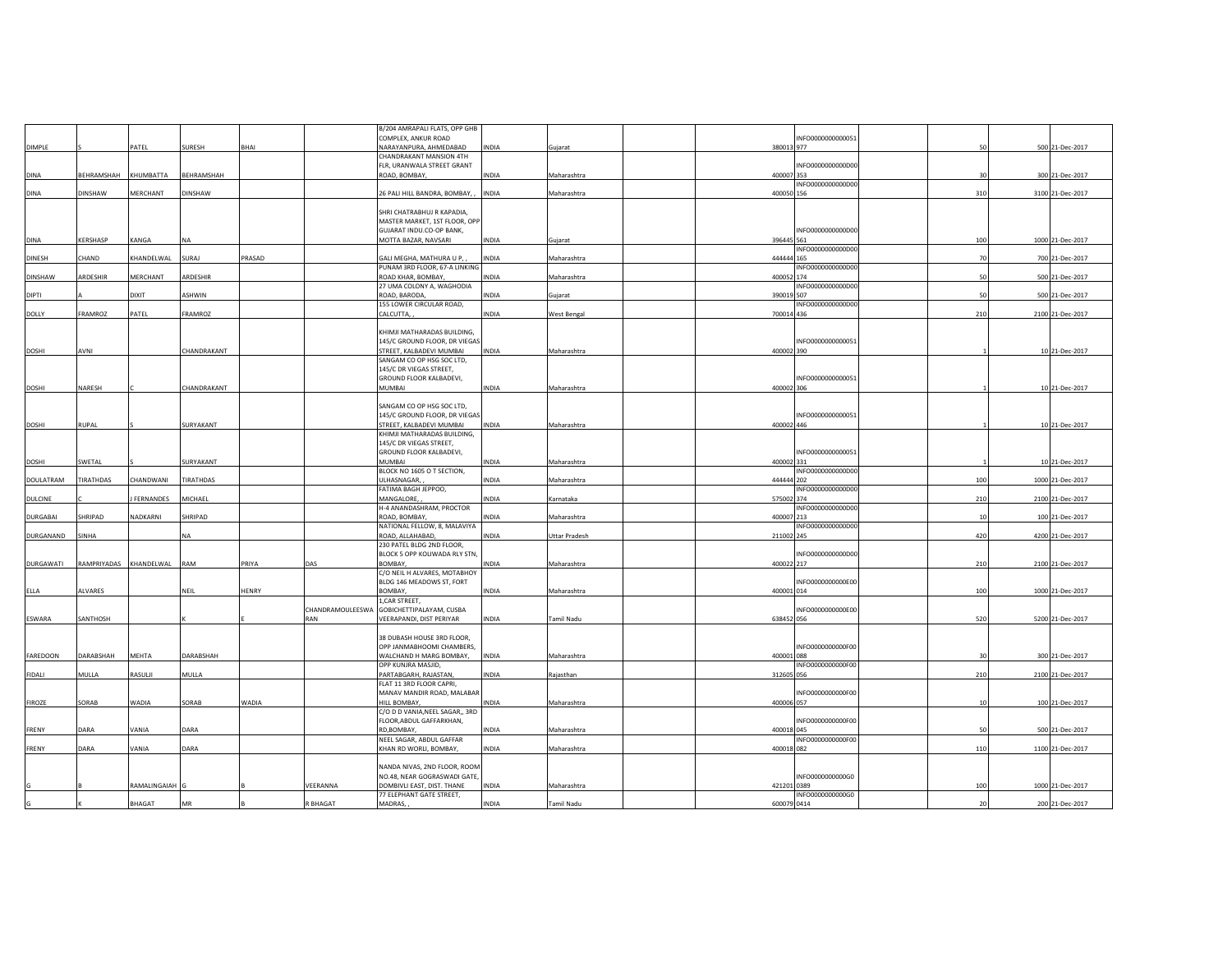|               |                           |                     |            |               |                 | MIG-20 NORTH EXTN.LAYOUT,                                  |              |                |                                 |     |                  |
|---------------|---------------------------|---------------------|------------|---------------|-----------------|------------------------------------------------------------|--------------|----------------|---------------------------------|-----|------------------|
|               |                           |                     |            |               |                 | SEETHAMMADHARA,                                            |              |                | INFO0000000000G0                |     |                  |
|               | <b>ADMAVATHI</b>          |                     |            |               | V S VALLY VARMA | VISAKHAPATNAM,                                             | INDIA        | Andhra Pradesh | 530013 0377                     | 100 | 1000 21-Dec-2017 |
|               |                           | VAIDYA              | <b>NA</b>  |               |                 | PLEADER, NARSINGHPUR (MP), ,                               | <b>INDIA</b> |                | INFO0000000000V00<br>444444 006 | 100 | 1000 21-Dec-2017 |
|               |                           |                     |            |               |                 |                                                            |              | Maharashtra    |                                 |     |                  |
|               |                           |                     |            |               |                 | AMRUT TARA BANK OF INDIA CHS,                              |              |                |                                 |     |                  |
|               |                           |                     |            |               |                 | 16 A-13 3RD FLR YARI RD,                                   |              |                | INFO0000000000G0                |     |                  |
| GAJANAN       | FAKIRJI                   | BRAMHANDKAR FAKIRJI |            |               |                 | VERSOVA ANDHERI W BOMBAY,                                  | <b>INDIA</b> | Maharashtra    | 400061 0165                     | 100 | 1000 21-Dec-2017 |
|               |                           |                     |            |               |                 | C/O. GIRISH TEXTILES, 428/B                                |              |                | INFO0000000000G0                |     |                  |
| GANESH        | RAMCHANDRA<br>SITARAMSWAM | <b>JOSHI</b>        | RAMCHANDRA |               |                 | SHUKRAWAR PETH, PUNE<br>INCON HOUSE UNIVERSITY,            | INDIA        | Maharashtra    | 411002 0399<br>INFO0000000000G0 | 50  | 500 21-Dec-2017  |
| GARAPATY      |                           | CHOUDHARY           | <b>NA</b>  |               |                 | HYDERABAD,                                                 | INDIA        | Andhra Pradesh | 500007 0028                     | 100 | 1000 21-Dec-2017 |
|               |                           |                     |            |               |                 | 8-2-680/3, ROAD NO 12,, BANJARA                            |              |                | INFO0000000000G0                |     |                  |
| GARAPATY      | VIJAYESHWARI              |                     | <b>NA</b>  |               |                 | HILLS,, HYDERABAD,                                         | INDIA        | Andhra Pradesh | 500034 0029                     | 100 | 1000 21-Dec-2017 |
|               |                           |                     |            |               |                 | 53, MONALISA APPARTMENTS,                                  |              |                | INFO0000000000G0                |     |                  |
| GAYATRI       | CHAUDHARY                 |                     | NA         |               |                 | AMBAWADI, AHMEDABAD,                                       | INDIA        | Gujarat        | 380006 0253                     | 100 | 1000 21-Dec-2017 |
|               |                           |                     | ARVIND     |               |                 | 403, SONAL, PANCH PAKHADI,                                 |              |                | INFO0000000000G0<br>400602 0386 |     |                  |
| GEETA         |                           | GHALSASI            |            |               |                 | THANE,                                                     | INDIA        | Maharashtra    |                                 | 50  | 500 21-Dec-2017  |
|               |                           |                     |            |               |                 | A-11 MUKTANGAN SOCIETY, APNA                               |              |                |                                 |     |                  |
|               |                           |                     |            |               |                 | NAGAR NILEMORE, NALASOPARA                                 |              |                | INFO0000000000G0                |     |                  |
| GEETA         | GHATKAR                   |                     | MR         | GANPAT        |                 | WEST, TAL-VASAI, DIST-THANE                                | <b>INDIA</b> | Maharashtra    | 401203 0430                     | 100 | 1000 21-Dec-2017 |
|               |                           |                     |            |               |                 |                                                            |              |                |                                 |     |                  |
|               |                           |                     |            |               |                 | SERAIYA POLE THIKWA CHOWKI,                                |              |                | INFO0000000000G0                |     |                  |
| GIRDHARILAL   | RAMANLAL                  | PARIKH              | RAMANLAL   |               |                 | KALUPUR WARD, AHMEDABAD,                                   | <b>INDIA</b> | Maharashtra    | 444444 0185                     | 100 | 1000 21-Dec-2017 |
|               |                           |                     |            |               |                 | C/O MR BACHHUBHAI J BHAVSAR,                               |              |                |                                 |     |                  |
|               |                           |                     |            |               |                 | OPP AMBIKA LODGE, ROOM NO 3                                |              |                | INFO0000000000G0                |     |                  |
| GIRDHARLAL    | MAGANLAL                  | BHAVSAR             | MAGANLAL   |               |                 | TALOD A P RLY,                                             | INDIA        | Maharashtra    | 444444 0177                     | 30  | 300 21-Dec-2017  |
|               |                           |                     |            |               |                 | LAXMI BHUVAN, 9TH ROAD KHAR,                               |              |                | INFO0000000000G0                |     |                  |
| <b>GIRISH</b> | RATILAL                   | VORA                | RATILAL    |               |                 | BOMBAY,                                                    | INDIA        | Maharashtra    | 400052 0270                     | 60  | 600 21-Dec-2017  |
|               |                           |                     |            |               |                 | BLOCK NO.106/3, SECTOR 28,                                 |              |                | INFO0000000000G0                | 50  |                  |
| GITA          | PATEL                     |                     | AJITKUMAR  |               |                 | GANDHINAGAR, , GUJARAT                                     | <b>INDIA</b> | Gujarat        | 382028 0374                     |     | 500 21-Dec-2017  |
|               |                           |                     |            |               |                 |                                                            |              |                |                                 |     |                  |
|               |                           |                     |            |               |                 | M/S SENTIMENTS, 257, JAWAHAR                               |              |                |                                 |     |                  |
|               |                           |                     |            |               |                 | MARG(RAJMOHALLA), OPP.                                     |              |                | INFO0000000000G0                |     |                  |
| GITABAI       | PORWAL                    |                     | RAMKAREN   | PORWAL        |                 | VAISHNAV SCHOOL, INDORE(M P) INDIA                         |              | Maharashtra    | 444444 0434                     | 70  | 700 21-Dec-2017  |
|               |                           |                     |            |               |                 | C/O. SANTOSH SYAL, SYAL                                    |              |                |                                 |     |                  |
| <b>GOBIND</b> | RAM                       | KAPOOR              | <b>NA</b>  |               |                 | BHAVAN, NICHOLSAN RD,<br>AMBALA CANTT                      | <b>INDIA</b> | Maharashtra    | INFO0000000000G0<br>444444 0072 | 340 | 3400 21-Dec-2017 |
|               |                           |                     |            |               |                 | VIJAYA VILAS 4TH FLOOR, FLAT NO                            |              |                |                                 |     |                  |
|               |                           | SHAIKH              |            |               |                 | 17 OOMER PARK, B DESAI ROAD                                |              |                | INFO0000000000G0                |     |                  |
| GOHAR         | HUSENI                    | MAHAMUD             | HUSENI     |               |                 | BOMBAY,                                                    | INDIA        | Maharashtra    | 400026 0076                     | 210 | 2100 21-Dec-2017 |
|               |                           |                     |            |               |                 |                                                            |              |                |                                 |     |                  |
|               |                           |                     |            |               |                 | SHREE GANESH FINANCIAL                                     |              |                |                                 |     |                  |
|               |                           |                     |            |               |                 | SERVICE, 119 1ST FLR RATANDEEP<br>COMPLEX, CHOWKI CHAURAHA |              |                | INFO0000000000051               |     |                  |
| GOPAL         | KRISHAN                   |                     | SHRI       | <b>JALIM</b>  | SINGH           | BAREILLY, U P                                              | INDIA        | Uttar Pradesh  | 243001 942                      | 50  | 500 21-Dec-2017  |
|               |                           |                     |            |               |                 | G-96 MANSAROVER GARDEN,                                    |              |                | INFO0000000000G0                |     |                  |
| GOPALDAS      | MONGA                     |                     | MAST       |               | MONGA           | NEW DELHI,                                                 | INDIA        | Delhi          | 110010 0322                     | 210 | 2100 21-Dec-2017 |
|               |                           |                     |            |               |                 |                                                            |              |                |                                 |     |                  |
|               |                           |                     |            |               |                 | DY REGIONAL DIRECTOR N S RTD,                              |              |                |                                 |     |                  |
| GOPI          | CHAND                     |                     | CHUNIMAL   |               |                 | 283 MAN MOHAN NGR NAI BASTI<br>KYDGANJ ALLAHABAD,          | INDIA        | Maharashtra    | INFO0000000000G0<br>444444 0196 | 100 | 1000 21-Dec-2017 |
|               |                           |                     |            |               |                 | C/O N KRISHIN & CO, 65/66                                  |              |                |                                 |     |                  |
|               |                           |                     |            |               |                 | BOMBAY MUTUAL BLDG, D N                                    |              |                | INFO0000000000G0                |     |                  |
| GOPI          | LOKUMAL                   | MANSUKHANI          | LOKUMAL    |               |                 | ROAD BOMBAY,                                               | INDIA        | Maharashtra    | 400001 0108                     | 100 | 1000 21-Dec-2017 |
|               |                           |                     |            |               |                 | C/O BHARAT GENRAL STORE,                                   |              |                |                                 |     |                  |
|               |                           |                     |            |               |                 | PANSARI BAZAR JAISALMER,                                   |              |                | INFO0000000000G0                |     |                  |
| GORDHAN       | DAS                       | GOLKIYA             | MR         | RAWATMAL      |                 | RAJASTHAN,<br>9 UDAYAN C H S LTD, SECTOR 9A,               | INDIA        | Rajasthan      | 345001 0424<br>INFO0000000000G0 | 50  | 500 21-Dec-2017  |
| GOVIND        |                           | KAMAT               | TRIMBAK    |               |                 | VASHI, NEW BOMBAY                                          | INDIA        | Maharashtra    | 400073 0332                     | 50  | 500 21-Dec-2017  |
|               |                           |                     |            |               |                 | C/O FRANKLIN S GURJAR, 22                                  |              |                |                                 |     |                  |
|               |                           |                     |            |               |                 | MADHURAM PARK PO,                                          |              |                |                                 |     |                  |
|               |                           |                     |            |               |                 | SIONNAGAR MANINAGAR [EAST],                                |              |                | INFO0000000000G0                |     |                  |
| GRACE         | RAMJIBHAI                 | DESAI               | LATE       | RAMJIBHAI     | DESAI           | AHMEDABAD                                                  | INDIA        | Gujarat        | 380008 0402                     | 100 | 1000 21-Dec-2017 |
|               |                           |                     |            |               |                 | GULAM ABBAS M O, RASOOBJI<br>NOTIPOLE, FARTABGARH          |              |                | INFO0000000000G0                |     |                  |
| GULAMABAS     | MULLA                     | ABDUL RASOOL ABDUL  |            | <b>RASOOL</b> |                 | RAJASTHAN,                                                 | INDIA        | Maharashtra    | 444444 0197                     | 210 | 2100 21-Dec-2017 |
|               |                           |                     |            |               |                 | C/O MRS N K WECHA, FLAT NO                                 |              |                |                                 |     |                  |
|               |                           |                     |            |               |                 | 602 GREEN GATES, PERRY RD                                  |              |                | INFO0000000000G0                |     |                  |
| GULESTON      | <b>BURJOR</b>             | SERVAL              | LATE       | <b>BURJOR</b> |                 | BANDRA BOMBAY,                                             | INDIA        | Maharashtra    | 400050 0209                     | 100 | 1000 21-Dec-2017 |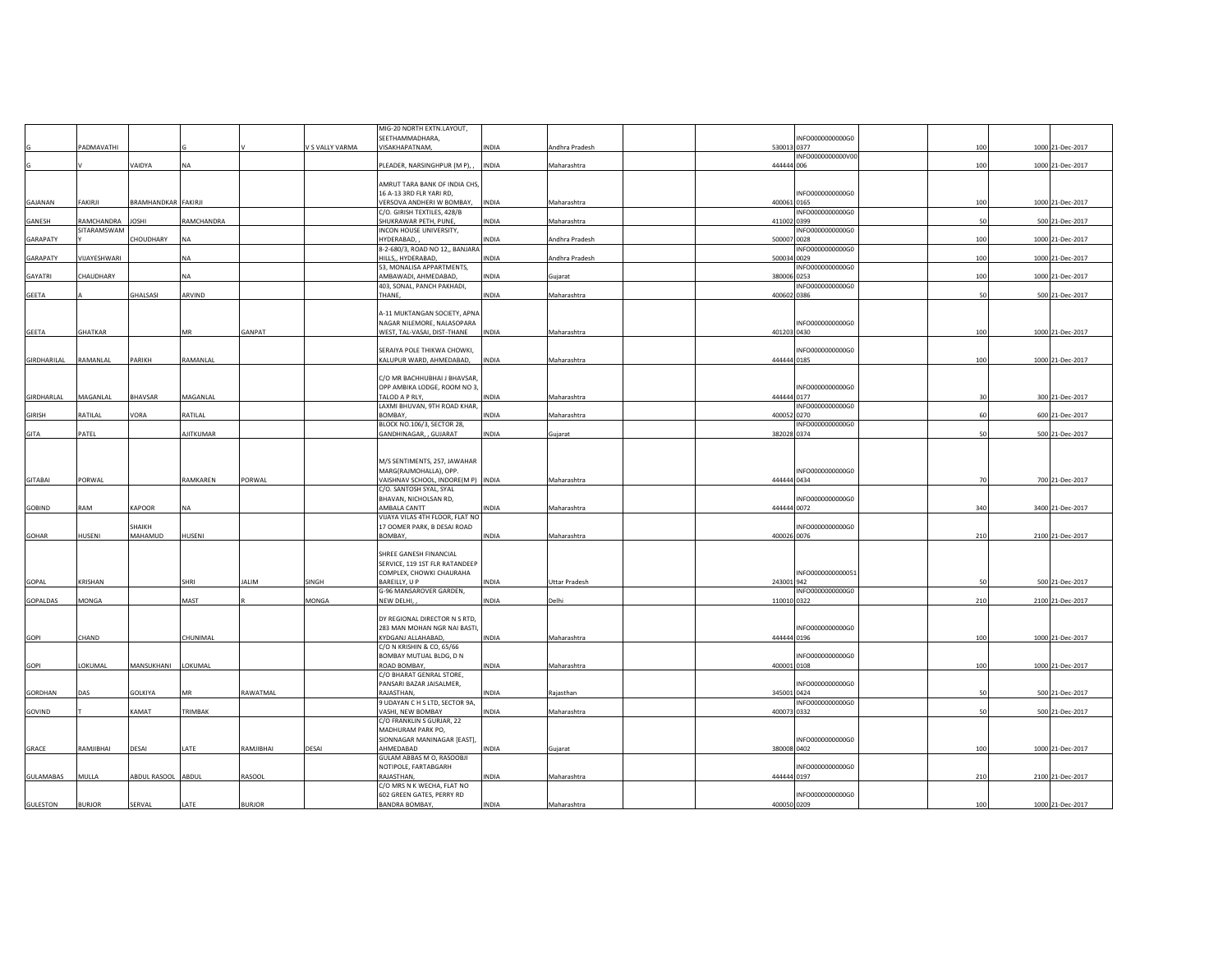|                      |                |                  |            |               |                   |                                                               |              |                      |             | INFO0000000000G0 |                |                  |
|----------------------|----------------|------------------|------------|---------------|-------------------|---------------------------------------------------------------|--------------|----------------------|-------------|------------------|----------------|------------------|
| GULZARILAL           | <b>BHAGWAT</b> | KHANDELWAL       | <b>NA</b>  |               |                   | 60 VITHALWADI, BOMBAY,                                        | <b>INDIA</b> | Maharashtra          | 400002 0141 |                  | 100            | 1000 21-Dec-2017 |
|                      |                |                  |            |               |                   | 12 SARVAPALLI, MALL AVENUE,                                   |              |                      |             | INFO0000000000H0 |                |                  |
|                      |                | CHHABRA          | LATE       |               | CHHABRA           | <b>LUCKNOW</b>                                                | INDIA        | <b>Uttar Pradesh</b> | 226001 0315 |                  | 7 <sup>c</sup> | 700 21-Dec-2017  |
|                      |                |                  |            |               |                   | K A EXPORT CORPORATION, BOX<br>NO 307 RIDGEWOOD, NEW JERSEY   |              |                      |             | INFO0000000000N0 |                |                  |
|                      |                | NIBLETTE         | CLEMENT    | M             | NIBLETTE          | $\{U S A\},\$                                                 | INDIA        | Maharashtra          | 444444 0159 |                  | 210            | 2100 21-Dec-2017 |
|                      |                |                  |            |               |                   | C/O ESOOFALLY AHMEDALY                                        |              |                      |             |                  |                |                  |
|                      |                |                  |            |               |                   | &SONS, 173 MUTTON STREET,                                     |              |                      |             | INFO0000000000H0 |                |                  |
| HABIL                | ABDULHUSEIN    | MERCHANT         | <b>NA</b>  |               |                   | NULL BAZAR, BOMBAY,                                           | INDIA        | Maharashtra          | 400003 0417 |                  | 100            | 1000 21-Dec-2017 |
|                      |                |                  |            |               |                   | MUMIR MANZIL,, MEMONS MOTI                                    |              |                      |             |                  |                |                  |
|                      |                | ABDULLAH         |            |               |                   | ROAD, VOKIA STREET, BHUJ (DIST),                              |              |                      |             | INFO0000000000H0 |                |                  |
| HAJI                 | MOHAMMED       | NAORANGZADA MOHD |            |               | <b>MUNIR</b>      | GUJARAT<br>C/O M G GOMBAR, 3 JAIPURIA                         | <b>INDIA</b> | Gujarat              | 370001 0331 | INFO0000000000H0 | 50             | 500 21-Dec-2017  |
| <b>HANS</b>          | RAJ            | GOMBAR           | <b>NA</b>  |               |                   | BLDG, KAMLA NAGAR DELHI,                                      | <b>INDIA</b> | Delhi                | 110006 0182 |                  | 100            | 1000 21-Dec-2017 |
|                      |                |                  |            |               |                   | J-6 R B I COLONY, PASCHIM VIHAR,                              |              |                      |             | INFO0000000000H0 |                |                  |
| <b>HARBANS</b>       | LAL            |                  | LATE       | <b>DR</b>     | MAYA DAS          | NEW DELHI,                                                    | <b>INDIA</b> | Delhi                | 110063 0343 |                  | 100            | 1000 21-Dec-2017 |
|                      |                |                  |            |               |                   |                                                               |              |                      |             | INFO0000000000H0 |                |                  |
| <b>HARBANS</b>       | I AI           | TULL             | <b>NA</b>  |               |                   | NO. 49-19/A, CHANDIGARH,                                      | <b>INDIA</b> | Chandigarh           | 160019 0357 |                  | 270            | 2700 21-Dec-2017 |
|                      |                |                  |            |               |                   |                                                               |              |                      |             |                  |                |                  |
|                      |                |                  |            |               |                   | HOUSE NO.23 STREET NO.6,                                      |              |                      |             | INFO0000000000H0 |                |                  |
| HARCHARAN            | DASS           | <b>GUPTA</b>     | MR         | <b>DIWAN</b>  | CHAND             | PROFESSION COLONY CHHOTI<br>LINE, YAMUNA NAGAR, HARYANA INDIA |              | Haryana              | 135001 0411 |                  | 200            | 2000 21-Dec-2017 |
|                      |                |                  |            |               |                   | C/O MR C. S. BHATTI, TAGOAI                                   |              |                      |             | INFO0000000000H0 |                |                  |
| HARDAYAL             | SINGH          | KHARA            | <b>NA</b>  |               |                   | GARDEN., N DELHI,                                             | INDIA        | Delhi                | 110027 0028 |                  | 100            | 1000 21-Dec-2017 |
|                      |                |                  |            |               |                   |                                                               |              |                      |             |                  |                |                  |
|                      |                |                  |            |               |                   | C/O MAYUR PAPER INDUSTRIES, A                                 |              |                      |             |                  |                |                  |
|                      |                |                  |            |               |                   | 12 ROYAL OPTICAL IND EST, 5-B                                 |              |                      |             | INFO0000000000H0 |                |                  |
| HARESH               | MATHURADAS     | VED              | MATHRUADAS |               |                   | NAIGUM X RD BOMBAY,                                           | INDIA        | Maharashtra          | 400031 0277 |                  | 30             | 300 21-Dec-2017  |
|                      |                |                  |            |               |                   | C/O MAYUR PAPER INDUSTRIES, A                                 |              |                      |             |                  |                |                  |
|                      |                |                  |            |               |                   | 12 ROYAL OPTICAL IND EST., 5-B                                |              |                      |             | INFO0000000000H0 |                |                  |
| HARESH               | MATHURADAS     | VED              | MATHURADAS |               |                   | NAIGUM X RD BOMBAY,                                           | INDIA        | Maharashtra          | 400031 0278 |                  | 20             | 200 21-Dec-2017  |
|                      |                |                  |            |               |                   | 3/11 ST JHON'S APARTMENTS,                                    |              |                      |             |                  |                |                  |
|                      |                |                  |            |               |                   | CHURCH ROAD, MAROL ANDHERI                                    |              |                      |             | INFO0000000000H0 |                |                  |
| HARESH               | VORA           |                  | MR         | DILIP         |                   | EAST, BOMBAY-59                                               | INDIA        | Maharashtra          | 444444 0432 |                  | 150            | 1500 21-Dec-2017 |
|                      |                |                  |            |               |                   | 3081 PRATAP STREET, FAIZBAZAR,                                |              |                      |             | INFO0000000000H0 |                |                  |
| HARIKISHANLAL KAPOOR |                |                  | <b>NA</b>  |               |                   | DELHI,                                                        | INDIA        | Delhi                | 110007 0033 |                  | 100            | 1000 21-Dec-2017 |
|                      |                |                  |            |               |                   | MADHAVBHAI VALLABHAI PATEL,                                   |              |                      |             | INFO0000000000M0 |                |                  |
| HARILAL              | MADHAVBHAI     | PATEL            | VALLAVBHAI |               |                   | SINOR JORBHAI'S FALIYA, BARODA, INDIA                         |              | Maharashtra          | 444444 0517 |                  | 50             | 500 21-Dec-2017  |
|                      |                |                  |            |               |                   |                                                               |              |                      |             |                  |                |                  |
|                      |                |                  |            |               |                   | LALIT KUNJ JAUN, VILLAGE & POST                               |              |                      |             | INFO0000000000H0 |                |                  |
| HARINARAYAN          | SHARMA         |                  | LATE       | HARSAHAI      |                   | JAUN DIST, JAIPUR, RAJASTHAN                                  | <b>INDIA</b> | Rajasthan            | 303506 0284 |                  | 100            | 1000 21-Dec-2017 |
|                      |                |                  |            |               |                   |                                                               |              |                      |             | INFO0000000000H0 |                |                  |
| <b>HARISH</b>        | CHANDRA        | ANAND            | LALA       | NARINJAN      |                   | POST BILASPUR, SIMLA HILLS,                                   | INDIA        | Maharashtra          | 444444 0045 |                  | 7 <sup>c</sup> | 700 21-Dec-2017  |
| <b>HARISH</b>        | CHANDULAL      | SHAH             | CHANDULAL  |               |                   | POLYCLINIC STATION ROAD,<br>PETLAD VIA ANAND, GUJARAT,        | INDIA        | Maharashtra          | 444444 0273 | INFO0000000000H0 | 210            | 2100 21-Dec-2017 |
| <b>HARISHCHANDR</b>  |                |                  |            |               |                   |                                                               |              |                      |             | INFO0000000000H0 |                |                  |
|                      | HIRALAL        | KHETAN           | HIRALAL    | KHETAN        |                   | OLD BHAJI MANDI, KAMPTEE,                                     | <b>INDIA</b> | Maharashtra          | 441001 0328 |                  | 50             | 500 21-Dec-2017  |
|                      |                |                  |            |               |                   | A-4 INCOME TAX COLONY, OPP.                                   |              |                      |             |                  |                |                  |
|                      |                |                  |            |               |                   | HIGH COURT NAVRANGPURA,                                       |              |                      |             | INFO0000000000H0 |                |                  |
| HARJYOTI             | BHATIA         |                  | AJIT       | SINGH         |                   | AHMEDABAD.                                                    | INDIA        | Gujarat              | 380009 0311 |                  | 50             | 500 21-Dec-2017  |
|                      |                |                  |            |               |                   | C/O MARHUM MOHAMED A                                          |              |                      |             |                  |                |                  |
|                      |                |                  |            |               |                   | ATCHA, WAKAF TRUST AT& PO<br>BARBODHAN, VIA RANDER DIST       |              |                      |             | INFO0000000000H0 |                |                  |
| HASHIM               | DAWOOD         | ATCHHA           | MR         | <b>DAWOOD</b> |                   | SURAT.                                                        | INDIA        | Gujarat              | 395005 0354 |                  | 70             | 700 21-Dec-2017  |
|                      |                |                  |            |               |                   | 603, SUN FLOWER, ROYAL                                        |              |                      |             |                  |                |                  |
|                      |                |                  |            |               |                   | COMPLEX, EKSAR ROAD, BORIVALI                                 |              |                      |             | INFO0000000000H0 |                |                  |
| HASMUKH              | SONI           |                  | RAMJI      |               |                   | WEST, BOMBAY                                                  | INDIA        | Maharashtra          | 400092 0405 |                  | $\Delta$ 0     | 400 21-Dec-2017  |
|                      |                |                  |            |               |                   | A\7, 4TH FLOOR,, FORJETT                                      |              |                      |             |                  |                |                  |
|                      |                |                  |            |               |                   | TARRACE,, FORJETT HILL ROAD,                                  |              |                      |             | INFO0000000000H0 |                |                  |
| HASMUKH              | SONI           |                  | RAMJI      |               |                   | TARDEO, BOMBAY<br>5/3 BEACH NEST COLONY,                      | INDIA        | Maharashtra          | 400036 0376 | INFO0000000000H0 |                | 200 21-Dec-2017  |
| <b>HECTOR</b>        | RODRICK        |                  | ALEX       | GAJETAN       |                   | MIRAMAR, PANAJI,                                              | INDIA        | Goa                  | 403001 0290 |                  | 7 <sup>c</sup> | 700 21-Dec-2017  |
|                      |                |                  |            |               |                   | M/S CHIMANLAL LALBHAI SHARE,                                  |              |                      |             |                  |                |                  |
|                      |                |                  |            |               |                   | BROKER, 2286 MANEKCHOWK,                                      |              |                      |             | INFO0000000000H0 |                |                  |
| HEMANT               | RASIKLAL       | SHETH            | RASIKLAL   |               |                   | AHMEDABAD,                                                    | INDIA        | Gujarat              | 380001 0349 |                  |                | 200 21-Dec-2017  |
|                      |                |                  |            |               |                   | BHILAI STEEL PLANT HOSPITAL,                                  |              |                      |             | INFO0000000000H0 |                |                  |
| HEMCHANDRA           | SITARAM        | SATHE            | SITARAM    |               |                   | SECTOR 1, BHILAI,<br>305 NAVJEEVAN COMPLEX, 29                | INDIA        | Maharashtra          | 444444 0149 | INFO0000000000H0 | 310            | 3100 21-Dec-2017 |
| HEMLATHA             |                |                  |            | SHANTIKUMAR   |                   | STATION ROAD, JAIPUR,                                         | INDIA        | Maharashtra          | 444444 0288 |                  | 200            | 2000 21-Dec-2017 |
|                      |                |                  |            |               |                   | 2 GOPAL BANERJEE LANE,                                        |              |                      |             | INFO0000000000H0 |                |                  |
| HERAMBA              | KUMAR          | NANDI            | LATE       | SHRI          | HEM BHANDRA NANDI | CALCUTTA,                                                     | <b>INDIA</b> | West Bengal          | 700026 0425 |                  | 100            | 1000 21-Dec-2017 |
|                      |                |                  |            |               |                   |                                                               |              |                      |             |                  |                |                  |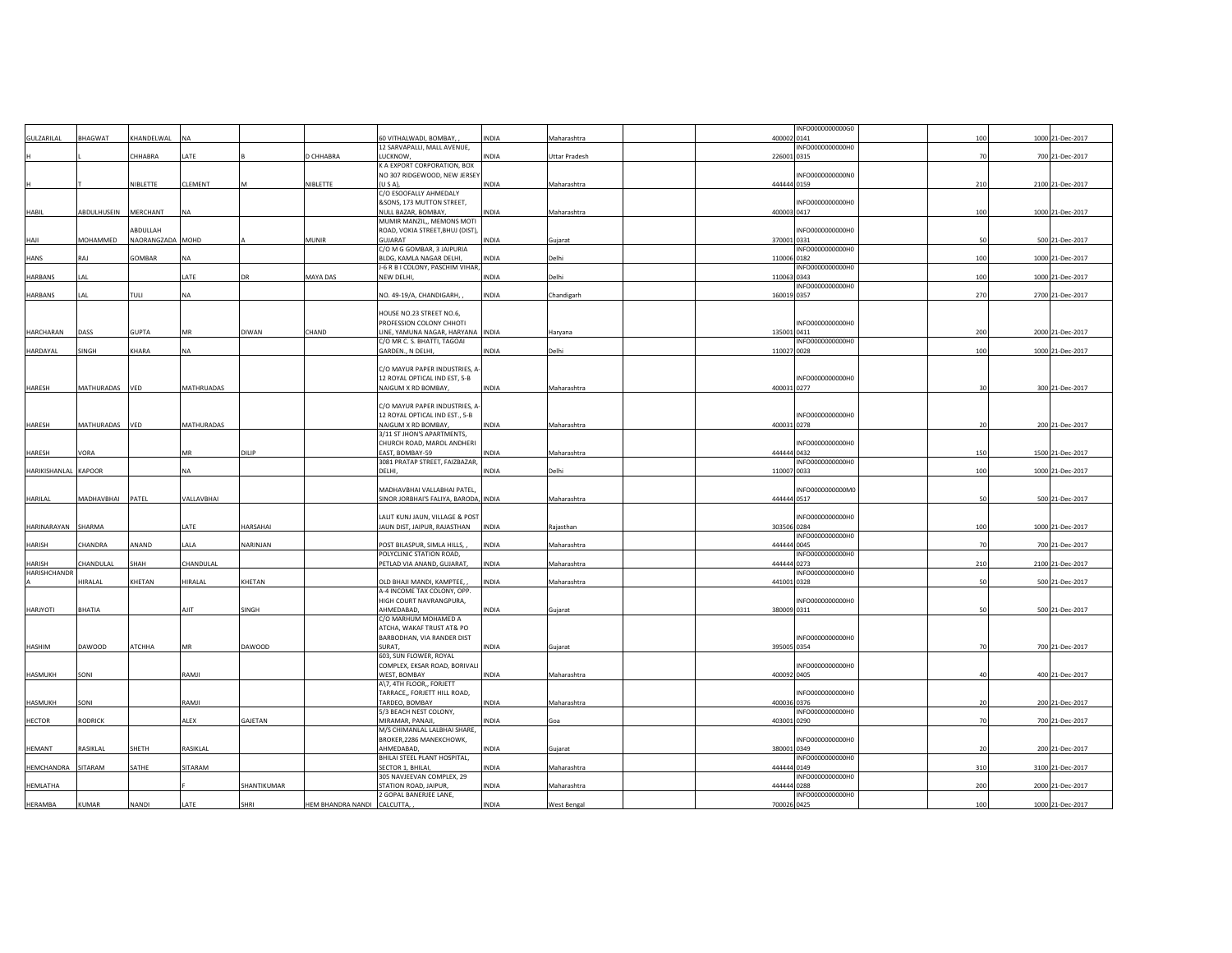|                  |                   |                 |                 |                |                 | 639 DERI ROAD, KRISHNANAGAR,                         |              |             |             | INFO0000000000H0  |     |                  |
|------------------|-------------------|-----------------|-----------------|----------------|-----------------|------------------------------------------------------|--------------|-------------|-------------|-------------------|-----|------------------|
| <b>HIMA</b>      | RANPURA           |                 | MANHAR          |                |                 | <b>BHAVNAGAR</b>                                     | INDIA        | Gujarat     | 364001 0298 |                   | 10  | 100 21-Dec-2017  |
|                  |                   |                 |                 |                |                 |                                                      |              |             |             |                   |     |                  |
|                  |                   |                 |                 |                |                 | P O KONDH, VIA DHARANGADRA                           |              |             |             | INFO0000000000H0  |     |                  |
| HIMATSINGHA      |                   | <b>JHALA</b>    | NA              |                |                 | RAMPURA, SURENDRA NAGAR,                             | INDIA        | Maharashtra | 444444 0099 |                   | 100 | 1000 21-Dec-2017 |
|                  |                   |                 |                 |                |                 |                                                      |              |             |             |                   |     |                  |
| <b>HINA</b>      | GAMANLAL          | GANDHI          | GAMANLAL        |                |                 | 12/999 MACHLIPETH, NEAR PATEL                        |              |             | 395003 0305 | INFO0000000000H0  | 150 | 1500 21-Dec-2017 |
|                  |                   |                 |                 |                |                 | GIRLS HIGH SCHOOL, SURAT,                            | <b>INDIA</b> | Gujarat     |             |                   |     |                  |
|                  |                   |                 |                 |                |                 |                                                      |              |             |             |                   |     |                  |
|                  |                   |                 |                 |                |                 | SHYAM BHAVAN NO 2 2ND                                |              |             |             | INFO0000000000H0  |     |                  |
| HIRALAL          | AMNADAS           | MEHTA           | <b>JAMNADAS</b> |                |                 | FLOOR, GAZDAR STREET, BOMBAY, INDIA                  |              | Maharashtra | 400002 0109 |                   | 60  | 600 21-Dec-2017  |
|                  |                   |                 |                 |                |                 |                                                      |              |             |             |                   |     |                  |
|                  |                   |                 |                 |                |                 | SHYAM BHUVAN NO 2 2ND                                |              |             |             | INFO0000000000H0  |     |                  |
| HIRALAL          | <b>AMNADAS</b>    | MEHTA           | <b>JAMNADAS</b> |                |                 | FLOOR, GAZDAR STREET, BOMBAY, INDIA                  |              | Maharashtra | 400002 0108 |                   | 60  | 600 21-Dec-2017  |
|                  |                   | MISTRY          | RATANSHAW       |                |                 |                                                      |              |             |             | INFO0000000000H0  |     |                  |
| HOMI             | RATANSHAW         |                 |                 |                |                 | 299 FRERE ROAD, BOMBAY,                              | INDIA        | Maharashtra | 400001 0126 |                   | 140 | 1400 21-Dec-2017 |
|                  | <b>SECURITIES</b> | LTD             | NA              |                |                 | 80 SAINIK FARMS, KHANPUR, NEW<br>DELHI,              | INDIA        | Delhi       | 110062 075  | INFO0000000000050 | 50  | 500 21-Dec-2017  |
| ICP              |                   |                 |                 |                |                 | 49 JHAWAR NAGAR, 6TH ROAD,                           |              |             |             |                   |     |                  |
|                  |                   |                 |                 |                |                 | MADHUKUNJ, 2ND FLOOR,                                |              |             |             | INFO0000000000100 |     |                  |
| <b>ILABEN</b>    |                   | SHAH            |                 | SHAH           |                 |                                                      | INDIA        | Maharashtra | 400062 130  |                   |     | 500 21-Dec-2017  |
|                  |                   |                 |                 |                |                 | GOREGAON WEST, BOMBAY<br>19 ABDUL COURT SURYAVANSHI, |              |             |             |                   |     |                  |
|                  |                   |                 |                 |                |                 | MARG, OFF CADEL ROAD,                                |              |             |             | INFO0000000000100 |     |                  |
| <b>INDIRA</b>    | KAMLAKAR          | TELANG          | KAMLAKAR        |                |                 | BOMBAY,                                              | <b>INDIA</b> | Maharashtra | 400028 086  |                   | 100 | 1000 21-Dec-2017 |
|                  |                   |                 |                 |                |                 | WARD NO 3 HOUSE NO 362, NEAR                         |              |             |             |                   |     |                  |
|                  |                   |                 |                 |                |                 | CHOWGULE COLLEGE GOGOL,                              |              |             |             | INFO0000000000100 |     |                  |
| <b>INDIRA</b>    | PURUSHOTAM        |                 | PURUSHOTAM      |                |                 | MARGAO GOA                                           | INDIA        | Maharashtra | 444444 021  |                   | 100 | 1000 21-Dec-2017 |
|                  |                   |                 |                 |                |                 | ABOVE METRO CLASSES, SAHYOG                          |              |             |             |                   |     |                  |
|                  |                   |                 |                 |                |                 | NAGAR, TITHAL CROSS LANE,                            |              |             |             | INFO0000000000100 |     |                  |
| <b>INDIRA</b>    | SONI              |                 | <b>HASMUKH</b>  |                |                 | VALSAD                                               | INDIA        | Gujarat     | 396001 132  |                   | 50  | 500 21-Dec-2017  |
|                  |                   |                 |                 |                |                 | ABOVE METRO CLASSES, SAHYOG                          |              |             |             |                   |     |                  |
|                  |                   |                 |                 |                |                 | NAGAR, TITHAL CROSS LANE,                            |              |             |             | INFO0000000000100 |     |                  |
| <b>INDIRA</b>    | SONI              |                 | <b>HASMUKH</b>  |                |                 | VALSAD                                               | <b>INDIA</b> | Gujarat     | 396001 134  |                   | 50  | 500 21-Dec-2017  |
|                  |                   |                 |                 |                |                 | B/8, SATGURUKRUPA APPT, N R                          |              |             |             |                   |     |                  |
|                  |                   |                 |                 |                |                 | PATEL ROAD, NAVAWADAJ,                               |              |             |             | INFO0000000000100 |     |                  |
| <b>INDIRABEN</b> | M                 | PANCHAL         | MR              | MAHESHBHAI     |                 | AHMEDABAD                                            | INDIA        | Gujarat     | 380013 142  |                   | 100 | 1000 21-Dec-2017 |
|                  |                   |                 |                 |                |                 | FLAT G1 POCKET II, NILGIRI APTS                      |              |             |             |                   |     |                  |
|                  |                   |                 |                 |                |                 | DDA SFS FLATS, NARAGRI, NEW                          |              |             |             | INFO0000000000100 |     |                  |
| <b>INDRA</b>     | KHURANA           |                 | VIDYASAGAR      |                |                 | DELHI                                                | INDIA        | Delhi       | 110028 110  |                   | 200 | 2000 21-Dec-2017 |
|                  |                   |                 |                 |                |                 | B-16 SLEATER ROAD, SUMAN APTS                        |              |             |             |                   |     |                  |
|                  |                   |                 |                 |                |                 | 1ST FLOOR BLK 3, GRANT ROAD                          |              |             |             | INFO0000000000100 |     |                  |
| INDRAVADAN       | KESHAVLAL         |                 | NA              |                |                 | BOMBAY.                                              | INDIA        | Maharashtra | 400007 063  |                   | 60  | 600 21-Dec-2017  |
|                  |                   |                 |                 |                |                 | VIVEK HOUSE FLAT NO 1,                               |              |             |             |                   |     |                  |
|                  |                   |                 |                 |                |                 | MAMLETDAR WADI MALAD,                                |              |             |             | INFO0000000000100 |     |                  |
| INDULAL          | HIRALAL           | SHAH            | HIRALAL         |                |                 | <b>BOMBAY</b>                                        | INDIA        | Maharashtra | 400064 100  |                   | 10  | 100 21-Dec-2017  |
|                  |                   |                 |                 |                |                 |                                                      |              |             |             |                   |     |                  |
|                  |                   |                 |                 |                |                 | SONAWALE EST.SURENDRA NEW,                           |              |             |             |                   |     |                  |
|                  |                   |                 |                 |                |                 | CHAWL ROOM NO 5 NR CISCO,                            |              |             |             | INFO0000000000100 |     |                  |
| INDULAL          | PRANLAL           | SHAH            | PRANLAL         |                |                 | FAC.GOREGAON E BOMBAY,                               | INDIA        | Maharashtra | 400063 085  |                   | 100 | 1000 21-Dec-2017 |
|                  |                   |                 |                 |                |                 |                                                      |              |             |             |                   |     |                  |
|                  |                   |                 |                 |                |                 | CHANDAN MAHAL 11TH ROAD,                             |              |             |             | INFO0000000000100 |     |                  |
| <b>INDUMATI</b>  | MANUBHAI          | SHAH            | MANUBHAI        |                |                 | BLOCK A/4, 1ST FLOOR, BOMBAY,                        | <b>INDIA</b> | Maharashtra | 400055 037  |                   | 110 | 1100 21-Dec-2017 |
|                  |                   |                 |                 |                |                 | 73 RING ROAD, LAJPAT NAGAR III,                      |              |             |             | INFO0000000000100 |     |                  |
| <b>IQBAL</b>     |                   | <b>N CHOPRA</b> | LATE            |                | <b>V CHOPRA</b> | NEW DELHI                                            | INDIA        | Maharashtra | 444444 075  |                   | 840 | 8400 21-Dec-2017 |
|                  |                   |                 |                 |                |                 | MUKTA BLDG FLAT 35, 2ND FLR                          |              |             |             |                   |     |                  |
|                  |                   |                 |                 |                |                 | POWER BAUG AAREY ROAD,                               |              |             |             | INFO0000000000100 |     |                  |
| ISHWARLAL        | KALYANJI          | TRIVEDI         | KALYANKI        |                | TRIVEDI         | GOREGAON EAST BOMBAY,                                | <b>INDIA</b> | Maharashtra | 400063 127  |                   | 50  | 500 21-Dec-2017  |
|                  |                   |                 |                 |                |                 |                                                      |              |             |             |                   |     |                  |
|                  |                   |                 |                 |                |                 | NO. 1985 SATYA GNANA KRUPA,                          |              |             |             |                   |     |                  |
|                  |                   |                 |                 |                |                 | SOUTH END C ROAD, JAYANAGAR                          |              |             |             | INFO000000000000  |     |                  |
|                  | NAGARAJA          | RAO             | JAYA            | RAMAIAH        |                 | 9TH BLOCK, BANGALORE                                 | INDIA        | Karnataka   | 560069 512  |                   | 50  | 500 21-Dec-2017  |
|                  |                   |                 |                 |                |                 | EC - 307 MAYA ENCLAVE, NEAR                          |              |             |             | INFO000000000000  |     |                  |
| JAGBIR           | KAUR              | MONGIA          | м               | IT             | COL A S MONGIA  | HARI NAGAR, NEW DELHI,                               | INDIA        | Delhi       | 110064 456  |                   | 100 | 1000 21-Dec-2017 |
|                  |                   |                 |                 |                |                 |                                                      |              |             |             | INFO000000000000  |     |                  |
| JAGDEESH         | KAUR              |                 | BRIG            | <b>MONOHAR</b> | SINGH           | J-8 GREEN PARK, NEW DELHI,                           | INDIA        | Maharashtra | 444444 431  |                   | 40  | 400 21-Dec-2017  |
|                  |                   |                 |                 |                |                 |                                                      |              |             |             | INFO000000000000  |     |                  |
| <b>JAGDISH</b>   | PRASAD            |                 | NA              |                |                 | 7/10 DARYAGANJ, DELHI,                               | INDIA        | Maharashtra | 444444 013  |                   | 100 | 1000 21-Dec-2017 |
|                  |                   |                 |                 |                |                 |                                                      |              |             |             | INFO000000000000  |     |                  |
| JAGDISH          | PRASAD            |                 | TULSIRAM        |                |                 | 7/10 DARYAGANJ, NEW DELHI,                           | INDIA        | Delhi       | 110002 400  |                   | 10  | 100 21-Dec-2017  |
|                  |                   |                 |                 |                |                 | 82/86 HAZI MANZIL 2ND FLOOR,                         |              |             |             |                   |     |                  |
| JAGDISHCHAND     |                   |                 |                 |                |                 | ABDUL REHMAN STREET,                                 |              |             |             | INFO0000000000100 |     |                  |
| RA               | LAHERCHAND        | <b>JHAVERI</b>  | LAHERCHAND      |                |                 | BOMBAY,                                              | INDIA        | Maharashtra | 400003 225  |                   | 100 | 1000 21-Dec-2017 |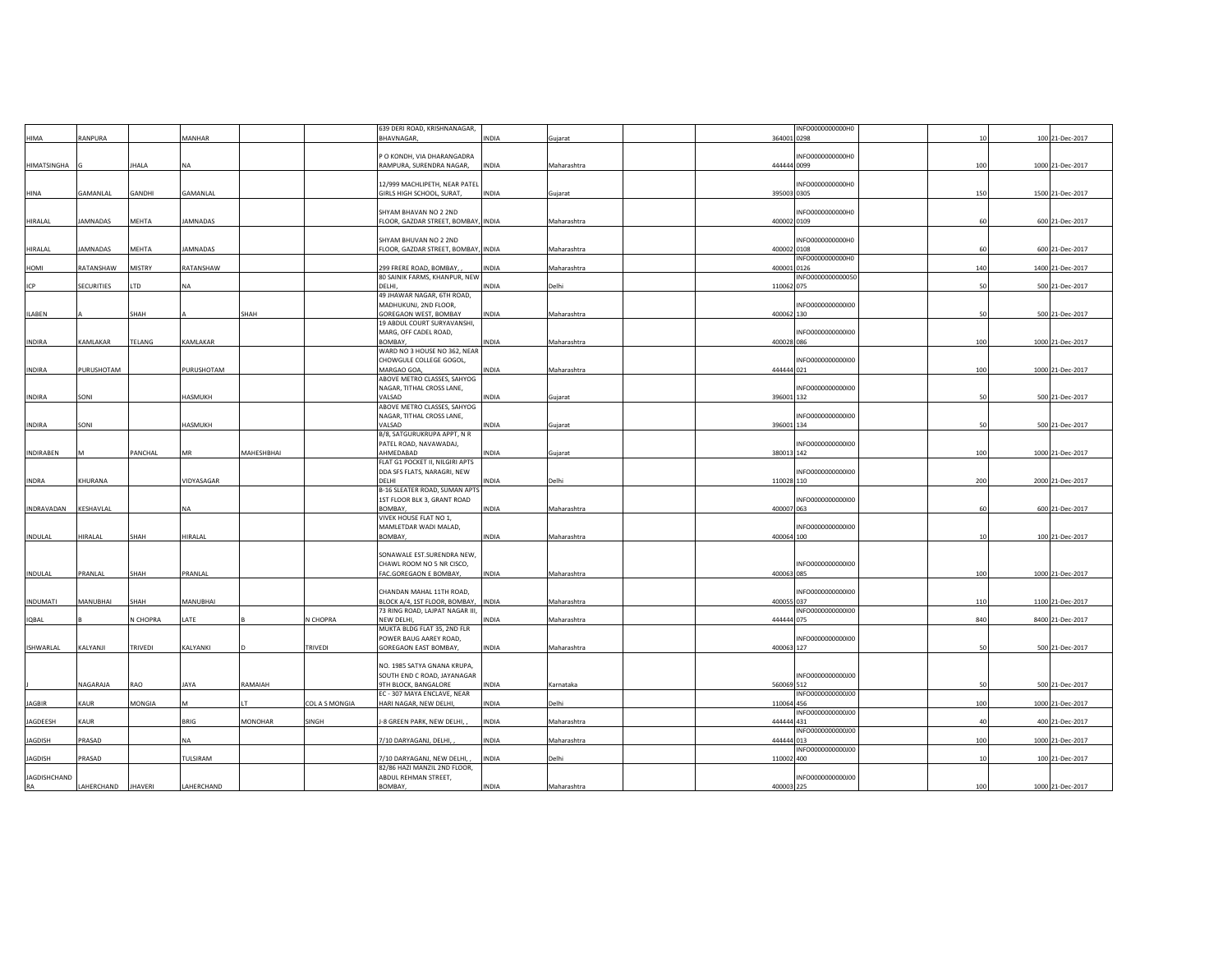|                      |                        |             |                   |              |          | J-144 PASCHIM VIHAR, RESERVE                             |              |                    | INFO000000000000               |     |                  |
|----------------------|------------------------|-------------|-------------------|--------------|----------|----------------------------------------------------------|--------------|--------------------|--------------------------------|-----|------------------|
| JAGDISHMITTRA WADHWA |                        |             | MALCHAND          |              |          | BANK ENCLAVE, NEW DELHI,                                 | INDIA        | Delhi              | 110063 396                     | 100 | 1000 21-Dec-2017 |
|                      |                        |             |                   |              |          |                                                          |              |                    |                                |     |                  |
|                      |                        |             |                   |              |          | K-8 N D S E I, SOUTH EXTENSION                           |              |                    | INFO000000000000               |     |                  |
| <b>JAGRI</b>         | RAM                    | BHATIA      | RALLA             | RAM          |          | PART 1, NEW DELHI,                                       | INDIA        | Maharashtra        | 444444 025                     | 100 | 1000 21-Dec-2017 |
| <b>JAI</b>           | DEV                    | MITRA       |                   |              | MITRA    | 7A BLOCK 6, VIJAY NAGAR, DELHI, INDIA                    |              | Delhi              | INFO000000000000<br>110009 263 | 120 | 1200 21-Dec-2017 |
|                      |                        |             |                   |              |          | C/O ACCOUNTS DEPARTMENT,                                 |              |                    |                                |     |                  |
|                      |                        |             |                   |              |          | KHANDELWAL FERRO ALLOYS LTD,                             |              |                    | INFO000000000000               |     |                  |
| JAI                  | PRAKASH                | KHANDELWAL  | KEDARNATH         |              |          | PO KHANDELWAL NAGAR,                                     | INDIA        | Maharashtra        | 441402 428                     | 100 | 1000 21-Dec-2017 |
|                      |                        |             |                   |              |          | FLORENCIA FLAT NO 11,6TH FLR,                            |              |                    |                                |     |                  |
|                      |                        |             |                   |              |          | PLOT NO 299, OFF TURNER RD,,                             |              |                    | INFO000000000000               |     |                  |
| <b>JAL</b>           | FRAMROZE               | DASTOOR     | FRAMROZE          |              |          | <b>BANDRA BOMBAY,</b>                                    | INDIA        | Maharashtra        | 400050 034                     | 20  | 200 21-Dec-2017  |
|                      |                        |             |                   |              |          |                                                          |              |                    | INFO000000000000               |     |                  |
| JAMSP                | <b>NARIMAN</b>         | CONTRACTOR  | NARIMAN           | CONTRACTOR   |          | TANK ROAD, GODERA W RLY,                                 | <b>INDIA</b> | Maharashtra        | 444444 392                     | 210 | 2100 21-Dec-2017 |
|                      |                        |             |                   |              |          |                                                          |              |                    |                                |     |                  |
|                      |                        |             |                   |              |          | C/O SHIV NARAIN KHANNA,                                  |              |                    |                                |     |                  |
|                      |                        |             |                   |              |          | KUCHA GUJRAN DHAB KHATIKAN,                              |              |                    | INFO000000000000               |     |                  |
| <b>JANAK</b>         | RANI                   | KHANNA      | SHIV              | NARAIN       |          | H NO414/10 AMRITSAR,                                     | INDIA        | Maharashtra        | 444444 270                     | 100 | 1000 21-Dec-2017 |
|                      |                        |             |                   |              |          |                                                          |              |                    |                                |     |                  |
|                      |                        |             |                   |              |          | PARIKH NIVAS SARDAR STREET,                              |              |                    |                                |     |                  |
|                      |                        |             |                   |              |          | OPP RAO PURA POST OFFICE,                                |              |                    | INFO000000000051               |     |                  |
| <b>JASHUMATI</b>     | HASMUKHBHAI            | PATEL       | <b>NA</b>         |              |          | SOJITRA, DIST ANAND GUJARAT<br>C/O PROCON ENGINEERS, 9   | <b>INDIA</b> | Gujarat            | 387240 616<br>INFO000000000000 | 110 | 1100 21-Dec-2017 |
| <b>JASHVANT</b>      |                        | UDANI       | TRIBHUVANDAS      |              |          | STRAND ROAD, , CALCUTTA                                  | <b>INDIA</b> | <b>West Bengal</b> | 700001 483                     | 500 | 5000 21-Dec-2017 |
|                      |                        |             |                   |              |          |                                                          |              |                    |                                |     |                  |
|                      |                        |             |                   |              |          | SPECTRUM DYES, LUCK NEW BLDG                             |              |                    | INFO000000000000               |     |                  |
| <b>JASUBHAI</b>      | CHHOTALAL              | PATEL       | CHHOTALAL         |              |          | SHANKADI SHERI, AHMEDABAD,                               | <b>INDIA</b> | Gujarat            | 380015 287                     | 100 | 1000 21-Dec-2017 |
|                      |                        |             |                   |              |          | C/O PERFECT CABLES &,                                    |              |                    |                                |     |                  |
|                      |                        |             |                   |              |          | SWITCHGEARS PVT LTD, 57 MASAT                            |              |                    | INFO000000000000               |     |                  |
| <b>JAWAHAR</b>       | LAL                    | GARG        |                   | RATAN        | PRAKASH  | NDL ESTATE, SILVASSA                                     | <b>INDIA</b> | Gujarat            | 396230 567                     | 200 | 2000 21-Dec-2017 |
|                      |                        |             |                   |              |          | PLOT 192 RASHMIKANT SHAH'S,                              |              |                    |                                |     |                  |
|                      |                        |             |                   |              |          | BUNGALOW, NR. TIRUPATI SOC,                              |              |                    |                                |     |                  |
|                      |                        |             |                   |              |          | VADSAR ROAD, MANJALPUR,                                  |              |                    | INFO000000000000               |     |                  |
| JAYA                 | <b>JAYANTILAL</b>      | ASHAR       | <b>JAYANTILAL</b> |              |          | BARODA                                                   | INDIA        | Gujarat            | 390011 087                     | 210 | 2100 21-Dec-2017 |
|                      |                        |             |                   |              |          |                                                          |              |                    |                                |     |                  |
|                      |                        |             |                   |              |          | C/O DR R G THAKER 106 THAKER,                            |              |                    |                                |     |                  |
|                      |                        |             |                   |              |          | BGLW JAIPRAKASH NAGAR RD                                 |              |                    | INFO000000000000               |     |                  |
| <b>JAYA</b>          | RAVIKANT               | THAKER      | RAVIKANT          |              |          | NO2, GOREGAON EAST BOMBAY, INDIA                         |              | Maharashtra        | 400063 088                     | 100 | 1000 21-Dec-2017 |
|                      |                        |             |                   |              |          | C/O DR R G THAKER, 106<br>JAYPRAKASH NGR GOREGAON,       |              |                    | INFO000000000000               |     |                  |
| JAYA                 | THAKER                 |             | RAVIKANT          |              | THAKER   | <b>BOMBAY</b>                                            | <b>INDIA</b> | Maharashtra        | 400062 399                     | 10  | 100 21-Dec-2017  |
|                      |                        |             |                   |              |          | 503, ANAND APPARTMENTS, OPP                              |              |                    |                                |     |                  |
|                      |                        |             |                   |              |          | RAJASHREE CINEMA, SAYAGIGANJ                             |              |                    | INFO000000000000               |     |                  |
| JAYANT               | THAKKAR                |             | BHIKHABHAI        |              |          | <b>JADODARA</b>                                          | INDIA        | Gujarat            | 390005 454                     | 20  | 200 21-Dec-2017  |
|                      |                        |             |                   |              |          | C/O J C SHAH & CO, 71 CANNING                            |              |                    |                                |     |                  |
|                      |                        |             |                   |              |          | STREET, ROOM NO B/134 1ST                                |              |                    | INFO000000000000               |     |                  |
| JAYANTILAL           |                        | SHAH        | LATE              | SHRI         | CHUNILAL | FLOOR, CALCUTTA                                          | INDIA        | West Bengal        | 700001 552                     | 200 | 2000 21-Dec-2017 |
|                      |                        |             |                   |              |          | 7 JALARAM PARK, BHD                                      |              |                    |                                |     |                  |
|                      |                        |             |                   |              |          | PUSHPKUNJ SOC BHALEJ ROAD,                               |              |                    | INFO000000000000               |     |                  |
| JAYANTILAL           | KESHAVLAL              | SHAH        | <b>NA</b>         |              |          | ANAND GUJARAT,                                           | INDIA        | Maharashtra        | 444444 419                     | 30  | 300 21-Dec-2017  |
|                      |                        |             |                   |              |          | 46-B SWASTIK SOCIETY,                                    |              |                    |                                |     |                  |
|                      |                        |             |                   |              |          | NAVRANGPURA ELLISBRIDGE,                                 |              |                    | INFO000000000000               |     |                  |
| JAYANTILAL           | MOHANLAL               | SHAH        | MOHANLAL          | BAPALAL      |          | AHMEDABAD,                                               | INDIA        | Gujarat            | 380009 387                     | 120 | 1200 21-Dec-2017 |
|                      |                        |             |                   |              |          | 12 GIRL SCHOOL STREET,                                   |              |                    | INFO000000000000               |     |                  |
| JAYASHREE            |                        | CHUNILAL    | <b>NA</b>         |              |          | SESHADRIPURA, BANGALORE,<br>BHAGAWAT PARA PATEL SOCIETY, | INDIA        | Karnataka          | 560020 527<br>INFO000000000000 | 100 | 1000 21-Dec-2017 |
| JAYENDRA             | KUMAR                  | VINDA       | MR                | CHUNILAL     |          | GONDAL,                                                  | INDIA        | Gujarat            | 360311 540                     | 50  | 500 21-Dec-2017  |
|                      |                        |             |                   |              |          |                                                          |              |                    |                                |     |                  |
|                      |                        |             |                   |              |          | 10/2 BHAGIRATH SOCIETY,                                  |              |                    | INFO0000000000100              |     |                  |
| JAYSHREE             |                        | SHAH        | MR                | CHHITALAL    | SHAH     | CHHANI JAKAT NAKA, VADODARA, INDIA                       |              | Gujarat            | 390002 553                     | 50  | 500 21-Dec-2017  |
|                      |                        |             |                   |              |          | 266, SANCHAR GULLY, MULJI                                |              |                    | INFO000000000000               |     |                  |
| JAYSHREE             | SHIV                   | KUMAR JOSHI | SHIV              | <b>KUMAR</b> |          | JETHA MARKET, BOMBAY,                                    | INDIA        | Maharashtra        | 400002 360                     | 10  | 100 21-Dec-2017  |
|                      |                        |             |                   |              |          |                                                          |              |                    |                                |     |                  |
|                      |                        |             |                   |              |          | 49 JAWAHAR NAGAR 6TH ROAD,                               |              |                    |                                |     |                  |
|                      |                        |             |                   |              |          | MADHUKUNJ 2ND FLOOR,                                     |              |                    | INFO0000000000100              |     |                  |
| <b>JITENDRA</b>      |                        | SHAH        | ARVINDKUMAR       |              |          | GOREGAON W BOMBAY,                                       | INDIA        | Maharashtra        | 400062 461                     | 10  | 100 21-Dec-2017  |
|                      |                        |             |                   |              |          | C/O. WILLEM JACKS & CO,                                  |              |                    |                                |     |                  |
|                      |                        |             |                   |              |          | HAMILTON HOUSE, BALLARD                                  |              |                    | INFO000000000000               |     |                  |
| <b>JOHN</b>          | ANTHONY                | WITNNELL    | RAMDAL            | LOANDES      |          | ESTATE, BOMBAY                                           | INDIA        | Maharashtra        | 400001 163                     | 60  | 600 21-Dec-2017  |
|                      |                        |             |                   |              |          | THE ARK, 301 3RD FLOOR,, SWAMI                           |              |                    |                                |     |                  |
| <b>JOHNY</b>         | TRIBHOVANDAS PAYMASTER |             | TRIBHOVANDAS      |              |          | VIVEKANNAD ROAD,, SANTACRUZ<br>W BOMBAY,                 | INDIA        | Maharashtra        | INFO000000000000<br>400054 444 | 180 | 1800 21-Dec-2017 |
|                      |                        |             |                   |              |          |                                                          |              |                    |                                |     |                  |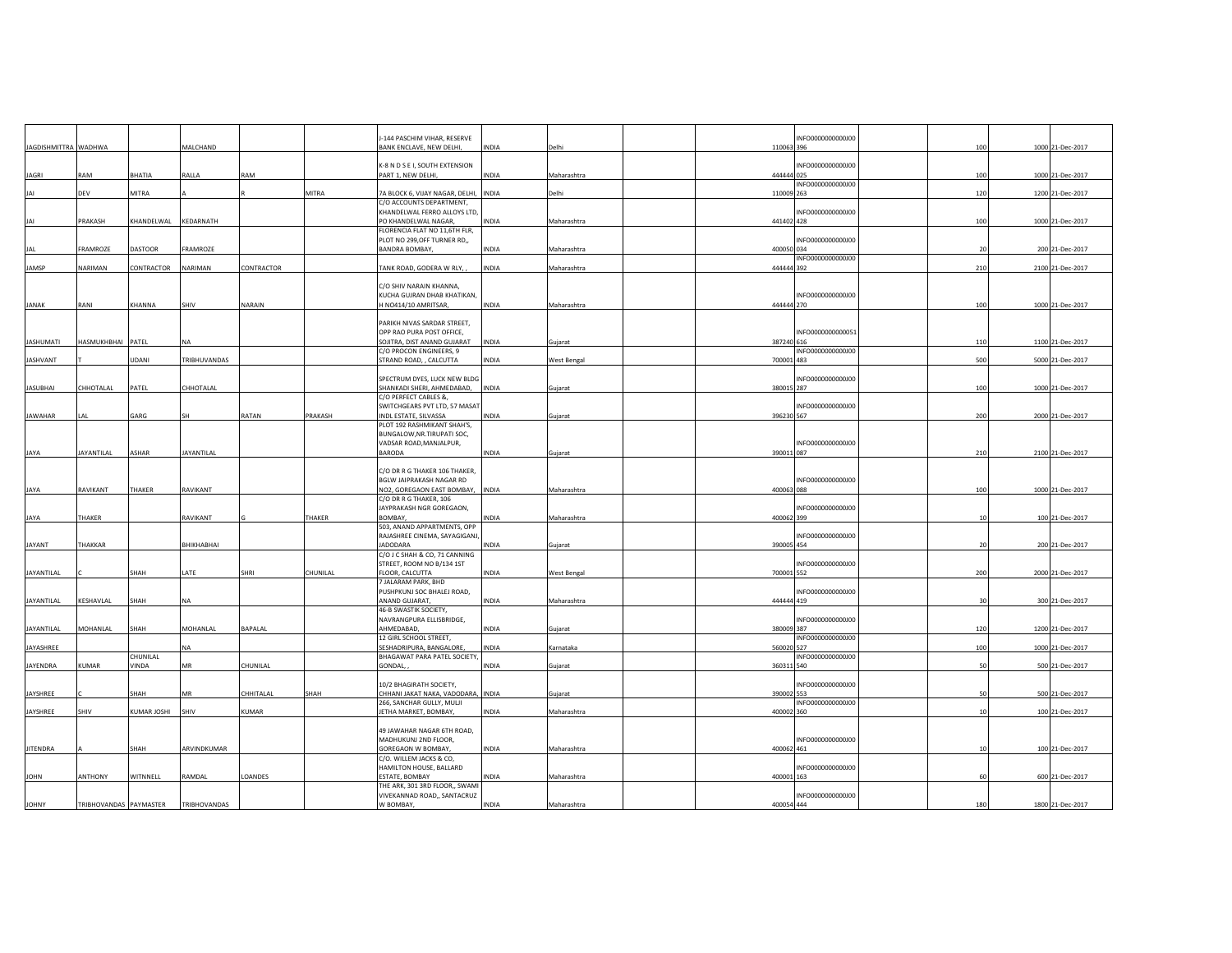|                  |               |                     |             |                |               | B-16 KALUMAK ESTATE, OPP JUHU                     |              |                    |             | INFO000000000000  |     |                  |
|------------------|---------------|---------------------|-------------|----------------|---------------|---------------------------------------------------|--------------|--------------------|-------------|-------------------|-----|------------------|
| <b>JOSEPH</b>    | VINCENT       | HIJINE D SOUZA ANTO |             | LUIS           | D SOUZA       | P O JUHU, BOMBAY,                                 | INDIA        | Maharashtra        | 400054 332  |                   | 100 | 1000 21-Dec-2017 |
|                  |               |                     |             |                |               | UDAY BHAU B/3 MAIN AVENUE,                        |              |                    |             | INFO000000000000  |     |                  |
| <b>JOSEPHONE</b> | MARGARET      | FRANCIS             | <b>JOHN</b> | <b>FRANCIS</b> |               | SANTACRUZ WEST, BOMBAY,                           | <b>INDIA</b> | Maharashtra        | 400054 397  |                   |     | 800 21-Dec-2017  |
|                  |               |                     |             |                |               | P O NEAMATPUR, DIST BURDWAN,                      |              |                    |             | INFO000000000000  |     |                  |
| JUGAL            | KISHORE       | GOENKA              | NANDLAL     |                |               | WEST BENGAL,                                      | <b>INDIA</b> | Maharashtra        | 444444 192  |                   | 100 | 1000 21-Dec-2017 |
|                  |               |                     |             |                |               | DINESH SHENOY & CO, C.A.,<br>M.F.5,39\40,BHANDHAR |              |                    |             |                   |     |                  |
|                  |               |                     |             |                |               | COMPLEX,, ANAND RAO CIRCLE,,                      |              |                    |             | INFO0000000000100 |     |                  |
| <b>IHTOYL</b>    | DINESH        | SHENOY              | BHAMY       |                |               | BANGALORE                                         | <b>INDIA</b> | Karnataka          | 560009 474  |                   |     | 500 21-Dec-2017  |
|                  |               |                     |             |                |               | CAT III BLOCK NO. 9/2, G E B                      |              |                    |             |                   |     |                  |
|                  |               |                     |             |                |               | COLONY, GANDHINAGAR,                              |              |                    |             | INFO000000000000  |     |                  |
| <b>JYOTIBEN</b>  |               | SHAH                | <b>MR</b>   | SHIRISH        | SHAH          | GUJARAT                                           | <b>INDIA</b> | Gujarat            | 382041 536  |                   | 50  | 500 21-Dec-2017  |
|                  |               |                     |             |                |               | SHUBH SANDESH CO OP HSG                           |              |                    |             |                   |     |                  |
|                  |               |                     |             |                |               | SOCY, B NO509 A SCHEME                            |              |                    |             |                   |     |                  |
|                  |               |                     |             |                |               | BYCULLA, 16 HANSRAJI LANE                         |              |                    |             | INFO000000000000  |     |                  |
| <b>JYOTINDRA</b> | GUNVANTLAL    | SHAH                | GUNVANTILAL |                |               | B'BAY,                                            | INDIA        | Maharashtra        | 400027 308  |                   | 70  | 700 21-Dec-2017  |
|                  |               |                     |             |                |               |                                                   |              |                    |             |                   |     |                  |
|                  |               |                     |             |                |               | 26-A WARNORS ROAD,                                |              |                    |             | INFO000000000A00  |     |                  |
|                  | ALAGAPPAN     |                     |             |                | KAILASAM      | CONTONMENT, TIRUCHIRAPALLI,                       | <b>INDIA</b> | Tamil Nadu         | 620001 397  |                   | 120 | 1200 21-Dec-2017 |
|                  |               |                     |             |                |               |                                                   |              |                    |             | INFO0000000000K00 |     |                  |
|                  | ANNAPURNA     | RAO                 | NA          |                |               | KADRI ROAD, MANGALORE,                            | INDIA        | Karnataka          | 575003 689  |                   | 100 | 1000 21-Dec-2017 |
|                  |               |                     |             |                |               | 33/30 EAST PATEL NAGAR, NEW                       |              |                    |             | INFO0000000000K00 |     |                  |
|                  |               | KHANNA              |             | BHAGWAN        | DASS          | DELHI,                                            | INDIA        | Delhi              | 110008 877  |                   | 100 | 1000 21-Dec-2017 |
|                  |               | GOPINATHAN          |             |                |               | SHREE 246 NEHRU NAGAR,                            |              |                    |             | INFO0000000000G0  |     |                  |
|                  |               | NAIR                |             |                | N PILLAI      | KUNACHIRA TRICHUR, KERALA,                        | INDIA        | Kerala             | 680006 0111 |                   | 20  | 200 21-Dec-2017  |
|                  | NAMAGIRILAKS  |                     |             |                |               | 1 CAR STREET,                                     |              |                    |             | INFO0000000000K00 |     |                  |
|                  | HMI           |                     | NA          |                |               | GOBICHETTIPALAYAM,                                | INDIA        | Tamil Nadu         | 638452 817  |                   | 520 | 5200 21-Dec-2017 |
|                  | NARAYANAN     |                     | KRISHNA     |                |               | KOLLATHODI HOUSE, PO PERIN<br>TAL MANNA, KERALA,  | INDIA        |                    | 679322 803  | INFO0000000000K00 | 50  | 500 21-Dec-2017  |
|                  |               |                     |             |                |               |                                                   |              | Kerala             |             |                   |     |                  |
|                  |               |                     |             |                |               | NO.2, 3RD AVENUE, HARRINGTON                      |              |                    |             | INFO0000000000M0  |     |                  |
|                  |               | <b>KMENON</b>       | ELAMANA     |                | MENON         | RD, CHETPUT, MADRAS,                              | INDIA        | Tamil Nadu         | 600031 0543 |                   | 210 | 2100 21-Dec-2017 |
|                  |               |                     |             |                |               | 89 EAST LOKAMANYA STREET, R S                     |              |                    |             | INFO0000000000K00 |     |                  |
|                  | RANGAMANI     |                     | NA          |                |               | PURAM, COIMBATORE,                                | INDIA        | Tamil Nadu         | 641002 870  |                   | 100 | 1000 21-Dec-2017 |
|                  |               | ANANTHALAKSH        |             |                |               | B/14 SRI SAI APTS, M D KENI                       |              |                    |             | INFO0000000000K00 |     |                  |
|                  |               |                     |             |                | VENKATESWARAN | ROAD, BHANDUP(E), MUMBAI                          | <b>INDIA</b> | Maharashtra        | 400042 806  |                   | 100 | 1000 21-Dec-2017 |
|                  |               | ANANTHALAKSH        |             |                |               | B/14 SRI SAI APTS, M D KENI                       |              |                    |             | INFO0000000000K00 |     |                  |
|                  |               |                     |             |                | VENKATESWARAN | ROAD, BHANDUP(E), MUMBAI                          | <b>INDIA</b> | Maharashtra        | 400042 708  |                   | 50  | 500 21-Dec-2017  |
|                  |               |                     |             |                |               | R\2\1, SUNDERNAGAR, S V ROAD,                     |              |                    |             | INFO0000000000K00 |     |                  |
|                  |               | KODIKAL             | NA          |                |               | MALAD WEST, BOMBAY                                | INDIA        | Maharashtra        | 400064 926  |                   | 100 | 1000 21-Dec-2017 |
|                  |               |                     |             |                |               | NO 1 KALYANARAMAN ST,                             |              |                    |             | INFO0000000000R00 |     |                  |
|                  |               | RAMANATHAN          |             |                | MANIAM        | KUMBAKONAM,                                       | INDIA        | Tamil Nadu         | 612001 524  |                   | 10  | 100 21-Dec-2017  |
|                  |               |                     |             |                |               | C/O MR D S MURTI, RETD LOCAL                      |              |                    |             | INFO0000000000500 |     |                  |
|                  | SUNDERAMMA    | BAI                 |             | SAMBAMURTI     |               | AUDITOR DHANTOLI, NAGPUR,                         | <b>INDIA</b> | Maharashtra        | 440001 548  |                   | 100 | 1000 21-Dec-2017 |
|                  |               |                     |             |                |               | OM RESIDENCY, 2ND FLOOR FLAT                      |              |                    |             |                   |     |                  |
|                  |               |                     |             |                |               | NO 16, 17TH CROSS BETWEEN 4TH                     |              |                    |             |                   |     |                  |
|                  |               |                     |             |                |               | & 5TH MAIN, MALLESWARAM                           |              |                    |             | INFO0000000000V00 |     |                  |
|                  | VATSALA       |                     |             | <b>UMANATH</b> | RAO           | BANGALORE                                         | INDIA        | Karnataka          | 560055 340  |                   | 310 | 3100 21-Dec-2017 |
|                  |               |                     |             |                |               | HAJI AISHABAI MANZIL, BLOCK NO                    |              |                    |             |                   |     |                  |
| KACHARDAS        | BALKRISHANA   | BAIRAGI             | KACHARDAS   |                | BAIREGI       | 11 NOOR BAUG P O, DR<br>MAHESHWARI RD B'BAY,      | INDIA        | Maharashtra        | 400009 731  | INFO0000000000K00 | 310 | 3100 21-Dec-2017 |
|                  |               |                     |             |                |               | HAJI AISHABAI MANZIL, BL NO 11                    |              |                    |             |                   |     |                  |
|                  |               |                     |             |                |               | ABOVE NOOR BAUG P O, DR                           |              |                    |             | INFO0000000000K00 |     |                  |
| KACHARDAS        | BALKRISHNA    | BAIRAGI             | BALKRISHNA  |                |               | MAHESHWARI RD B'BAY,                              | INDIA        | Maharashtra        | 400009 666  |                   |     | 100 21-Dec-2017  |
|                  |               |                     |             |                |               | HAJI AISHABAI MANZIL, BLOCK NO                    |              |                    |             |                   |     |                  |
|                  |               |                     |             |                |               | 11 NOOR BAUG P O, DR                              |              |                    |             | INFO0000000000K00 |     |                  |
| KACHARDAS        | BALKRISHNA    | BAIRAGI             | BALKRISHNA  |                | BAIRAGI       | MAHESHWARI RD B'BAY,                              | INDIA        | Maharashtra        | 400009 721  |                   | 100 | 1000 21-Dec-2017 |
|                  |               |                     |             |                |               | HAJI AISHABAI MANZIL, BLOCK NO                    |              |                    |             |                   |     |                  |
|                  |               |                     |             |                |               | 11 NOOR BAUG P O, DR                              |              |                    |             | INFO0000000000K00 |     |                  |
| KACHARDAS        | BALKRISHNA    | BAIRAGI             | KACHARDAS   |                |               | MAHESHWARI RD B'BAY,                              | <b>INDIA</b> | Maharashtra        | 400009 737  |                   | 100 | 1000 21-Dec-2017 |
|                  |               | CHAUDHARY           |             |                |               | 48-B DIAMOND HARBOUR ROAD,                        |              |                    |             | INFO0000000000K00 |     |                  |
| KAILASH          | CHANDRA       | KHANDELWA           | <b>NA</b>   |                |               | CALCUTTA,                                         | <b>INDIA</b> | West Bengal        | 700027 367  |                   | 100 | 1000 21-Dec-2017 |
|                  |               |                     |             |                |               | 107-A TODI CHAMBERS, 1ST                          |              |                    |             |                   |     |                  |
|                  |               |                     |             |                |               | FLOOR 2 LALBAZAR STREET,                          |              |                    |             | INFO0000000000K00 |     |                  |
| KAILASH          | CHANDRA       | DHANUKA             | MADANLAL    | DHANUKA        |               | CALCUTTA,                                         | INDIA        | <b>West Bengal</b> | 700001 753  |                   | 30  | 300 21-Dec-2017  |
|                  |               |                     |             |                |               |                                                   |              |                    |             |                   |     |                  |
|                  |               |                     |             |                |               | 48/B, HANUMAN BLDG, 308 PERIN                     |              |                    |             |                   |     |                  |
|                  |               |                     |             |                |               | NARIMAN BLDG, OPP CENTRAL                         |              |                    |             | INFO0000000000K00 |     |                  |
| KAILASH          | MANTRY        |                     | MR          | SHANKARLAL     | MANTRY        | LIBRAQY, FORT BOMBAY                              | <b>INDIA</b> | Maharashtra        | 400001 918  |                   | 20  | 200 21-Dec-2017  |
|                  |               |                     |             |                |               | 48/B, HANUMAN BLDG, 308 PERIN                     |              |                    |             |                   |     |                  |
|                  |               |                     |             |                |               | NARIMAN STREET, OPP CENTRAL                       |              |                    |             | INFO0000000000K00 |     |                  |
| KAILASH          | <b>MANTRY</b> |                     | MR          | SHANKARLAL     | MANTRY        | LIBRARY, FORT BOMBAY                              | INDIA        | Maharashtra        | 400001 927  |                   |     | 200 21-Dec-2017  |
|                  |               |                     |             |                |               |                                                   |              |                    |             |                   |     |                  |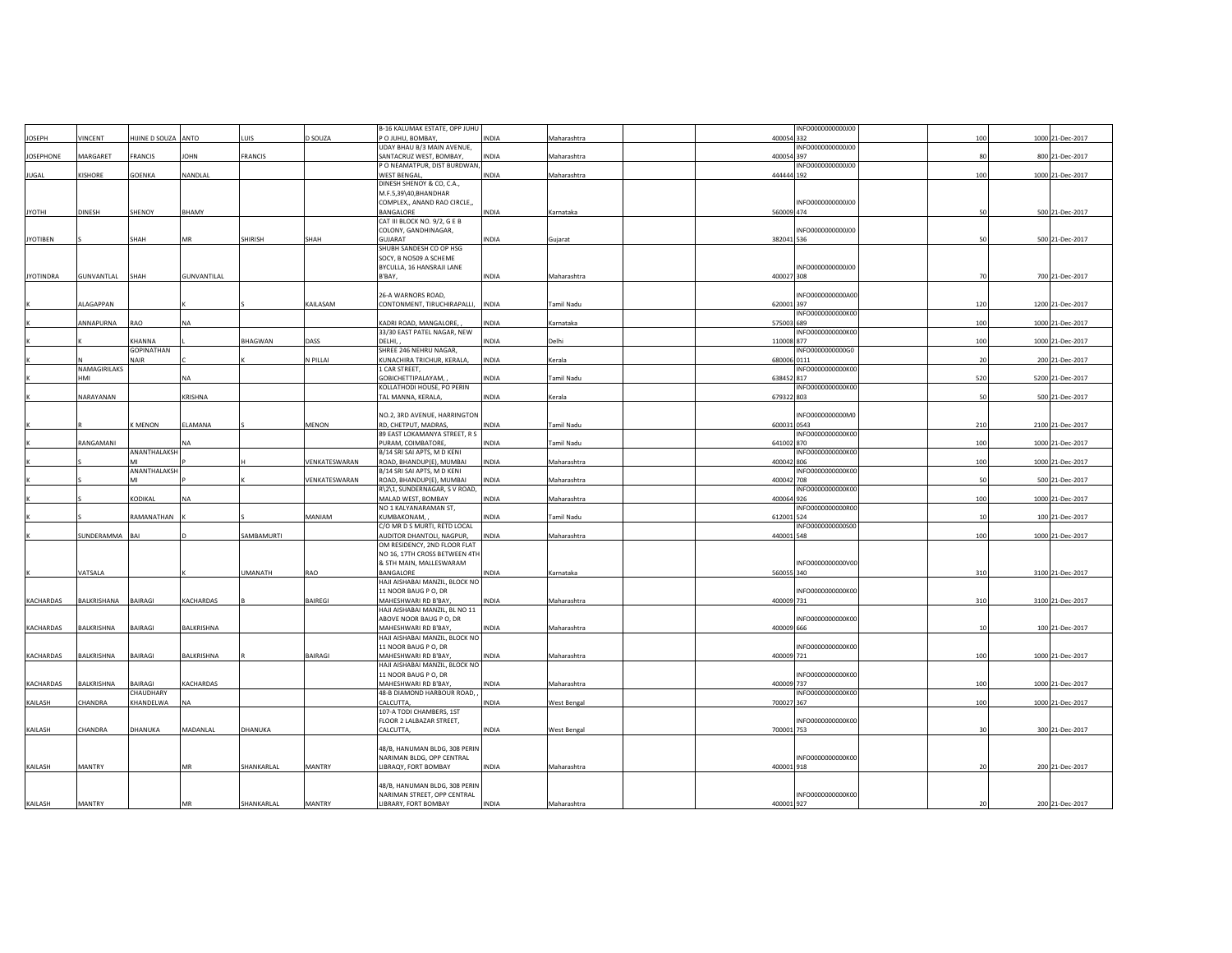|                |                 |              |                   |               |        | A/51, VISHWA KARMA VIHAR         |              |             |            |                   |     |                  |
|----------------|-----------------|--------------|-------------------|---------------|--------|----------------------------------|--------------|-------------|------------|-------------------|-----|------------------|
|                |                 |              |                   |               |        | SOCEI, JODHPUR CHAR RASTA,       |              |             |            | INFO0000000000K00 |     |                  |
| KAILASHBEN     | KANTILAL        | PATEL        | KANTILAL          |               |        | SATELITE ROAD, AHMEDABAD         | INDIA        | Gujarat     | 380054 829 |                   | 50  | 500 21-Dec-2017  |
|                |                 |              |                   |               |        |                                  |              |             |            |                   |     |                  |
|                |                 |              |                   |               |        |                                  |              |             |            | INFO0000000000K00 |     |                  |
|                |                 |              |                   |               |        | ZAVERI BLDG 1ST FLR B NO 6,      |              |             |            |                   |     |                  |
| KALAVATI       | KANTILAL        | MODI         | KANTILAL          |               |        | KHAMBATTA BYCULLA, BOMBAY,       | <b>INDIA</b> | Maharashtra | 400027 442 |                   | 100 | 1000 21-Dec-2017 |
|                | HARISHCHANDR    |              |                   |               |        | OLD BHAJI MANDI, KAMPTEE, DIST   |              |             |            | INFO0000000000K00 |     |                  |
| KAMALKISHORE   |                 | KHETAN       | MR                | HARISHCHANDRA | KHETAN | NAGPUR.                          | INDIA        | Maharashtra | 441002 902 |                   | 50  | 500 21-Dec-2017  |
|                |                 |              |                   |               |        | 18 PUSHPKUNJ PATEL WADI, S V P   |              |             |            | INFO0000000000K00 |     |                  |
| KAMLABEN       | HIRALAL         | SHAH         | HIRALAL           | M             | SHAH   | RD BORIVLI, BOMBAY,              | INDIA        | Maharashtra | 400092 805 |                   | 40  | 400 21-Dec-2017  |
|                |                 |              |                   |               |        |                                  |              |             |            |                   |     |                  |
|                |                 |              |                   |               |        | 18 PUSHPKUNJ PATEL WADI, S V     |              |             |            | INFO0000000000K00 |     |                  |
| KAMLABEN       | HIRALAL         | SHAH         | HIRALAL           |               | SHAH   | PATEL RD BORIVLI, BOMBAY,        | INDIA        | Maharashtra | 400092 804 |                   | 80  | 800 21-Dec-2017  |
|                |                 |              |                   |               |        |                                  |              |             |            |                   |     |                  |
|                |                 |              |                   |               |        | F/33 RESERVE BANK OFFICERS FL,   |              |             |            |                   |     |                  |
|                |                 |              |                   |               |        | NR H L COLLEGE OF COMMERCE,      |              |             |            | INFO0000000000K00 |     |                  |
|                |                 |              |                   |               |        |                                  |              |             |            |                   |     |                  |
| KAMLABEN       | VIJAYAPRASAD    | DESAI        | <b>NA</b>         |               |        | NAVRANGPURA AHMEDABAD,           | <b>INDIA</b> | Gujarat     | 380009 740 |                   | 70  | 700 21-Dec-2017  |
| KAMLESHWARIN   |                 |              |                   |               |        | GIRJA SADAN, PO SHECHAR, DT      |              |             |            | INFO0000000000K00 |     |                  |
| ANDAN          | SINHA           |              | KALIKNANDAN       |               |        | MUZAFFARPUR BIHAR,               | INDIA        | Maharashtra | 444444 065 |                   | 100 | 1000 21-Dec-2017 |
|                |                 |              |                   |               |        | NEEL & SHEEL BLDG FLAT NO9,      |              |             |            |                   |     |                  |
|                |                 |              |                   |               |        | 1ST FLR POLICE STN ROAD, VILE    |              |             |            | INFO0000000000K00 |     |                  |
|                |                 |              |                   |               |        |                                  |              |             |            |                   |     |                  |
| KAMUBEN        | KIKOOBHAI       | DESAI        | KIKOOBHAI         |               |        | PARLE BOMBAY,                    | INDIA        | Maharashtra | 400056 067 |                   | 100 | 1000 21-Dec-2017 |
|                |                 |              |                   |               |        | E/7 H B TOWN BIJOYPUR, P O       |              |             |            |                   |     |                  |
|                |                 |              |                   |               |        | SODEPUR DT 24 PARGANAS, WEST     |              |             |            | INFO0000000000K00 |     |                  |
| KANAK          | <b>UMAR</b>     | KANJILAL     | <b>NA</b>         |               |        | BENGAL,                          | <b>NDIA</b>  | Maharashtra | 444444 748 |                   | 100 | 1000 21-Dec-2017 |
|                |                 |              |                   |               |        | DEEPAK MEDICAL STORES, 18-A      |              |             |            | INFO0000000000K00 |     |                  |
|                |                 |              |                   |               |        |                                  |              |             |            |                   |     |                  |
| <b>KANCHAN</b> | CHANDULAL       | SHAH         | CHANDULAL         |               |        | SADASHIV LANE, BOMBAY,           | <b>INDIA</b> | Maharashtra | 400004 668 |                   | 10  | 100 21-Dec-2017  |
|                |                 |              |                   |               |        | BAZAR, BARDOLI, DT SURAT         |              |             |            | INFO0000000000K00 |     |                  |
| KANCHANBEN     | SHANTILAL       | SHAH         | SHANTILAL         |               |        | GUJARAT,                         | INDIA        | Maharashtra | 444444 493 |                   | 110 | 1100 21-Dec-2017 |
| KANCHANKUMA    |                 |              |                   |               |        | C/O PRAVINSINH A PARMAR,         |              |             |            | INFO0000000000K00 |     |                  |
|                |                 | <b>IHALA</b> | NA                |               |        | NAROLI VIA SILVAGA.              | <b>INDIA</b> | Maharashtra | 444444 077 |                   | 100 | 1000 21-Dec-2017 |
|                |                 |              |                   |               |        | 10/1984, SONI FALIA, PANI BHIT,  |              |             |            | INFO0000000000K00 |     |                  |
|                |                 |              |                   |               |        |                                  |              |             |            |                   |     |                  |
| KANCHANLAL     |                 | DALAL        | RANGILDAS         |               |        | SURAT.                           | <b>INDIA</b> | Maharashtra | 444444 862 |                   | 100 | 1000 21-Dec-2017 |
|                |                 |              |                   |               |        | 613/614 B'BAY MKT BLDG 6TH F,    |              |             |            |                   |     |                  |
|                |                 |              |                   |               |        | NEXTTO TARDEO                    |              |             |            |                   |     |                  |
|                |                 |              |                   |               |        | AIRCONDITIONED,                  |              |             |            | INFO0000000000K00 |     |                  |
| KANIZA         | TAHER           | KHAIRULLA    | TAHER             |               |        | MARKET, TARDEO, BOMBAY.,         | <b>INDIA</b> | Maharashtra | 400034 576 |                   | 100 | 1000 21-Dec-2017 |
|                |                 |              |                   |               |        |                                  |              |             |            |                   |     |                  |
|                |                 |              |                   |               |        |                                  |              |             |            |                   |     |                  |
|                |                 |              |                   |               |        | 13 VASHISHTA NAGAR, VATVA        |              |             |            | INFO0000000000K00 |     |                  |
| KANTILAL       | BALABHAI        | SHAH         | BALABHAI          |               |        | ROAD MANINAGAR, AHMEDABAD, INDIA |              | Gujarat     | 380008 106 |                   | 100 | 1000 21-Dec-2017 |
|                |                 |              |                   |               |        | ROOM NO 18 SARJUDEVI CHAWL,      |              |             |            |                   |     |                  |
|                |                 |              |                   |               |        | CAVE ROAD JOGESHWARI EAST,       |              |             |            | INFO0000000000K00 |     |                  |
|                |                 |              |                   |               |        |                                  |              |             |            |                   |     |                  |
| KANTILAL       | RAVJI           | ARYA         | RAVJI             |               |        | BOMBAY,                          | INDIA        | Maharashtra | 400060 758 |                   | 50  | 500 21-Dec-2017  |
|                |                 |              |                   |               |        | C/O MR B S ARORA, 17-G FREE      |              |             |            | INFO0000000000K00 |     |                  |
| KANWAL         | ARORA           |              |                   |               | ARORA  | SCHOOL STREET, CALCUTTA,         | INDIA        | West Bengal | 700016 604 |                   | 630 | 6300 21-Dec-2017 |
|                |                 |              |                   |               |        | 8, SHAKTI BHAVAN, PLOT NO. 53,,  |              |             |            | INFO0000000000K00 |     |                  |
|                | TARABAI         |              |                   | PADMANABHA    | BHAT   |                                  |              |             | 400022 953 |                   | 110 |                  |
| KASARAGOD      |                 |              |                   |               |        | SION (WEST), MUMBAI              | INDIA        | Maharashtra |            |                   |     | 1100 21-Dec-2017 |
|                |                 |              |                   |               |        | KHANDELWAL BROTHER PVT LTD,      |              |             |            |                   |     |                  |
|                |                 |              |                   |               |        | 33 NETAJI SUBHAS ROAD,           |              |             |            | INFO0000000000K00 |     |                  |
| KASHINATH      | <b>GUTGUTIA</b> |              | <b>GULABROYJI</b> |               |        | CALCUTTA,                        | INDIA        | West Bengal | 700001 368 |                   | 100 | 1000 21-Dec-2017 |
|                |                 |              |                   |               |        | 38 BORA BAZAR STREET, 4TH        |              |             |            | INFO0000000000K00 |     |                  |
| KASTURBAI      | NANJEE          |              | NANJEE            |               |        | FLOOR FORT, BOMBAY,              | INDIA        | Maharashtra | 400001 677 |                   | 70  | 700 21-Dec-2017  |
|                |                 |              |                   |               |        |                                  |              |             |            |                   |     |                  |
|                |                 |              |                   |               |        | C/O DWARKADAS 38, BORA BAZAR     |              |             |            | INFO0000000000K00 |     |                  |
| KASTURBAI      | NANJEE          |              | NANJEE            |               |        | STREET FORT, BOMBAY,             | INDIA        | Maharashtra | 400001 452 |                   |     | 300 21-Dec-2017  |
|                |                 |              |                   |               |        | C/O RAMCHANDRA VISHWANATH,       |              |             |            |                   |     |                  |
|                |                 |              |                   |               |        | 54 SHEIKH MEMON STREET,          |              |             |            | INFO0000000000K00 |     |                  |
| KASTURBAI      | SODANI          |              | MOHANLAL          |               |        | BOMBAY,                          | INDIA        | Maharashtra | 400002 727 |                   | 10  | 100 21-Dec-2017  |
|                |                 |              |                   |               |        |                                  |              |             |            |                   |     |                  |
|                |                 |              |                   |               |        |                                  |              |             |            |                   |     |                  |
|                |                 |              |                   |               |        | TATA MILLS CO.OP.HSG.SOC.LTD,    |              |             |            |                   |     |                  |
|                |                 |              |                   |               |        | BLDG NO2-A FLAT NO1 GR FLOOR,    |              |             |            | INFO0000000000K00 |     |                  |
| KAVASJI        | MEHERJIBHAI     | SUNTOKE      | MEHERJIBHAI       |               |        | 'E' ROAD, PAREL, BOMBAY,         | <b>INDIA</b> | Maharashtra | 400012 171 |                   | 30  | 300 21-Dec-2017  |
|                |                 |              |                   |               |        |                                  |              |             |            |                   |     |                  |
|                |                 |              |                   |               |        | 49 JAWAHAR NAGAR, 6TH ROAD,      |              |             |            |                   |     |                  |
|                |                 |              |                   |               |        | MADHUKUNJ, 2ND FLOOR,            |              |             |            | INFO0000000000K00 |     |                  |
|                |                 |              |                   |               |        |                                  |              |             |            |                   |     |                  |
| KAVITA         |                 | SHAH         | ARVINDKUMAR       |               |        | GOREGAON WEST, BOMBAY            | <b>INDIA</b> | Maharashtra | 400062 856 |                   | 10  | 100 21-Dec-2017  |
|                |                 |              |                   |               |        |                                  |              |             |            |                   |     |                  |
|                |                 |              |                   |               |        | 49, JAWAHAR NAGAR, ROAD No.6,    |              |             |            |                   |     |                  |
|                |                 |              |                   |               |        | VIPUL NIVAS, 2ND FLOOR,          |              |             |            | INFO0000000000K00 |     |                  |
| KAVITA         |                 | SHAH         | ARVINDKUMAR       |               |        | GOREGAON(W), BOMBAY              | INDIA        | Maharashtra | 400062 952 |                   | 10  | 100 21-Dec-2017  |
|                |                 |              |                   |               |        |                                  |              |             |            |                   |     |                  |
|                |                 |              |                   |               |        | C/O SHIVLAL C MITHAIWALA,        |              |             |            |                   |     |                  |
|                |                 |              |                   |               |        | 15/17 SHEIKH MEMAN STREET,       |              |             |            | INFO0000000000K00 |     |                  |
| KEDARNATH      | CHUNILAL        | KHANDELWAL   | <b>NA</b>         |               |        | <b>ROMRAY</b>                    | INDIA        | Maharashtra | 400002 569 |                   | 210 | 2100 21-Dec-2017 |
|                |                 |              |                   |               |        |                                  |              |             |            |                   |     |                  |
|                |                 |              |                   |               |        | MALIK BLDG 3RD FLOOR, SHIVAJI    |              |             |            | INFO0000000000K00 |     |                  |
| KESHAV         | SHRINIVAS       | HEGDE        | SHRINIVAS         |               |        | PARK ROAD NO4, BOMBAY,           | INDIA        |             | 400028 571 |                   | 20  | 200 21-Dec-2017  |
|                |                 |              |                   |               |        |                                  |              | Maharashtra |            |                   |     |                  |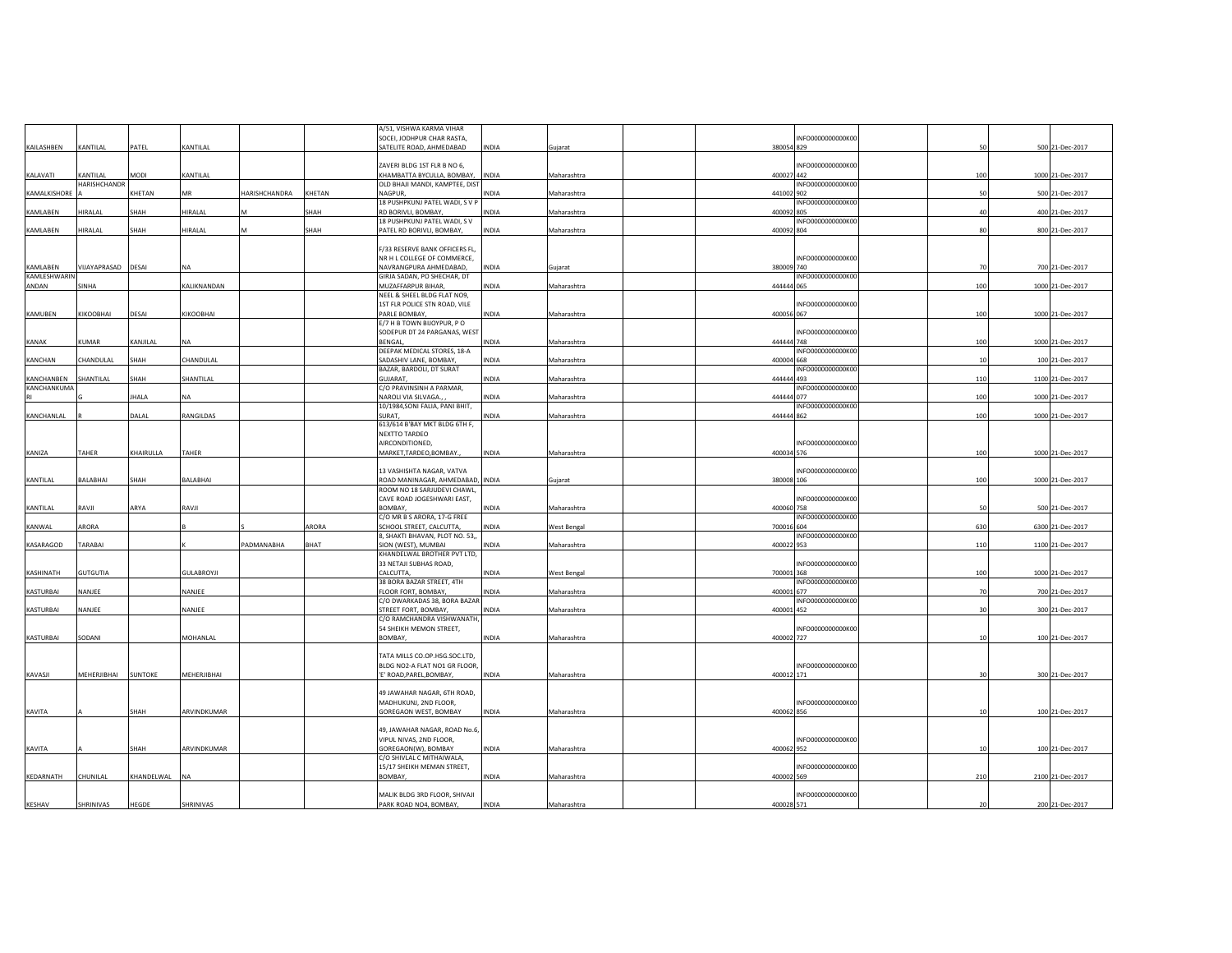|                     | RAM                   |               | HARCHARANDAS        |              |          | HOUSE NO 415 1ST FLOOR, MUKHI                                 |              |                |            | INFO0000000000K00 | 100 |                  |
|---------------------|-----------------------|---------------|---------------------|--------------|----------|---------------------------------------------------------------|--------------|----------------|------------|-------------------|-----|------------------|
| KESHO               |                       |               |                     |              |          | KI CHAWAL PALDI, AHMEDABAD, INDIA<br>A-39 AYASHAPARK SOCIETY, |              | Gujarat        | 380007 201 | INFO0000000000K00 |     | 1000 21-Dec-2017 |
| KHURSHIDABEN A      |                       | BHAPAL        | MR                  | ANWARHUSEN   | K BHAPAL | TANDALIA ROAD, BARODA,                                        | <b>INDIA</b> | Maharashtra    | 444444 922 |                   | 150 | 1500 21-Dec-2017 |
|                     |                       |               |                     |              |          | MEHTA FINANCE & INV                                           |              |                |            |                   |     |                  |
|                     |                       |               |                     |              |          | COSULTANCY, A/810 FAIRDEAL<br>HOUSE SWASTIK, CHARRASTA        |              |                |            | INFO0000000000K00 |     |                  |
| KIRAN               |                       | MEHTA         | MR                  |              | R MEHTA  | NAVRANGURA, AHMEDABAD                                         | <b>INDIA</b> | Gujarat        | 380009 917 |                   | 100 | 1000 21-Dec-2017 |
|                     |                       |               |                     |              |          | C/O C J EXPORTERS MITTAL,                                     |              |                |            |                   |     |                  |
|                     |                       |               |                     |              |          | COURT C WING 134-135,, 13TH                                   |              |                |            | INFO0000000000K00 |     |                  |
| KIRITE              |                       | SHAH          | <b>JAYANTILAL</b>   | SHAH         |          | FLR. BOMBAY.<br>C/O C J EXPORTERS MITTAL,                     | <b>INDIA</b> | Maharashtra    | 400021 775 |                   | 150 | 1500 21-Dec-2017 |
|                     |                       |               |                     |              |          | COURT C WING 134-135,, 13TH                                   |              |                |            | INFO0000000000K00 |     |                  |
| KIRITE              |                       | SHAH          | <b>JAYANTILAL</b>   | SHAH         |          | FLR. BOMBAY.                                                  | <b>INDIA</b> | Maharashtra    | 400021 776 |                   | 50  | 500 21-Dec-2017  |
|                     |                       |               |                     |              |          | C/O C J EXPORTERS, MITTAL                                     |              |                |            |                   |     |                  |
| KIRITE              |                       | SHAH          | <b>JAYANTILAL</b>   | SHAH         |          | COURT 134-135, 13TH FLR NP<br>BOMBAY.                         | INDIA        | Maharashtra    | 400021 749 | INFO0000000000K00 | 100 | 1000 21-Dec-2017 |
|                     |                       |               |                     |              |          | C/O C J EXPORTERS, MITTAL                                     |              |                |            |                   |     |                  |
|                     |                       |               |                     |              |          | COURT C WING 134-135, 13TH FLR                                |              |                |            | INFO0000000000K00 |     |                  |
| KIRITE              |                       | SHAH          | JAYANTILAL          | SHAH         |          | <b>NP BOMBAY</b><br>BOMBAY PAPER MARKETING CO,                | INDIA        | Maharashtra    | 400021 755 |                   | 150 | 1500 21-Dec-2017 |
|                     |                       |               |                     |              |          | PODAR CHAMBERS P B ST FORT,                                   |              |                |            | INFO0000000000K00 |     |                  |
| KIRTANLAL           | MOJILAL               | DOSHI         | MOJLAL              |              |          | BOMBAY,                                                       | INDIA        | Maharashtra    | 400001 402 |                   | 630 | 6300 21-Dec-2017 |
|                     |                       |               |                     |              |          | H 19 LAJPAT NAGAR 3, NEW                                      |              |                |            | INFO0000000000K00 |     |                  |
| KIRTI               | MALLIK<br>CHHAWCHHARI |               | RAMESH              | MALLIK       |          | DELHI,                                                        | INDIA        | Delhi          | 110024 739 | INFO0000000000K00 | 100 | 1000 21-Dec-2017 |
| KISHORIDEBI         |                       |               | <b>BASUDEO</b>      |              |          | 75 PARK STREET, 1ST FLOOR,<br>CALCUTTA,                       | INDIA        | West Bengal    | 700016 262 |                   | 100 | 1000 21-Dec-2017 |
|                     | <b>UMAMAHESWA</b>     |               | PATTABHIRAMAYY      |              |          | C/O K PATTABHIRAMAIAH, PO                                     |              |                |            | INFO0000000000K00 |     |                  |
| KODALI              | RΔ                    | RAO           |                     |              |          | ELAMARRU, DIST KRISHNA A P,                                   | <b>INDIA</b> | Maharashtra    | 444444 265 |                   | 100 | 1000 21-Dec-2017 |
| KODALI              | VASUGANESH            |               |                     | SESHAGIRI    | RAO      | DOOR NO:7-17-21/91, 7/5<br>SRINAGAR,, GUNTUR, A P             | INDIA        | Andhra Pradesh | 522002 954 | INFO0000000000K00 | 150 | 1500 21-Dec-2017 |
|                     |                       |               |                     |              |          |                                                               |              |                |            |                   |     |                  |
|                     |                       |               |                     |              |          | 20 RAMKRIPA SOCIETY 2ND FLR,                                  |              |                |            |                   |     |                  |
|                     |                       |               |                     |              |          | MAHARANA PRATAP MARG,                                         |              |                |            | INFO0000000000K00 |     |                  |
| KOKILA              |                       | SHAH          | CHANDRAKANT         |              |          | BHAYANDER W DIST THANA,<br>JAYA DURGA GENERAL STORES,,        | INDIA        | Maharashtra    | 401101 757 |                   | 200 | 2000 21-Dec-2017 |
|                     |                       |               |                     |              |          | KOTA NARAYANA & CO. MAIN                                      |              |                |            |                   |     |                  |
|                     |                       |               |                     |              |          | ROAD,, NEAR TOWER CLOCK,,                                     |              |                |            | INFO0000000000K00 |     |                  |
| KOTA                | SRINIVASA             | RAO           | NARAYANA            |              |          | NARASARAO PET                                                 | INDIA        | Andhra Pradesh | 522601 959 |                   | 100 | 1000 21-Dec-2017 |
| KRISHAN             | <b>UMAR</b>           | AGGARWAL      | MUNSHIRAM           |              |          | 5/61 W E A KAROL BAGH, NEW<br>DELHI,                          | INDIA        | Delhi          | 110005 278 | INFO0000000000K00 | 100 | 1000 21-Dec-2017 |
|                     |                       |               |                     |              |          | PLOT NO 46 N-5, J SECTOR SOUTH                                |              |                |            |                   |     |                  |
|                     |                       |               |                     |              |          | CIDCO, AURANGABAD,                                            |              |                |            | INFO0000000000K00 |     |                  |
| <b>KRISHNA</b>      | DAS                   | SHAH          | <b>NA</b>           |              |          | MAHARASHTRA                                                   | <b>INDIA</b> | Maharashtra    | 431003 932 |                   | 20  | 200 21-Dec-2017  |
| KRISHNA             | KANT                  | <b>MISHRA</b> | NA                  |              |          | BUNGLOW NO E-3/79, ARERA<br>COLONY, BHOPAL                    | <b>INDIA</b> | Madhya Pradesh | 482006 297 | INFO0000000000K00 | 100 | 1000 21-Dec-2017 |
|                     |                       |               |                     |              |          | W/O RAM PRATAP KETARPAUL,                                     |              |                |            |                   |     |                  |
|                     |                       |               |                     |              |          | 5/1 DUKE ROAD SHALIMAR.                                       |              |                |            | INFO0000000000K00 |     |                  |
| KRISHNA             | KUMARI                | KETARPAUL     | RAMPRATAP           |              |          | HOWRAH.<br>73 GANAPATHI IYER LAYOUT, TV                       | <b>INDIA</b> | Maharashtra    | 444444 302 | INFO0000000000K00 | 940 | 9400 21-Dec-2017 |
| <b>KRISHNA</b>      | PARMESWARAN           |               |                     | KRISHNA      |          | KOIL POST, TIRUCHIRAPALLI,                                    | INDIA        | Tamil Nadu     | 620005 634 |                   | 50  | 500 21-Dec-2017  |
| KRISHNACHAND        |                       |               |                     |              |          |                                                               |              |                |            | INFO0000000000K00 |     |                  |
| RA                  | KANTILAL              | SHAH          | KANTILAL            |              |          | SUTHAR'S MADH, MEHSANA G.S., , INDIA                          |              | Maharashtra    | 444444 427 |                   | 10  | 100 21-Dec-2017  |
|                     |                       |               |                     |              |          | 4/3 GOKHALE WADI, MANPADA                                     |              |                |            | INFO0000000000K00 |     |                  |
| KRISHNAJI           | NARAYAN               | KULKARNI      |                     |              | KULKARNI | ROAD DOMBIVLI E, DIST THANE,                                  | INDIA        | Maharashtra    | 421201 602 |                   | 10  | 100 21-Dec-2017  |
|                     |                       |               |                     |              |          | LAXMI NIWAS 194 GUJARAT SOCY,                                 |              |                |            | INFO0000000000K00 |     |                  |
| KRISHNAKANT         | AMBALAL               | PATEL         | AMBALAL             |              |          | SION, BOMBAY,                                                 | INDIA        | Maharashtra    | 400022 306 |                   | 100 | 1000 21-Dec-2017 |
|                     |                       |               |                     |              |          | NAVKAR CHSL, NEAR AZAD WEIGH<br>BRIDGE, N H NO 8 VAPI, DIST   |              |                |            | INFO0000000000K00 |     |                  |
| KRISHNAKUMAR SINHJI |                       | G JHALA       | <b>NA</b>           |              |          | VALSAD GUJARAT                                                | <b>INDIA</b> | Gujarat        | 396191 298 |                   | 100 | 1000 21-Dec-2017 |
|                     |                       |               |                     |              |          |                                                               |              |                |            |                   |     |                  |
| KRISHNAKUMAR        |                       |               |                     |              |          | GURUDEV COMPLEX, 2ND FLOOR,<br>FLAT NO 10F, OPP IMRANNAGAR,   |              |                |            | INFO0000000000K00 |     |                  |
| SINHJI              |                       | <b>JHALA</b>  | <b>GOVINDSINHJI</b> |              |          | SELVAS ROAD VAPI, DIST VALSAD INDIA                           |              | Gujarat        | 396195 768 |                   | 100 | 1000 21-Dec-2017 |
|                     |                       |               |                     |              |          | 53 II MAIN ROAD, RAJA                                         |              |                |            | INFO0000000000K00 |     |                  |
| KRISHNAMURTI        | SUNDARA               | RAJAN         |                     | KRISHNAMURTI | IYER     | ANNAMALAI PURAM, MADRAS,                                      | INDIA        | Tamil Nadu     | 600028 687 |                   | 200 | 2000 21-Dec-2017 |
| KUMAR               | KRISHNA               | SEAL          |                     |              | SEAL     | CHOWMATHA LANE, PO<br>CHINSHAW, DIST HOOGHLY,                 | INDIA        | Maharashtra    | 444444 595 | INFO0000000000K00 | 100 | 1000 21-Dec-2017 |
|                     |                       |               |                     |              |          | 529 PADSHAH'S POLE, RELIEF                                    |              |                |            | INFO0000000000K00 |     |                  |
| KUMARPAL            | CHINUBHAI             | SHAH          | CHINUBHAI           |              |          | ROAD, , AHMEDABAD                                             | INDIA        | Gujarat        | 390001 851 |                   | 100 | 1000 21-Dec-2017 |
|                     |                       |               |                     |              |          | 6 DAXINI SOCIETY, MANINAGAR,                                  |              |                |            | INFO0000000000K00 |     |                  |
| KUNDA               | RUPRANJAN             | KANETKAR      | RUPRANJAN           |              | KANEIKAR | AHMEDABAD,                                                    | <b>INDIA</b> | Gujarat        | 380008 735 |                   | 50  | 500 21-Dec-2017  |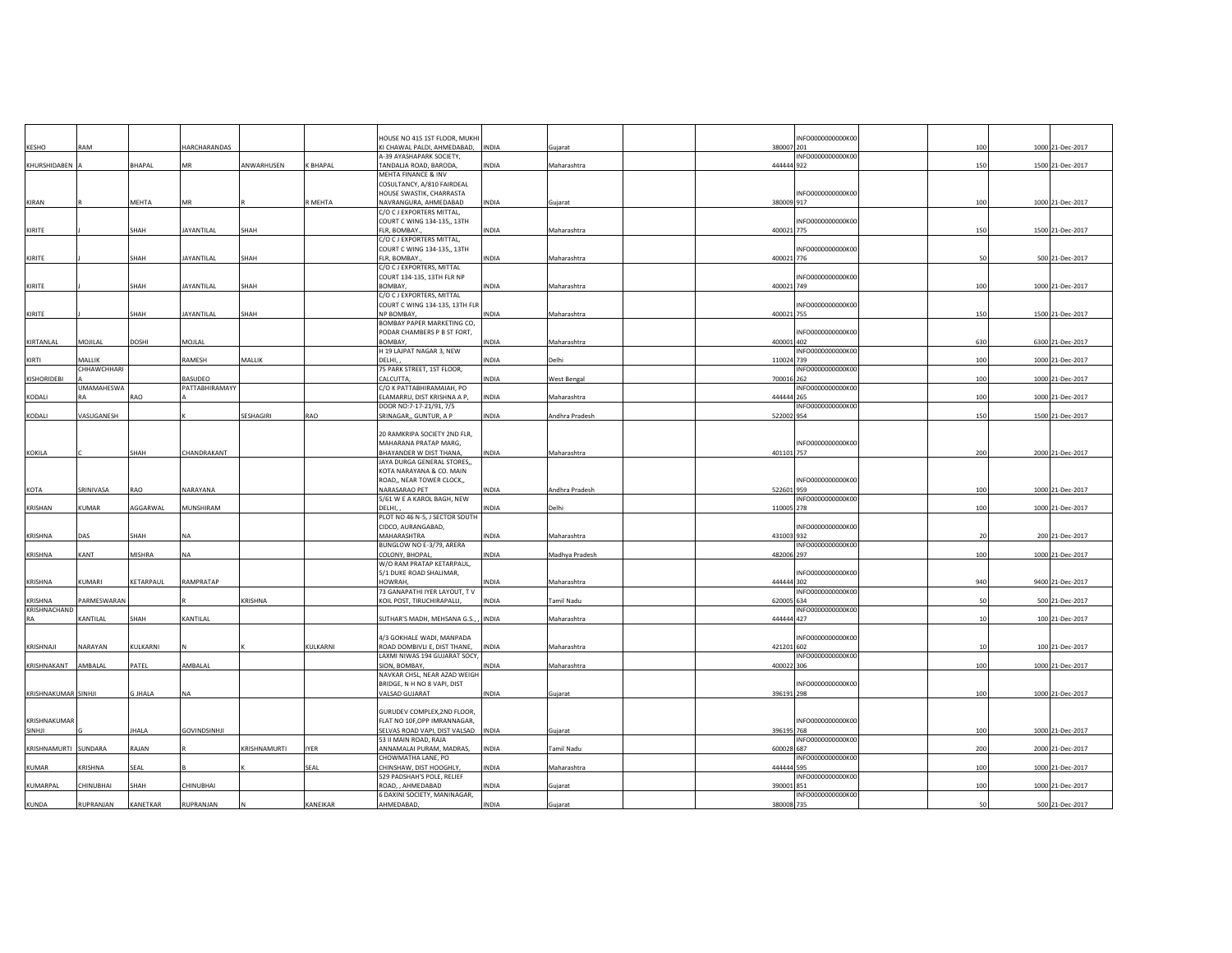|                 |              |                        |               |                |            | 56/B SAPTARSHI, FLAT 5 4TH      |              |                | INFO0000000000K00 |     |                  |
|-----------------|--------------|------------------------|---------------|----------------|------------|---------------------------------|--------------|----------------|-------------------|-----|------------------|
| KUNJBALA        |              | PATEL                  | MR            | HAROO          | R PATEL    | ROAD, SANTACRUZ E, BOMBAY       | INDIA        | Maharashtra    | 400055 931        | 100 | 1000 21-Dec-2017 |
|                 |              |                        |               |                |            |                                 |              |                | INFO0000000000K00 |     |                  |
| KUSHALYA        | SAWHNEY      |                        |               | SAWHNEY        |            | 45 LODI ESTATE, NEW DELHI,      | <b>INDIA</b> | Delhi          | 110003 682        | 230 | 2300 21-Dec-2017 |
|                 |              |                        |               |                |            | SWAGAT, 759/107, DECCAN         |              |                | INFO0000000000051 |     |                  |
| KUSUM           | BALKRISHNA   | PANDIT                 |               |                | PANDIT     | GYMKHANA, PUNE                  | INDIA        | Maharashtra    | 411004 021        | 320 | 3200 21-Dec-2017 |
|                 |              |                        |               |                |            | C/O R N MEHRA BRITISH HIGH,     |              |                |                   |     |                  |
|                 |              |                        |               |                |            | COM. ACC.SEC. CHANAKYAPURI,     |              |                | INFO0000000000K00 |     |                  |
| KUSUM           | MEHRA        |                        | RAJNARAIN     |                |            | NEW DELHI,                      | INDIA        | Delhi          | 110011 555        | 30  | 300 21-Dec-2017  |
|                 |              |                        |               |                |            | SHETHWADA, AT&PO KAIRA, DIST    |              |                | INFO0000000000K00 |     |                  |
| <b>KUSUMBEN</b> | SHANTILAL    | SHAH                   | SHANTILAL     |                |            | KAIRA GUJARAT,                  | INDIA        | Maharashtra    | 444444 362        | 100 | 1000 21-Dec-2017 |
|                 |              |                        |               |                |            |                                 |              |                |                   |     |                  |
|                 |              |                        |               |                |            | C-7/191 NAVIN NIKETAN H.207,,   |              |                |                   |     |                  |
|                 |              |                        |               |                |            | YAMUNA APTS, NR. KALKAJI, DDA-, |              |                | INFO0000000000K00 |     |                  |
| KUTIKAT         | BALAKRISHNA  |                        | м             |                | MENON      | (LIG) FLATS NEW DELHI,          | <b>INDIA</b> | Delhi          | 110019 651        | 20  | 200 21-Dec-2017  |
|                 |              | VALLIAMMAI             |               |                |            | JAWAHAR STREET NEW TOWN,        |              |                | INFO0000000000V00 |     |                  |
|                 |              | ACHI                   | RAMNAD        |                | INDIA      | <b>KARAIKUDI 1</b>              | INDIA        | Maharashtra    | 444444 257        | 420 | 4200 21-Dec-2017 |
|                 |              |                        |               |                |            | 28 RAMSARUP BLDG, ROSHANARA     |              |                | INFO0000000000L00 |     |                  |
| LADLI           | PERSHAD      | ROZDON                 | SHARKA        | PERSHAD        |            | ROAD, DELHI,                    | INDIA        | Delhi          | 110007 011        | 20  | 200 21-Dec-2017  |
|                 |              |                        |               |                |            | 12 LINK ROAD, JANGPURA EXTN,    |              |                | INFO0000000000L00 |     |                  |
| LAKSHMI         | KUMAR        |                        | SHANTI        |                |            | NEW DELHI,                      | INDIA        | Maharashtra    | 444444 030        | 120 | 1200 21-Dec-2017 |
|                 |              |                        |               |                |            | 13-6-434/B/83, OM NAGAR, ,      |              |                | INFO0000000000L00 |     |                  |
| LAKSHMI         | VANGALA      |                        | <b>VVN</b>    | <b>MOORTHY</b> |            | HYDERABAD                       | INDIA        | Andhra Pradesh | 500008 227        | 150 | 1500 21-Dec-2017 |
|                 |              |                        |               |                |            | SECTOR NO 1 ADITI JEEVAN FLAT   |              |                |                   |     |                  |
|                 |              |                        |               |                |            | NO 10, BANER MALANJE ROAD,      |              |                | INFO000000000054  |     |                  |
| LATA            | KOTNIS       |                        | <b>NA</b>     |                |            | BANER, PUNE 45                  | INDIA        | Maharashtra    | 444444 674        | 10  | 100 21-Dec-2017  |
|                 |              |                        |               |                |            | MULJI NIVAS 3RD FLOOR, C P T    |              |                | INFO0000000000L00 |     |                  |
| LATA            | PRIYAWADAN   | GANDHY                 | MR            |                | M GANDHY   | TANK ROAD, BOMBAY,              | <b>INDIA</b> | Maharashtra    | 400004 243        | 320 | 3200 21-Dec-2017 |
|                 |              |                        |               |                |            |                                 |              |                |                   |     |                  |
|                 |              |                        |               |                |            | K-7, RUKMINI BUILDING, 3RD MAIN |              |                |                   |     |                  |
|                 |              |                        |               |                |            | ROAD, LAXMINARAYANAPURA,        |              |                | INFO0000000000L00 |     |                  |
| LAXMAN          | GURURAO      | KURATTI                |               |                | V KUNATHI  | BANGALORE                       | INDIA        | Karnataka      | 560021 230        | 100 | 1000 21-Dec-2017 |
|                 |              |                        |               |                |            | S/O MACLEO SALES AGENCIES, 257  |              |                |                   |     |                  |
|                 |              |                        |               |                |            | SHAHID BHAGAT SINGH ROAD,       |              |                | INFO0000000000L00 |     |                  |
| LAXMAN          | <b>IYER</b>  | RAMCHANDRAN PALAPARTHI |               |                |            | BOMBAY,                         | <b>INDIA</b> | Maharashtra    | 400001 049        | 20  | 200 21-Dec-2017  |
|                 |              |                        |               |                |            | 2F SHREYAS PLOT NO 16,          |              |                | INFO0000000000L00 |     |                  |
| <b>AXMAN</b>    | RAMAKRISHNAN |                        | LAKSHAMANA    | <b>IYER</b>    |            | CHHEDANAGAR, BOMBAY,            | <b>INDIA</b> | Maharashtra    | 400089 052        | 100 | 1000 21-Dec-2017 |
|                 |              |                        |               |                |            | 141 DDA FLATS (RPS), SHEIKH     |              |                | INFO0000000000L00 |     |                  |
| LAXMI           | CHAND        | SATIJA                 | CHHABILDAS    |                |            | SARAI PHASE I. NEW DELHI.       | <b>INDIA</b> | Delhi          | 110017 057        | 100 | 1000 21-Dec-2017 |
|                 |              |                        |               |                |            |                                 |              |                | INFO0000000000L00 |     |                  |
| LAXMI           | PRASAD       | KAKKAR                 | RAMASHARANLAL |                |            | CHANDIANA, FATEHPUR, U P,       | <b>INDIA</b> | Maharashtra    | 444444 128        | 100 | 1000 21-Dec-2017 |
|                 |              |                        |               |                |            | MAHIM MANSION B BLOCK,          |              |                |                   |     |                  |
|                 |              |                        |               |                |            | ROOM NO 74 STATION RD           |              |                | INFO0000000000L00 |     |                  |
| LAXMIBAI        | SUBBALAXMI   |                        |               |                | AIYER      | MAHIM, BOMBAY,                  | INDIA        |                | 400016 133        | 100 | 1000 21-Dec-2017 |
|                 |              |                        |               |                |            |                                 |              | Maharashtra    | INFO0000000000L00 |     |                  |
| LAXMIKANT       | AMBADAS      | KALE                   | SITARAM       |                |            | 158 SOMWAR PETH, PUNE,          | INDIA        | Maharashtra    | 411011 239        | 100 | 1000 21-Dec-2017 |
|                 |              |                        |               |                |            | 903/4 KATRA MOHAR SINGH,        |              |                | INFO0000000000L00 |     |                  |
|                 |              |                        |               |                |            |                                 |              |                |                   |     |                  |
| LEELAWATI       |              |                        | <b>NA</b>     |                |            | AMRITSAR,                       | INDIA        | Maharashtra    | 444444 219        | 100 | 1000 21-Dec-2017 |
|                 |              |                        |               |                |            |                                 |              |                |                   |     |                  |
|                 |              |                        |               |                |            | SARASWATI SADAN, 13 TURNER      |              |                | INFO0000000000L00 |     |                  |
| LILA            | SANJIVA      | RAO KARNAD             | SANJIVA       |                |            | ROAD BANDRA, BOMBAY,            | INDIA        | Maharashtra    | 400050 066        | 10  | 100 21-Dec-2017  |
|                 |              |                        |               |                |            |                                 |              |                |                   |     |                  |
|                 |              |                        |               |                |            | C/O. SYNTEX DISTRIBUTORS,       |              |                | INFO0000000000L00 |     |                  |
| LILAWATI        | DEVI         |                        | <b>NA</b>     |                |            | 55/115 GENERAL GANJ, KANPUR,    | <b>INDIA</b> | Maharashtra    | 444444 113        | 100 | 1000 21-Dec-2017 |
|                 |              |                        |               |                |            | KIRAN FOOT WEAR, MOCHI GALLI,   |              |                | INFO0000000000L00 |     |                  |
| LILITA          | SONAGRA      |                        | <b>MR</b>     | BABULAL        |            | AHMEDNAGAR,                     | <b>INDIA</b> | Maharashtra    | 414001 248        | 50  | 500 21-Dec-2017  |
|                 |              |                        |               |                |            |                                 |              |                | INFO0000000000L00 |     |                  |
| LILY            | BENNETT      | GOMEZ                  | <b>NA</b>     |                |            | 30 IPOH LANE, SINGAPORE,        | INDIA        | Maharashtra    | 444444 087        | 100 | 1000 21-Dec-2017 |
|                 |              |                        |               |                |            | BLDG NO 58/B SHOP NO 1,         |              |                |                   |     |                  |
|                 |              |                        |               |                |            | KANYAKUMARI CO-OP HSG SOC       |              |                |                   |     |                  |
|                 |              |                        |               |                |            | LTD, BRINDAVAN COMPLEX,         |              |                | INFO0000000000M0  |     |                  |
| M               | LAKSHMI      |                        |               |                | LAKSHMANAN | THANE (W)                       | <b>INDIA</b> | Maharashtra    | 400601 0916       | 50  | 500 21-Dec-2017  |
|                 |              | MANSHARAMA             |               |                |            | F-272 NEW RAJINDER NAGAR,       |              |                | INFO0000000000M0  |     |                  |
| M               |              |                        | <b>NA</b>     |                |            | NEW DELHI,                      | INDIA        | Maharashtra    | 444444 0165       | 150 | 1500 21-Dec-2017 |
|                 |              |                        |               |                |            | 6 YASHO PRASAD, SAJJANWADI,     |              |                |                   |     |                  |
|                 |              |                        |               |                |            | MITHAGAR ROAD, MULUND EAST,     |              |                | INFO0000000000M0  |     |                  |
| M               | RAJALASHMI   |                        |               |                | M N SAMY   | <b>BOMBAY</b>                   | INDIA        | Maharashtra    | 400081 0960       | 50  | 500 21-Dec-2017  |
|                 |              |                        |               |                |            | 112 ARUTANANDA AMMAL            |              |                | INFO0000000000T00 |     |                  |
| M               | THEIVANAI    | ACHI                   | MUTHU         | CHETIAR        |            | NAGAR, TANJORE,                 | INDIA        | Tamil Nadu     | 613007 137        | 40  | 400 21-Dec-2017  |
|                 |              | CHANDRASEKHA           |               |                |            | 203 CFTRI LAYOUT, BOGADI II     |              |                | INFO0000000000M0  |     |                  |
| M               |              |                        |               | VENGUSWAMI     |            | PHASE, MYSORE,                  | INDIA        | Karnataka      | 570006 0681       | 70  | 700 21-Dec-2017  |
|                 |              |                        |               |                |            |                                 |              |                |                   |     |                  |
|                 |              |                        |               |                |            | C/O. N.P. JUGAL, 10-A. CIRCULAR |              |                | INFO0000000000M0  |     |                  |
| MADAN           | MOHAN        | NAITHANI               | CHINTAMANI    |                |            | ROAD, DEHRADUN U.P.,            | INDIA        | Maharashtra    | 444444 0015       | 100 | 1000 21-Dec-2017 |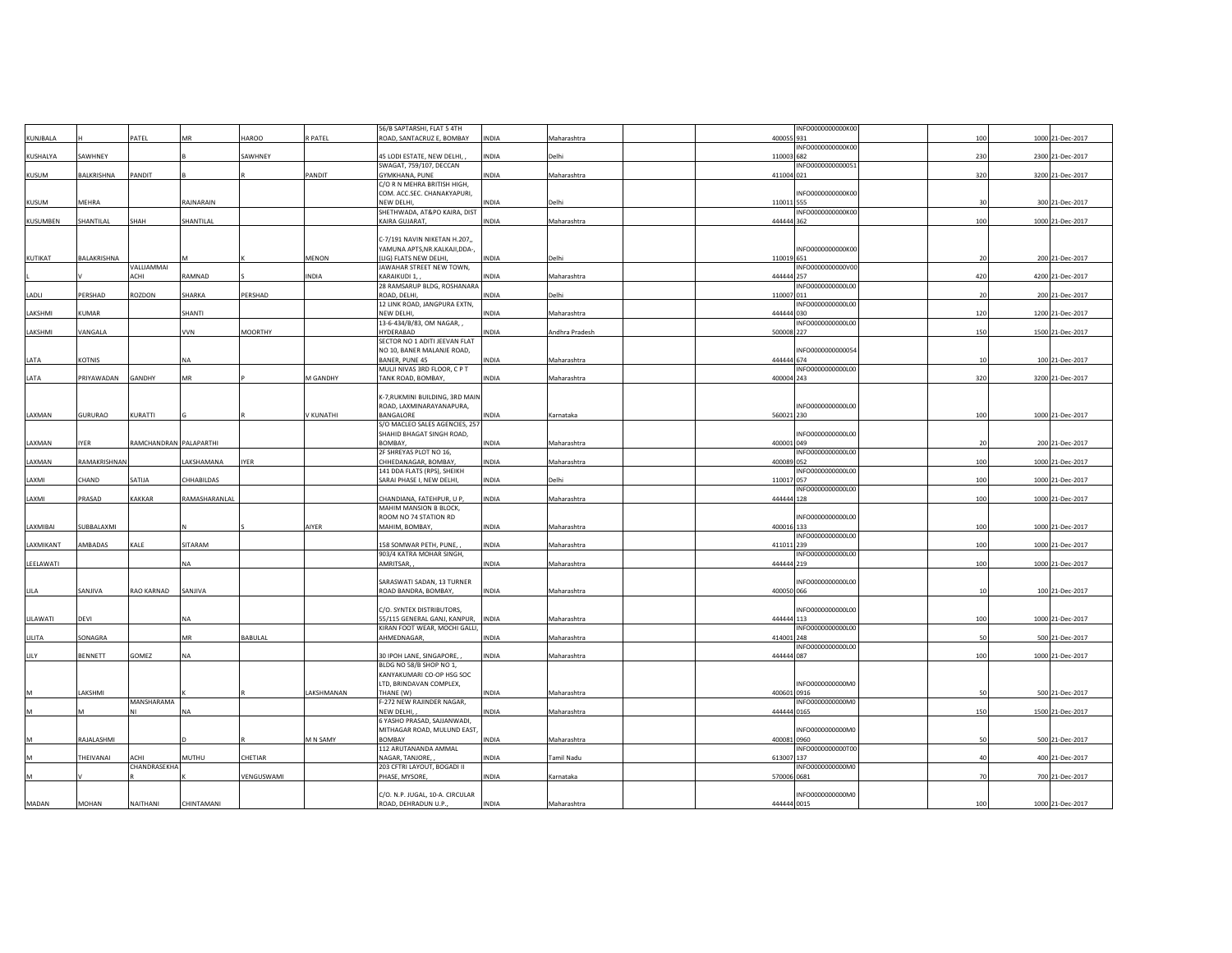|                |                 |                |                   |                      |            | H 7 JANGPURA EXTENSION, FIRST                            |              |             |             | INFO0000000000M0  |      |                   |
|----------------|-----------------|----------------|-------------------|----------------------|------------|----------------------------------------------------------|--------------|-------------|-------------|-------------------|------|-------------------|
| MADAN          | MOHAN           | SRIVASTAVA     | NA                |                      |            | FLOOR, NEW DELHI,                                        | INDIA        | Delhi       | 110014 0596 |                   | 20   | 200 21-Dec-2017   |
|                |                 |                |                   |                      |            | C/O DINESH PURI, 23, 80 FEET                             |              |             |             |                   |      |                   |
|                |                 |                |                   |                      |            | ROAD, INDIRANAGAR HAL III,                               |              |             |             | INFO0000000000M0  |      |                   |
| MADAN          | MOHANLAL        | PURI           | MOHANLAL          |                      |            | BANGALORE<br>2301 MALIWADA'S POLE,                       | INDIA        | Karnataka   | 560075 0413 | INFO0000000000M0  | 100  | 1000 21-Dec-2017  |
| MADHAVLAL      | PRELHADBHAI     | PATEL          | PRELHADBHAI       |                      |            | SHAHPUR, AHMEDABAD,                                      | INDIA        | Gujarat     | 380001 0692 |                   | 30   | 300 21-Dec-2017   |
|                |                 |                |                   |                      |            | 463 HIRPARU DANA PITH,                                   |              |             |             |                   |      |                   |
|                |                 |                |                   |                      |            | NAVOVAS OPP MUNICIPAL                                    |              |             |             | INFO0000000000M0  |      |                   |
| MADHUKANTA     | HARILAL         | MEHTA          | HARILAL           |                      |            | KOTHA, AHMEDABAD,                                        | <b>INDIA</b> | Gujarat     | 380001 0761 |                   | 100  | 1000 21-Dec-2017  |
|                |                 |                |                   |                      |            |                                                          |              |             |             |                   |      |                   |
|                |                 |                |                   |                      |            | FLAT NO 40B DDA FLATS, MASJID                            |              |             |             | INFO0000000000M0  |      |                   |
| MADHUR         | <b>MATHUR</b>   |                | <b>NA</b>         |                      |            | MOTH PHASE I, NEW DELHI,                                 | INDIA        | Delhi       | 110048 0033 |                   | 100  | 1000 21-Dec-2017  |
|                |                 |                |                   |                      |            | MANAPORE CHAKLA, DABHOI,                                 |              |             |             | INFO0000000000M0  |      |                   |
| MAGANBHAI      |                 | <b>B PATEL</b> | MADHAVBHAI        |                      |            | BARODA,                                                  | INDIA        | Gujarat     | 391110 0428 |                   | 110  | 1100 21-Dec-2017  |
| MAGANLAL       | KALYANJI        | MANDALIA       | KALYAN            |                      |            | MOTIGAR STREET, RANIKA.<br><b>BHAVNAGAR</b>              | <b>INDIA</b> | Maharashtra | 444444 0053 | INFO0000000000M0  | 100  | 1000 21-Dec-2017  |
|                |                 |                |                   |                      |            | 45/45 A/C RAMGOPAL PET, BESIDE                           |              |             |             |                   |      |                   |
|                |                 |                |                   |                      |            | M G ROAD TOWER,                                          |              |             |             | INFO0000000000M0  |      |                   |
| MAGANLAL       | NATHUSA         | SHAH           | NATHUSA           |                      |            | SECUNDERABAD A P                                         | INDIA        | Maharashtra | 444444 0056 |                   | 70   | 700 21-Dec-2017   |
|                |                 |                |                   |                      |            | 110 RATNA DEEP, J S SETH ROAD,                           |              |             |             | INFO0000000000M0  |      |                   |
| MAHESH         |                 | SHAH           | <b>JAYANTILAL</b> | SHAH                 |            | BOMBAY.                                                  | <b>INDIA</b> | Maharashtra | 400004 0841 |                   | 50   | 500 21-Dec-2017   |
|                |                 |                |                   |                      |            | 110 RATNA DEEP, J S SETH ROAD,                           |              |             |             | INFO0000000000M0  |      |                   |
| MAHESH         |                 | SHAH           | JAYANTILAL        | SHAH                 |            | BOMBAY,                                                  | INDIA        | Maharashtra | 400004 0842 |                   | 100  | 1000 21-Dec-2017  |
|                |                 |                |                   |                      |            | 110 RATNADEEP BUILDING, 76/78                            |              |             |             |                   |      |                   |
|                |                 |                |                   |                      |            | J S SETH ROAD, OPERA HOUSE                               |              |             |             | INFO0000000000M0  |      |                   |
| MAHESH         |                 | SHAH           | JAYANTILAL        | SHAH                 |            | <b>BOMBAY</b>                                            | INDIA        | Maharashtra | 400004 0823 |                   | 150  | 1500 21-Dec-2017  |
|                |                 |                |                   |                      |            | 110 RATNA DEEP, J S SETH ROAD,                           |              |             |             | INFO0000000000M0  |      |                   |
| MAHESH         | SHAH            |                | <b>JAYANTILAL</b> | SHAH                 |            | BOMBAY,                                                  | INDIA        | Maharashtra | 400004 0838 |                   | 50   | 500 21-Dec-2017   |
|                |                 | BEDI           | BAWA              |                      |            | 35 HANKUNT COLONY, NEW<br>DELHI.                         |              |             |             | INFO0000000000M0  |      |                   |
| MAHINDER       | KAUR            |                |                   | <b>IASUWANTSINGH</b> |            | G-2 MAHALAXMI FLATS,                                     | INDIA        | Delhi       | 110048 0473 |                   | 420  | 4200 21-Dec-2017  |
|                |                 |                |                   |                      |            | HARRINGTON AVENUE CHETPUT,                               |              |             |             | INFO0000000000M0  |      |                   |
| MALATHI        | MENON           |                |                   |                      | C MENON    | MADRAS,                                                  | INDIA        | Tamil Nadu  | 600031 0614 |                   | 100  | 1000 21-Dec-2017  |
|                |                 |                |                   |                      |            |                                                          |              |             |             |                   |      |                   |
|                |                 |                |                   |                      |            | BLOCK 16-A 1ST FLOOR, UMBALLA                            |              |             |             |                   |      |                   |
|                |                 |                |                   |                      |            | HILL M PARK ANNEXE7, 7                                   |              |             |             | INFO0000000000M0  |      |                   |
| MALINI         | MANSINHA        |                | MANSINHA          | MULI                 |            | WARDEN RD BOMBAY,                                        | <b>INDIA</b> | Maharashtra | 400026 0440 |                   | 30   | 300 21-Dec-2017   |
|                |                 |                |                   |                      |            |                                                          |              |             |             |                   |      |                   |
|                |                 |                |                   |                      |            |                                                          |              |             |             |                   |      |                   |
|                |                 |                |                   |                      |            | NARAYAN CO-OP. HOU.SOC.LTD.,                             |              |             |             |                   |      |                   |
|                |                 |                |                   |                      |            | FLAT NO.12,2ND FLOOR, GULAB                              |              |             |             |                   |      |                   |
|                |                 |                |                   |                      |            | BAUG ESTATE, KANUBHAI, DESAI                             |              |             |             | INFO0000000000M0  |      |                   |
| MALINI         |                 | DALAL          | SHANTILAL         |                      |            | RD, VILE PARLE(W), BOMBAY                                | INDIA        | Maharashtra | 400056 0793 |                   | 210  | 2100 21-Dec-2017  |
|                |                 |                |                   |                      |            | 16 UNIV STAFF FLATS, BEHIND                              |              |             |             |                   |      |                   |
|                |                 |                |                   |                      |            | DEPT OF CHEMICAL TECH,                                   |              |             |             | INFO0000000000M0  |      |                   |
| MAN            | MOHAN           | SHARMA         |                   |                      | SHARMA     | MATUNGA BOMBAY,                                          | INDIA        | Maharashtra | 400019 0639 |                   | 10   | 100 21-Dec-2017   |
|                |                 |                |                   |                      |            | RAJARAM BHUVAN, 1ST FLOOR<br>SUDHARSHAN COLONY, KOPRI    |              |             |             | INFO0000000000052 |      |                   |
| MANDAR         | KESHAV          | ATRE           | KESHAV            |                      |            | COLONY, THAEN EAST                                       | INDIA        | Maharashtra | 400603 744  |                   |      | 100 21-Dec-2017   |
|                |                 |                |                   |                      |            |                                                          |              |             |             |                   |      |                   |
|                |                 |                |                   |                      |            | C/O. R.J. MERCHANT(ADVOCATE),                            |              |             |             |                   |      |                   |
|                |                 |                |                   |                      |            | 75 SAVALDAS BUILDING, DOVJI                              |              |             |             |                   |      |                   |
|                |                 |                |                   |                      |            | RATANSHI MARG,, OPP.ANNA                                 |              |             |             | INFO0000000000500 |      |                   |
| MANEKJI        | PASOO           | SHAH           | PASOO             |                      |            | BHAVAN, BOMBAY.                                          | <b>INDIA</b> | Maharashtra | 400009 177  |                   | 50   | 500 21-Dec-2017   |
|                |                 |                |                   |                      |            |                                                          |              |             |             | INFO0000000000M0  |      |                   |
| <b>MANOHAR</b> | BHOLANATH       | PATHARE        | BHOLANATH         |                      |            | 21/C GAMDEVI, BOMBAY,                                    | INDIA        | Maharashtra | 400007 0724 |                   | 20   | 200 21-Dec-2017   |
|                |                 |                |                   |                      |            |                                                          |              |             |             |                   |      |                   |
|                |                 |                |                   |                      |            | C/O B S KHANDELWAL, 7/386 M H                            |              |             |             | INFO0000000000M0  |      |                   |
| MANOHAR        | DEVI            | KHANDELWAL     |                   |                      | KHANDELWAL | B SARDAR NAGAR NO1, BOMBAY,                              | <b>INDIA</b> | Maharashtra | 400022 0616 |                   | 10   | 100 21-Dec-2017   |
| MANOHAR        | KUMAR           | GARG           | RAM               | GOPAL                |            | H.NO.614, JAIL ROAD, CIVIL LINES,<br>MOGA, DIST FARIDKOT | INDIA        | Maharashtra | 444444 0972 | INFO0000000000M0  | 50   |                   |
|                |                 |                |                   |                      |            |                                                          |              |             |             | INFO0000000000M0  |      | 500 21-Dec-2017   |
| <b>LONAM</b>   | POPATLAL        | MEHTA          | <b>MR</b>         | POPATLAL             | MEHTA      | C/O N R BROS & CO, 20/1,<br>ARMENIAN STREET, CALCUTTA,   | INDIA        | West Bengal | 700001 1032 |                   | 200  | 2000 21-Dec-2017  |
|                |                 |                |                   |                      |            | 4 HAVEN, CHRIST CHURCH ROAD                              |              |             |             | INFO0000000000M0  |      |                   |
| MARIA          |                 | SOUZA          | FRANK             |                      | D SOUZA    | BYCULLA, BOMBAY,                                         | INDIA        | Maharashtra | 400008      | 0642              | 1050 | 10500 21-Dec-2017 |
|                |                 |                |                   |                      |            | MAPUSA CABIN ANGOD MAPUSA,                               |              |             |             | INFO0000000000M0  |      |                   |
| MARTIN         |                 | SOUZA          | ANANTNIO          |                      | D SOUZA    | BARDEZ, GOA                                              | INDIA        | Maharashtra | 444444 0659 |                   | 100  | 1000 21-Dec-2017  |
|                |                 |                |                   |                      |            | 43-C USHA SADAN 5TH FLOOR,                               |              |             |             |                   |      |                   |
|                |                 |                |                   |                      |            | NEAR COLABA POST OFFICE                                  |              |             |             | INFO0000000000M0  |      |                   |
| MARY           | <b>OSEPHINE</b> | MISQUITTA      | <b>NA</b>         |                      |            | COLABA, BOMBAY,                                          | INDIA        | Maharashtra | 400005 0867 |                   | 210  | 2100 21-Dec-2017  |
|                |                 |                |                   |                      |            | FLAT NO 9 5TH FLOOR, NESS BAUG                           |              |             |             |                   |      |                   |
|                |                 |                |                   |                      |            | ANNEXE-3NANA CHOWK,                                      |              |             |             |                   |      |                   |
| MARY           | <b>MINOCHER</b> | MATBAR         | MINOCHER          |                      |            | BOMBAY,                                                  | INDIA        | Maharashtra | 400007 0186 | INFO0000000000M0  | 50   | 500 21-Dec-2017   |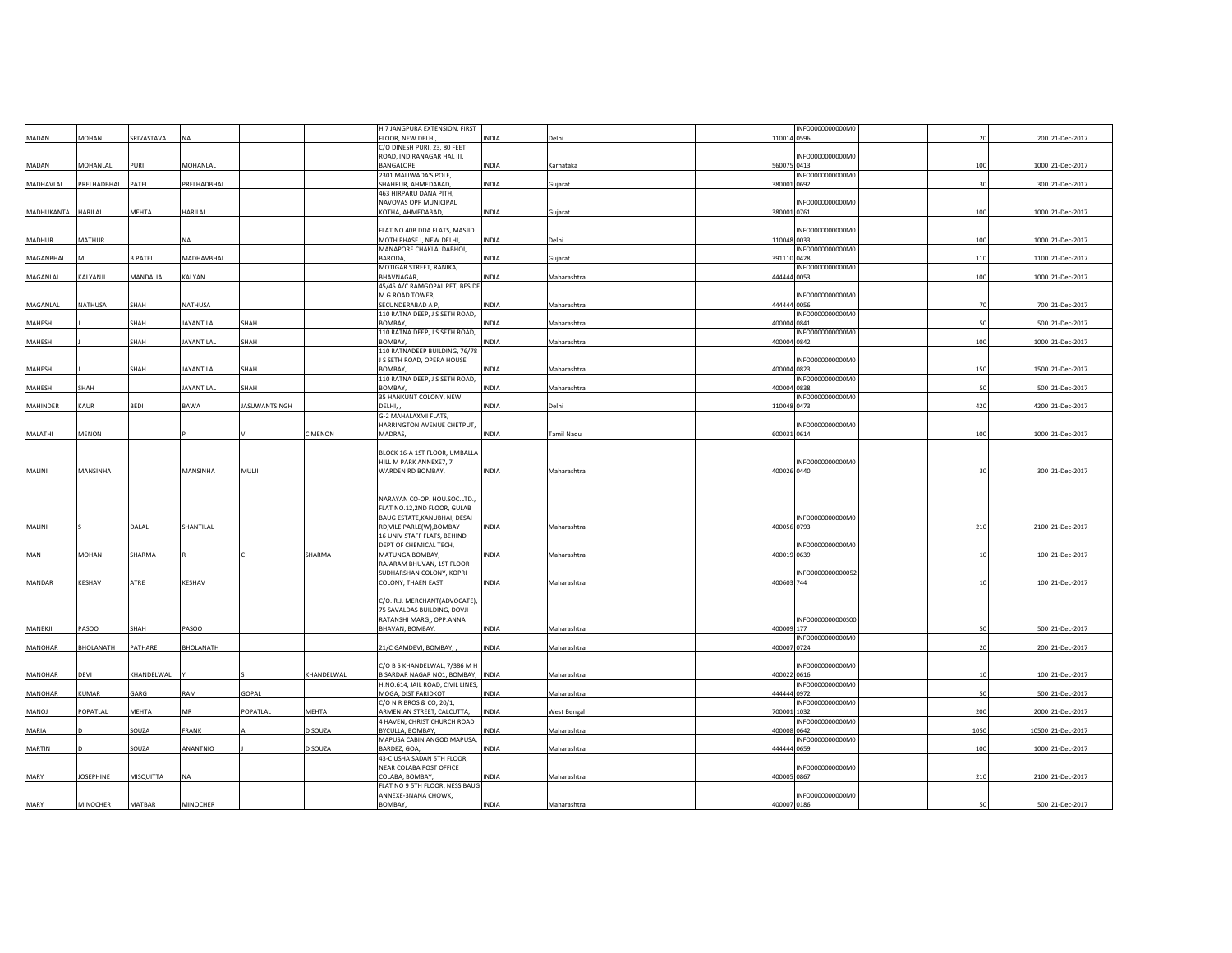|                 |                      |                |                 |               |                | 21 SITARAM GHOSH STREET,                                         |              |                |             | INFO0000000000M0  |            |                   |
|-----------------|----------------------|----------------|-----------------|---------------|----------------|------------------------------------------------------------------|--------------|----------------|-------------|-------------------|------------|-------------------|
| MAYUR           | CHANDRA              | DAW            | LATE            | SHRI          | RAMESH CHANDRA | CALCUTTA,                                                        | INDIA        | West Bengal    | 700009 1041 |                   | 200        | 2000 21-Dec-2017  |
|                 |                      |                |                 |               |                | 504 BEL SCOT BUILDING,                                           |              |                |             |                   |            |                   |
|                 |                      |                |                 |               |                | LOKHANWALA COMPLEX, LINK RD                                      |              |                |             | INFO0000000000M0  |            |                   |
| MEERA           | GOEL                 |                | JEEWAN          | GOEL          |                | ANDHERI W BOMBAY.<br>FLORENCIA FLAT NO 11 6TH FL.,               | <b>INDIA</b> | Maharashtra    | 400058 0874 |                   | 50         | 500 21-Dec-2017   |
|                 |                      |                |                 |               |                | PLOT NO 299 OFF TURNER RD,                                       |              |                |             | INFO0000000000M0  |            |                   |
| <b>MEHER</b>    | IAI                  | <b>DASTOOR</b> | JAL             |               |                | <b>BANDRA BOMBAY.</b>                                            | <b>INDIA</b> | Maharashtra    | 400050 0222 |                   | $\Delta$ 0 | 400 21-Dec-2017   |
|                 |                      |                |                 |               |                | R/28 NAWROZE BAUG 2ND                                            |              |                |             |                   |            |                   |
|                 |                      |                |                 |               |                | FLOOR, GOVT GATE RD LALBAUG,                                     |              |                |             | INFO0000000000M0  |            |                   |
| MEHERBANU       | SHAVAKSHAH           | BHAMGARA       | SHAVKSHA        |               |                | BOMBAY,                                                          | INDIA        | Maharashtra    | 400012 0558 |                   | 100        | 1000 21-Dec-2017  |
|                 |                      |                |                 |               |                |                                                                  |              |                |             |                   |            |                   |
|                 |                      |                |                 |               |                | C/O MRS P K SWARUP, REENA<br>APARTMENTS, 3RD FLOOR, BLK A,R      |              |                |             |                   |            |                   |
|                 |                      |                |                 |               |                | NO.3.ENDOF SHANKAR, LANE                                         |              |                |             | INFO0000000000M0  |            |                   |
| MEHERJI         | PESHOTAN             | <b>DASTOOR</b> | <b>NA</b>       |               |                | ORLEM, MALAD (W), BOMBAY                                         | <b>INDIA</b> | Maharashtra    | 400064 0900 |                   | 100        | 1000 21-Dec-2017  |
|                 |                      |                |                 |               |                | 34 SHOBHANA NAGAR SOC, SYED                                      |              |                |             |                   |            |                   |
|                 |                      |                |                 |               |                | VASNA ROAD, OLD PADRA ROAD,                                      |              |                |             | INFO0000000000M0  |            |                   |
| <b>MEHMOOD</b>  |                      | KHAN           | MR              | ABID          |                | BARODA-15                                                        | INDIA        | Maharashtra    | 444444 1040 |                   | 50         | 500 21-Dec-2017   |
|                 |                      |                |                 |               |                |                                                                  |              |                |             |                   |            |                   |
|                 |                      |                |                 |               |                | A/102, PEARL APTS, CROSS ROAD                                    |              |                |             |                   |            |                   |
|                 |                      |                |                 |               |                | NO.3, SWAMI SAMARTH NAGAR,                                       |              |                |             | INFO0000000000M0  |            |                   |
| <b>MEHROO</b>   | BYRAM                | TARAPORE       | BYRAM           |               |                | ANDHERI WEST, BOMBAY<br>C-40 YOGI NAGAR, 105 YOGI                | INDIA        | Maharashtra    | 400058 0224 |                   | 240        | 2400 21-Dec-2017  |
|                 |                      |                |                 |               |                | SADAN EKSAR ROAD, BORIVLI (W)                                    |              |                |             | INFO0000000000M0  |            |                   |
| MINAXI          |                      | VORA           | MR              | KANTILAL      | <b>VORA</b>    | BOMBAY.                                                          | <b>INDIA</b> | Maharashtra    | 400091 1015 |                   | 150        | 1500 21-Dec-2017  |
|                 |                      |                |                 |               |                | 200-A SARASWATI NAGAR,                                           |              |                |             | INFO0000000000M0  |            |                   |
| MINKU           | LILA                 |                |                 | LILA          |                | JODHPUR, RAJASTHAN,                                              | INDIA        | Maharashtra    | 444444 0943 |                   | 10         | 100 21-Dec-2017   |
|                 |                      |                |                 |               |                |                                                                  |              |                |             |                   |            |                   |
|                 |                      |                |                 |               |                | THE SCHOLAR 13 HENRY ROAD,                                       |              |                |             | INFO0000000000M0  |            |                   |
| <b>MINOCHER</b> | DOSABHAI             | DUBASH         | <b>DOSABHAI</b> | DUBASH        |                | APOLLO RECLAMATION, BOMBAY,                                      | <b>INDIA</b> | Maharashtra    | 400039 0641 |                   | 320        | 3200 21-Dec-2017  |
|                 |                      |                |                 |               |                | C/O SORABJI HORMUSJI & CO,                                       |              |                |             |                   |            |                   |
| MIRCHANDANI     | <b>SUNDRI</b>        | KISHINCHAND    | KHISHINCHAND    |               |                | DEVKARAN MANSION, 22-<br>MANGALDAS RD BOMBAY,                    | <b>INDIA</b> | Maharashtra    | 400002 0259 | INFO0000000000M0  | 210        | 2100 21-Dec-2017  |
|                 |                      |                |                 |               |                | BLOCK NO.0/7, GOVT. COLONY,                                      |              |                |             |                   |            |                   |
|                 |                      |                |                 |               |                | NEAR S T DIVISION, PALANPUR,                                     |              |                |             | INFO0000000000M0  |            |                   |
| MODI            | HEMANTKUMAR NAGINDAS |                | MODI            | NAGINDAS      |                | BANASKANTHA, GUJARAT                                             | INDIA        | Gujarat        | 385001 1060 |                   | 50         | 500 21-Dec-2017   |
|                 |                      |                |                 |               |                |                                                                  |              |                |             |                   |            |                   |
|                 |                      | ABDULKARIM     |                 |               |                | 22, DADABHAI NAVRAOJI FLATS,                                     |              |                |             | INFO0000000000M0  |            |                   |
| MOHAMAD         | AFZAL                | GANDHI         | ABDULKARIM      |               |                | KHANPUR, AHMEDABAD,                                              | INDIA        | Gujarat        | 380001 0583 |                   | 30         | 300 21-Dec-2017   |
|                 |                      |                |                 |               |                | 30, MARUTI LANE, RATAN JYOTH,                                    |              |                |             |                   |            |                   |
| MOHAN           | KITTA                | KOTIAN         | KITTA           | KOTIAN        |                | 4TH FLOOR, ROOM NO.14, FORT,<br>MUMBAI                           | INDIA        | Maharashtra    | 400001 1069 | INFO0000000000M0  | 100        | 1000 21-Dec-2017  |
|                 |                      |                |                 |               |                | C/O.OXFORD & IBH PUBLISHING                                      |              |                |             |                   |            |                   |
|                 |                      |                |                 |               |                | CO, PVT.LTD., 66 JANPATH, NEW                                    |              |                |             | INFO0000000000M0  |            |                   |
| MOHAN           | PRIMLANI             |                |                 |               | PRIMLANI       | DELHI                                                            | INDIA        | Delhi          | 110001 0907 |                   | 500        | 5000 21-Dec-2017  |
|                 |                      |                |                 |               |                | 284/286 TODDIWALLA BLDG,                                         |              |                |             |                   |            |                   |
|                 |                      |                |                 |               |                | SUPARIBAUG ROAD PAREL,                                           |              |                |             | INFO0000000000M0  |            |                   |
| MOHANA          | SHARAD               | KALE           | SHARAD          |               |                | BOMBAY,                                                          | INDIA        | Maharashtra    | 400012 0865 |                   | 320        | 3200 21-Dec-2017  |
|                 |                      |                |                 |               |                | PLOT NO.8, GYANDEEP SOCIETY,                                     |              |                |             |                   |            |                   |
|                 |                      |                |                 |               |                | KIRAVALI KARJAT, KARJAT-,<br>MATHERAN ROAD DIST-RAIGAD,,         |              |                |             | INFO0000000000M0  |            |                   |
| MOHANLAL        | TULSIDAS             | BHATIA         | TULSIDAS        |               |                | MAHARASHTRA                                                      | INDIA        | Maharashtra    | 410201 0827 |                   | 10         | 100 21-Dec-2017   |
|                 |                      |                |                 |               |                |                                                                  |              |                |             |                   |            |                   |
|                 |                      |                |                 |               |                | 'TRIPATHI NIWAS', SNO.4 "ARYA                                    |              |                |             | INFO0000000000M0  |            |                   |
| <b>MOHINDER</b> | KUMAR                | TRIPATHI       | RAM             | RATTAN        | TRIPATHI       | NAGAR", HOSHIARPUR, PB                                           | INDIA        | Punjab         | 146001 1064 |                   | 50         | 500 21-Dec-2017   |
|                 |                      |                |                 |               |                |                                                                  |              |                |             |                   |            |                   |
|                 |                      |                |                 |               |                | C/O M/S SHIVMONI & CO, 85                                        |              |                |             | INFO0000000000M0  |            |                   |
| MONI            | BOSE                 |                | KIRON           | MOY           | <b>BOSE</b>    | NETAJI SUBHAS ROAD, CALCUTTA, INDIA<br>C/O RATILAL BHOGILAL, 189 |              | West Bengal    | 700001 0311 |                   | 2100       | 21000 21-Dec-2017 |
|                 |                      | PURUSHOTAMD    |                 |               |                | <b>GHAMSHIRAM STREET,</b>                                        |              |                |             | INFO0000000000M0  |            |                   |
| MRUDULA         | NAVINCHANDRA AS      |                | NAVINCHANDRA    |               |                | SARANGPUR AHMEDABAD,                                             | <b>INDIA</b> | Gujarat        | 380001 0530 |                   | 100        | 1000 21-Dec-2017  |
|                 |                      |                |                 |               |                | C/O MR RATILAL BHAILAL, 189                                      |              |                |             |                   |            |                   |
|                 |                      | PURUSHOTTAM    |                 |               |                | <b>GHASHIRAM'S STREET.</b>                                       |              |                |             | INFO0000000000M0  |            |                   |
| MRUDULA         | NAVINCHANDRA DAS     |                | NAVINCHANDRA    |               |                | SARANGPUR AHMEDABAD,                                             | <b>INDIA</b> | Gujarat        | 380001 0696 |                   | 10         | 100 21-Dec-2017   |
|                 |                      |                |                 |               |                |                                                                  |              |                |             | INFO0000000000M0  |            |                   |
| <b>MUL</b>      | RAI                  | DUTTA          |                 | M             | DUTTA          | B-37 KIRTI NAGAR, NEW DELHI,                                     | <b>INDIA</b> | Delhi          | 110015 0640 |                   |            | 300 21-Dec-2017   |
| MUTHUSWAMI      | NAGARAJAN            |                | NAGARAJAN       |               |                | 147 PATTAMANGALAM ST,<br>MAYURAM,                                | INDIA        | Tamil Nadu     | 609001 0739 | INFO0000000000M0  | 210        | 2100 21-Dec-2017  |
|                 | KRISHNAMURTH         |                |                 |               |                | 17A/56 WEA KAROL BAGH, NEW                                       |              |                |             | INFO0000000000N0  |            |                   |
|                 |                      |                |                 | NARAYANASWAMI |                | DELHI,                                                           | INDIA        | Delhi          | 110005 0515 |                   | 210        | 2100 21-Dec-2017  |
|                 |                      |                |                 |               |                | JOINT REG OF HANDLOOMS                                           |              |                |             |                   |            |                   |
|                 |                      |                |                 |               |                | &TEXT, H NO 3-6-440                                              |              |                |             | INFO0000000000V00 |            |                   |
|                 | VENUGOPAL            |                | SRI             | RAMAIAH       |                | HIMAYATNAGAR, HYDERABAD,                                         | <b>INDIA</b> | Andhra Pradesh | 500029 106  |                   | 120        | 1200 21-Dec-2017  |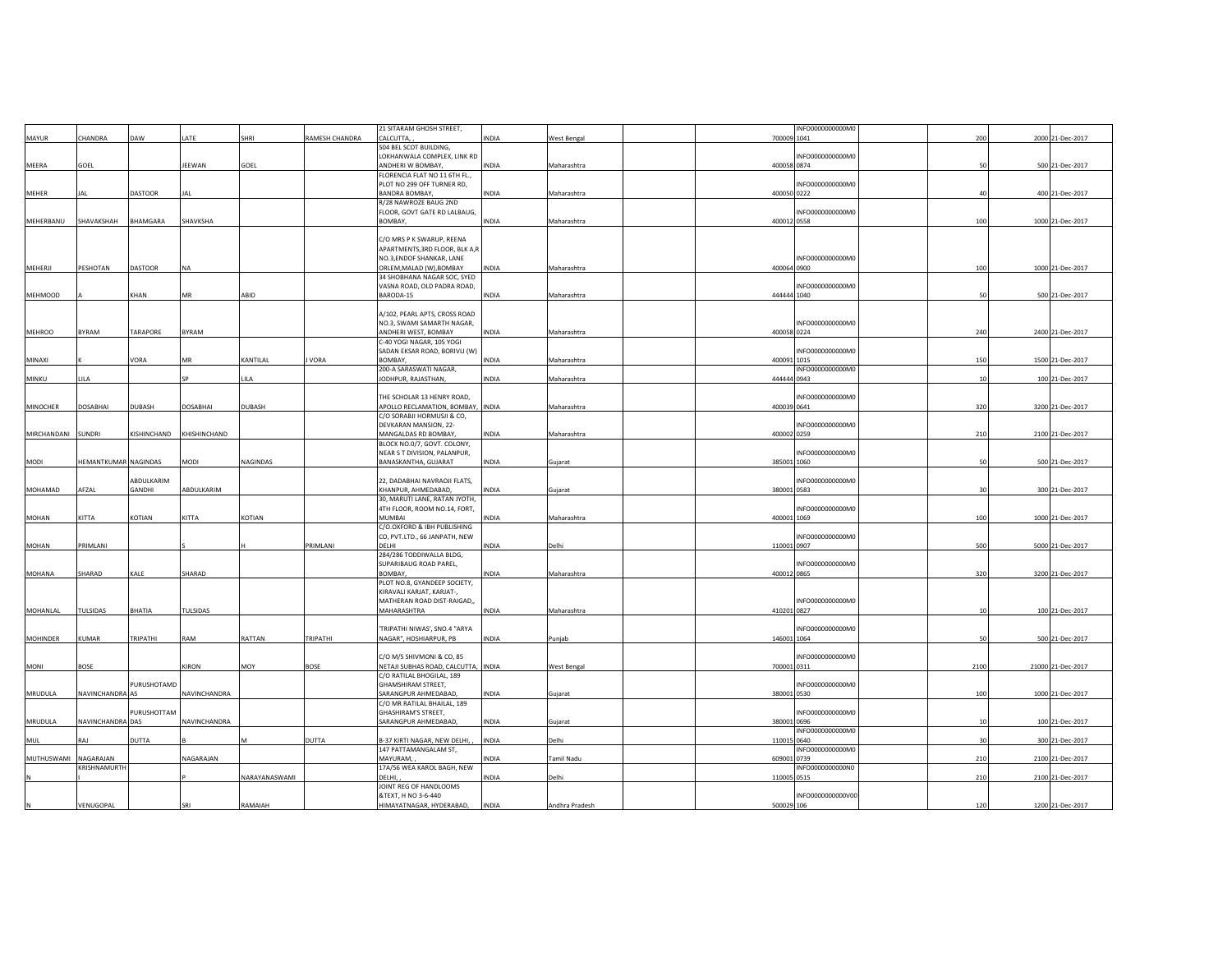|                         |                     |                      |                       |                  |                   | FLAT NO.5, 2ND FLOOR, OPP.         |              |                      |             |                   |     |                  |
|-------------------------|---------------------|----------------------|-----------------------|------------------|-------------------|------------------------------------|--------------|----------------------|-------------|-------------------|-----|------------------|
|                         |                     |                      |                       |                  |                   | RAMCHANDRA TALKIES,                |              |                      |             | INFO0000000000N0  |     |                  |
| NAMRATA                 | KHANDELAL           |                      | BANARSIDASKHAN DELWAL |                  |                   | DOMBIVLI, THANE                    | <b>INDIA</b> | Maharashtra          | 421201 0485 |                   | 50  | 500 21-Dec-2017  |
|                         |                     |                      |                       |                  |                   | 42/46 J M COMPOUND, 3RD            |              |                      |             |                   |     |                  |
|                         |                     |                      |                       |                  |                   | BHOIWADA BHULESHWAR,               |              |                      |             | INFO0000000000N0  |     |                  |
| NAMRATA                 | KHANDELWAL          |                      | BANARASIDAS           | KHANDELWAL       |                   | BOMBAY,                            | <b>INDIA</b> | Maharashtra          | 400002 0471 |                   | 400 | 4000 21-Dec-2017 |
|                         |                     |                      |                       |                  |                   | S-7 PANCHSHEEL PARK, NEW           |              |                      |             | INFO0000000000N0  |     |                  |
| NANDINI                 | MADAN               |                      | <b>NA</b>             |                  |                   | DELHI,                             | <b>INDIA</b> | Delhi                | 110017 0577 |                   | 110 | 1100 21-Dec-2017 |
|                         |                     |                      |                       |                  |                   | 80/A NEW THEATRE ROAD,             |              |                      |             | INFO0000000000N0  |     |                  |
| NANDLAL                 | NUHAWAN             |                      | MALIK                 | <b>JHARGIRAM</b> |                   | CALCUTTA,                          | <b>INDIA</b> | West Bengal          | 700017 0036 |                   | 100 | 1000 21-Dec-2017 |
|                         |                     |                      |                       |                  |                   | SEKSARIA BLDG, 74 MARINE           |              |                      |             | INFO0000000000N0  |     |                  |
| NANDRANI                | AMIRCHAND           | GUPTA                | AMIRCHAND             |                  |                   | DRIVE, BOMBAY,                     | INDIA        | Maharashtra          | 400020 0331 |                   | 10  | 100 21-Dec-2017  |
|                         | PARAMESWARA         |                      |                       |                  |                   | 41 AECS II STAGE, NAGASETTI        |              |                      |             | INFO0000000000N0  |     |                  |
| NARAYAN                 |                     |                      | <b>NA</b>             |                  |                   | HALLI BANGALORE,                   | INDIA        | Karnataka            | 560094 0584 |                   | 310 | 3100 21-Dec-2017 |
| NARAYANASWA             |                     |                      |                       |                  |                   | {20},99 WEST PARK ROAD,            |              |                      |             | INFO0000000000N0  |     |                  |
| MI                      | THAILAMBAL          |                      | <b>NA</b>             |                  |                   | MALLESWARAM BANGALORE,             | <b>INDIA</b> | Karnataka            | 560003 0291 |                   | 100 | 1000 21-Dec-2017 |
|                         |                     |                      |                       |                  |                   |                                    |              |                      |             |                   |     |                  |
|                         |                     |                      |                       |                  |                   | 265 BHARAT APARTMENTS, PLOT        |              |                      |             | INFO0000000000N0  |     |                  |
| NARESH                  | <b>KUMAR</b>        | <b>GUPTA</b>         |                       |                  | <b>GUPTA</b>      | NO.20 SECTOR-13, ROHINI, DELHI     | <b>INDIA</b> | Delhi                | 110085 0619 |                   | 150 | 1500 21-Dec-2017 |
|                         |                     |                      |                       |                  |                   | I-56/1 SCHOOL GALI, NO 11,         |              |                      |             | INFO0000000000N0  |     |                  |
| NARESH                  | KUMAR               | <b>GUPTA</b>         | <b>NA</b>             |                  |                   | <b>BRAHAM PURI, DELHI,</b>         | <b>INDIA</b> | Delhi                | 110053 0621 |                   | 150 | 1500 21-Dec-2017 |
|                         |                     |                      |                       |                  |                   | HINGUL TAILORS, OPP STATE          |              |                      |             |                   |     |                  |
|                         |                     |                      |                       |                  |                   | BANK OF INDIA, SIDHPUR, DIST       |              |                      |             | INFO0000000000NO  |     |                  |
| NARESH                  |                     | HINGU                | MR                    | LAVJI            | <b>BHAI HINGU</b> | MEHSANA                            | INDIA        | Gujarat              | 384151 0602 |                   | 50  | 500 21-Dec-2017  |
|                         |                     |                      |                       |                  |                   | 87/2076 G.H.BORD, MEGHAM           |              |                      |             | INFO0000000000N0  |     |                  |
| NARESHKUMAR AMRATLAL    |                     | MODI                 | AMRATLAL              | MODI             |                   | NAGAR, AHMEDABAD,                  | <b>INDIA</b> | Gujarat              | 380016 0575 |                   | 50  | 500 21-Dec-2017  |
|                         |                     |                      |                       |                  |                   |                                    |              |                      |             |                   |     |                  |
|                         |                     |                      |                       |                  |                   | 394-A GUPTA NIVAS, 2ND FLOOR       |              |                      |             |                   |     |                  |
|                         |                     |                      |                       |                  |                   | BLOCK NO 10, BHAU DAJI ROAD,       |              |                      |             | INFO0000000000051 |     |                  |
| NARESHKUMAR CHANDRAKANT |                     |                      | CHANDRAKANT           |                  |                   | MATUNGA MUMBAI                     | <b>INDIA</b> | Maharashtra          | 400019 454  |                   |     | 10 21-Dec-2017   |
|                         |                     |                      |                       |                  |                   | R K RELAN & CO, STOCK & SHARE      |              |                      |             |                   |     |                  |
|                         |                     |                      |                       |                  |                   | BROKER, F CONAUGHT PLACE           |              |                      |             | INFO0000000000N0  |     |                  |
| NARINDER                | DEV                 | RELAN                |                       |                  | RELAN             | DELHI.<br>C/O PROF P N KHANDWALLA, | <b>INDIA</b> | Delhi                | 110001 0480 |                   | 420 | 4200 21-Dec-2017 |
|                         |                     |                      |                       |                  |                   |                                    |              |                      |             |                   |     |                  |
|                         |                     |                      |                       |                  |                   | HOUSE NO 429 IIM VASTRAPUR,        |              |                      | 380015 0341 | INFO0000000000N0  |     |                  |
| NAVIN                   |                     | KHANDWALLA           | <b>INA</b>            |                  |                   | AHMEDABAD,                         | INDIA        | Gujarat              |             |                   | 300 | 3000 21-Dec-2017 |
|                         |                     |                      |                       |                  |                   | C-4 VAIBHAV APARTMENTS,, OPP       |              |                      |             |                   |     |                  |
|                         |                     |                      |                       |                  |                   | SAMARPAN FLATS, ELLIS BRIDGE       |              |                      |             | INFO0000000000N0  |     |                  |
| NAVNITLAL               | BALUBHAI            | DESAI                | <b>BALUBHAI</b>       |                  |                   | AHMEDABAD                          | INDIA        | Gujarat              | 380006 0461 |                   | 30  | 300 21-Dec-2017  |
|                         |                     |                      |                       |                  |                   | P B NO 1424, 15 RAMAN STREET,      |              |                      |             | INFO0000000000N0  |     |                  |
| NAVRATNA                | <b>INVESTMENTS</b>  | P LTD                | <b>NA</b>             |                  |                   | MADRAS.                            | <b>INDIA</b> | <b>Tamil Nadu</b>    | 600017 0481 |                   | 20  | 200 21-Dec-2017  |
|                         | ACHARYA             |                      | <b>BHUPENDRA</b>      |                  |                   | 18/6 DAVER LANE, CALCUTTA.         | <b>INDIA</b> |                      |             | INFO0000000000N0  | 520 | 5200 21-Dec-2017 |
| NAYAN                   |                     |                      |                       |                  |                   | F/8 TRIVENI 66 WALKESHWAR RD,      |              | <b>West Bengal</b>   | 700029 0129 | INFO0000000000N0  |     |                  |
|                         |                     |                      | VIJAY                 | CHAND            |                   |                                    |              |                      |             |                   |     |                  |
| NEENA                   | <b>JAIN</b>         |                      |                       |                  |                   | BOMBAY.                            | <b>INDIA</b> | Maharashtra          | 400006 0416 | INFO0000000000N0  | 50  | 500 21-Dec-2017  |
|                         |                     |                      |                       |                  |                   | 146 MEDOWS STREET, FORT,           |              |                      |             |                   |     |                  |
| NEIL                    | HENRY               | <b>ALVARES</b>       | ERNEST                | <b>MONTE</b>     | ALVARES           | BOMBAY.<br>BLOCK NO 8 2ND FLOOR,   | <b>INDIA</b> | Maharashtra          | 400001 0295 |                   | 210 | 2100 21-Dec-2017 |
|                         |                     |                      |                       |                  |                   | <b>GLAMOUR ARTHUR BUNDER</b>       |              |                      |             | NFO0000000000N0   |     |                  |
| NEIRE                   |                     | SOUZA                | <b>ANTHONY</b>        |                  |                   | ROAD, COLABA BOMBAY,               | <b>INDIA</b> | Maharashtra          | 400005 0232 |                   | 210 | 2100 21-Dec-2017 |
|                         |                     |                      |                       |                  |                   |                                    |              |                      |             |                   |     |                  |
|                         |                     |                      |                       |                  |                   | 2947, AMBLI POLE, ZAVERIWAD,       |              |                      |             | INFO0000000000N0  |     |                  |
| NIKUNJ                  | AJITBHAI            | KINKHABWALA AJITBHAI |                       |                  |                   | AHMEDABAD, GUJARAT                 | <b>INDIA</b> | Gujarat              | 380001 0573 |                   | 100 | 1000 21-Dec-2017 |
|                         |                     |                      |                       |                  |                   | A-23 SINDHU TIRTH SOCIETY,         |              |                      |             |                   |     |                  |
|                         |                     |                      |                       |                  |                   | NEAR MAKHAMALI TALAO, AGRA         |              |                      |             | INFO0000000000N0  |     |                  |
| NILIMA                  | HEMANTKUMAR DIVEKAR |                      | MR                    | HEMANTKUMAR      | <b>B DIVEKAR</b>  | ROAD, THANE                        | INDIA        | Maharashtra          | 400601 0601 |                   | 50  | 500 21-Dec-2017  |
|                         |                     |                      |                       |                  |                   | 201/E KRUPA PRASAD SOC,            |              |                      |             |                   |     |                  |
|                         |                     |                      |                       |                  |                   | DAWOODBAUG ROAD ANDHERI            |              |                      |             | INFO0000000000N0  |     |                  |
| NILKANTH                | DAMODAR             | KHER                 | DAMODAR               |                  |                   | WEST, BOMBAY,                      | INDIA        | Maharashtra          | 400058 0318 |                   | 60  | 600 21-Dec-2017  |
|                         |                     |                      |                       |                  |                   | C/O M/S MANU SHAH & CO,            |              |                      |             |                   |     |                  |
|                         |                     |                      |                       |                  |                   | JANMABHOOMI CHAMBERS 4TH           |              |                      |             | INFO0000000000N0  |     |                  |
| NIRANJAN                | CHHABILDAS          | SHAH                 | CHHABILDAS            |                  |                   | FLR, FORT BOMBAY,                  | INDIA        | Maharashtra          | 400001 0167 |                   | 100 | 1000 21-Dec-2017 |
|                         |                     |                      |                       |                  |                   | 404 CHHAYA APNA GHAR UNIT 9,       |              |                      |             |                   |     |                  |
|                         |                     |                      |                       |                  |                   | SWAMI SAMARTH NAGAR.               |              |                      |             | INFO0000000000N0  |     |                  |
| <b>NIRBHAY</b>          | <b>GUPTA</b>        |                      |                       |                  | <b>GUPTA</b>      | ANDHERI WEST BOMBAY,               | INDIA        | Maharashtra          | 400058 0505 |                   | 50  | 500 21-Dec-2017  |
|                         |                     |                      |                       |                  |                   | P 12 JAHINDRA, MOHAN AVENUE        |              |                      |             | INFO0000000000N0  |     |                  |
| NIRENDRA                | NATH                | SIRCAR               | ANATH                 | NATH             |                   | CALCUTTA,                          |              |                      |             |                   |     |                  |
|                         |                     |                      |                       |                  |                   | 545 LAKE ROAD EXTENSION,           | INDIA        | <b>West Bengal</b>   | 700006 0172 | INFO0000000000N0  | 110 | 1100 21-Dec-2017 |
| NIRMAL                  | KUMARI              | CHATURVEDI           | <b>NA</b>             |                  |                   | CALCUTTA,                          | INDIA        |                      | 700029 0206 |                   | 210 | 2100 21-Dec-2017 |
|                         |                     |                      |                       |                  |                   | E-13, MODEL TOWN, NEAR             |              | <b>West Bengal</b>   |             | INFO0000000000N0  |     |                  |
| NIRMAL                  | SINGH               |                      | MR                    |                  | AMAR SINGH        | WATER TANK, BAREILLY, U.P          | INDIA        | <b>Uttar Pradesh</b> | 243122 0594 |                   | 100 | 1000 21-Dec-2017 |
|                         |                     |                      |                       |                  |                   | B-40/2 EAST OF KAILASH, NEW        |              |                      |             | INFO0000000000N0  |     |                  |
| NIRMALA                 | MEHRA               |                      | <b>NA</b>             |                  |                   | DELHI,                             | INDIA        | Maharashtra          | 444444 0190 |                   | 100 | 1000 21-Dec-2017 |
|                         |                     |                      |                       |                  |                   |                                    |              |                      |             |                   |     |                  |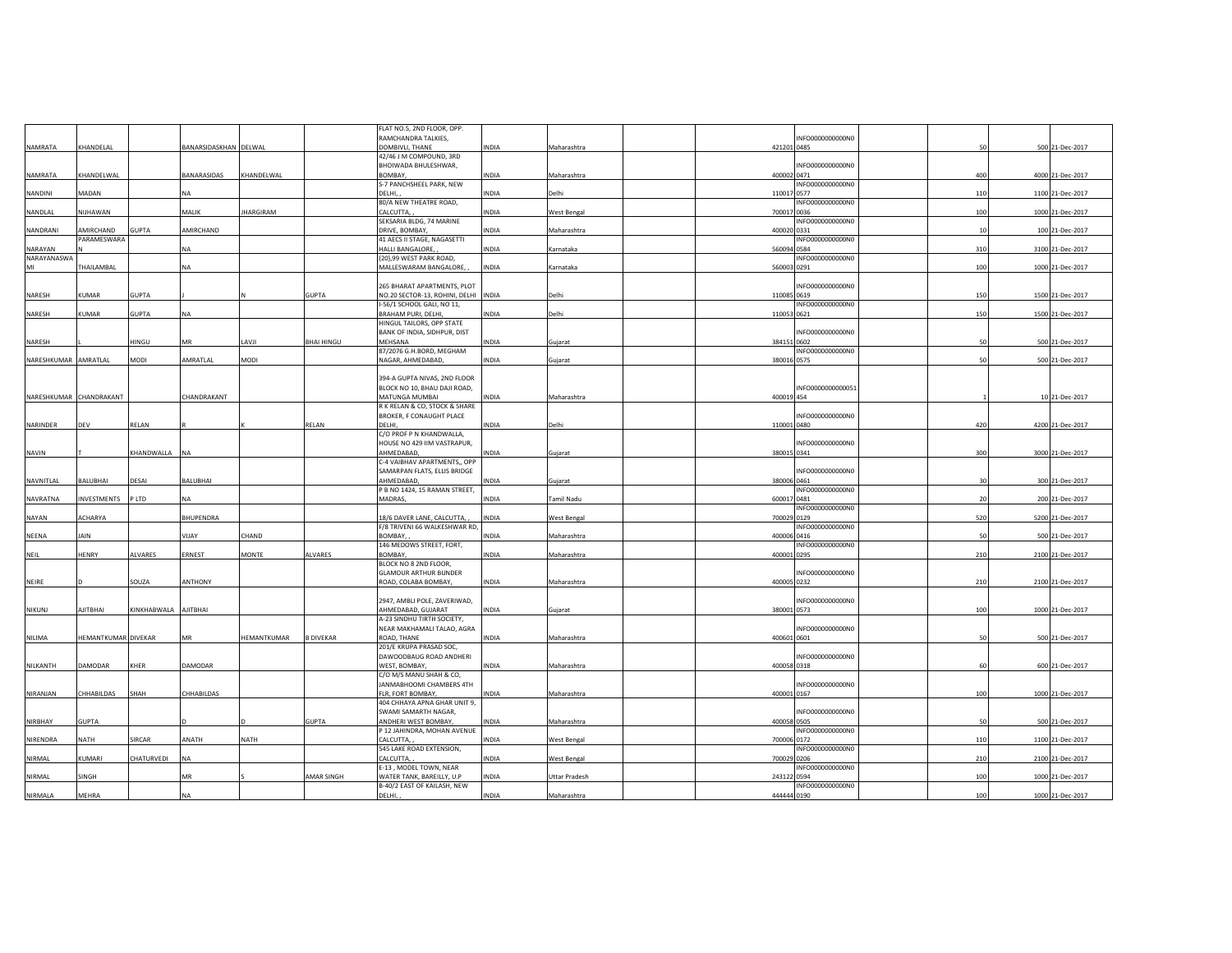|               |                |                       |              |               |                      | 38 BORA BAZAR STREET, FORT,                             |              |                    | INFO0000000000N0                |     |                  |
|---------------|----------------|-----------------------|--------------|---------------|----------------------|---------------------------------------------------------|--------------|--------------------|---------------------------------|-----|------------------|
| NIRMALA       | PRATAPSINH     | BHATIA                | PRATAPSINH   |               |                      | BOMBAY,                                                 | <b>INDIA</b> | Maharashtra        | 400001 0406                     | 10  | 100 21-Dec-2017  |
|               |                |                       |              |               |                      | 42/46 J M COMPOUND, 3RD                                 |              |                    |                                 |     |                  |
|               |                |                       |              |               |                      | BHOIWADA BHULESHWAR,                                    |              |                    | INFO0000000000N0                |     |                  |
| NITIN         | KHANDELWAL     |                       | BANARASIDAS  | KHANDELWAL    |                      | BOMBAY,                                                 | INDIA        | Maharashtra        | 400002 0472                     | 100 | 1000 21-Dec-2017 |
|               |                |                       |              |               |                      | C/O.JAI JALARAM FINANCIAL,<br>SERVICES P LTD, GANGADHAR |              |                    |                                 |     |                  |
|               |                |                       |              |               |                      | TRAD CO BLDG I FLR, NEW                                 |              |                    | INFO0000000000N0                |     |                  |
| NITIN         | MOTA           |                       | MR           | <b>JIVRAJ</b> |                      | <b>COTTON MARKET HUBLI</b>                              | INDIA        | Karnataka          | 580029 0579                     | 10  | 100 21-Dec-2017  |
|               |                |                       |              |               |                      | 41 SHREE DARSHAN SOCIETY,                               |              |                    |                                 |     |                  |
|               |                |                       |              |               |                      | BEHIND ST XAVIER SCHOOL,                                |              |                    | INFO0000000000N0                |     |                  |
| NIVEDITA      | SHIRISH        | DESAI                 | <b>NA</b>    |               |                      | CHODDHOD RD SURAT,                                      | INDIA        | Gujarat            | 395001 0492                     | 210 | 2100 21-Dec-2017 |
|               |                |                       |              |               |                      | 22 ALBIAN PLACE VICTORIA RD,                            |              |                    | INFO0000000000N0                |     |                  |
| <b>NORMAN</b> | LESLIE         | EDWARDES              | <b>NA</b>    |               |                      | BYCULLA, BOMBAY,                                        | INDIA        | Maharashtra        | 400027 0149                     | 10  | 100 21-Dec-2017  |
|               |                |                       |              |               |                      |                                                         |              |                    |                                 |     |                  |
|               |                |                       |              |               |                      | P23A/41C/1 BLOCK C, D H ROAD                            |              |                    | INFO0000000000N0                |     |                  |
| NRIPENDRA     | LAL            | LAHIRY                | <b>KUMUD</b> | CHANDRA       |                      | NEW ALIPORE, CALCUTTA,                                  | INDIA        | <b>West Bengal</b> | 700053 0373                     | 70  | 700 21-Dec-2017  |
| OLENDRA       | KUMAR          | ACHARYA               | MR           | DHARSI        | DASJI ACHARYA        | KACHBA PARA, JAISALMER (RAJ),                           | <b>INDIA</b> | Rajasthan          | INFO000000000000<br>345001 0002 | 50  | 500 21-Dec-2017  |
|               |                |                       |              |               |                      |                                                         |              |                    | INFO000000000000                |     |                  |
| OM            | PRAKASH        | KHANNA                | M            |               | KHANNA               | H-15 GREEN PARK, NEW DELHI,                             | INDIA        | Maharashtra        | 444444 0014                     | 100 | 1000 21-Dec-2017 |
|               | HARISHCHANDR   |                       |              |               |                      | OLD BHAJI MANDI, KAMPTEE, DIST                          |              |                    | INFO000000000000                |     |                  |
| OMPRAKASH     |                | KHETAN                | MR           | HARISHCHANDRA |                      | <b>NAGPUR</b>                                           | INDIA        | Maharashtra        | 441002 0001                     | 50  | 500 21-Dec-2017  |
|               |                |                       |              |               |                      | 1/2 D HILL ROAD, SEA BREEZE                             |              |                    |                                 |     |                  |
|               |                |                       |              |               |                      | COOP HSG SOC, ST J BAPTIST                              |              |                    | INFO000000000000                |     |                  |
| <b>OSBERT</b> | <b>JOSEPH</b>  | D SOUZA               | ANISBERT     |               |                      | BANDRA                                                  | INDIA        | Maharashtra        | 400050 0019                     | 210 | 2100 21-Dec-2017 |
|               |                |                       |              |               |                      | PULLOLICKAL, P O KOTHALA,                               |              |                    | INFO0000000000Z00               |     |                  |
|               |                | ZACHARIAH             | CHACKO       |               |                      | KERALA,                                                 | INDIA        | Kerala             | 686502 001                      | 310 | 3100 21-Dec-2017 |
|               |                |                       |              |               |                      | C/O AISHWARYA & CO PVT LTD,                             |              |                    |                                 |     |                  |
|               |                |                       |              |               |                      | NO.49, SECOND LINE BEACH,                               |              |                    | INFO0000000000P00               |     |                  |
|               | <b>GIRDHAR</b> | GOPAL<br>KRISHNAMURTH |              | PADMANABHAN   |                      | MADARAS,<br>45 VENKATACHALAM CHETTI ST,                 | <b>INDIA</b> | Tamil Nadu         | 600001 789                      | 120 | 1200 21-Dec-2017 |
|               |                |                       | NA           |               |                      | TRIPLICANE, MADRAS,                                     | INDIA        | Tamil Nadu         | INFO0000000000P00<br>600005 694 | 10  | 100 21-Dec-2017  |
|               |                |                       |              |               |                      |                                                         |              |                    |                                 |     |                  |
|               |                |                       |              |               |                      | JORHAT GYMKHANA CLUB, PO                                |              |                    | INFO0000000000M0                |     |                  |
|               |                | MATHEWS               |              |               | MITTHUNNY            | CHINNAMARA, JORHAT ASSAM,                               | <b>INDIA</b> | Assam              | 785008 0188                     | 150 | 1500 21-Dec-2017 |
|               |                | GOPALKRISHNA          |              |               |                      | 4-1-917 TILAK ROAD, HYDERABAD,                          |              |                    | INFO0000000000G0                |     |                  |
|               |                | REDDY                 | <b>NA</b>    |               |                      |                                                         | <b>INDIA</b> | Andhra Pradesh     | 500001 0171                     | 10  | 100 21-Dec-2017  |
|               |                |                       |              |               |                      | 24, C G S QUATER'S, WADALA                              |              |                    | INFO0000000000P00               |     |                  |
|               |                | AMRUTHA KALA F        |              |               | ANANTHA              | (WEST), BOMBAY,                                         | INDIA        | Maharashtra        | 400031 870                      | 50  | 500 21-Dec-2017  |
|               |                |                       |              |               |                      | FLAT NO B-202 GULMOHAR                                  |              |                    |                                 |     |                  |
|               |                |                       |              |               |                      | APMTS, CEASAR ROAD AMBOLI,                              |              |                    |                                 |     |                  |
|               |                |                       |              |               |                      | (NEAR FILMALAYA), ANDHERI(W)                            |              |                    | INFO0000000000P00               |     |                  |
|               |                | <b>T NATHAN</b>       | SUBRAMANIA   | <b>IYER</b>   |                      | MUMBAI                                                  | <b>INDIA</b> | Maharashtra        | 400058 085                      | 100 | 1000 21-Dec-2017 |
|               |                |                       |              |               |                      | C/O AISHWARYA & CO PVT LTD,                             |              |                    |                                 |     |                  |
|               |                |                       |              |               |                      | NO.49, SECOND LINE BEACH,                               |              |                    | INFO0000000000P00               |     |                  |
|               | SIDDHARTH      |                       |              | PADMANABHAN   |                      | MADRAS<br>S B 20 UPSTAIR PEDAWALTAIR,                   | INDIA        | Tamil Nadu         | 600001 790                      | 100 | 1000 21-Dec-2017 |
|               |                |                       |              |               |                      | SIVAJI PALENI VISAKHAPATNAM-                            |              |                    | INFO0000000000P00               |     |                  |
|               | SURYA          | PRAKASH RAO MR        |              |               | PRASAD RAO           | 17.                                                     | INDIA        | Maharashtra        | 444444 805                      | 100 | 1000 21-Dec-2017 |
|               |                |                       |              |               |                      | 1877 OLD TAMBAT LANE,                                   |              |                    | INFO0000000000P00               |     |                  |
| PADMINI       | NANALAL        | VYAS                  | MR           | NANALAL       | VYAS                 | BHADRAKALI, NASHIK,                                     | INDIA        | Maharashtra        | 444444 851                      | 50  | 500 21-Dec-2017  |
|               |                |                       |              |               |                      |                                                         |              |                    |                                 |     |                  |
|               |                |                       |              |               |                      | C/O JAGGANNATH MAHESHWARI,                              |              |                    |                                 |     |                  |
|               |                |                       |              |               |                      | MAHESHWARI SARAF CHOWK                                  |              |                    | INFO0000000000P00               |     |                  |
| PANNA         | RANI           | MAHESHWARI JAGGANNATH |              |               |                      | BAZAR, MATHURA [U P],                                   | INDIA        | Maharashtra        | 444444 149                      | 100 | 1000 21-Dec-2017 |
|               |                |                       |              |               |                      |                                                         |              |                    |                                 |     |                  |
|               |                |                       |              |               |                      | D-102 VIJAPUR NAGAR, ASHOK                              |              |                    | INFO0000000000P00               |     |                  |
| PARAMANAND    |                | SHAH                  | VADILAL      |               |                      | ROAD, KANDIVALI EAST, BOMBAY INDIA                      |              | Maharashtra        | 400101 765                      | 50  | 500 21-Dec-2017  |
|               |                |                       |              |               |                      | 179 LAJPAT RAI MARKET,                                  |              |                    | INFO0000000000P00               |     |                  |
| PARAMJEET     | <b>KAUR</b>    |                       | PYARASINGH   |               |                      | CHANDNI CHOWK, DELHI,                                   | INDIA        | Delhi              | 110006 619                      | 200 | 2000 21-Dec-2017 |
|               |                |                       |              |               |                      | C/O WG CDR RANBIR SINGH, C                              |              |                    |                                 |     |                  |
| PARAMJEET     | RATHORE        |                       | MR           | RANBIR        | <b>SINGH RATHORE</b> | ENG O SECTION, HQ EAC IAF, C/O<br>99 APO                |              |                    | INFO0000000000P00<br>444444 852 | 50  |                  |
|               |                |                       |              |               |                      |                                                         | INDIA        | Maharashtra        | INFO0000000000P00               |     | 500 21-Dec-2017  |
| PARAS         | RAM            | GARG                  | HARDWARI     | <b>IAI</b>    |                      | E-47 KALKAJI, NEW DELHI,                                | INDIA        | Delhi              | 110019 049                      | 110 | 1100 21-Dec-2017 |
| PARTHASARATH  |                |                       |              |               |                      | 8 ANANDAPURAM, DR RANGA RD                              |              |                    | INFO0000000000P00               |     |                  |
|               | SANKARAN       |                       | NA           |               |                      | MYLAPORE, MADRAS                                        | INDIA        | Tamil Nadu         | 600004 069                      | 160 | 1600 21-Dec-2017 |
|               |                |                       |              |               |                      |                                                         |              |                    |                                 |     |                  |
|               |                |                       |              |               |                      | 60 DR SUNDARI MOHAN AVENUE,                             |              |                    | INFO0000000000P00               |     |                  |
| PARUL         | BALA           | <b>KUMAR</b>          | LATE         | <b>BIMAI</b>  | KUMAR                | FIRST FLOOR, CALCUTTA,                                  | INDIA        | <b>West Bengal</b> | 700014 859                      | 100 | 1000 21-Dec-2017 |
|               |                |                       |              |               |                      |                                                         |              |                    |                                 |     |                  |
|               |                |                       |              |               |                      | SECTOR-22,, BLOCK NO.11/2, CH                           |              |                    | INFO0000000000P00               |     |                  |
| PARVATIBEN    | ANANDBHAI      | ZINZALA               | MR           | ANANDBHAI     |                      | TYPE,, GANDHI NAGAR, GUJARAT INDIA                      |              | Gujarat            | 382022 732                      | 50  | 500 21-Dec-2017  |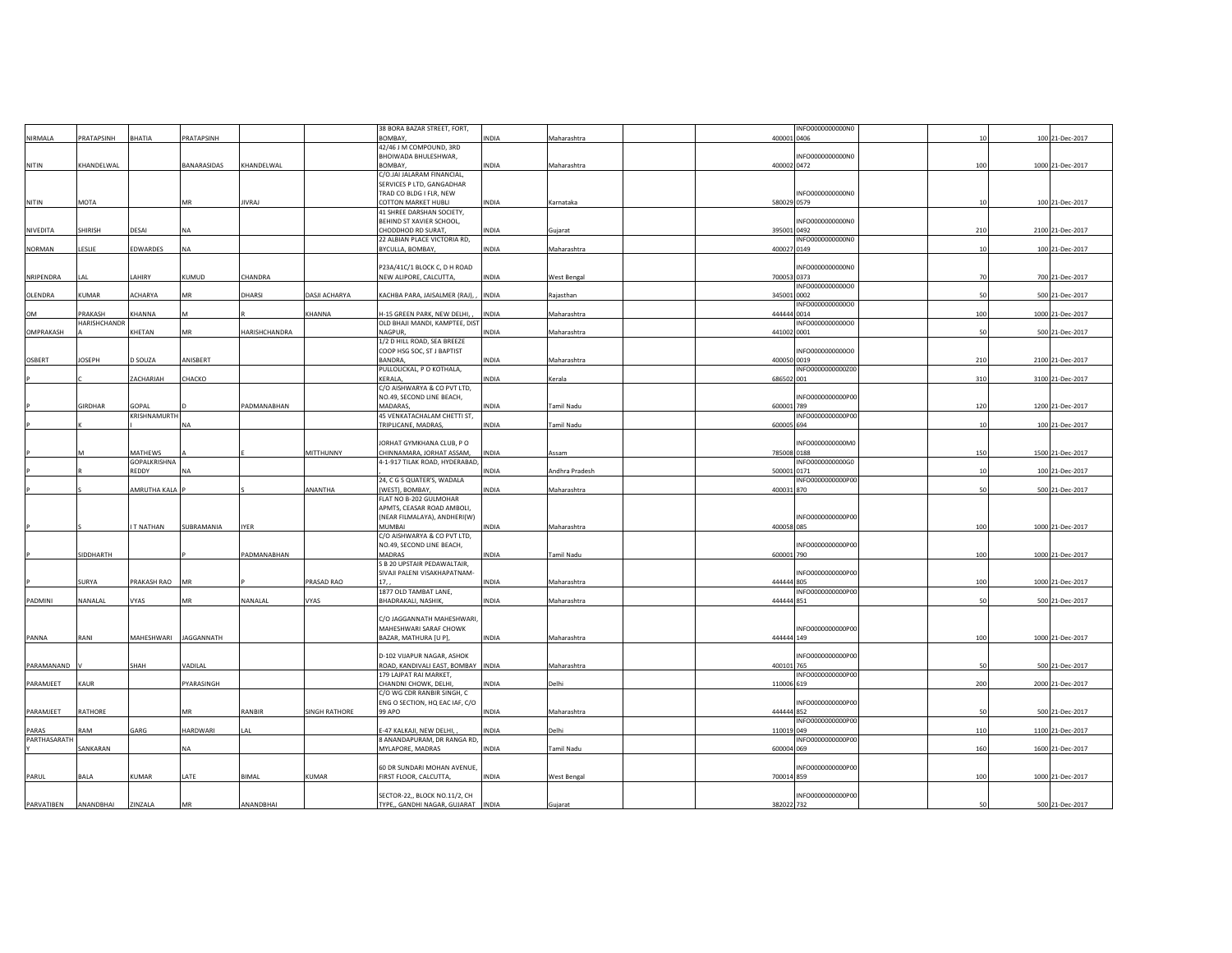|              |                 |               |                 |                   |                   | C/O. MANOHAR KUMAR GARG,                       |              |                |                                 |     |                  |
|--------------|-----------------|---------------|-----------------|-------------------|-------------------|------------------------------------------------|--------------|----------------|---------------------------------|-----|------------------|
|              |                 |               |                 |                   |                   | H.NO.614 JAIL ROAD, CIVIL LINES,               |              |                | INFO0000000000P00               |     |                  |
| PARVEEN      | KUMARI          | GARG          | MANOHARKUMAR    |                   |                   | MOGA. DIST. FARIDKOT                           | INDIA        | Maharashtra    | 444444 767                      | 50  | 500 21-Dec-2017  |
|              |                 |               |                 |                   |                   | AT SALPURA, POST KOSINDRA, TAL                 |              |                | INFO0000000000P00               |     |                  |
| PATEL        | CHANDRAKANT     |               | MR              | DESAI             | <b>BHAI PATEL</b> | PAVI JETPUR, DI BARODA GUJ                     | INDIA        | Gujarat        | 391140 841                      | 100 | 1000 21-Dec-2017 |
|              |                 |               |                 |                   |                   | A-11 JAYAMBE SOCIETY, THALTEJ                  |              |                | INFO0000000000P00               |     |                  |
| PATRICIA     | DISTILANA       | D SOUZA       |                 |                   | D SOUZA           | ROAD, AHMEDABAD,                               | <b>INDIA</b> | Maharashtra    | 444444 640                      | 110 | 1100 21-Dec-2017 |
|              |                 |               |                 |                   |                   | 60 RACE COURSE, COIMBATORE,                    |              |                | INFO0000000000P00               |     |                  |
| PATTU        | LAKSHMANAN      |               |                 |                   | LAKSHMANAN        | TAMIL NADU,                                    | <b>INDIA</b> | Tamil Nadu     | 641018 088                      | 100 | 1000 21-Dec-2017 |
|              | SANJIVA         | RAO           |                 | VENKAT            | <b>RAO</b>        | VAKIL, MANGALORE,                              |              |                | INFO000000000P00<br>575003 096  | 100 |                  |
| PEJAVAR      |                 |               |                 |                   |                   | C/O DR P KRISHNA RAO, B-86 I I T               | INDIA        | Karnataka      | INFO0000000000P00               |     | 1000 21-Dec-2017 |
| PEJAVAR      | SHARDA          |               | SANJIVA         |                   |                   | POWAI, BOMBAY                                  | INDIA        | Maharashtra    | 400076 591                      | 10  | 100 21-Dec-2017  |
|              |                 |               |                 |                   |                   | 151 SAPPERS LINES,                             |              |                | INFO0000000000P00               |     |                  |
| PERVEZ       | <b>TEHMURAS</b> | PARAKH        | MR              |                   | R PARAKH          | SECUNDERABAD.                                  | INDIA        | Andhra Pradesh | 500003 874                      | 210 | 2100 21-Dec-2017 |
|              |                 |               |                 |                   |                   | MARAVOOR CHAMBER, 2ND                          |              |                |                                 |     |                  |
|              |                 |               |                 |                   |                   | FLOOR 30TH BOMANJI LANE,                       |              |                | INFO0000000000054               |     |                  |
| PHIROZE      | RUSTOMJI        | SIRVALA       | <b>NA</b>       |                   |                   | FORT, MUMBAI                                   | INDIA        | Maharashtra    | 400001 011                      | 310 | 3100 21-Dec-2017 |
|              |                 |               |                 |                   |                   | 601 MANGAL AADESH, 4 GOLIBAR                   |              |                | INFO000000000P00                |     |                  |
| PIRCHAND     | KOTHARI         |               | SURAJMAL        |                   |                   | ROAD, SANTACRUZ EAST, BOMBAY INDIA             |              | Maharashtra    | 400055 762                      | 100 | 1000 21-Dec-2017 |
|              |                 |               |                 |                   |                   | 529, PADSHAH'S POLE, RELIEF                    |              |                | INFO0000000000P00               |     |                  |
| PIYUSH       | CHINUBHAI       | SHAH          | MR              | CHINUBHAI         |                   | ROAD, , AHMEDABAD                              | INDIA        | Gujarat        | 380001 739                      | 100 | 1000 21-Dec-2017 |
|              |                 |               |                 |                   |                   | C/O ASHOK KUMAR, 550/4,                        |              |                | INFO0000000000050               |     |                  |
| PIYUSH       | KUMAR           |               | ASHOK           | <b>KUMAR</b>      |                   | RADAUR, DIST Y N R                             | <b>INDIA</b> | Haryana        | 132133 261                      | 100 | 1000 21-Dec-2017 |
| PLUS         | INVESTMENTS     | PVT LTD       | <b>NA</b>       |                   |                   | 3C, CAMAC STREET, 9TH FLOOR,<br>CALCUTTA       | INDIA        | West Bengal    | INFO0000000000P00<br>700016 791 | 220 | 2200 21-Dec-2017 |
|              |                 |               |                 |                   |                   | 403 PARMANAND HOUSING                          |              |                |                                 |     |                  |
|              |                 |               |                 |                   |                   | COLONY, PHASE II SHAR CENTRE,                  |              |                | INFO0000000000P00               |     |                  |
| POORAETY     | SAMYUKTHA       |               |                 | SRINIVAS          |                   | SRIHARIKOTA                                    | <b>INDIA</b> | Andhra Pradesh | 524124 151                      | 10  | 100 21-Dec-2017  |
| POORNASUNDA  |                 |               |                 |                   |                   | 14 NANDAGOPALA PURAM WEST,                     |              |                | INFO0000000000P00               |     |                  |
|              |                 |               | <b>NA</b>       |                   |                   | TUTICORIN,                                     | <b>INDIA</b> | Tamil Nadu     | 628002 660                      | 120 | 1200 21-Dec-2017 |
|              |                 |               |                 |                   |                   | 69 DEFENCE COLONY, 3 MAIN I                    |              |                |                                 |     |                  |
| PRABHA       | NAIR            |               | <b>NA</b>       |                   |                   | CROSS, INDIRA NAGAR II STAGE,<br>BANGALORE     | <b>INDIA</b> | Karnataka      | INFO0000000000052<br>560038 086 | 100 | 1000 21-Dec-2017 |
|              |                 |               |                 |                   |                   | 3 TOPIWALA LANE, DR.                           |              |                | INFO000000000P00                |     |                  |
| PRABHAKAR    | NARAYAN         | <b>IHZOL</b>  | NARAYAN         | MARTAND           | <b>JOSHI</b>      | BHODKARKAR MARG, BOMBAY,                       | <b>INDIA</b> | Maharashtra    | 400007 692                      | 80  | 800 21-Dec-2017  |
|              |                 |               |                 |                   |                   | ORINETAL HOUSE, 7 J TATA ROAD,                 |              |                | INFO000000000P00                |     |                  |
|              |                 |               |                 |                   |                   |                                                |              |                |                                 |     |                  |
| PRAGJI       | <b>JAMNADAS</b> | DOSSA         | <b>JAMNADAS</b> |                   |                   | BOMBAY.                                        | NDIA         | Maharashtra    | 400020 547                      | 210 | 2100 21-Dec-2017 |
|              |                 |               |                 |                   |                   | C/O LAFFANS (INDIA) PVT LTD, N-                |              |                |                                 |     |                  |
|              |                 |               |                 |                   |                   | 11 CONNAUGHT CIRCUS, NEW                       |              |                | INFO0000000000P00               |     |                  |
| PRAKASH      | CHAND           | <b>KAPOOR</b> | <b>NA</b>       |                   |                   | DELHI.                                         | <b>INDIA</b> | Maharashtra    | 444444 057                      | 100 | 1000 21-Dec-2017 |
|              |                 |               |                 |                   |                   | A-17 DEFFENCE COLONY, NEW<br><b>DELHI</b>      | <b>AION</b>  |                | INFO0000000000P00<br>444444 410 |     |                  |
| PRAKASH      | MALIK           |               | <b>JATINDRA</b> | KUMAR             |                   | DEMOCRAT HOUSE, 21 HADDOWS                     |              | Maharashtra    |                                 | 10  | 100 21-Dec-2017  |
|              |                 | VASANTRAO     |                 |                   |                   | ROAD MUNGEMBAKKAM,                             |              |                | INFO0000000000P00               |     |                  |
| PRALHAD      | ROBBIN          | KUKDE         | VASANTRAO       |                   |                   | MADRAS,                                        | INDIA        | Tamil Nadu     | 600006 199                      | 100 | 1000 21-Dec-2017 |
|              |                 |               |                 |                   |                   | 13 SHRI SAMARTHA COOP HSG SO,                  |              |                |                                 |     |                  |
|              |                 |               |                 |                   |                   | VISHNU NAGAR, M F PATH                         |              |                | INFO0000000000P00               |     |                  |
| PRAMILA      | GANESH          | GANDHI        | GANESH          |                   | GANDHI            | DOMBIVLI W,                                    | INDIA        | Maharashtra    | 444444 505                      | 100 | 1000 21-Dec-2017 |
|              |                 |               |                 |                   |                   | 9/73 UNNATH NAGAR 2, M G                       |              |                | INFO0000000000P00               |     |                  |
| PRAMODA      | SASIDHARAN      |               | MR              |                   | P M NAIR          | ROAD GOREGAON (W), BOMBAY, INDIA               |              | Maharashtra    | 400062 806                      | 250 | 2500 21-Dec-2017 |
|              |                 |               |                 |                   |                   |                                                |              |                | INFO000000000P00                |     |                  |
| PRAN         | NATH            | UPPAL         | RAM             | RATTAN            |                   | 27 TAGORE PARK, DELHI,                         | INDIA        | Delhi          | 110009 207                      | 20  | 200 21-Dec-2017  |
|              |                 |               |                 |                   |                   | 23-B PATEL SOCIETY, OPP                        |              |                |                                 |     |                  |
|              |                 |               |                 |                   |                   | MADHOPURA MARKET,                              |              |                | INFO0000000000P00               |     |                  |
| PRANJIVANDAS | DAHYABHAI       | RANA          | DAHYABHAI       |                   |                   | SHAHIBAUG RD AHMEDABAD,                        | INDIA        | Gujarat        | 380004 565                      | 80  | 800 21-Dec-2017  |
| PRANLAL      | AMARCHAND       | VASANI        |                 |                   | VASANI            | TAL DHANDHUKA, POST VILLAE<br>KHAS, AHMEDABAD, | <b>INDIA</b> | Maharashtra    | INFO0000000000P00<br>444444 513 | 100 | 1000 21-Dec-2017 |
|              |                 |               |                 |                   |                   | A/9 DEEPAK APARTMENTS, HARE                    |              |                |                                 |     |                  |
|              |                 |               |                 |                   |                   | KRISHNA MANDIR ROAD, MODEL                     |              |                | INFO0000000000P00               |     |                  |
| PRATAPSINH   | LAXMAN          | CHIPLUNKAR    | M               | LAXMAN            |                   | <b>COLONY PUNE.</b>                            | <b>INDIA</b> | Maharashtra    | 411016 702                      | 50  | 500 21-Dec-2017  |
|              |                 |               |                 |                   |                   | FLAT B ENTRY VIA ARULAMBAL ST                  |              |                |                                 |     |                  |
| PRATIMA      | BALARAMAN       |               | BALARAMAN       |                   |                   | 80 BAZULLAH ROAD T NAGAR,<br>MADRAS,           |              |                | INFO0000000000P00               |     |                  |
|              |                 |               |                 |                   |                   | GODHAKI NASIAN, DAULAT BAG                     | INDIA        | Tamil Nadu     | 600017 703<br>INFO0000000000P00 |     | 200 21-Dec-2017  |
| PRAVEEN      | CHANDRA         | DOSI          | LATE            | <b>GUMANMALII</b> |                   | ROAD P B NO 61, AJMER,                         | <b>INDIA</b> | Maharashtra    | 444444 530                      | 100 | 1000 21-Dec-2017 |
|              |                 |               |                 |                   |                   | R N AGARWAL ROAD,                              |              |                | INFO0000000000P00               |     |                  |
| PRAVIN       |                 | <b>OHIA</b>   | DEVKI           | NANDAN            |                   | BHAGALPUR, , BIHAR                             | INDIA        | <b>Bihar</b>   | 812002 738                      | 100 | 1000 21-Dec-2017 |
|              |                 |               |                 |                   |                   | 13 VASHISTANAGAR SOCIETY,                      |              |                |                                 |     |                  |
| PRAVINA      | KANTILAL        | SHAH          | KANTILAL        |                   |                   | VATWA ROAD MANINAGAR,<br>AHMEDABAD,            | INDIA        | Gujarat        | INFO0000000000P00<br>380008 596 | 10  | 100 21-Dec-2017  |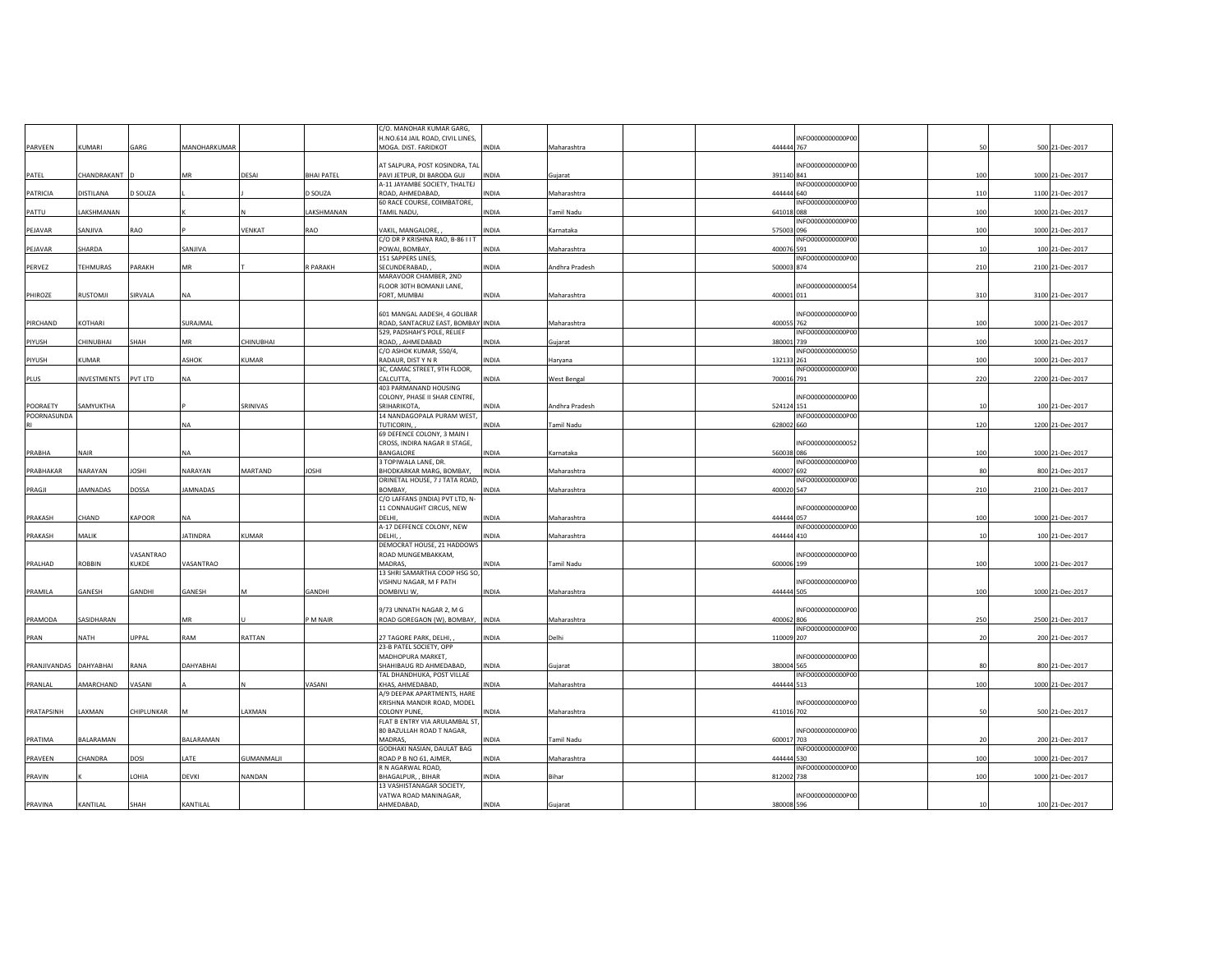|                       |                     |               |                  |             |            | E-119 1ST FLOOR, GREATER                                     |              |                      | INFO0000000000P00               |     |                  |
|-----------------------|---------------------|---------------|------------------|-------------|------------|--------------------------------------------------------------|--------------|----------------------|---------------------------------|-----|------------------|
| PREMNATH              | KAPUR               |               | <b>NA</b>        |             |            | KAILASH II, NEW DELHI,                                       | <b>INDIA</b> | Delhi                | 110048 266                      | 100 | 1000 21-Dec-2017 |
|                       |                     |               |                  |             |            | HOUSE NO 2566 SECTOR 35/C,                                   |              |                      | INFO0000000000P00               |     |                  |
| PRITAM                | SINGH               | SIDHU         |                  | KISHAN      | SINGH      | CHANDIGARH, PUNJAB,                                          | <b>INDIA</b> | Maharashtra          | 444444 285                      | 210 | 2100 21-Dec-2017 |
|                       |                     |               |                  |             |            | C/O SARDAR PRATAP SINGH, 96                                  |              |                      | INFO000000000P00                |     |                  |
| PRITIPAL              | KAUR                |               |                  | PRATAP      | SINGH      | GOLF LINKS, NEW DELHI,<br>VIJAYGAURI MULALIK HSG SOC,        | <b>INDIA</b> | Maharashtra          | 444444 288                      | 100 | 1000 21-Dec-2017 |
|                       |                     |               |                  |             |            | 462/3 FLAT NO.1 SADAR BAZAR,                                 |              |                      | INFO0000000000P00               |     |                  |
| PUJA                  | UMESH               | SHAH          | MR               | UMESH       | N SHAH     | SATARA,                                                      | <b>INDIA</b> | Maharashtra          | 415001 823                      | 50  | 500 21-Dec-2017  |
|                       |                     |               |                  |             |            | 5/5 B.T. ROAD, MITRA BAZAR,                                  |              |                      | INFO0000000000P00               |     |                  |
| PURNI                 | DEVI                | <b>GUPTA</b>  | BRIJLAL          |             |            | BELGHARIA, CALCUTTA                                          | INDIA        | <b>West Bengal</b>   | 700056 521                      | 60  | 600 21-Dec-2017  |
|                       |                     |               |                  |             |            |                                                              |              |                      |                                 |     |                  |
|                       |                     |               |                  |             |            | LALIT BUNGLOW NO.18,, VAIBHAV                                |              |                      |                                 |     |                  |
|                       |                     |               |                  |             |            | CO-OP.HSG.SOCY, NEAR PRAGATI                                 |              |                      | INFO0000000000P00               |     |                  |
| PURSHOTTAM            | GOVIND              | BHAVSAR       | GOVIND           |             |            | COLONY, UPNAGAR, NASIK-6.<br>JANPAD SOCIETY, NEAR P J        | <b>INDIA</b> | Maharashtra          | 444444 754<br>INFO0000000000P00 | 10  | 100 21-Dec-2017  |
| PURUSHOTTAM VALLAVDAS |                     | BHAVSAR       | VALLAVDAS        |             |            | COLLEGE PALDI, AHMEDABAD.                                    | <b>INDIA</b> | Gujarat              | 380007 635                      | 100 | 1000 21-Dec-2017 |
|                       |                     |               |                  |             |            | 5/1942 RAMPURA MAIN ROAD,                                    |              |                      | INFO0000000000P00               |     |                  |
| PUSHPA                | BIPINCHANDRA HAJARI |               | BIPINCHANDRA     |             |            | SURAT, GUJARAT,                                              | <b>INDIA</b> | Gujarat              | 395003 719                      | 100 | 1000 21-Dec-2017 |
|                       |                     |               |                  |             |            |                                                              |              |                      |                                 |     |                  |
|                       |                     |               |                  |             |            | MANJIRI FLAT NO 5 BLDG NO 5,                                 |              |                      |                                 |     |                  |
|                       |                     |               |                  |             |            | THE MAHIM MAKRAND COOP HSG                                   |              |                      | INFO0000000000P00               |     |                  |
| PUSHPA                | SURESH              | ADVANT        | SURESH           |             |            | S, SVS MARG MAHIM BOMBAY,                                    | <b>INDIA</b> | Maharashtra          | 400016 675                      | 210 | 2100 21-Dec-2017 |
|                       |                     |               |                  |             |            | C/O S R KHANDELWAL&SONS P<br>LTD, 205, SURAT SADAN, SURAT    |              |                      | INFO0000000000R01               |     |                  |
|                       |                     | MAMORIA       | <b>NA</b>        |             |            | STREET, MUMBAI                                               | <b>INDIA</b> | Maharashtra          | 400009 079                      | 50  | 500 21-Dec-2017  |
|                       |                     |               |                  |             |            | C/O. J.T. HODSON, 63                                         |              |                      |                                 |     |                  |
|                       |                     |               |                  |             |            | COTTENHAM PARK ROAD,                                         |              |                      | INFO0000000000H0                |     |                  |
|                       |                     | <b>HODSON</b> | AFFRED           |             |            | LONDON SW20 ODR,                                             | <b>INDIA</b> | Maharashtra          | 444444 0131                     | 940 | 9400 21-Dec-2017 |
|                       |                     |               |                  |             |            |                                                              |              |                      |                                 |     |                  |
|                       |                     |               |                  |             |            | 27 SRI NAGAR COLONY, 4 SOUTH                                 |              |                      | INFO0000000000R00               |     |                  |
|                       | GAYATHRI            |               | <b>NA</b>        |             |            | MADA ST SAIDAPET, MADRAS,                                    | <b>INDIA</b> | Tamil Nadu           | 600015 807                      | 100 | 1000 21-Dec-2017 |
|                       |                     |               |                  |             |            |                                                              |              |                      |                                 |     |                  |
|                       |                     |               |                  | KABRA       |            | KABRA BHAVAN, PIPARIA (M.P.),                                |              |                      | INFO0000000000K00               |     |                  |
|                       |                     | KABRA         | GARGARAMJI       |             |            | DIST HOSHANGABAD C RLY,<br>HOUSE NO. 914, PUNJAB GOVT        | INDIA        | Madhya Pradesh       | 461775 001                      | 100 | 1000 21-Dec-2017 |
|                       |                     |               |                  |             |            | COLONY, SECTOR 39-A,                                         |              |                      | INFO0000000000R00               |     |                  |
|                       |                     | SIDHU         | <b>GURCHARAN</b> | SINGH       |            | CHANDIGARH                                                   | <b>INDIA</b> | Maharashtra          | 444444 951                      | 100 | 1000 21-Dec-2017 |
|                       |                     |               |                  |             |            | C/O SHRI N S RANGASWAMY, C-16                                |              |                      |                                 |     |                  |
|                       |                     |               |                  |             |            | SOUTH EXTENSION PART I, NEW                                  |              |                      | INFO0000000000501               |     |                  |
|                       | SAMPATH             | KUMAR         |                  |             | RANGASWAMY | DELHI,                                                       | NDIA         | Delhi                | 110049 173                      | 100 | 1000 21-Dec-2017 |
|                       |                     |               |                  |             |            | 23 UJJINI STREET, AYANAVARAM,                                |              |                      | INFO0000000000R00               |     |                  |
|                       | SARASWATHI          |               |                  |             | RAMASUBBAN | MADRAS,                                                      | INDIA        | Tamil Nadu           | 600023 822                      | 50  | 500 21-Dec-2017  |
|                       |                     |               |                  |             |            | GE-15, INDO GULF TOWNSHIP,<br>JAGDISHPUR INDA AREA,          |              |                      | INFO0000000000R00               |     |                  |
| RADHA                 | <b>GUPTA</b>        |               | ARVIND           | KUMAR       |            | SULTANPUR UP.                                                | NDIA         | Uttar Pradesh        | 227817 958                      | 10  | 100 21-Dec-2017  |
|                       |                     |               |                  |             |            | B-375 ITI TOWNSHIP, MANKAPUR,                                |              |                      | INFO0000000000051               |     |                  |
| RADHA                 | <b>JUYAL</b>        |               | POORAN           | CHANDRA     |            | DIST GONDA, U P                                              | <b>NDIA</b>  | Uttar Pradesh        | 271308 926                      | 50  | 500 21-Dec-2017  |
|                       |                     |               |                  |             |            | FLAT NO 14 P A APARTMENTS, 8                                 |              |                      |                                 |     |                  |
|                       |                     |               |                  |             |            | FIRST MAIN ROAD, GANDHI NGR                                  |              |                      | INFO0000000000R00               |     |                  |
| RADHA                 | KASTURI             |               |                  | KASTURI     |            | ADYAR MADRAS.                                                | <b>INDIA</b> | Tamil Nadu           | 600020 904                      | 150 | 1500 21-Dec-2017 |
|                       |                     |               |                  |             |            | C/O BAKHTAWAR MAL RAM                                        |              |                      |                                 |     |                  |
|                       |                     |               |                  |             |            | <b>KISHAN, 2056/57 KATRA</b>                                 |              |                      | INFO0000000000R00               |     |                  |
| RADHEY                | MOHAN               |               | <b>NA</b>        |             |            | TABACCO, KHARI BAOLI DELHI,<br><b>GURUKRUPA TILAK NAGAR,</b> | <b>INDIA</b> | Delhi                | 110006 797<br>INFO0000000000R00 | 60  | 600 21-Dec-2017  |
| RAGHUNATH             | SHAMBHU             | SHIRODKAR     | NA               |             |            | DOMBIVLI, THANA,                                             | <b>INDIA</b> | Maharashtra          | 444444 025                      | 110 | 1100 21-Dec-2017 |
|                       |                     |               |                  |             |            | A-242, SANCHAR VIHAR, ITI LTD,                               |              |                      | INFO0000000000R01               |     |                  |
| RAJ                   | KUMAR               |               | MR               | PREM        | SINGH      | MANKA PUR, GONDA U.P                                         | <b>INDIA</b> | Uttar Pradesh        | 271308 039                      | 50  | 500 21-Dec-2017  |
|                       |                     |               |                  |             |            | B-538 SANCHAR VIHAR, I T I LTD                               |              |                      | INFO0000000000051               |     |                  |
| RAJ                   | KUMAR               |               | PREM             | SINGH       |            | MANKAPUR, GONDA, U P                                         | INDIA        | Uttar Pradesh        | 271308 870                      | 50  | 500 21-Dec-2017  |
|                       |                     |               |                  |             |            |                                                              |              |                      |                                 |     |                  |
|                       |                     |               |                  |             |            | C/O NAND KISHOR SHARMA,                                      |              |                      |                                 |     |                  |
|                       |                     |               |                  |             |            | GREEN FIELD, A/3-45 MAHAKALI                                 |              |                      | INFO0000000000R01               |     |                  |
| RAJEN                 |                     | VAKIL         | MR               | CHANDRAKANT |            | CAVES ROAD, ANDHERI E BOMBAY INDIA                           |              | Maharashtra          | 400093 046                      | 150 | 1500 21-Dec-2017 |
|                       |                     |               |                  |             |            | TULSIBAG COLONY, BH PARIMAL                                  |              |                      | INFO0000000000R00               |     |                  |
| RAJENDRA              | BHAGUBHAI           | SHAH          | <b>BHAGUBHAI</b> |             |            | SOCY ELLIS BRIDGE, AHMEDABAD, INDIA                          |              | Maharashtra          | 444444 443                      | 50  | 500 21-Dec-2017  |
|                       |                     |               |                  |             |            | PARTH-1ST FLOOR, THAKOR PARK-                                |              |                      | INFO0000000000R00               |     |                  |
| RAJENDRA              | BHAGUBHAI           | SHAH          | <b>NA</b>        |             |            | PALDI, AHMEDABAD                                             | <b>INDIA</b> | Gujarat              | 380007 498                      | 50  | 500 21-Dec-2017  |
|                       |                     |               |                  |             |            |                                                              |              |                      |                                 |     |                  |
|                       |                     |               |                  |             |            | A-107, SECTOR 36, NOIDA, DISTT                               |              |                      | INFO0000000000R00               |     |                  |
| RAJENDRA              | <b>KUMAR</b>        | ARORA         | KISHAN           |             |            | GAUTAM BUDH NAGAR, (U P)                                     | <b>INDIA</b> | <b>Uttar Pradesh</b> | 201303 044                      | 100 | 1000 21-Dec-2017 |
|                       |                     |               |                  |             |            | 2, BHAWANI DUTT LANE,                                        |              |                      | INFO0000000000R00               |     |                  |
| RAJENDRANATH DHUR     |                     |               | NA               |             |            | CALCUTTA,                                                    | INDIA        | West Bengal          | 700073 957                      | 100 | 1000 21-Dec-2017 |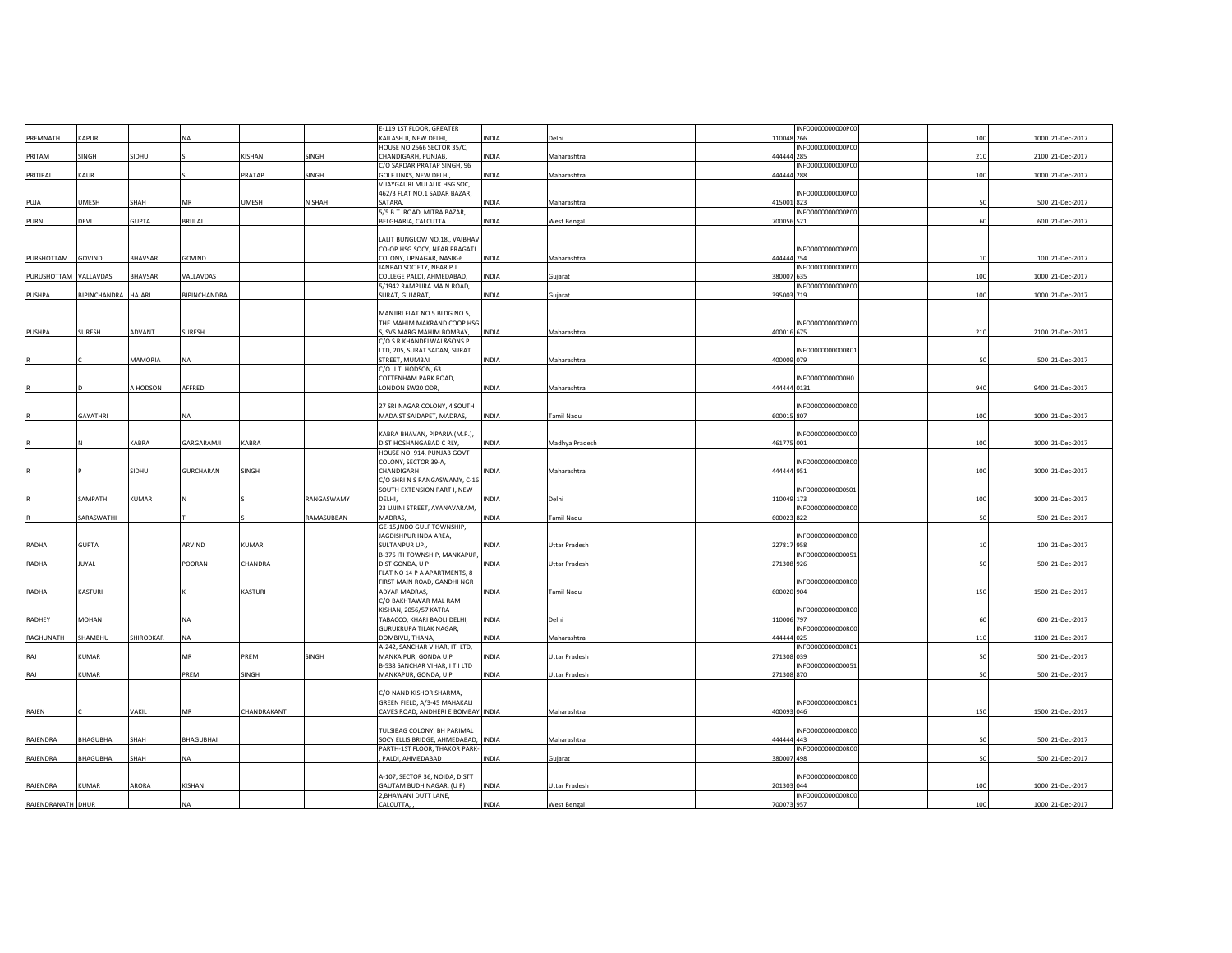|             |                    |             |                 |              |             | FAIRDEAL INVESTMENTS, INSIDE     |              |                      |                   |                          |                   |
|-------------|--------------------|-------------|-----------------|--------------|-------------|----------------------------------|--------------|----------------------|-------------------|--------------------------|-------------------|
|             |                    |             |                 |              |             | BAIJI KA MANDIR, BADI CHHOPER    |              |                      | INFO0000000000R01 |                          |                   |
| RAJESH      | MALPANI            |             | LATE            | MR           | K MALPANI   | JAIPUR-3                         | INDIA        | Maharashtra          | 444444 066        | 250                      | 2500 21-Dec-2017  |
|             |                    |             |                 |              |             | 3 PALANIAPPA STREET, GANDHI      |              |                      | INFO0000000000R00 |                          |                   |
| RAJESWARI   | CHINNASWAMI        |             |                 |              | CHINNASWAMI | NAGAR, ERODE                     | INDIA        | Tamil Nadu           | 638009 048        | 210                      | 2100 21-Dec-2017  |
|             |                    |             |                 |              |             | MOH GHIAN NAI ABADI,             |              |                      | INFO0000000000R00 |                          |                   |
| RAJINDER    | SINGH              |             | HARNAMSINGH     |              |             | HOSHIARPUR,                      | <b>INDIA</b> | Maharashtra          | 444444 699        | 100                      | 1000 21-Dec-2017  |
|             |                    |             |                 |              |             |                                  |              |                      |                   |                          |                   |
|             |                    |             |                 |              |             | RAJKARAN JAIN, LAKKAVALLI,       |              |                      | INFO0000000000R01 |                          |                   |
| RAJKARAN    | JAIN               |             | MR              | <b>MOHAN</b> | LAL         | CHICKMAGALUR DT, KARNATAKA INDIA |              | Karnataka            | 577128 035        | 100                      | 1000 21-Dec-2017  |
|             |                    |             |                 |              |             | 23 P K TAGORE STREET,            |              |                      | INFO0000000000R00 |                          |                   |
| RAJKUMAR    | AGARWAL            |             | RAMKUMAR        |              |             | CALCUTTA,                        | INDIA        |                      | 700006 711        | $\overline{\mathcal{U}}$ | 200 21-Dec-2017   |
|             |                    |             |                 |              |             | GENERAL MANAGER,                 |              | West Bengal          |                   |                          |                   |
|             |                    |             |                 |              |             |                                  |              |                      |                   |                          |                   |
|             |                    |             |                 |              |             | MAHARASHTRA SCAMLESS LTD,        |              |                      |                   |                          |                   |
|             |                    |             |                 |              |             | PIPE NAGAR, N.H.17               |              |                      |                   |                          |                   |
|             |                    |             |                 |              |             | NR.NEGOTHANE, VILLAGE            |              |                      | INFO0000000000R00 |                          |                   |
| RAJKUMAR    | <b>GUPTA</b>       |             | NIRANJANLAL     |              |             | SUKDI, DIST. RAIGAD              | <b>INDIA</b> | Maharashtra          | 444444 748        | 10                       | 100 21-Dec-2017   |
|             |                    |             |                 |              |             | 34/6-A, WEST PATEL NAGAR, NEW    |              |                      | INFO0000000000R00 |                          |                   |
| RAJNEESH    | GULATI             |             | MADAN           | I AI         | GULATI      | DELHI.                           | <b>NDIA</b>  | Delhi                | 110008 979        | 100                      | 1000 21-Dec-2017  |
|             |                    |             |                 |              |             | 201/202 SUNSET ROW HOUSE,,       |              |                      |                   |                          |                   |
|             |                    |             |                 |              |             | OPP GURUKUL DRIVE IN ROAD,,      |              |                      | INFO0000000000R00 |                          |                   |
| RAJNIKANT   | CHIMANLAL          | SHAH        | CHIMANLAL       |              |             | AHMEDABAD                        | INDIA        | Gujarat              | 380052 681        | 20                       | 200 21-Dec-2017   |
|             |                    |             |                 |              |             | ICHCHHARAM MARKET, GOLWAD        |              |                      | INFO0000000000R00 |                          |                   |
| RAJSHRI     | BABUBHAI           | ADESHARA    | <b>BABUBHAI</b> |              |             | STREET, VISNAGAR                 | INDIA        | Gujarat              | 384315 766        | 10                       | 100 21-Dec-2017   |
|             |                    |             |                 |              |             | C/O SANJAY PHOTO STUDIO,         |              |                      |                   |                          |                   |
|             |                    |             |                 |              |             | SHIVRINARAYAN MATH COMPLEX,      |              |                      |                   |                          |                   |
|             |                    |             |                 |              |             | NR MANOHAR TALKIES, BILASPUR     |              |                      | INFO0000000000R01 |                          |                   |
| RAJU        | AGRAWAL            |             | LATE            | SHRI         | H L AGRAWAL | M P                              | INDIA        | Madhya Pradesh       | 495001 063        | 550                      | 5500 21-Dec-2017  |
|             |                    |             |                 |              |             | C/O R R JOSORIA, 6/5 GALI        |              |                      | INFO0000000000R00 |                          |                   |
| RAJWATI     | DEVI               |             | RAGHUNATH       | PD           |             | BARAHBHAI BELENGAUJ, AGRA,       | <b>INDIA</b> | Maharashtra          | 444444 558        | 100                      | 1000 21-Dec-2017  |
|             |                    |             |                 |              |             |                                  |              |                      |                   |                          |                   |
|             |                    |             |                 |              |             | 1203 GALACTICA, LOKHANDWALA      |              |                      |                   |                          |                   |
|             |                    |             |                 |              |             | COMPLEX VERSOVA, ANDHERI W       |              |                      | INFO0000000000R00 |                          |                   |
| RAKESH      | GARG               |             | GOPALDAS        | GARG         |             | <b>BOMBAY</b>                    | <b>INDIA</b> | Maharashtra          | 400058 887        | 2100                     | 21000 21-Dec-2017 |
|             |                    |             |                 |              |             |                                  |              |                      | INFO0000000000R00 |                          |                   |
|             |                    |             |                 |              |             | C/O ALLAHABAD BANK LTD, THE      |              |                      |                   |                          |                   |
| RAM         | KUMAR              | SHARMA      |                 |              | KUMAR       | MALL, MEERUT CANTT U P,          | INDIA        | Maharashtra          | 444444 525        | 100                      | 1000 21-Dec-2017  |
|             |                    |             |                 |              |             | C/O GOBIND RAM & SONS, BAZAR     |              |                      | INFO0000000000R00 |                          |                   |
| RAM         | PRAKASH            |             | RALLA           | RAM          | BAJAJ       | SIRKIWALAN, DELHI,               | INDIA        | Delhi                | 110006 217        | 310                      | 3100 21-Dec-2017  |
|             |                    |             |                 |              |             | C/O LT COL N K SWARUP,           |              |                      |                   |                          |                   |
|             |                    |             |                 |              |             | 1561, SECTOR-37, NOIDA, DIST     |              |                      | INFO0000000000R00 |                          |                   |
| RAM         | SARUP              |             | <b>NA</b>       |              |             | GHAZIABAD (UP),                  | INDIA        | <b>Uttar Pradesh</b> | 201303 221        | 310                      | 3100 21-Dec-2017  |
|             |                    |             |                 |              |             | C/O SUPERNA VISION PVT LTD,      |              |                      |                   |                          |                   |
|             |                    |             |                 |              |             | WORKS OFF NO TYPE 2/24,DR V.,    |              |                      | INFO0000000000R00 |                          |                   |
| RAMAMOOTHY  |                    | <b>IYER</b> |                 | SUNDARAM     |             | S.INSTRONIC EST.MADRAS,          | <b>INDIA</b> | Tamil Nadu           | 600041 105        | 100                      | 1000 21-Dec-2017  |
|             |                    |             |                 |              |             | 63 D 1 X LANE, FANASWADI         |              |                      |                   |                          |                   |
|             |                    |             |                 |              |             | VAISHALI MANSION, 3RD FLOOR      |              |                      | INFO0000000000R00 |                          |                   |
| RAMAN       |                    | DALAL       | VARJIVANDAS     |              |             | BOMBAY,                          | INDIA        | Maharashtra          | 400002 902        | 100                      | 1000 21-Dec-2017  |
|             |                    |             |                 |              |             |                                  |              |                      |                   |                          |                   |
|             |                    |             |                 |              |             | 3-C VIJAY APARTMENT, 405         |              |                      | INFO0000000000R00 |                          |                   |
| RAMASWAMY   | CHANDRAN           |             | RAMASWAMY       |              |             | THADAGAM ROAD, COIMBATORE, INDIA |              | Tamil Nadu           | 641040 622        | 100                      | 1000 21-Dec-2017  |
|             | VENKATARAMA        |             |                 |              |             | 13 MUTT STREET, KUMBAKONAM,      |              |                      | INFO0000000000R00 |                          |                   |
| RAMASWAMY   |                    |             |                 | RAMASWAMY    |             | <b>TAMIL NADU</b>                | INDIA        | Maharashtra          | 444444 133        | 10                       | 100 21-Dec-2017   |
|             |                    |             |                 |              |             |                                  |              |                      | INFO0000000000R01 |                          |                   |
| RAMCHANDRA  | KASHINATH          | NANAVARE    | MR              | KASHINATH    |             | 18, GURUWAR PETH, SATARA,        | <b>INDIA</b> | Maharashtra          | 415002 042        | 50                       | 500 21-Dec-2017   |
|             | BISHAMBERDAY       |             |                 |              |             |                                  |              |                      | INFO0000000000R00 |                          |                   |
| RAMDEVI     |                    | KHANDELWAL  | BISHAMBERDAYAL  |              |             | 348/350 KALBADEVI ROAD, 5TH      | INDIA        |                      | 400002 162        | 100                      | 1000 21-Dec-2017  |
|             |                    |             |                 |              |             | FLOOR, BOMBAY                    |              | Maharashtra          |                   |                          |                   |
|             |                    |             |                 |              |             | BLOCK NO 416 4TH FLOOR,          |              |                      |                   |                          |                   |
|             |                    |             |                 |              |             | CHANDRA LOK WILDERNESS RD,       |              |                      | INFO0000000000R00 |                          |                   |
| RAMESH      | CHANDRA            | KHANDELWAL  | MEWARAM         |              |             | BOMBAY,                          | INDIA        | Maharashtra          | 400006 170        | 230                      | 2300 21-Dec-2017  |
|             |                    |             |                 |              |             |                                  |              |                      | INFO0000000000R00 |                          |                   |
| RAMESH      | KHANNA             |             | SHIVCHARANLAL   | KHANNA       |             | P O BOX 48177, SEATLLE WA,       | INDIA        | Maharashtra          | 444444 801        | 420                      | 4200 21-Dec-2017  |
|             |                    |             |                 |              |             |                                  |              |                      |                   |                          |                   |
|             |                    |             |                 |              |             | 114 RAJAJEE NAGAR, 1ST BLOCK,    |              |                      | INFO0000000000R00 |                          |                   |
| RAMESH      | KULKARNI           |             |                 |              | KULKARNI    | 16TH CROSS ROAD, BANGALORE       | <b>INDIA</b> | Karnataka            | 560016 992        | 3690                     | 36900 21-Dec-2017 |
|             |                    |             |                 |              |             | MADHUPURI CONSULTANTS            |              |                      |                   |                          |                   |
|             |                    |             |                 |              |             | SERVICES, 27 CELLAR JANPATH,     |              |                      |                   |                          |                   |
|             |                    |             |                 |              |             | OPP CAPITAL COMMERCIAL           |              |                      |                   |                          |                   |
|             |                    |             |                 |              |             | CENTRE, ASHRAM ROAD              |              |                      | INFO0000000000R01 |                          |                   |
| RAMESH      | VIMALBHAI          | SHAH        | VIMALBHAI       |              |             | AHMEDABAD                        | INDIA        | Maharashtra          | 444444 008        | 30                       | 300 21-Dec-2017   |
|             |                    |             |                 |              |             | JADA BHAGAT NI POLE, NR SWAMI    |              |                      |                   |                          |                   |
| RAMESHCHAND |                    |             |                 |              |             | NARAYAN MANDIR, DARIAPUR         |              |                      | INFO0000000000R00 |                          |                   |
| RA          | <b>RANCHHODDAS</b> |             | RANCHHODDAS     |              |             | AHMEDABAD,                       | INDIA        | Maharashtra          | 444444 578        | 100                      | 1000 21-Dec-2017  |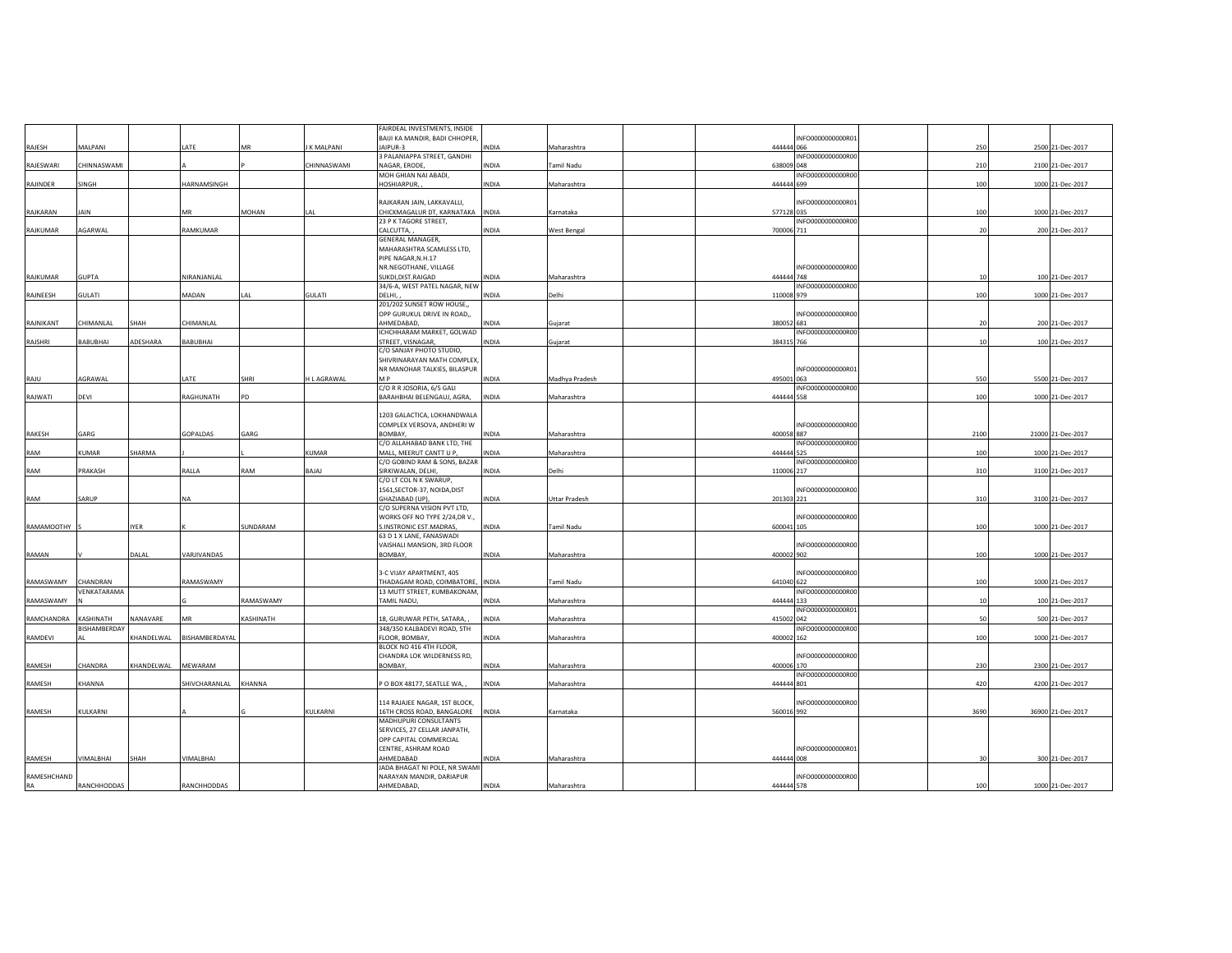|             |                  |           |               |            |               | JADA BHAGATNI POLE, NR SWAMI                              |              |                      |            |                   |     |                  |
|-------------|------------------|-----------|---------------|------------|---------------|-----------------------------------------------------------|--------------|----------------------|------------|-------------------|-----|------------------|
| RAMESHCHAND |                  |           |               |            |               | NARAYAN MANDIR, DARIAPUR                                  |              |                      |            | INFO0000000000R00 |     |                  |
| RA          | RANCHHODDAS      |           | RANCHHODDAS   |            |               | AHMEDABAD,                                                | INDIA        | Maharashtra          | 444444 579 |                   | 100 | 1000 21-Dec-2017 |
|             |                  |           |               |            |               |                                                           |              |                      |            | INFO0000000000R00 |     |                  |
| RAMLALL     | CHUNILAL         | RATHI     | CHUNILAL      |            |               | VINEET STATION ROAD, THANA,                               | <b>INDIA</b> | Maharashtra          | 400601 233 |                   | 10  | 100 21-Dec-2017  |
|             |                  |           |               |            |               |                                                           |              |                      |            |                   |     |                  |
| RAMNATH     | BANSAL           |           | NA            |            |               | 9 BIRLA FLATS, ARYA SAMAK ROAD<br>KAROL BAGH, NEW DELHI,  | <b>INDIA</b> | Delhi                | 110005 241 | INFO0000000000R00 | 100 | 1000 21-Dec-2017 |
|             |                  |           |               |            |               |                                                           |              |                      |            | INFO0000000000R00 |     |                  |
| RAMNATH     | SIVARAM          | KRISHNAN  |               |            | RAMANATH IYER | 8/256 SION EAST, BOMBAY,                                  | <b>INDIA</b> | Maharashtra          | 400022 244 |                   | 100 | 1000 21-Dec-2017 |
|             |                  |           |               |            |               | F-3/16 VASANT VIHAR, NEW                                  |              |                      |            | INFO0000000000R00 |     |                  |
| RAMPRAKASH  | <b>GARWAL</b>    |           |               | KEDARNATH  |               | DELHI.                                                    | <b>INDIA</b> | Delhi                | 110057 607 |                   | 30  | 300 21-Dec-2017  |
|             |                  |           |               |            |               | 295 MANDAKINI ENCLAVE,                                    |              |                      |            | INFO0000000000050 |     |                  |
| RAMPRAKASH  | MALHOTRA         |           | NA            |            |               | KALKAJI, NEW DELHI,                                       | <b>INDIA</b> | Delhi                | 110019 482 |                   | 420 | 4200 21-Dec-2017 |
|             |                  |           |               |            |               |                                                           |              |                      |            | INFO0000000000R00 |     |                  |
| RAMPRASAD   | KHANNA           |           | MOTI          | RAM        |               | 10/5-A MOTINAGAR, NEW DELHI, , INDIA                      |              | Delhi                | 110015 216 |                   | 100 | 1000 21-Dec-2017 |
|             |                  |           |               |            |               |                                                           |              |                      |            |                   |     |                  |
|             |                  |           |               |            |               | 15 'MILAN' LINKING ROAD EXTN,,                            |              |                      |            | INFO0000000000R00 |     |                  |
| RANA        | PARTAP           | MITTAL    | YASH          | PAI        | SINGH         | SANTACRUZ WEST BOMBAY,                                    | <b>INDIA</b> | Maharashtra          | 400054 804 |                   | 60  | 600 21-Dec-2017  |
|             |                  |           |               |            |               | JADA BHAGATNI POLE, NR                                    |              |                      |            |                   |     |                  |
|             |                  |           |               |            |               | SWAMINARAYAN MANDIR,                                      |              |                      | 444444 647 | INFO0000000000R00 |     |                  |
| RANCHHODDAS | RAMDAS           |           | RAMDAS        |            |               | DARIAPUR AHMEDABAD,                                       | <b>INDIA</b> | Maharashtra          |            |                   | 20  | 200 21-Dec-2017  |
| RANJANA     | KHANDELWAL       |           | GHANSHYAM     |            |               | 9/B SNEH MILAN PLOT 485-486,<br>17TH ROAD KHAR W, BOMBAY, | INDIA        | Maharashtra          | 400052 596 | INFO0000000000R00 | 210 | 2100 21-Dec-2017 |
|             |                  |           |               |            |               | C/O BHAGUBHAI M SHAH, TULASI                              |              |                      |            |                   |     |                  |
|             |                  |           |               |            |               | BAG CLY ELLIS BRIDGE, BH                                  |              |                      |            | INFO0000000000R00 |     |                  |
| RASHMI      | CHANDRAKANT SHAH |           | CHANDRAKANT   |            |               | PARIMAL SCY AHM'BAD,                                      | INDIA        | Maharashtra          | 444444 430 |                   | 110 | 1100 21-Dec-2017 |
|             |                  |           |               |            |               | HARSH MAL SARDAR PATEL                                    |              |                      |            |                   |     |                  |
|             |                  |           |               |            |               | NAGAR, ST XAVIERS COLLEGE                                 |              |                      |            |                   |     |                  |
|             |                  |           |               |            |               | CORNER, ELLIS BRIDGE                                      |              |                      |            | INFO0000000000R00 |     |                  |
| RASHMI      | NATVERLAL        | SHAH      | NATVARLAL     | SHAH       |               | AHMEDABAD,                                                | INDIA        | Gujarat              | 380006 788 |                   | 100 | 1000 21-Dec-2017 |
|             |                  |           |               |            |               | 18 PATEL COLONY, SIDDHANATH                               |              |                      |            | INFO0000000000R00 |     |                  |
| RASIKLAL    | <b>HHAGANLAL</b> | SHETH     | CHHAGANLAL    |            |               | ROAD, BARODA                                              | INDIA        | Maharashtra          | 444444 293 |                   | 210 | 2100 21-Dec-2017 |
|             |                  |           |               |            |               | SAROSH YAZAD APARTMENTS,                                  |              |                      |            |                   |     |                  |
|             |                  |           |               |            |               | 8TH FLR BHAVNAGARI STREET,                                |              |                      |            | INFO0000000000051 |     |                  |
| RATAN       | RUSTOMJI         | MARSHALL  | RUSTOMJI      |            |               | VANKI BORDI, SURAT                                        | INDIA        | Gujarat              | 395003 012 |                   | 100 | 1000 21-Dec-2017 |
|             |                  |           |               |            |               |                                                           |              |                      | 444444 316 | INFO0000000000R00 |     |                  |
| RATANPRABHA | KHANDELWAL       |           | SURAJ         | PRASAD     |               | GALI MEGHA, , MATHURA (U.P.),                             | <b>INDIA</b> | Maharashtra          |            | INFO0000000000R00 | 220 | 2200 21-Dec-2017 |
| RATNESH     |                  | DESAI     | <b>MUKUND</b> | DESAI      |               | 211/1 JAWAHAR NAGAR,,<br>GOREGAON (WEST), BOMBAY,         | INDIA        | Maharashtra          | 400062 853 |                   | 20  | 200 21-Dec-2017  |
|             |                  |           |               |            |               | C/O BATRA PRINTING PRESS,                                 |              |                      |            |                   |     |                  |
|             |                  |           |               |            |               | MORI GANJ NR TELEPHONE EXCH,                              |              |                      |            | INFO0000000000R00 |     |                  |
| RATTANCHAND | <b>BATRA</b>     |           | <b>GOBIND</b> | RAM        |               | AMRITSAR PUNJAB,                                          | <b>NDIA</b>  | Maharashtra          | 444444 331 |                   | 100 | 1000 21-Dec-2017 |
|             |                  |           |               |            |               | TATA COOP HSG SOC FLAT NO 31,                             |              |                      |            |                   |     |                  |
|             |                  |           |               |            |               | 7TH FLOOR BLDG NO 1/B E RD,                               |              |                      |            | INFO0000000000R00 |     |                  |
| RATTY       | DARABSHAW        | BAVA ADAM | DARABSHAW     |            |               | PAREL BOMBAY.                                             | <b>INDIA</b> | Maharashtra          | 400012 593 |                   | 110 | 1100 21-Dec-2017 |
|             |                  |           |               |            |               | MOPIDEVI (PO), DIVI(TL),                                  |              |                      |            | INFO0000000000R00 |     |                  |
| RAVI        | RAMACHANDRA RAO  |           | RAVI          | KRISHNAIAH |               | KRISHNA(DT.), A.P.                                        | INDIA        | Andhra Pradesh       | 521125 762 |                   | 50  | 500 21-Dec-2017  |
|             |                  |           |               |            |               | AGGARWAL ASSOCIATES, 12-UB                                |              |                      |            | INFO0000000000R00 |     |                  |
| RAVINDER    | <b>UMAR</b>      | AGGARWAL  | LATE          | <b>SH</b>  | PARAS RAM     | JAWAHAR NAGAR, DELHI                                      | <b>INDIA</b> | Delhi                | 110007 998 |                   | 200 | 2000 21-Dec-2017 |
|             |                  |           |               |            |               |                                                           |              |                      |            | INFO0000000000R00 |     |                  |
| RAVINDER    | MOHAN            |           | BHAGWAN       | SINGH      |               | R-9/103 RAJ NAGAR, GHAZIABAD, , INDIA                     |              | <b>Uttar Pradesh</b> | 201002 340 | INFO0000000000R00 | 110 | 1100 21-Dec-2017 |
| RELE        | KANAK            | YATINDRA  | YATINDRA      |            |               | 165/A VINCNET ROAD, BOMBAY,                               | INDIA        | Maharashtra          | 400014 348 |                   | 100 | 1000 21-Dec-2017 |
|             |                  |           |               |            |               | SUJEEVAN COOP HSG SOC, BLOCK                              |              |                      |            |                   |     |                  |
|             |                  |           |               |            |               | 11 1ST FLOOR MAHANT RD, VILE                              |              |                      |            | INFO0000000000R00 |     |                  |
| RESERVED    | <b>INVESTORS</b> | PVT LTD   | <b>NA</b>     |            |               | PARLE BOMBAY,                                             | INDIA        | Maharashtra          | 400057 634 |                   | 30  | 300 21-Dec-2017  |
|             |                  |           |               |            |               | 29 HIMGIRI, PEDDER ROAD,                                  |              |                      |            | INFO0000000000R01 |     |                  |
| REVA        | BHATTACHERJEI    |           | NA            |            |               | BOMBAY,                                                   | INDIA        | Maharashtra          | 400026 010 |                   | 110 | 1100 21-Dec-2017 |
|             |                  |           |               |            |               | C/O BRIG AK SEHGAL,                                       |              |                      |            |                   |     |                  |
|             |                  |           |               |            |               | COMMANDER HQ 614 (I) MECH                                 |              |                      |            | INFO0000000000R00 |     |                  |
| RITA        | SEHGAL           |           | <b>NA</b>     |            |               | AD, BDE C/O 56 APO,                                       | INDIA        | Maharashtra          | 444444 806 |                   | 40  | 400 21-Dec-2017  |
|             |                  |           |               |            |               | 704 ASHOKA TOWER, STATION                                 |              |                      |            |                   |     |                  |
| RITA        | SHANTILAL        | SHETH     | <b>MR</b>     | SHANTILAL  | SHETH         | ROAD, SHANTH KUVA GATE,<br>NAVSARI GUJARAT                | <b>INDIA</b> | Maharashtra          | 444444 064 | INFO0000000000R01 | 150 | 1500 21-Dec-2017 |
|             |                  |           |               |            |               |                                                           |              |                      |            |                   |     |                  |
|             |                  |           |               |            |               | 11 RUKMANI COOP HSG SOCIETY,                              |              |                      |            | INFO0000000000R00 |     |                  |
| RODA        | ERACH            | BATLIWALA | ERACH         |            |               | 15 SHANKARSET ROAD, POONA,                                | <b>INDIA</b> | Maharashtra          | 411002 703 |                   | 100 | 1000 21-Dec-2017 |
|             |                  |           |               |            |               | 28 RAM SARUP BLDG, ROSHAN                                 |              |                      |            | INFO0000000000R00 |     |                  |
| ROHINI      | ROZDON           |           | LADLI         |            | ROZDON        | ARA ROAD, DELHI,                                          | INDIA        | Delhi                | 110007 759 |                   | 80  | 800 21-Dec-2017  |
|             |                  |           |               |            |               | DWARKADAS BLDG, 3RD FLOOR,                                |              |                      |            | INFO0000000000R00 |     |                  |
| ROSE        | OBO.             |           | THEOFILO      |            |               | BOMBAY.                                                   | <b>INDIA</b> | Maharashtra          | 400002 367 |                   | 100 | 1000 21-Dec-2017 |
|             |                  |           |               |            |               | VILLA MAHINDRA, 13TH ROAD T P                             |              |                      |            | INFO0000000000R00 |     |                  |
| ROXEY       | SOARES           |           | NA            |            |               | S III KHAR, BOMBAY                                        | <b>INDIA</b> | Maharashtra          | 400052 838 |                   | 10  | 100 21-Dec-2017  |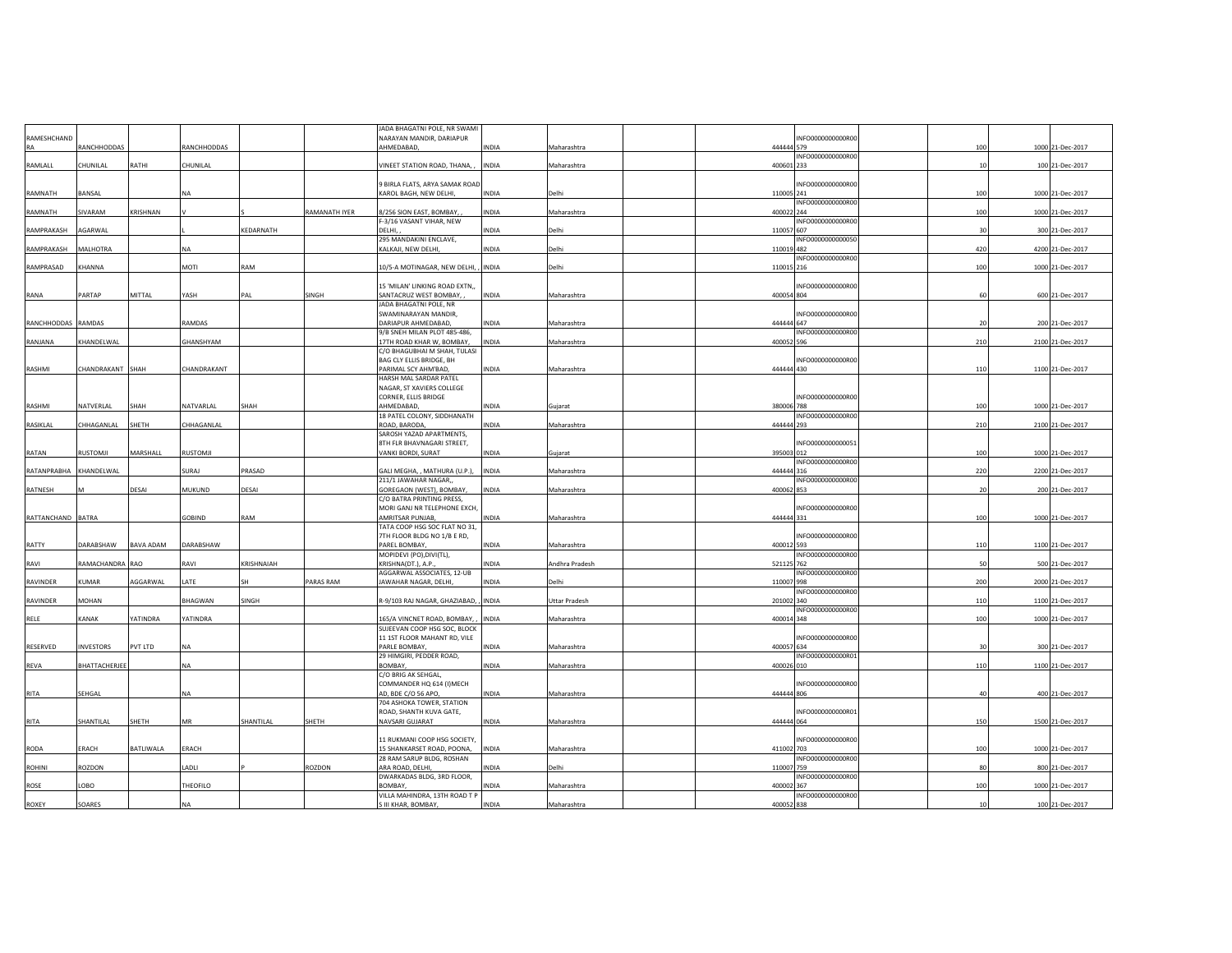|             |                    |                |               |                |                | C/O MRS SAMBHARWAL, C-I/27                                          |              |                      |            | INFO0000000000R00        |     |                  |
|-------------|--------------------|----------------|---------------|----------------|----------------|---------------------------------------------------------------------|--------------|----------------------|------------|--------------------------|-----|------------------|
| RUBY        | DUBE               |                | NA            |                |                | PANDARA PARK, NEW DELHI,                                            | INDIA        | Delhi                | 110003 379 |                          | 100 | 1000 21-Dec-2017 |
|             |                    |                |               |                |                | C/O SHRINIWAS TIN IND (P) LTD, C-<br>122 NARAINA INDL AREA, PHASE-1 |              |                      |            | INFO0000000000051        |     |                  |
| RUCHIKA     | BAPORIA            |                | TARA          | CHAND          | <b>BAPORIA</b> | NEW DELHI                                                           | INDIA        | Delhi                | 110028 900 |                          | 100 | 1000 21-Dec-2017 |
|             |                    |                |               |                |                | C/O SHRINIWAS TIN IND (P) LTD, C-                                   |              |                      |            |                          |     |                  |
|             |                    |                |               |                |                | 122 NARAINA INDL AREA, PHASE-I,                                     |              |                      |            | INFO0000000000051        |     |                  |
| RUCHIKA     | BAPORIA            |                | TARA          | CHAND          | BAPORIA        | NEW DELHI<br>145/C, DR VIEGAS STREET,                               | INDIA        | Delhi                | 110028 560 |                          | 100 | 1000 21-Dec-2017 |
|             |                    |                |               |                |                | GROUND FLOOR KALBADEVI,                                             |              |                      |            | INFO0000000000051        |     |                  |
| RUPAL       | SURYAKANT          | DOSHI          | SURYAKANT     |                |                | <b>MUMBAI</b>                                                       | INDIA        | Maharashtra          | 400002 292 |                          |     | 10 21-Dec-2017   |
|             |                    |                |               |                |                | 23 RITHERDON ROAD, VEPERY,                                          |              |                      |            | INFO0000000000R00        |     |                  |
| RUPANI      | ESUDIAN            |                | JESUDIAN      |                |                | <b>MADRAS</b>                                                       | INDIA        | Tamil Nadu           | 600007 895 |                          | 10  | 100 21-Dec-2017  |
| RUPENDRAKUM |                    |                |               |                |                | 47 MARGALKARIM SOCIETY,<br>SIDDHARTH NAGAR GOREGAON                 |              |                      |            | INFO0000000000R00        |     |                  |
| AR          | SANKARLAL          | RATHI          | SANKARLAL     |                |                | W, BOMBAY,                                                          | INDIA        | Maharashtra          | 400062 727 |                          | 10  | 100 21-Dec-2017  |
|             | RAMESHCHAND        |                |               |                |                | 1301 JADA BHAGAT'S POLE,                                            |              |                      |            | INFO0000000000R01        |     |                  |
| RUSHIKESH   |                    |                | MR            | RAMESHCHANDRA  | RAMDAS         | DARIAPUR AHMEDABAD,                                                 | INDIA        | Gujarat              | 380001 016 |                          | 10  | 100 21-Dec-2017  |
|             | RAMESHCHAND        |                |               |                |                | 1301 JADA BHAGAT POLE,                                              |              |                      |            | INFO0000000000R00        |     |                  |
| RUSHIKESH   |                    | MAHADEVIA      | RAMESHCHANDRA |                |                | AHMEDABAD,<br>KHODADAD MANSION, M A                                 | INDIA        | Gujarat              | 380001     | 723<br>INFO0000000000R00 | 10  | 100 21-Dec-2017  |
| RUTTANBAI   | PHEROZSHAW         | <b>SURATIA</b> | PHEROZSHAW    |                |                | PARVIS ROAD, PUNE                                                   | INDIA        | Maharashtra          | 411002 400 |                          | 100 | 1000 21-Dec-2017 |
|             |                    |                |               |                |                | APT 1-A, GLENMORE, 3                                                |              |                      |            |                          |     |                  |
|             |                    |                |               |                |                | SRIRAMNAGAR NORTH ST,                                               |              |                      |            | INFO0000000000501        |     |                  |
|             |                    | PADMANABHAN    |               | SUDARSANACHARI |                | ALWARPET,, MADRAS                                                   | INDIA        | Tamil Nadu           | 600018 444 |                          | 10  | 100 21-Dec-2017  |
|             | SAMBASIVARAO       |                |               | PUNNAIAH       |                | 22-A BANSILAL PET,<br>SECUNDERABAD,                                 | INDIA        | Andhra Pradesh       | 500003 896 | INFO0000000000S00        | 100 | 1000 21-Dec-2017 |
|             |                    |                |               |                |                | C/O A K RAJAN, 18 KAMAL 2ND                                         |              |                      |            |                          |     |                  |
|             |                    |                |               |                |                | FLOOR 2ND ROAD, CHEMBUR                                             |              |                      |            | INFO0000000000500        |     |                  |
|             | <b>JUNDARAMBAL</b> |                | NA            |                |                | BOMBAY,                                                             | INDIA        | Maharashtra          | 400071 985 |                          | 100 | 1000 21-Dec-2017 |
|             |                    |                |               |                |                | C/O A NARAYANASWAMY, NO 19                                          |              |                      |            |                          |     |                  |
|             | <b>/ANCHINATH</b>  |                | <b>NA</b>     |                |                | FIRST MAIN ROAD,<br>KOTTURPURAM MADRAS,                             | INDIA        | Tamil Nadu           | 600085 026 | INFO0000000000V00        | 100 | 1000 21-Dec-2017 |
|             |                    |                |               |                |                | 42 P ROAD, BISTUPUR DT                                              |              |                      |            | INFO0000000000S00        |     |                  |
| SABITA      | <b>BAHFN</b>       | DAVE           | LATE          | SOMABHAI       |                | JAMSHEDPUR, SINGBHUM,                                               | <b>INDIA</b> | Maharashtra          | 444444 813 |                          | 100 | 1000 21-Dec-2017 |
|             |                    |                |               |                |                | 3951/29 REHGARPURA, KAROL                                           |              |                      |            | INFO0000000000S00        |     |                  |
| SAIN        | DITA               | MAL SETHI      |               | CHELA          | RAM            | BAGH, NEW DELHI,                                                    | INDIA        | Maharashtra          | 444444 017 |                          | 100 | 1000 21-Dec-2017 |
| SAKUNTALA   | KETHARAM           |                | ANANTHA       | NARAYAN        |                | 85 KANNAGY STREET, EAST<br>TAMBARAM, CHENNAI,                       | INDIA        | Tamil Nadu           | 600059 026 | INFO0000000000500        | 210 | 2100 21-Dec-2017 |
|             |                    |                |               |                |                | 85 KANNAGY STREET, EAST                                             |              |                      |            | INFO0000000000S01        |     |                  |
| SAKUNTHALA  | KETHARAM           |                | NA            |                |                | TAMBARAM, CHENNAI,                                                  | INDIA        | Tamil Nadu           | 600059 413 |                          | 420 | 4200 21-Dec-2017 |
|             |                    |                |               |                |                | 3RD FLR HUSENI BUILDING, 163                                        |              |                      |            | INFO0000000000501        |     |                  |
| SALMA       |                    | SIKANDER       | TASADDUK      |                |                | FALKLAND ROAD, BOMBAY,                                              | INDIA        | Maharashtra          | 400008 327 |                          | 250 | 2500 21-Dec-2017 |
| SAMIRAN     | KUMAR              | MANNA          | <b>NA</b>     |                |                | 8/3 NEPAL BHATTACHARJEE ST,<br>CALCUTTA,                            | INDIA        | West Bengal          | 700026 037 | INFO0000000000S00        | 420 | 4200 21-Dec-2017 |
|             |                    |                |               |                |                | 48/16 NEW HANUMANPURI,                                              |              |                      |            | INFO0000000000S01        |     |                  |
| SANGITA     | GUPTA              |                | ARUN          | <b>KUMAR</b>   | GUPTA          | SURAJ KUND ROAD, MEERUT,                                            | INDIA        | Uttar Pradesh        | 250001 770 |                          | 100 | 1000 21-Dec-2017 |
|             |                    |                |               |                |                | B-2/2128,, VASANT KUNJ,, NEW                                        |              |                      |            | INFO0000000000501        |     |                  |
| SANJIV      | BHATIA             |                | <b>NA</b>     |                |                | DELHI                                                               | INDIA        | Delhi                | 110070 763 |                          | 10  | 100 21-Dec-2017  |
| SANT        | LALL               | SHARMA         | BANWARILAL    |                |                | 52/54 NAKHODA STREET, 4TH<br>FLOOR, BOMBAY,                         | INDIA        | Maharashtra          | 400003 050 | INFO0000000000S00        | 100 | 1000 21-Dec-2017 |
|             |                    |                |               |                |                | R-797 NEW RAJINDERNAGAR,                                            |              |                      |            | INFO0000000000S00        |     |                  |
| SANT        | SINGH              |                | NA            |                |                | NEW DELHI,                                                          | INDIA        | Delhi                | 110005 053 |                          | 100 | 1000 21-Dec-2017 |
|             |                    |                |               |                |                |                                                                     |              |                      |            | INFO0000000000501        |     |                  |
| SANTI       | DEVI               |                | м             |                | DUTTA          | B-37 KIRTI NAGAR, NEW DELHI, ,<br>B/138, SANCHAR VIHAR,             | <b>INDIA</b> | Delhi                | 110015 025 | INFO0000000000S01        | 30  | 300 21-Dec-2017  |
| SANTOSH     | KATIYAR            |                | MR            | ANIL           | KUMAR KATIYAR  | MANKAPUR, GONDA U.P,                                                | INDIA        | <b>Uttar Pradesh</b> | 271308 677 |                          |     | 500 21-Dec-2017  |
|             |                    |                |               |                |                | B/266-A GREATER KAILASH-I, NEW                                      |              |                      |            | INFO0000000000S00        |     |                  |
| SANYOKTA    | DEVI               |                | NA            |                |                | DELHI,                                                              | INDIA        | Delhi                | 110048 069 |                          | 100 | 1000 21-Dec-2017 |
|             |                    |                |               |                |                | 135 SASTRI ROAD, RAMNAGAR,                                          |              |                      |            | INFO0000000000S01        |     |                  |
| SARADA      | RAJAGOPALAN        |                |               |                | RAJAGOPALAN    | COIMBATORE                                                          | INDIA        | Tamil Nadu           | 641009 056 | INFO0000000000S01        | 210 | 2100 21-Dec-2017 |
| SARITA      | BARANWAL           |                | VIJAYKUMAR    | BARANWAL       |                | 16, ASIMUDDIN LANE,, ASANSOL,                                       | INDIA        | West Bengal          | 713301 754 |                          |     | 400 21-Dec-2017  |
|             |                    |                |               |                |                | 9 UDAYAN, SECTOR 9A, VASHI,                                         |              |                      |            | INFO0000000000501        |     |                  |
| SARITA      |                    | KAMAT          | GOVIND        |                |                | NAVI MUMBAI                                                         | INDIA        | Maharashtra          | 400703 286 |                          | 150 | 1500 21-Dec-2017 |
|             |                    |                |               |                |                |                                                                     |              |                      |            |                          |     |                  |
|             | BEHAL              |                | BALRAJKRISHAN |                |                | LALIAN STREET, NAWANSHAHAR<br>DOABA, DIST JULLUNDUR,                | INDIA        |                      | 444444 063 | INFO0000000000501        | 100 | 1000 21-Dec-2017 |
| SARLA       |                    |                |               |                |                |                                                                     |              | Maharashtra          |            |                          |     |                  |
|             |                    |                |               |                |                | 17 MIG NEW AVAS VIKAS COLONY,                                       |              |                      |            | INFO0000000000501        |     |                  |
| SAROJ       | DHINGRA            |                |               |                | DHINGRA        | DELHI ROAD, SAHARANPUR, U.P.                                        | <b>INDIA</b> | <b>Uttar Pradesh</b> | 247001 584 |                          | 200 | 2000 21-Dec-2017 |
|             |                    |                |               |                |                | FAIRDEAL INVESTMENTS, INSIDE                                        |              |                      |            | INFO0000000000501        |     |                  |
| SAROJ       | MALPANI            |                | MR            |                | K MALPANI      | BAIJI KA MANDIR, BADI CHHOPER,<br>JAIPUR-3                          | INDIA        | Maharashtra          | 444444 727 |                          | 250 | 2500 21-Dec-2017 |
|             |                    |                |               |                |                |                                                                     |              |                      |            |                          |     |                  |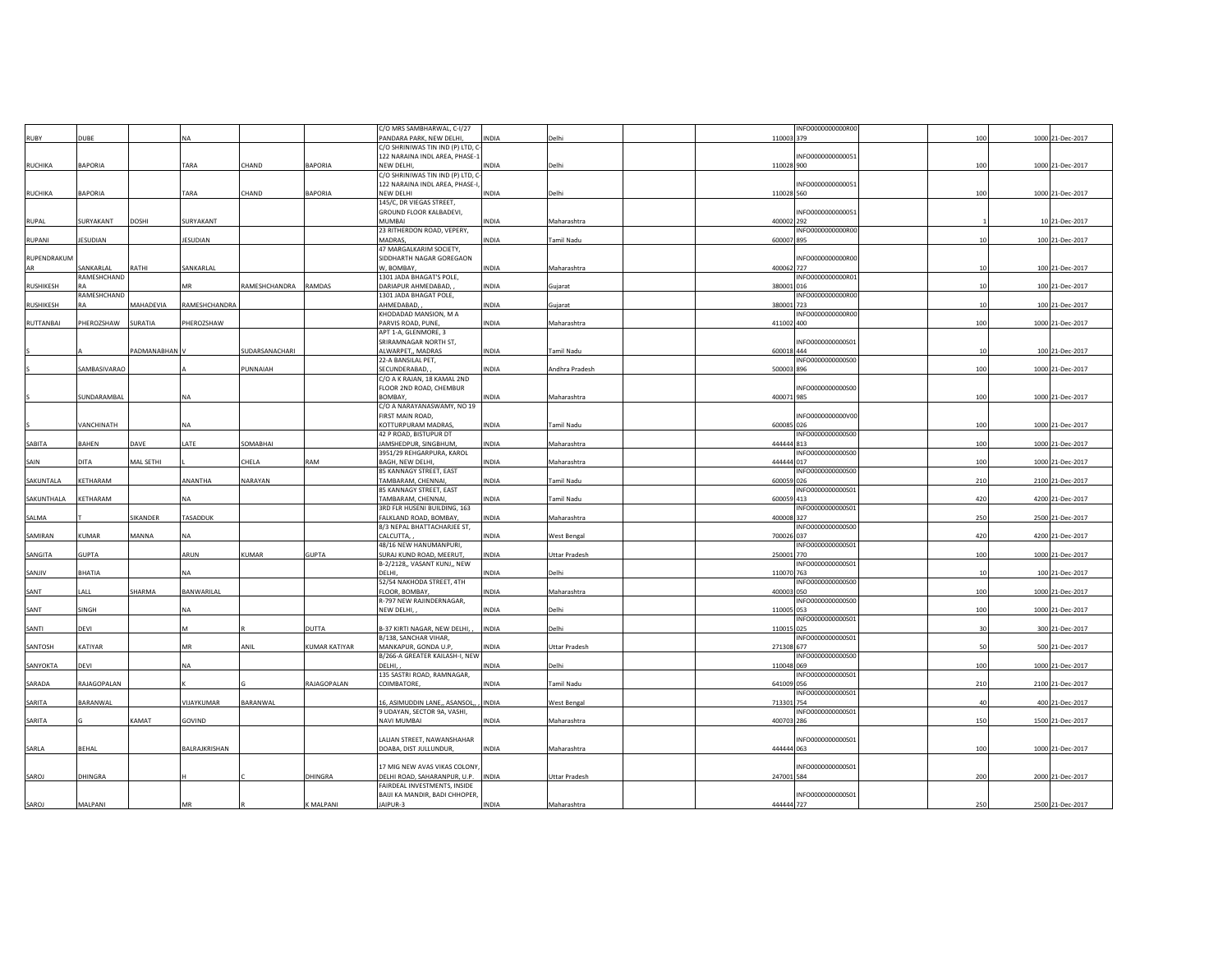|                           |                   |                         |               |                |                     | VISHAVKARMA COLONY, SH                                 |              |                |                                 |     |                  |
|---------------------------|-------------------|-------------------------|---------------|----------------|---------------------|--------------------------------------------------------|--------------|----------------|---------------------------------|-----|------------------|
|                           |                   |                         |               |                |                     | HANUMAN MANDIR STREET,                                 |              |                |                                 |     |                  |
|                           |                   |                         |               |                |                     | PINJORE DIST PANCHKULA,                                |              |                | INFO0000000000S00               |     |                  |
| SAROJ                     | RANI              | AGARWAL                 | PURANCHAND    |                |                     | <b>HARYANA</b>                                         | <b>INDIA</b> | Haryana        | 134102 966                      | 150 | 1500 21-Dec-2017 |
|                           |                   |                         |               |                |                     | 13/10 A SWINHOE STREET,                                |              |                | INFO0000000000S00               |     |                  |
| SAROJENDRA                | <b>NATH</b>       | SEN                     | RAJENDRA      | <b>NATH</b>    |                     | BALLYGUNGE, CALCUTTA,                                  | <b>INDIA</b> | West Bengal    | 700019 103                      | 210 | 2100 21-Dec-2017 |
|                           |                   |                         |               |                |                     | C/O JANAK JUNEJA, E 60 1ST                             |              |                |                                 |     |                  |
| SAROOP                    | SINGH             |                         | SOHAN         | SINGH          |                     | FLOOR, GREATER KAILASH<br>ENCLAVE I, NEW DELHI         | <b>INDIA</b> | Delhi          | INFO0000000000501<br>110048 021 | 220 | 2200 21-Dec-2017 |
|                           |                   |                         |               |                |                     | RLY QR NO-1226/1, BUNGLOW                              |              |                | INFO0000000000501               |     |                  |
| SASANKA                   | SEKHAR            | MISRA                   | LATE          | MR             | R N MISRA           | YARD, BILASPUR, RS MP                                  | INDIA        | Madhya Pradesh | 495004 730                      | 50  | 500 21-Dec-2017  |
|                           |                   |                         |               |                |                     |                                                        |              |                |                                 |     |                  |
|                           |                   |                         |               |                |                     | SNCO'S MESS, HQ MAINTENANCE                            |              |                |                                 |     |                  |
|                           |                   |                         |               |                | <b>ROHTAS SINGH</b> | COMMAND, (UNIT) AF VAYU SENA                           |              |                | INFO0000000000501               |     |                  |
| SATISH                    | <b>KUMAR</b>      | SEHRAWAT                | MR            | <b>CH</b>      | SEHRAWAT            | NAGAR, NAGAPUR                                         | INDIA        | Maharashtra    | 440007 659                      | 100 | 1000 21-Dec-2017 |
|                           |                   |                         |               |                |                     | C/O MAJOR PARSHOTAM SINGH, L                           |              |                |                                 |     |                  |
|                           |                   |                         |               |                |                     | 1440 SHASTRI NAGAR, MEERUT (                           |              |                | INFO0000000000501               |     |                  |
| SATISH                    | MANIKLAL          |                         |               |                | MANIKLAL            | U.P                                                    | <b>INDIA</b> | Maharashtra    | 444444 085                      | 100 | 1000 21-Dec-2017 |
|                           |                   |                         |               |                |                     | C/O M/S KAPOOR & CO, RAM                               |              |                | INFO0000000000500               |     |                  |
| SATYA                     | PARKASH           |                         | <b>NA</b>     |                |                     | NAGAR, NEW DELHI,                                      | INDIA        | Maharashtra    | 444444 119                      | 210 | 2100 21-Dec-2017 |
|                           |                   |                         |               |                |                     | PAREKH BROS. ENTERPRISES, 13                           |              |                |                                 |     |                  |
|                           |                   |                         |               |                |                     | ERABALU CHETTY STREET,                                 |              |                | INFO0000000000S01               |     |                  |
| SAUMIL                    |                   | PAREKH                  | SATISH        |                |                     | MADRAS,                                                | <b>INDIA</b> | Tamil Nadu     | 600001 547                      | 10  | 100 21-Dec-2017  |
|                           |                   | PAREKH                  | <b>MR</b>     | CHANDRAPRAKASH |                     | 72/302 NEETA CORNER, M G                               |              |                | INFO0000000000501<br>411003 503 | 50  |                  |
| SAVITA                    |                   |                         |               |                |                     | ROAD, KIRKEE, PUNE<br>B-275 SARASWATI VIHAR, (PITAM    | INDIA        | Maharashtra    | INFO0000000000S00               |     | 500 21-Dec-2017  |
| SAVITRI                   | BHUTANI           |                         | DHARMA        | NAND           |                     | PURA), NEW DELHI,                                      | <b>INDIA</b> | Delhi          | 110034 134                      | 100 | 1000 21-Dec-2017 |
|                           |                   |                         |               |                |                     | 72/B BLOCK, KALKAJI TOWNSHIP,                          |              |                | INFO0000000000S00               |     |                  |
| SAVITRI                   | DEVI              |                         | <b>JAIRAM</b> |                |                     | NEW DELHI,                                             | <b>INDIA</b> | Maharashtra    | 444444 135                      | 100 | 1000 21-Dec-2017 |
|                           |                   |                         |               |                |                     | 40 JAWAHAR NAGAR, 6TH ROAD                             |              |                | INFO0000000000501               |     |                  |
| SEJAL                     |                   | SHAH                    | ARVINDKUMAR   |                |                     | GOREGAON W, BOMBAY,                                    | <b>INDIA</b> | Maharashtra    | 400062 446                      | 10  | 100 21-Dec-2017  |
|                           |                   |                         |               |                |                     |                                                        |              |                |                                 |     |                  |
| SEMMAGOMMA                |                   |                         |               |                |                     | 8-B/2 ST. THOMAS ROAD,                                 |              |                | INFO0000000000501               |     |                  |
|                           |                   |                         | <b>NA</b>     |                |                     | MAHARAJANAGAR, TIRUNELVELI, INDIA                      |              | Tamil Nadu     | 627011 383                      | 210 | 2100 21-Dec-2017 |
|                           |                   |                         |               |                |                     | C/O PUNJAB TIMBER TRADERS,                             |              |                |                                 |     |                  |
|                           |                   |                         |               |                |                     | MOUNT ROAD MAZGAON,                                    |              |                | INFO0000000000500               |     |                  |
| SETHI                     | SWINDAR           | SINGH                   | <b>NA</b>     |                |                     | <b>BOMBAY</b>                                          | <b>INDIA</b> | Maharashtra    | 400010 156                      | 840 | 8400 21-Dec-2017 |
|                           |                   |                         |               |                |                     | B/266-A GREATER KAILASH 1,                             |              |                | INFO0000000000S00               |     |                  |
| SEVA                      | DAS               |                         | <b>NA</b>     |                |                     | NEW DELHI,                                             | <b>INDIA</b> | Delhi          | 110048 162                      | 100 | 1000 21-Dec-2017 |
|                           |                   |                         |               |                |                     |                                                        |              |                |                                 |     |                  |
|                           |                   |                         |               |                |                     | FLAT NO 42 Q 1 APTS, OPP                               |              |                |                                 |     |                  |
| SHAIKH                    | MOHAMED           |                         | MR            | <b>GULAM</b>   | MOHIUDDIN M RASUL   | SARDAR SCHOOL, NEAR PANCHAL                            | <b>INDIA</b> | Maharashtra    | INFO0000000000S01<br>444444 665 |     |                  |
|                           |                   | <b>MUNIR</b>            |               |                |                     | HALL, ADAJAN PATIYA SURAT<br>4527 KRISHNA BAZAR, CLOTH |              |                | INFO0000000000501               | 100 | 1000 21-Dec-2017 |
| SHAILABALA                | SHOREWALA         |                         |               |                | SHOREWALA           | MARKET, DELHI,                                         | <b>INDIA</b> | Delhi          | 110006 141                      | 10  | 100 21-Dec-2017  |
|                           |                   |                         |               |                |                     | U B DHARNIDHARKA, 1207 D                               |              |                |                                 |     |                  |
|                           |                   |                         |               |                |                     | STOCK EXCH PLAZA, DALAL ST                             |              |                | INFO0000000000S01               |     |                  |
| SHAILENDRA                |                   | SINGH THAKORE RAGHUNATH |               | SINGH          |                     | FORT BOMBAY,                                           | <b>INDIA</b> | Maharashtra    | 400023 397                      | 10  | 100 21-Dec-2017  |
|                           |                   |                         |               |                |                     | B-601 RATNAPURI, 6TH FLOOR,                            |              |                |                                 |     |                  |
|                           |                   |                         |               |                |                     | GAUSHALA LANE, DAFTARY ROAD,                           |              |                | INFO0000000000501               |     |                  |
| SHAILESH                  | LAHERCHAND        | GANDHI                  | LAHERCHAND    |                |                     | MALAD EAST, BOMBAY                                     | NDIA         | Maharashtra    | 400097 586                      | 100 | 1000 21-Dec-2017 |
|                           |                   |                         |               |                |                     | C/O DR N C AGRAWAL, WEST                               |              |                |                                 |     |                  |
|                           |                   |                         |               |                |                     | JAGJIWAN ROAD, CIVIL LINES                             |              |                | INFO0000000000S01               |     |                  |
| SHAILESH                  | RANJAN            |                         | DR            |                | C AGRAWAL           | GAYA,                                                  | INDIA        | Bihar          | 823001 396                      | 20  | 200 21-Dec-2017  |
|                           |                   |                         |               |                |                     | 68-A LEBBAI STREET, ALANDUR,                           |              |                | INFO0000000000501               |     |                  |
| SHAJAMANI                 | BEGUM             |                         | KASIM         | SAYED          |                     | <b>MADRAS</b>                                          | INDIA        | Tamil Nadu     | 600016 060                      | 120 | 1200 21-Dec-2017 |
|                           |                   |                         |               |                |                     | #96 2ND FLR NEW NO.27/2, 6TH                           |              |                |                                 |     |                  |
|                           |                   |                         |               |                |                     | CROSS CAMBRIDGE LAYOUT,                                |              |                |                                 |     |                  |
|                           |                   |                         |               |                |                     | SHIRDI SAI BABA MANDIR ROAD,                           |              |                | INFO0000000000500               |     |                  |
| SHAKUNTLA<br>SHAKUNTLADEV | LAL               |                         | VIRENDRA      |                |                     | BANGALORE<br>G/96 MANSAROVER GARDEN,                   | <b>INDIA</b> | Karnataka      | 560008 190<br>INFO0000000000501 | 60  | 600 21-Dec-2017  |
|                           |                   |                         |               |                | MONGA               | NEW DELHI,                                             | <b>INDIA</b> | Delhi          | 110015 224                      | 210 | 2100 21-Dec-2017 |
|                           |                   |                         |               |                |                     | C/O S M MARFATIA, FLAT NO-6,                           |              |                |                                 |     |                  |
|                           |                   |                         |               |                |                     | PAREKH BLDG, 2ND FLOOR, 26                             |              |                | INFO0000000000500               |     |                  |
| SHANTA                    | TRIKAMLAL         | MARFATIA                | TRIKAMLAL     |                |                     | WALKESHWAR ROAD, BOMBAY                                | <b>INDIA</b> | Maharashtra    | 400006 644                      | 100 | 1000 21-Dec-2017 |
|                           |                   |                         |               |                |                     | 'LALIT' 128 NETAJI ROAD,                               |              |                | INFO0000000000501               |     |                  |
| SHANTABEN                 | BANSILAL          | PATEL                   | BANSILAL      |                |                     | ELLISBRIDGE, AHMEDABAD,                                | <b>INDIA</b> | Gujarat        | 380006 634                      |     | 400 21-Dec-2017  |
|                           |                   |                         |               |                |                     | 25 JAY SHANTI, SARDAR PATEL                            |              |                |                                 |     |                  |
|                           |                   |                         |               |                |                     | NAGAR SOCIETY, ELLIS BRIDGE                            |              |                | INFO0000000000S00               |     |                  |
| SHANTABEN                 | <b>JAYSHANKAR</b> | GANDHI                  | LATE          | JAYSHANKAR     |                     | AHMEDABAD,                                             | <b>INDIA</b> | Gujarat        | 380006 999                      | 210 | 2100 21-Dec-2017 |
|                           |                   |                         |               |                |                     | 10-J, RANG SAGAR FLATS, PALDI,                         |              |                | INFO0000000000501               |     |                  |
| SHANTABEN                 |                   | <b>GURJAR</b>           | MR            | NATHALAL       |                     | AHMEDABAD                                              | <b>INDIA</b> | Gujarat        | 380007 505                      | 100 | 1000 21-Dec-2017 |
|                           |                   |                         |               |                |                     | F-3/16 VASANT VIHAR, NEW                               |              |                | INFO0000000000500               |     |                  |
| SHANTI                    | DEVI              |                         |               |                | AGARWAL             | DELHI,                                                 | <b>INDIA</b> | Delhi          | 110057 959                      |     | 300 21-Dec-2017  |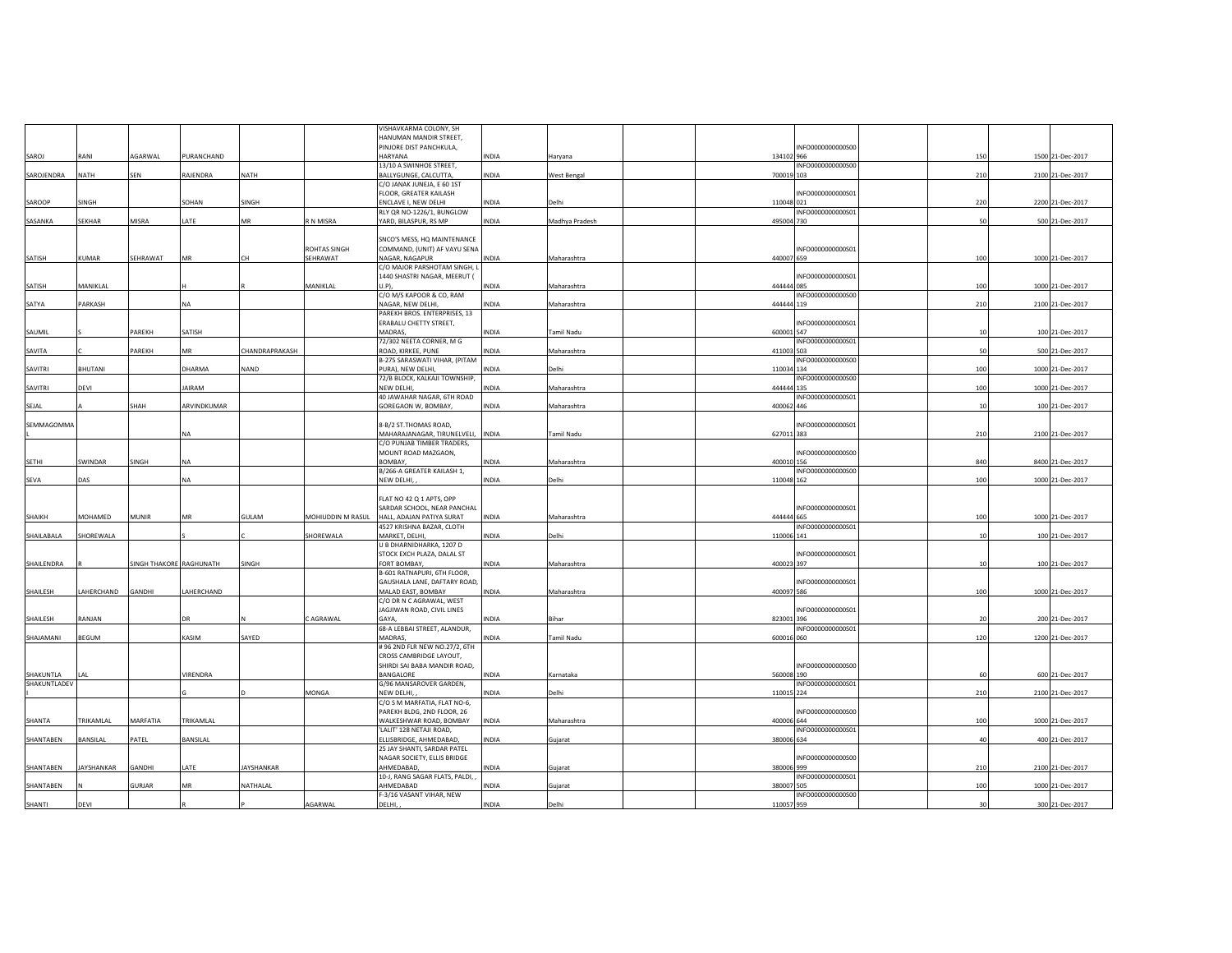|                    |                   |                        |                       |          |         | R-901 NEW RAJINDER NAGAR,                                        |              |                         |            | INFO0000000000500 |     |                  |
|--------------------|-------------------|------------------------|-----------------------|----------|---------|------------------------------------------------------------------|--------------|-------------------------|------------|-------------------|-----|------------------|
| SHANTI             | RAJ               |                        | <b>NA</b>             |          |         | NEW DELHI,<br>108/197 SISAMAN BAZAR,                             | INDIA        | Delhi                   | 110060 230 | INFO0000000000501 | 100 | 1000 21-Dec-2017 |
| SHANTI             | SAKSENA           |                        | <b>NA</b>             |          |         | KANPUR,                                                          | INDIA        | Uttar Pradesh           | 208012 407 |                   | 100 | 1000 21-Dec-2017 |
|                    |                   |                        |                       |          |         | 12 LINK ROAD, JANGPURA EXTN,                                     |              |                         |            | INFO0000000000500 |     |                  |
| SHANTI             | SWARUP            | KUMAR                  | DEVI                  | DITTAMAL |         | NEW DELHI<br>A-4 MALVIYANAGAR, AISH BAGH,                        | INDIA        | Maharashtra             | 444444 234 | INFO0000000000500 | 120 | 1200 21-Dec-2017 |
| SHANTIDEVI         | ARORA             |                        | POKHARDAS             |          |         | LUCKNOW                                                          | <b>INDIA</b> | <b>Uttar Pradesh</b>    | 226004 901 |                   | 110 | 1100 21-Dec-2017 |
|                    |                   |                        |                       |          |         |                                                                  |              |                         |            |                   |     |                  |
|                    |                   |                        |                       |          |         | OPP HIND MATA CINEMA,                                            |              |                         |            | INFO0000000000S00 |     |                  |
| SHANTILAL          | HIRACHAND         | MEHTA                  | <b>NA</b>             |          |         | VINCENT ROAD DADAR, BOMBAY, INDIA<br>8/64 ANAND NAGAR, SANTACRUZ |              | Maharashtra             | 400014 251 | INFO0000000000500 | 100 | 1000 21-Dec-2017 |
| SHANTILAL          | MAGANLAL          | DESAI                  | MAGANLAL              |          |         | EAST, BOMBAY                                                     | INDIA        | Maharashtra             | 400055 256 |                   | 30  | 300 21-Dec-2017  |
|                    |                   |                        |                       |          |         | C/O DR S S THUKRAL, FL NO B-6                                    |              |                         |            |                   |     |                  |
| SHARANJIT          | SINGH             |                        | <b>NA</b>             |          |         | PATEL CHEST INST, FLATS DHAKA<br><b>DELHI</b>                    | INDIA        | Delhi                   | 110009 357 | INFO0000000000S01 | 10  | 100 21-Dec-2017  |
|                    |                   |                        |                       |          |         | 9-B NEHRU PARK CO-OP SOC, OLD                                    |              |                         |            | INFO0000000000S00 |     |                  |
| SHASHIKANT         | AYAMANI           | SHANKER JOSHI JAYAMANI |                       | SHANKER  |         | PADRA ROAD, BARODA                                               | <b>INDIA</b> | Gujarat                 | 390007 287 |                   | 100 | 1000 21-Dec-2017 |
|                    |                   |                        |                       |          |         |                                                                  |              |                         |            |                   |     |                  |
| SHASHIKANT         | AYMANISHANK<br>AR | <b>IHZOL</b>           | <b>JAYMANISHANKAR</b> |          |         | 9-B NEHRU PARK CO-OP SOCIETY,<br>OLD PADRA, VADODARA,            | <b>INDIA</b> | Gujarat                 | 390007 148 | INFO0000000000S01 | 10  | 100 21-Dec-2017  |
|                    |                   |                        |                       |          |         | C/O S D DARU, 8TH ROAD, KHAR                                     |              |                         |            | INFO0000000000S01 |     |                  |
| SHASHINI           | SUDHAKAR          | KAZI                   |                       |          | KAZI    | BOMBAY.                                                          | <b>INDIA</b> | Maharashtra             | 400052 243 |                   | 160 | 1600 21-Dec-2017 |
|                    |                   |                        |                       |          |         | C/O S V GHATOLIA & CO, 23                                        |              |                         |            |                   |     |                  |
| SHATISHCHAND<br>RA | VIRCHAND          | GHATOLIA               | VIRCHARD              |          |         | ADVENT 12 A G, BHORSALE MARG<br>BOMBAY,                          | INDIA        | Maharashtra             | 400001 950 | INFO0000000000S00 | 20  | 200 21-Dec-2017  |
|                    |                   |                        |                       |          |         | 4 SANMAN CO-OP SOCIETY,                                          |              |                         |            |                   |     |                  |
|                    |                   |                        |                       |          |         | COLLEGE ROAD GUJARAT, TALOD S                                    |              |                         |            | INFO0000000000501 |     |                  |
| SHEKHAR            | BACHUBHAI         | BHAVSAR                | BACHUBHAI             |          | BHAVSAR |                                                                  | INDIA        | Gujarat                 | 383215 439 |                   | 70  | 700 21-Dec-2017  |
| SHERNAZ            | ARDESHIR          | PAGADIWALA             | ARDESHIR              |          |         | H NO 12/614 KELANI VAKHAR,<br>KANPITH, SURAT,                    | INDIA        | Maharashtra             | 444444 133 | INFO0000000000501 | 10  | 100 21-Dec-2017  |
|                    |                   |                        |                       |          |         | KENFIELD U F, CHAURE MAIDAN,                                     |              |                         |            | INFO0000000000500 |     |                  |
| SHILA              | SHARMA            |                        | NA                    |          |         | SIMLA,                                                           | INDIA        | <b>Himachal Pradesh</b> | 171004 319 |                   | 110 | 1100 21-Dec-2017 |
| SHIRINBAI          | TEHMURAS          | PAREKH                 | TEHMURAS              |          |         | 151 SAPPERS LINES,<br>SECUNDERABAD,                              | INDIA        | Maharashtra             |            | INFO0000000000S00 | 210 | 2100 21-Dec-2017 |
|                    |                   |                        |                       |          |         |                                                                  |              |                         | 444444 326 |                   |     |                  |
|                    |                   |                        |                       |          |         | ASHISH NEAR PALDI BUS STAND, S                                   |              |                         |            | INFO0000000000500 |     |                  |
| SHIRISH            | HIMATLAL          | SHAH                   | HIMATLAL              |          |         | ROAD ELLIS BRIDGE, AHMEDABAD, INDIA                              |              | Maharashtra             | 444444 677 |                   | 100 | 1000 21-Dec-2017 |
|                    |                   |                        |                       |          |         | C/O HANSA CLOTH & GEN MILLS,                                     |              |                         |            | INFO0000000000S00 |     |                  |
| SHIV               | NARAIN            | KHANNA                 | <b>NA</b>             |          |         | BAZAR SABOONIAN, AMRITSAR,                                       | <b>INDIA</b> | Maharashtra             | 444444 331 |                   | 110 | 1100 21-Dec-2017 |
|                    |                   |                        |                       |          |         | ARUN KUMAR TRUST,                                                |              |                         |            |                   |     |                  |
|                    |                   |                        |                       |          |         | KHANDELWAL BHAVAN, 166 DR D                                      |              |                         |            | INFO0000000000500 |     |                  |
| SHIVE              | SHANKER           | <b>BHIMWAL</b>         | LATE                  | SHYAM    | SUNDER  | N ROAD BOMBAY<br>HARSH-MAL SARDAR PATEL                          | INDIA        | Maharashtra             | 400001 833 |                   | 940 | 9400 21-Dec-2017 |
|                    |                   |                        |                       |          |         | NAGAR, ST XAVIER'S COLLEGE,                                      |              |                         |            | INFO0000000000S01 |     |                  |
| SHOBHANA           | RASHMIKANT        | SHAH                   | RASHMIKANT            | SHAH     |         | ELLIS BRIDGE AHMEDABAD,                                          | <b>INDIA</b> | Gujarat                 | 380006 257 |                   | 100 | 1000 21-Dec-2017 |
|                    |                   |                        |                       |          |         | H/4 ANANDASHRAM, PROCTOR                                         |              |                         |            | INFO0000000000S00 |     |                  |
| SHRIPAD            | KRISHNA           | NADKARNI               | KRISHNA               |          |         | ROAD, BOMBAY,<br>FLAT NO 210, 2ND FLOOR                          | INDIA        | Maharashtra             | 400007 354 |                   | 10  | 100 21-Dec-2017  |
|                    |                   |                        |                       |          |         | SUNGRACE C WING, RAHEJA                                          |              |                         |            |                   |     |                  |
|                    |                   |                        |                       |          |         | VIHAR OFF CHANDIVLI RD, POWAI                                    |              |                         |            | INFO0000000000S00 |     |                  |
| SHRIPAD            | SHAMBHU           | SHIRODKAR              | SHAMBHU               |          |         | MUMBAI                                                           | INDIA        | Maharashtra             | 400072 863 |                   | 100 | 1000 21-Dec-2017 |
|                    |                   |                        |                       |          |         | SHYAM NIRKUNJ, THEOSOPHICAL                                      |              |                         |            | INFO0000000000S00 |     |                  |
| SHRIVASTAV         | RAJNARAIN         |                        | RAMNARAIN             |          |         | COLONY JUHU, BOMBAY,                                             | INDIA        | Maharashtra             | 400054 453 |                   | 210 | 2100 21-Dec-2017 |
|                    |                   |                        |                       |          |         |                                                                  |              |                         |            | INFO0000000000S01 |     |                  |
| SHRUTI             | MOHAN             |                        | <b>NA</b>             |          |         | Not Available,<br>C/O PRAMILA TRUST, 73-6 J B                    | INDIA        | Maharashtra             | 444444 580 |                   | 110 | 1100 21-Dec-2017 |
|                    |                   |                        |                       |          |         | NAGAR, BHAGWAN BHAWAN                                            |              |                         |            | INFO0000000000S01 |     |                  |
| SHYAM              | SUNDER            | SAMDANI                | RAMCHANDER            |          |         | BOMBAY,                                                          | INDIA        | Maharashtra             | 400059 062 |                   | 20  | 200 21-Dec-2017  |
|                    |                   |                        |                       |          |         | NEAR K K ITTOOP & SONS, P O                                      |              |                         |            |                   |     |                  |
| SIMON              | <b>KARATH</b>     |                        | <b>IKARATH</b>        |          | GEORGE  | AKIKAVU, VIA KUNNAMKULAM<br>KERALA,                              | INDIA        | Kerala                  | 680503 997 | INFO0000000000500 | 100 | 1000 21-Dec-2017 |
|                    |                   |                        |                       |          |         | 1, SIKDAR BAGAN STREET,,                                         |              |                         |            | INFO0000000000S01 |     |                  |
| SISIR              | KUMAR             | GHOSH                  | SARADCHANDRA          | GHOSH    |         | CALCUTTA                                                         | INDIA        | <b>West Bengal</b>      | 700004 158 |                   | 120 | 1200 21-Dec-2017 |
| SITA               | RAM               | KHANNA                 | MR                    | SHAM     | I A I   | II/I BLOCK, QUARTER NO.1, LAJPAT<br>NAGAR, NEW DELHI             | INDIA        | Delhi                   | 110024 470 | INFO0000000000S01 | 100 | 1000 21-Dec-2017 |
|                    |                   |                        |                       |          |         | M-14 B, SOUTH EXTN, PART II,                                     |              |                         |            | INFO0000000000500 |     |                  |
| SITARAM            | SUREKA            |                        | LATE                  | JEETMAL  |         | NEW DELHI                                                        | INDIA        | Maharashtra             | 444444 988 |                   | 110 | 1100 21-Dec-2017 |
|                    |                   |                        |                       |          |         | C-40 YOGI NAGAR, 105 YOGI                                        |              |                         |            | INFO0000000000S01 |     |                  |
| SMITA              |                   | VORA                   | MR                    | KANTILAL | VORA    | SADAN EKSAR ROAD, BORIVLI,<br>204 GIRIRAJ 73 SANT TUKARAM        | INDIA        | Maharashtra             | 400091 657 | INFO0000000000S00 | 500 | 5000 21-Dec-2017 |
| SNEHLATA           | <b>GULZARILAL</b> | KHANDELWAL             | GULZARILAL            |          |         | RD, BOMBAY,                                                      | <b>INDIA</b> | Maharashtra             | 400009 402 |                   | 100 | 1000 21-Dec-2017 |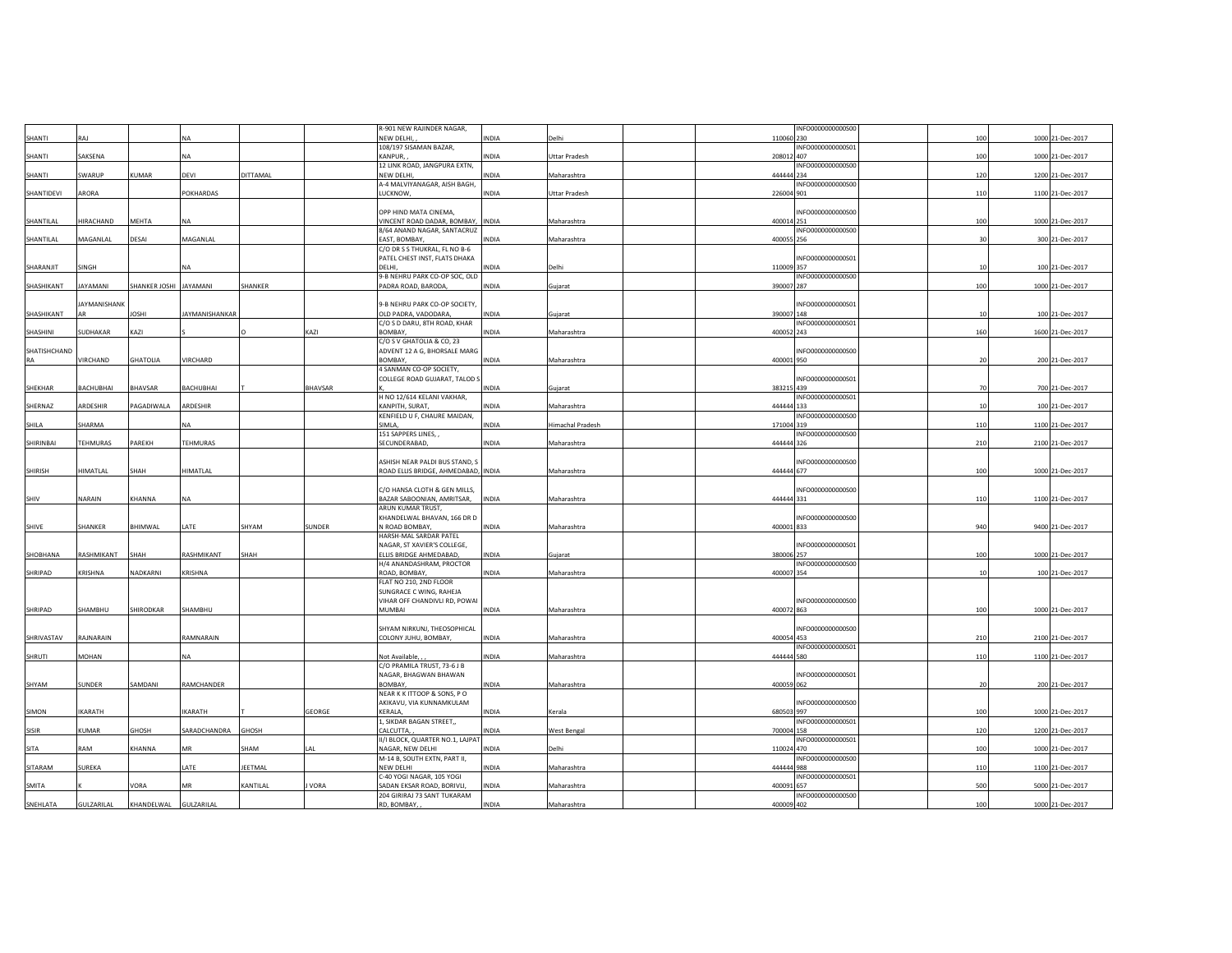|             |                                |                |                   |               |                   | 202 MANSAROVER, MOUNT                                 |              |                | INFO0000000000S01               |     |                  |
|-------------|--------------------------------|----------------|-------------------|---------------|-------------------|-------------------------------------------------------|--------------|----------------|---------------------------------|-----|------------------|
|             | SNEHLATABEN JASHWANTLAL PARIKH |                | <b>JASWANTLAL</b> | PARIKH        |                   | PLEASANT ROAD, BOMBAY,                                | INDIA        | Maharashtra    | 400006 329                      | 30  | 300 21-Dec-2017  |
|             |                                |                |                   |               |                   | 16 SHRI B K NAGAR SOC NO 4, JAI                       |              |                |                                 |     |                  |
| SOMALAL     | CHUNILAL                       | SHAH           | <b>NA</b>         |               |                   | BHIKHU MARG PALDI,<br>AHMEDABAD,                      | INDIA        | Gujarat        | INFO0000000000S01<br>380007 400 | 10  | 100 21-Dec-2017  |
|             |                                |                |                   |               |                   | 84 PRANARICK CHAT ROAD,                               |              |                | INFO0000000000500               |     |                  |
| <b>SUB</b>  | SANKAR                         | DEY            | NA                |               |                   | CALCUTTA,                                             | INDIA        | West Bengal    | 700036 679                      | 50  | 500 21-Dec-2017  |
|             |                                |                |                   |               |                   | GOKUL, 52 H B SAMAJA ROAD,                            |              |                | INFO0000000000S01               |     |                  |
| SUBBA       | RAO                            | <b>JAGDISH</b> | LATE              | KRISHNAJI     |                   | <b>BANGALORE</b>                                      | INDIA        | Karnataka      | 560004 191                      | 50  | 500 21-Dec-2017  |
|             |                                |                |                   |               |                   | 201 WEST VIEW, 485 V. S. MARG,                        |              |                | INFO0000000000S01               |     |                  |
| SUBHADRA    | NIRANJAN                       | SHAH           | NIRANJAN          |               |                   | BOMBAY,                                               | INDIA        | Maharashtra    | 400025 589                      | 50  | 500 21-Dec-2017  |
| SUBHASH     | CHANDER                        | BAJAJ          |                   |               | BAJAJ             | N-29 KALKAJI, NEW DELHI,                              | INDIA        | Delhi          | INFO0000000000S01<br>110013 296 | 100 | 1000 21-Dec-2017 |
|             |                                |                |                   |               |                   |                                                       |              |                | INFO0000000000S01               |     |                  |
| SUBODH      | CHANDRA                        | <b>GUPTA</b>   | RAM               | CHANDRA       | GUPTA             | 246-R MODEL TOWN, LUDHIANA,                           | <b>INDIA</b> | Punjab         | 141002 217                      | 50  | 500 21-Dec-2017  |
|             |                                |                |                   |               |                   | C/O DR C R SHAH, UPLI BAZAR,                          |              |                | INFO0000000000S00               |     |                  |
| SUCHETABEN  | CHHAGANLAL                     | SHAH           | CHHAGANLAL        |               |                   | BARDOLI P BOX 38, GUJARAT,                            | INDIA        | Gujarat        | 394601 490                      | 110 | 1100 21-Dec-2017 |
|             |                                |                |                   |               |                   | 12 MAYUR PANKH, 6TH ROAD,                             |              |                | INFO0000000000S01               |     |                  |
| SUDARSHAN   | MINOCHA                        |                | PRAKASH           |               |                   | CHEMBUR, BOMBAY                                       | INDIA        | Maharashtra    | 400071 499                      | 100 | 1000 21-Dec-2017 |
|             |                                |                |                   |               |                   | GENERAL MANAGER'S OFFICE,<br>ANDREW YULE & CO LTD, PO |              |                | INFO0000000000500               |     |                  |
| SUDHA       | KRISHNA                        | SENGUPTA       | UPENDRANATH       |               |                   | DISERGARH BURDWAN,                                    | INDIA        | Maharashtra    | 444444 497                      | 100 | 1000 21-Dec-2017 |
|             |                                |                |                   |               |                   | 339/6 K. P. MUKHERJEE RD,                             |              |                | INFO0000000000501               |     |                  |
| SUDHA       | MUKHERJEE                      |                | <b>NA</b>         |               |                   | BEHALA EAST PARK, CALCUTTA,                           | INDIA        | West Bengal    | 700008 612                      | 210 | 2100 21-Dec-2017 |
|             |                                |                |                   |               |                   | A-83 SANCHAR VIHAR,                                   |              |                | INFO0000000000501               |     |                  |
| SUDHA       | SINGH                          |                | MR                | ARUN          | KUMAR SINGH       | MANKAPUR GONDA (U.P.),                                | INDIA        | Uttar Pradesh  | 271308 662                      | 250 | 2500 21-Dec-2017 |
| SUDHIRKUMAR | HARISHCHANDR                   |                | MR                | HARISHCHANDRA |                   | OLD BHAJI MANDI, KAMPTEE, DIST<br>NAGPUR,             | INDIA        |                | INFO0000000000S01<br>441002 648 | 50  | 500 21-Dec-2017  |
|             |                                | KHETAN         |                   |               |                   |                                                       |              | Maharashtra    | INFO0000000000S01               |     |                  |
| SUDHISH     | NAYYAR                         |                | BALDEV            | SAHAI         | NAYYAR            | SIMRITI NAGAR, DIST. DURG, M.P., INDIA                |              | Chhattisgarh   | 491001 112                      | 310 | 3100 21-Dec-2017 |
|             |                                |                |                   |               |                   | 189 PARAMANICK GHAT ROAD,                             |              |                | INFO0000000000500               |     |                  |
| SUKUMAR     | <b>MOITRA</b>                  |                | <b>NA</b>         |               |                   | CALCUTTA,                                             | INDIA        | West Bengal    | 700036 514                      | 110 | 1100 21-Dec-2017 |
|             |                                |                |                   |               |                   | C/O R V BURYE 33 GAUTAM                               |              |                |                                 |     |                  |
|             |                                |                |                   |               |                   | NIWAS, OPP AVINASH JAIPRAKASH                         |              |                |                                 |     |                  |
|             |                                |                |                   |               |                   | RD, SEVEN BUNGLOWS ANDHER                             |              |                | INFO0000000000501               |     |                  |
| SULATA      | MOHAN                          | DESAI          | MOHAN             |               |                   | W B'BAY,<br>KAMATHI PURA, 10TH LANE H NO              | INDIA        | Maharashtra    | 400058 318<br>INFO0000000000050 | 20  | 200 21-Dec-2017  |
| SUMAN       | VITHAL                         | BANPEL         | VITHAL            |               | BANPEL            | , MUMBAI                                              | INDIA        | Maharashtra    | 400008 539                      | 100 | 1000 21-Dec-2017 |
|             |                                |                |                   |               |                   | C/O MR S N SEN, 13/10A                                |              |                | INFO0000000000500               |     |                  |
| SUMITRA     | SEN                            |                |                   |               | SEN               | SWINHOE STREET, CALCUTTA,                             | INDIA        | West Bengal    | 700019 535                      | 210 | 2100 21-Dec-2017 |
|             |                                |                |                   |               |                   | C/O MR P K SEN, INDIAN                                |              |                |                                 |     |                  |
|             |                                |                |                   |               |                   | EXPLOSIVES LIMITED,                                   |              |                | INFO0000000000S01               |     |                  |
| SUNANDA     | SEN                            |                |                   |               | SEN               | 34CHOWRINGHEE CALCUTTA,                               | INDIA        | West Bengal    | 700071 041                      | 100 | 1000 21-Dec-2017 |
|             |                                |                |                   |               |                   | WZ 1048 NEAR GURDWARA, RANI                           |              |                | INFO0000000000500               |     |                  |
| SUNDAR      | SINGH                          |                | <b>NA</b>         |               |                   | BAGH SHAKUHLUSH, DELHI,                               | <b>INDIA</b> | Delhi          | 110034 540                      | 100 | 1000 21-Dec-2017 |
|             |                                |                |                   |               |                   |                                                       |              |                |                                 |     |                  |
|             |                                |                |                   |               |                   | C-503, KAVERI APARTMENTS,                             |              |                | INFO0000000000S01               |     |                  |
| SUNIL       | <b>BIJUR</b>                   |                | SHANTARAM         |               |                   | KALKAJI EXTENSION, NEW DELHI,                         | <b>INDIA</b> | Delhi          | 110019 099                      | 100 | 1000 21-Dec-2017 |
|             |                                |                |                   |               |                   | A-4 MALVIYA NAGAR, ALSH BAGH,                         |              |                | INFO0000000000S01               |     |                  |
| SUNITA      | ARORA                          |                | HARISH            | CHANDRA       | ARORA             | LUCKNOW U P,<br>C/O M/S GOBIND RAM & SONS,            | INDIA        | Uttar Pradesh  | 226004 151<br>INFO0000000000500 | 100 | 1000 21-Dec-2017 |
| SURAJ       | PRAKASH                        | BAJAJ          | RALLA             | RAM           |                   | BAZAR SIRKIWALAM, DELHI,                              | <b>INDIA</b> | Delhi          | 110006 562                      | 310 | 3100 21-Dec-2017 |
|             |                                |                |                   |               |                   |                                                       |              |                |                                 |     |                  |
|             |                                |                |                   |               |                   | A-5 MADHUKAR TERRACE, KASTUR                          |              |                | INFO0000000000051               |     |                  |
| SUREKHA     |                                | SANKHE         |                   |               | SANKHE            | PARK, BORIVALI WEST, MUMBAI                           | INDIA        | Maharashtra    | 400092 152                      | 50  | 500 21-Dec-2017  |
|             |                                |                |                   |               |                   | 15 RAMAN STREET, P B NO 1424,                         |              |                | INFO0000000000500               |     |                  |
| SURENDRA    |                                | MEHTA          | <b>NA</b>         |               |                   | MADRAS,                                               | INDIA        | Tamil Nadu     | 600017 566                      | 630 | 6300 21-Dec-2017 |
| SURESH      | <b>BAHADUR</b>                 | <b>MATHUR</b>  | LATE              | PREMESHWARI   | DAS               | PARMESHWAR BHAVAN, 24<br>DARYAGANJ, DELHI,            | INDIA        | Delhi          | INFO0000000000500<br>110007 572 | 100 | 1000 21-Dec-2017 |
|             |                                |                |                   |               |                   | 12, AMRATOLLA STREET,                                 |              |                | INFO0000000000S01               |     |                  |
| SURESH      | CHANDRA                        | THAKKAR        | LATE              | SRI           | DAYALII B THAKKAR | CALCUTTA,                                             | INDIA        | West Bengal    | 700001 792                      | 300 | 3000 21-Dec-2017 |
|             |                                |                |                   |               |                   | ZAVERI MANSION, LITTLE GIBBS                          |              |                | INFO0000000000500               |     |                  |
| SURESH      | MANHERLAL                      | MEHTA          | MANHERLAL         |               |                   | ROAD, BOMBAY                                          | INDIA        | Maharashtra    | 400006 870                      | 520 | 5200 21-Dec-2017 |
|             |                                |                |                   |               |                   | LAXMI BHUVAN, 9TH ROAD KHAR,                          |              |                | INFO0000000000500               |     |                  |
| SURESH      | RATILAL                        | VORA           | RATILAL           |               |                   | <b>BOMBAY</b>                                         | INDIA        | Maharashtra    | 400052 944<br>INFO0000000000501 | 20  | 200 21-Dec-2017  |
| SURESH      | SUBRAMANIAN                    |                |                   |               | SUBRAMANIAN       | 240 N/3 C SECTOR, PIPLANI, ,<br>BHOPAL                | <b>INDIA</b> | Madhya Pradesh | 462021 541                      | 50  | 500 21-Dec-2017  |
|             |                                |                |                   |               |                   | RUKHMINI BHUVAN, 3RD FLOOR,                           |              |                |                                 |     |                  |
|             |                                |                |                   |               |                   | KHADILKAR ROAD, GIRGAUM,                              |              |                | INFO0000000000S01               |     |                  |
| SURYAKANT   |                                | GORE           | DATTATRAYA        |               |                   | <b>BOMBAY</b>                                         | INDIA        | Maharashtra    | 400004 627                      | 50  | 500 21-Dec-2017  |
|             | DATTATRAYA                     |                |                   |               |                   |                                                       |              |                |                                 |     |                  |
|             |                                |                |                   |               |                   | NO 27 OUT HOUSE, WEST                                 |              |                |                                 |     |                  |
| SUSHILA     | CHELLAPPAH                     |                |                   | CHELLAPPAH    |                   | CIRCULER ROAD,<br>MANDAVELIPAKKAM MADRAS,             | INDIA        | Tamil Nadu     | INFO0000000000S00<br>600028 802 | 50  | 500 21-Dec-2017  |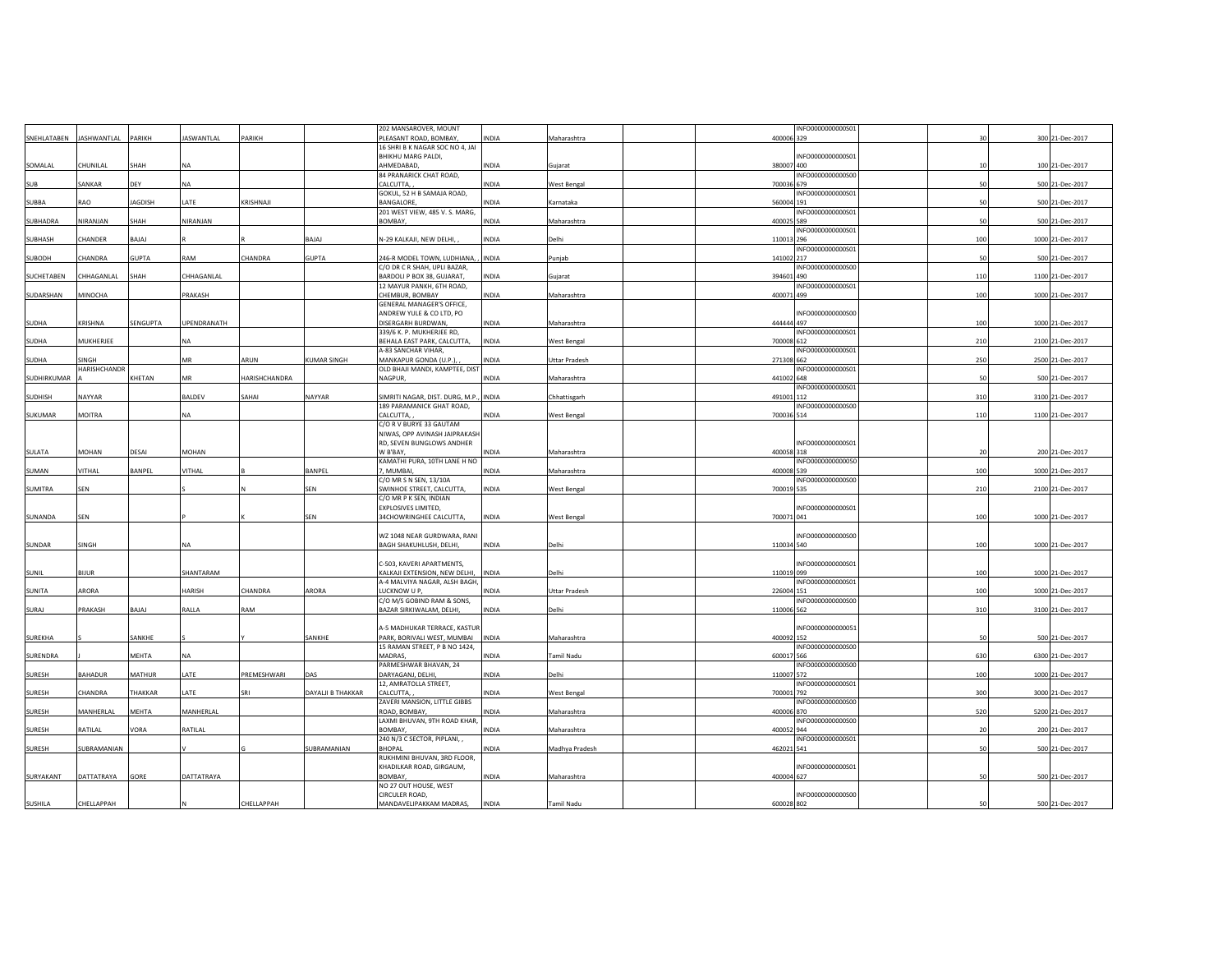|               |                    |                |                           |            |                  | B/266-A GREATER KALIASH 1,                     |              |                |             | INFO0000000000500 |     |                  |
|---------------|--------------------|----------------|---------------------------|------------|------------------|------------------------------------------------|--------------|----------------|-------------|-------------------|-----|------------------|
| SUSHILA       | DEVI               |                | <b>NA</b>                 |            |                  | NEW DELHI,                                     | INDIA        | Delhi          | 110048 603  |                   | 120 | 1200 21-Dec-2017 |
|               |                    |                |                           |            |                  | 117/503 SHARDA NAGAR, Q                        |              |                |             | INFO0000000000S00 |     |                  |
| SUSHILA       | DEVI               | PANDEY         |                           |            | PANDEY           | BLOCK GUMTI NO. 9,, KANPUR,                    | <b>INDIA</b> | Uttar Pradesh  | 208025 747  |                   | 210 | 2100 21-Dec-2017 |
|               |                    |                |                           |            |                  | FAIRDEAL INVESTMENTS, INSIDE                   |              |                |             |                   |     |                  |
|               |                    |                |                           |            |                  | BAIJI KA MANDIR, BADI CHHOPER,                 |              |                |             | INFO0000000000S01 |     |                  |
| SUSHILA       | MALPANI            |                | MR                        |            | K MALPANI        | JAIPUR-3                                       | INDIA        | Maharashtra    | 444444 726  |                   | 150 | 1500 21-Dec-2017 |
|               |                    |                |                           |            |                  | A-7 VASANT KUNJ COOP HSG LTD,                  |              |                |             |                   |     |                  |
|               |                    |                |                           |            |                  | NORTH AVENUE SANTACRUZ,                        |              |                |             | INFO0000000000500 |     |                  |
| SUSHILA       | SHANKARLAL         | TRIVEDI        | SHANKARLAL                |            |                  | BOMBAY,                                        | INDIA        | Maharashtra    | 400054 683  |                   | 100 | 1000 21-Dec-2017 |
|               |                    |                |                           |            |                  |                                                |              |                |             | INFO0000000000500 |     |                  |
|               | SHANTILAL          | MEHTA          |                           |            |                  | JAYANT VILLA 11TH ROAD, KHAR,<br><b>BOMBAY</b> | INDIA        |                | 400052 660  |                   |     |                  |
| SUSHILA       |                    |                | SHANTILAL                 |            |                  |                                                |              | Maharashtra    |             |                   | 210 | 2100 21-Dec-2017 |
|               |                    |                |                           |            |                  | C/O MAGANLAL PUPCHAND SHAH                     |              |                |             |                   |     |                  |
|               |                    | SHAH           |                           |            |                  | E, SARDARBAG, BARDOLI DT<br>SURAT.             |              |                | 444444 617  | INFO0000000000500 | 70  |                  |
| SUSHILABEN    | MAGANLAL           |                | MAGANLAL                  |            |                  |                                                | INDIA        | Maharashtra    |             |                   |     | 700 21-Dec-2017  |
|               |                    |                |                           |            |                  | C/O MR M M OBHRAI, SILPUKHRI,                  |              |                |             | INFO0000000000S00 |     |                  |
| SWADESH       | MADAN              | MOHAN OBHRAINA |                           |            |                  | GAUHATI (ASSAM),                               | <b>INDIA</b> | Assam          | 781003 622  |                   | 100 | 1000 21-Dec-2017 |
|               |                    |                |                           |            |                  | 145-C DR VIEGAS STREET,                        |              |                |             |                   |     |                  |
|               |                    |                |                           |            |                  | GROUND FLOOR ROOM NO 3,                        |              |                |             | INFO0000000000050 |     |                  |
| SWETAL        | SURYAKANT          |                | SURYAKANT                 |            |                  | KALBADEVI, MUMBAI                              | INDIA        | Maharashtra    | 400002 806  |                   |     | 10 21-Dec-2017   |
|               |                    |                |                           |            |                  |                                                |              |                |             |                   |     |                  |
|               |                    |                |                           |            |                  | CHARTERED ACCOUNTANT,                          |              |                |             | INFO0000000000T00 |     |                  |
|               | SUDHAKARA          | RAO            | CHENCHU                   |            |                  | DAYAKARA REDDI BLDG, NELLORE, INDIA            |              | Andhra Pradesh | 524003 216  |                   | 100 | 1000 21-Dec-2017 |
|               |                    |                |                           |            |                  | B10 ANNA NAGAR EAST PO,                        |              |                |             | INFO0000000000N0  |     |                  |
|               |                    | NARAYANAN      |                           |            | VAIDYANATHAN     | MADRAS,                                        | INDIA        | Tamil Nadu     | 600102 0062 |                   | 420 | 4200 21-Dec-2017 |
|               |                    |                |                           |            |                  |                                                |              |                |             |                   |     |                  |
|               |                    |                |                           |            | AHMEDBHAI        | 4/73 1ST FLOOR OPP POST OFFICE,                |              |                |             | INFO0000000000T00 |     |                  |
| TAI           | YUNUS              | AHMEDBHAI      | MR                        | TAI        | <b>JAMALBHAI</b> | SUTHAR STREET RANDER SURAT, INDIA              |              | Gujarat        | 395005 240  |                   | 50  | 500 21-Dec-2017  |
|               |                    |                |                           |            |                  | <b>BOMBAY MACHIN &amp; TOOLS</b>               |              |                |             |                   |     |                  |
|               |                    |                |                           |            |                  | SYNDIC, 49 SIYAGENJ MAIN ROAD,                 |              |                |             | INFO0000000000T00 |     |                  |
| TAIYEBALI     | <b>GULAMHUSAIN</b> |                | GULAMHUSAIN               |            |                  | INDORE,                                        | INDIA        | Madhya Pradesh | 452007 004  |                   | 100 | 1000 21-Dec-2017 |
|               |                    |                |                           |            |                  | C/O M/S PUNJAB TIMBER TRADER,                  |              |                |             |                   |     |                  |
|               |                    |                |                           |            |                  | MOUNT ROAD MAZGAON,                            |              |                |             | INFO0000000000T00 |     |                  |
| <b>TAKHAT</b> | SINGH              | SETHI          | <b>NA</b>                 |            |                  | BOMBAY,                                        | INDIA        | Maharashtra    | 400010 005  |                   | 380 | 3800 21-Dec-2017 |
|               |                    |                |                           |            |                  | 158, JAIPUR HOUSE,, AGRA-                      |              |                |             | INFO0000000000T00 |     |                  |
| TARUN         | RANDHAWA           |                | AJIT                      | SINGH      | RANDHAWA         | 282010,                                        | INDIA        | Maharashtra    | 444444 249  |                   | 100 | 1000 21-Dec-2017 |
|               |                    |                |                           |            |                  | R-67 GREATER KAILASH 1, NEW                    |              |                |             | INFO0000000000T00 |     |                  |
|               | PRAKASH            | KAUR TANDAN    | <b>MR</b>                 |            | TANDAN           | DELHI,                                         | INDIA        | Delhi          | 110048 222  |                   | 150 | 1500 21-Dec-2017 |
|               |                    |                |                           |            |                  |                                                |              |                |             |                   |     |                  |
| TEJ           |                    |                |                           |            |                  |                                                |              |                |             |                   |     |                  |
|               |                    |                |                           |            |                  | C - 120 SANCHAR VIHAR,                         |              |                |             | INFO0000000000T00 |     |                  |
| <b>TEK</b>    | SINGH              | THAKUR         | MR                        | PAHUPSINGH | THAKUR           | MANKAPUR, DIST GONDA, U P                      | <b>INDIA</b> | Uttar Pradesh  | 271308 245  |                   | 100 | 1000 21-Dec-2017 |
|               |                    |                |                           |            |                  | D5 ALSA DEER PARK, 101                         |              |                |             | INFO0000000000T00 |     |                  |
| <b>TEKKE</b>  | CHERUVATH          | SAKTHIDHARAN U |                           |            | MENON            | VELACHERY ROAD, CHENNAI,                       | <b>INDIA</b> | Tamil Nadu     | 600032 037  |                   | 110 | 1100 21-Dec-2017 |
|               |                    |                |                           |            |                  | D-11 OM TOWER-II,                              |              |                |             |                   |     |                  |
|               |                    |                |                           |            |                  | GOVT.GODOWN ROAD,                              |              |                |             | INFO0000000000T00 |     |                  |
| THAKKER       | MAFATLAL           | ATMARAM        | ATMARAM                   |            |                  | SHAHIBAUG, AHMEDABAD                           | INDIA        | Gujarat        | 380004 159  |                   | 160 | 1600 21-Dec-2017 |
|               |                    |                |                           |            |                  |                                                |              |                |             |                   |     |                  |
|               |                    |                |                           |            |                  | C/21, CHANDRIKA BLDG, GROUND                   |              |                |             |                   |     |                  |
|               |                    |                |                           |            |                  | FLOOR, SHANKER LANE, KANDIVLI                  |              |                |             | INFO0000000000T00 |     |                  |
| TOLARAM       | MULJIMAL           | KHIANRA        | MULJIMAL                  |            |                  | WEST, BOMBAY                                   | INDIA        | Maharashtra    | 400067 213  |                   | 100 | 1000 21-Dec-2017 |
|               |                    |                |                           |            |                  | 8/5 LOTUS CO-OP HSG SOC LTD,                   |              |                |             |                   |     |                  |
|               | CHANDRAMUKH        |                |                           |            |                  | OPP GUJARAT VIDYPITH, ASHRAM                   |              |                |             | INFO0000000000T00 |     |                  |
| TRIGUNRAM     | RAM                | MEHTA          | <b>NA</b>                 |            |                  | RD AHMEDABAD,                                  | INDIA        | Gujarat        | 380014 208  |                   | 100 | 1000 21-Dec-2017 |
|               |                    |                |                           |            |                  | C/O M/S SITARAM MELARAM,                       |              |                |             |                   |     |                  |
|               |                    |                |                           |            |                  | KHARIBADI CORNER NAYABARS,                     |              |                |             | INFO0000000000T00 |     |                  |
| TRILOK        | KHERA              |                | <b>NA</b>                 |            |                  | DELHI,                                         | INDIA        | Delhi          | 110006 084  |                   | 100 | 1000 21-Dec-2017 |
|               |                    |                |                           |            |                  |                                                |              |                |             |                   |     |                  |
|               |                    |                |                           |            |                  |                                                |              |                |             |                   |     |                  |
|               |                    |                |                           |            |                  | C/O J J TRIVEDI ESQ, NAVPARA NR                |              |                |             | INFO0000000000T00 |     |                  |
| TRIVEDI       | HARSHADRAY         |                | JANMASHANKER JANMASHARKAR |            |                  | CHORA BHAVAN, SAURASHTRA,                      | <b>INDIA</b> | Maharashtra    | 444444 089  |                   | 100 | 1000 21-Dec-2017 |
|               |                    |                |                           |            |                  | MEHTA ESTATE D/7, 262 DR                       |              |                |             |                   |     |                  |
|               |                    |                |                           |            |                  | BABASAHEB JAYAKAR MARG,                        |              |                |             | INFO0000000000T00 |     |                  |
| <b>TUSHAR</b> | CHANDRAKANT        | <b>TALPADE</b> | CHANDRAKANT               |            |                  | <b>BOMBAY</b>                                  | INDIA        | Maharashtra    | 400002 217  |                   | 20  | 200 21-Dec-2017  |
|               |                    | NAGABUSHANA    |                           |            |                  | COMMANDER GEORGE MARTIS                        |              |                |             | INFO0000000000N0  |     |                  |
|               |                    |                | <b>NA</b>                 |            |                  | ROAD, KANKANADY,                               | <b>INDIA</b> | Karnataka      | 575002 0450 |                   | 210 | 2100 21-Dec-2017 |
|               |                    |                |                           |            |                  | 1ST FLOOR PLOT NO 1503, GOGHA                  |              |                |             |                   |     |                  |
|               |                    |                |                           |            |                  | CIRCLE, BHAVNAGAR                              |              |                |             | INFO0000000000V00 |     |                  |
| UDYAVER       | RAJARAM            | RAO            | SUNDER                    | RAO        |                  | SAURASHTRA,                                    | NDIA         | Maharashtra    | 444444 083  |                   | 100 | 1000 21-Dec-2017 |
|               |                    |                |                           |            |                  | C/O AISHWARYA & CO PVT LTD,                    |              |                |             |                   |     |                  |
|               |                    |                |                           |            |                  | NO.49, SECOND LINE BEACH,                      |              |                |             | INFO0000000000U0  |     |                  |
| <b>UMA</b>    | ASHOK              | ASHOK          | ASHOK                     | ASHOK      |                  | MADRAS,                                        | INDIA        | Tamil Nadu     | 600001 0173 |                   | 100 | 1000 21-Dec-2017 |
|               |                    |                |                           |            |                  | FLAT 601-B, SHIVALAYA,, C-IN-C                 |              |                |             | INFO0000000000U0  |     |                  |
| <b>UMA</b>    | CHANDRA            |                | NA                        |            |                  | ROAD,, MADRAS,                                 | INDIA        | Tamil Nadu     | 600105 0134 |                   | 100 | 1000 21-Dec-2017 |
| UMA           | MAHESHWARI         |                |                           |            | MAHESHWARI       | 37 SUNDAR NAGAR, NEW DELHI, , INDIA            |              | Delhi          | 110003 0144 | INFO0000000000U0  | 70  | 700 21-Dec-2017  |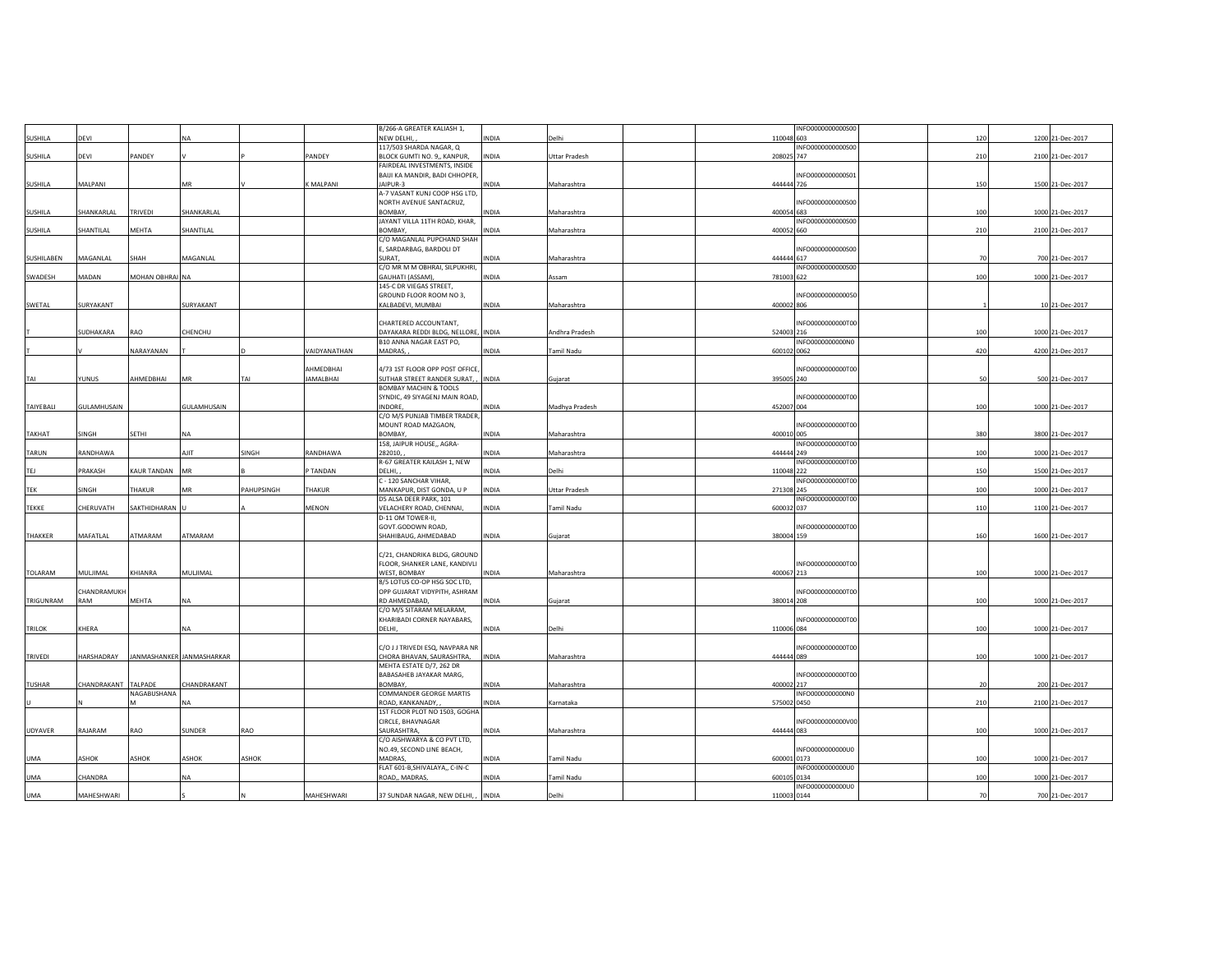|               |                   |                      |                 |                 |                     | 3 DUTT VIHAR, 1ST FLOOR,                             |              |                |                                 |      |                   |
|---------------|-------------------|----------------------|-----------------|-----------------|---------------------|------------------------------------------------------|--------------|----------------|---------------------------------|------|-------------------|
|               |                   |                      |                 |                 |                     | PRABHAT COLONY ROAD,                                 |              |                | INFO0000000000U0                |      |                   |
| <b>UMANG</b>  | CHAMPAKLAL        | SHAH                 | CHAMPAKLAL      |                 |                     | SATACRUZ (EAST) BOMBAY,                              | INDIA        | Maharashtra    | 400055 0151                     | 110  | 1100 21-Dec-2017  |
|               |                   |                      |                 |                 |                     |                                                      |              |                |                                 |      |                   |
| <b>UMESH</b>  | AJITBHAI          | KINKHABWALA AJITBHAI |                 |                 |                     | 2947, AMBLI POLE, ZAVERIWAD,<br>AHMEDABAD, GUJARAT   | INDIA        | Gujarat        | INFO0000000000U0<br>380001 0175 | 50   | 500 21-Dec-2017   |
|               |                   |                      |                 |                 |                     |                                                      |              |                |                                 |      |                   |
|               |                   |                      |                 |                 |                     | COMMERCE CENTRE 1, 29TH                              |              |                |                                 |      |                   |
|               |                   |                      |                 |                 |                     | FLR. WORLD TRADE CENTRE, CUFFE                       |              |                | INFO0000000000U0                |      |                   |
| UNIT          | TRUST             | OF INDIA             | <b>NA</b>       |                 |                     | PARADE, COLABA, BOMBAY                               | <b>INDIA</b> | Maharashtra    | 400005 0094                     | 20   | 200 21-Dec-2017   |
|               |                   |                      |                 |                 |                     | 293 SAMUEL STREET, VADGAD,                           |              |                |                                 |      |                   |
| <b>URMILA</b> | <b>JAYANTILAL</b> | THAKKER              | JAYANTILAL      |                 |                     | KRISHNA KUNJ, 2ND FLOOR,<br><b>BOMBAY</b>            | INDIA        | Maharashtra    | INFO0000000000U0<br>400003 0161 | 50   | 500 21-Dec-2017   |
|               |                   |                      |                 |                 |                     | C/O DR B L MEHTA, 97 JASWANT                         |              |                | INFO0000000000U0                |      |                   |
| <b>URMILA</b> | TANDON            |                      | RAJKUMAR        |                 |                     | BHAVAN, JODHPUR,                                     | INDIA        | Maharashtra    | 444444 0030                     | 30   | 300 21-Dec-2017   |
|               |                   |                      |                 |                 |                     |                                                      |              |                |                                 |      |                   |
|               |                   |                      |                 |                 |                     | C/O PARAS INDUSTRIES, 5 PREM                         |              |                |                                 |      |                   |
|               |                   |                      |                 |                 |                     | INDUSTRIAL ESTATE, SUBHAS RD                         |              |                | INFO0000000000U0                |      |                   |
| URMILA        | WATI              | BEHAL                | LATE            |                 | BEHI.               | JOGESHWARI E BOMBAY,<br>C/O PARAS INDUSTRIES, 5 PREM | INDIA        | Maharashtra    | 400060 0133                     | 20   | 200 21-Dec-2017   |
|               |                   |                      |                 |                 |                     | IND. ESTATE SUBHASH RD,                              |              |                | INFO0000000000U0                |      |                   |
| URMILAWATI    | <b>BEHAL</b>      |                      | LATE            |                 | BEHI                | JOGESHWARI E BOMBAY,                                 | INDIA        | Maharashtra    | 400060 0132                     | 30   | 300 21-Dec-2017   |
|               |                   |                      |                 |                 |                     | 1/9 WEST PATEL NAGAR, NEW                            |              |                | INFO0000000000U0                |      |                   |
| <b>USHA</b>   | ARORA             |                      | HARI            | HARIKRISHANLAL  |                     | DELHI,                                               | INDIA        | Maharashtra    | 444444 0082                     | 210  | 2100 21-Dec-2017  |
|               |                   |                      |                 |                 |                     |                                                      |              |                | INFO0000000000U0                |      |                   |
| <b>USHA</b>   | MOHINDRA          |                      |                 |                 | MOHINDRA            | A-140 NEETI BAGH, NEW DELHI,                         | INDIA        | Delhi          | 110049 0104                     | 420  | 4200 21-Dec-2017  |
| <b>USHNAK</b> |                   | CHAWLA               | RAICHAND        |                 |                     | JC/123 RAJOURI GARDEN, NEW<br>DELHI,                 | INDIA        | Delhi          | INFO0000000000U0<br>110027 0149 | 220  | 2200 21-Dec-2017  |
|               | KRISHNAMURTH      |                      |                 |                 |                     | 10B/3 RAMACHANDRAPURAM.                              |              |                | INFO0000000000K00               |      |                   |
|               |                   |                      | <b>NA</b>       |                 |                     | TENNUR, TIRUCHIRAPALLY,                              | INDIA        | Tamil Nadu     | 620017 580                      | 220  | 2200 21-Dec-2017  |
|               |                   |                      |                 |                 |                     | 5 & 6-K FLAT, EAST VANNIAR ST,                       |              |                | INFO0000000000501               |      |                   |
|               | SETHURAMAN        |                      | VENKATARAMA     | <b>IYER</b>     |                     | WEST K K NAGAR, CHENNAI                              | INDIA        | Tamil Nadu     | 600078 029                      | 100  | 1000 21-Dec-2017  |
|               |                   |                      |                 |                 |                     | 21 ALKAPURI NR GUJARAT VIDYA,                        |              |                |                                 |      |                   |
| VADILAL       | MAGANLAL          | PATEL                | MAGANLAL        |                 |                     | USMANPURA ASHRAM ROAD,<br>AHMEDABAD,                 | INDIA        |                | INFO0000000000V00<br>380014 374 | 50   | 500 21-Dec-2017   |
|               |                   |                      |                 |                 |                     | 1ST FLOOR DATTA NIWAS, 404                           |              | Gujarat        | INFO0000000000V00               |      |                   |
| VAISHALI      | AJIT              | DWIVEDI              | AJIT            |                 |                     | LINKING ROAD KHAR, BOMBAY,                           | INDIA        | Maharashtra    | 400054 456                      | 180  | 1800 21-Dec-2017  |
|               |                   |                      |                 |                 |                     | 40-6-5 KRISHNA NAGAR,                                |              |                |                                 |      |                   |
|               |                   |                      |                 |                 |                     | VENKATESWARA PURAM,                                  |              |                | INFO0000000000V00               |      |                   |
| VALLABHANENI  | <b>SUJATA</b>     | <b>MURTHY</b>        | VALLABHANENI    |                 |                     | VIJAYAWADA,                                          | <b>INDIA</b> | Andhra Pradesh | 520010 017                      | 210  | 2100 21-Dec-2017  |
| VAMAN         | GFGU              | NAVELKAR             | GEGU            |                 |                     | C-8 LA CAMPALA COLONY,<br>MIRAMAR PANAJI, GOA,       | <b>INDIA</b> |                | INFO0000000000V00<br>403001 023 | 10   | 100 21-Dec-2017   |
|               |                   |                      |                 |                 |                     | B-444, SANCHAR VIHAR, ITI LTD,                       |              | Goa            | INFO0000000000V00               |      |                   |
| VANDANA       | <b>GUPTA</b>      |                      | MR              |                 | <b>D GUPTA</b>      | MANKAPUR, GONDA U.P                                  | INDIA        | Uttar Pradesh  | 271308 555                      | 100  | 1000 21-Dec-2017  |
|               |                   |                      |                 |                 |                     | 14 SHANTI NIKETAN PLOT NO322,                        |              |                |                                 |      |                   |
|               |                   |                      |                 |                 |                     | VINCENT ROAD MATUNGA,                                |              |                | INFO0000000000V00               |      |                   |
| VANLILA       | OCHHAVLAL         | SHAH                 | OCHHAVLAL       |                 |                     | BOMBAY.                                              | INDIA        | Maharashtra    | 400019 309                      | 20   | 200 21-Dec-2017   |
|               |                   |                      |                 |                 |                     | NO 1 GOPAL KRISHNA STREET,, T                        |              |                | INFO0000000000V00               |      |                   |
| VARKADI       | VASUDEVA          | RAO                  | MADHAVA         |                 |                     | NAGAR, MADRAS,<br>C/O KIRITE J SHAH, C J EXPORTERS   | INDIA        | Tamil Nadu     | 600017 307                      | 100  | 1000 21-Dec-2017  |
|               |                   |                      |                 |                 |                     | 134-135 13 FLR, MITTAL COURT                         |              |                | INFO0000000000V00               |      |                   |
| VARSHA        |                   | SHAH                 | KIRITE          |                 | SHAH                | BOMBAY.                                              | INDIA        | Maharashtra    | 400021 457                      | 100  | 1000 21-Dec-2017  |
|               |                   |                      |                 |                 |                     | 18 A BLOCK 4, SINDHI COLONY,                         |              |                | INFO0000000000V00               |      |                   |
| VASANT        | <b>GOVINDJI</b>   | MANEK                | MR              | <b>GOVINDJI</b> | <b>KHATAO MANEK</b> | SION, BOMBAY                                         | INDIA        | Maharashtra    | 400022 561                      | 100  | 1000 21-Dec-2017  |
|               |                   |                      |                 |                 |                     | BLOCK NO.87 ROOM NO.2071,                            |              |                |                                 |      |                   |
| VASANT        | KUMAR             | MODI                 | MR              | AMRUTLAL        | MODI                | MEGHNI NAGAR G H BORD,<br>AHMEDABAD,                 | INDIA        |                | INFO0000000000V00<br>380016 549 | 50   | 500 21-Dec-2017   |
|               |                   |                      |                 |                 |                     |                                                      |              | Gujarat        |                                 |      |                   |
|               |                   |                      |                 |                 |                     | NO 2, 3RD AVENUE, HARRINGTON                         |              |                | INFO0000000000V00               |      |                   |
| VASANTHA      | MENON             |                      | NA              |                 |                     | ROAD, CHETPUT, MADRAS,                               | <b>INDIA</b> | Tamil Nadu     | 600031 064                      | 1210 | 12100 21-Dec-2017 |
|               |                   |                      |                 |                 |                     | 12 SWEET HOME MOG AL LANE,                           |              |                | INFO0000000000V00               |      |                   |
| VASHUMAL      | MENGHRAJ          |                      | <b>MENGHRAJ</b> |                 |                     | MAHIM, BOMBAY,                                       | <b>INDIA</b> | Maharashtra    | 400016 069                      | 100  | 1000 21-Dec-2017  |
|               |                   |                      |                 |                 |                     | AMBIOA BHUVAN KANGALPURI,                            |              |                |                                 |      |                   |
|               |                   |                      |                 |                 |                     | NILKANTH ROAD KANKARIA,                              |              |                | INFO0000000000V00<br>444444 416 |      |                   |
| VASUMATI      | CHANDRAKANT AMIN  |                      | CHANDRAKANT     |                 |                     | AHMEDABAD,<br>C/O D P AMIN, 6 PRATAP GUNJ,           | NDIA         | Maharashtra    | INFO0000000000V00               | 890  | 8900 21-Dec-2017  |
| VATSALA       |                   | AMIN                 | DADABHAI        |                 |                     | BARODA,                                              | INDIA        | Gujarat        | 390002 078                      | 100  | 1000 21-Dec-2017  |
|               |                   |                      |                 |                 |                     | C/O THE MUSIC SHOP, 18 A B                           |              |                | INFO0000000000V00               |      |                   |
| VED           | PRAKASH           |                      | NA              |                 |                     | KHAN MARKET, NEW DELHI,                              | INDIA        | Delhi          | 110003 409                      | 10   | 100 21-Dec-2017   |
|               |                   |                      |                 |                 |                     | 5/78 PARLESHWAR SOCIETY, VILE                        |              |                | INFO0000000000V00               |      |                   |
| VEENA         | DWARKANATH        | RAGE                 | DWARKANATH      |                 |                     | PARLE EAST, BOMBAY,<br>B-546, NEW FRIEND'S COLONY,   | INDIA        | Maharashtra    | 400057 403<br>INFO0000000000V00 | 100  | 1000 21-Dec-2017  |
| VEERAM        | DEVI              | SAWHNEY              | <b>NA</b>       |                 |                     | NEW DELHI,                                           | INDIA        | Delhi          | 110065 093                      | 100  | 1000 21-Dec-2017  |
|               |                   |                      |                 |                 |                     |                                                      |              |                |                                 |      |                   |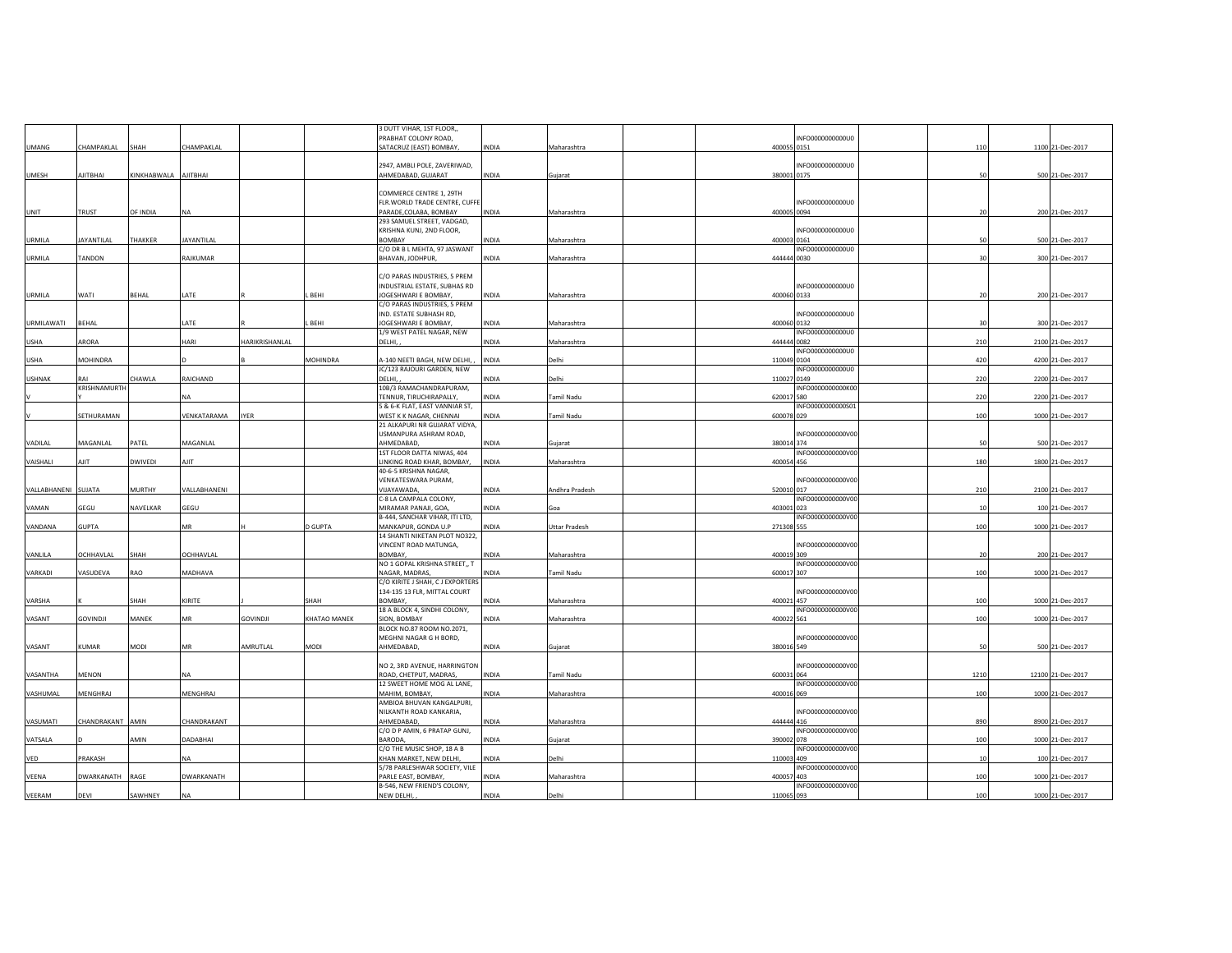|              |               |                 |                  |                   |                   | C/O. SHRI LOKESH KHANDELWAL,                          |              |                      | INFO0000000000V00               |     |                  |
|--------------|---------------|-----------------|------------------|-------------------|-------------------|-------------------------------------------------------|--------------|----------------------|---------------------------------|-----|------------------|
| VIDYAWATI    |               |                 | LATE             | <b>BISHAMBHAR</b> | NATH              | 3/29 PRATAPPURA, AGRA,                                | INDIA        | <b>Uttar Pradesh</b> | 282001 405                      | 190 | 1900 21-Dec-2017 |
|              |               |                 |                  |                   |                   | A/2 IST FLOOR, SUHAIL MANOR                           |              |                      |                                 |     |                  |
| YIJAY        | KRISHIN       | MOORJANI        | NΔ               |                   |                   | SOCIETY, LJ CROSS ROAD NO-1,<br>MAHIM, BOMBAY         | INDIA        |                      | INFO0000000000V00<br>400016 458 | 10  | 100 21-Dec-2017  |
|              |               |                 |                  |                   |                   |                                                       |              | Maharashtra          | INFO0000000000V00               |     |                  |
| VIJAY        | KRISHNA       | KHOSLA          | KIDARNATH        |                   |                   | 4/100 JAWAHAR NAGAR, JAIPUR, ,                        | <b>INDIA</b> | Rajasthan            | 302004 440                      | 210 | 2100 21-Dec-2017 |
|              |               |                 |                  |                   |                   | B-266-A GREATER KAILASH-I, NEW                        |              |                      | INFO0000000000V00               |     |                  |
| VIJAY        | KUMAR         | CHOPRA          | <b>NA</b>        |                   |                   | DELHI,                                                | INDIA        | Delhi                | 110048 125                      | 100 | 1000 21-Dec-2017 |
|              |               |                 |                  |                   |                   | B - 4 GREATER KAILASH, ENCLAVE                        |              |                      | INFO0000000000052               |     |                  |
| <b>VIJAY</b> | KUMAR         | THADANI         | NA               |                   |                   | , NEW DELHI                                           | INDIA        | Delhi                | 110048 833                      | 200 | 2000 21-Dec-2017 |
|              |               |                 |                  |                   |                   | C/O CHANDRA TRADING CO, 228                           |              |                      |                                 |     |                  |
| VIJAY        | RAWAT         |                 |                  |                   | RAWAT             | NARSHI NATHA STREET, CHANDRA<br>BHUWAN BOMBAY,        | INDIA        | Maharashtra          | INFO0000000000V00<br>400009 339 | 100 | 1000 21-Dec-2017 |
|              |               |                 |                  |                   |                   |                                                       |              |                      | INFO0000000000V00               |     |                  |
| VIJAYKUMAR   | BARANWAL      |                 | DWARKAPRASAD     |                   |                   | 16 AJIMUDDIN LANE, W BENGAL, INDIA                    |              | West Bengal          | 713301 386                      | 80  | 800 21-Dec-2017  |
|              |               |                 |                  |                   |                   |                                                       |              |                      |                                 |     |                  |
|              |               |                 |                  |                   |                   | 102 TAPOVAN SOCY AMBAWADI,                            |              |                      |                                 |     |                  |
|              |               |                 |                  |                   |                   | SURENDRA MANGALDAS ROAD,                              |              |                      | INFO0000000000V00               |     |                  |
| VIJAYKUMAR   | MADHAVLAL     | TRIVEDI         | MADHAVLAL        |                   |                   | AHMEDABAD,                                            | INDIA        | Gujarat              | 380015 240                      | 10  | 100 21-Dec-2017  |
|              |               |                 |                  |                   |                   | 4/49 LAXMI BUILDING, 11TH                             |              |                      | INFO0000000000V00               |     |                  |
| VIKRAM       |               | TRIVEDI         | BIPINCHANDRA     | TRIVEDI           |                   | KHETWADI LANE, BOMBAY,<br>AFRICA HOUSE, ADENWALLA     | INDIA        | Maharashtra          | 400004 476<br>INFO0000000000V00 | 100 | 1000 21-Dec-2017 |
| VIMAL        | <b>JAYANT</b> | NADKARNI        | JAYANT           |                   |                   | ROAD, BOMBAY,                                         | INDIA        | Maharashtra          | 400019 136                      | 100 | 1000 21-Dec-2017 |
|              |               |                 |                  |                   |                   | FAIRDEAL INVESTMENTS, INSIDE                          |              |                      |                                 |     |                  |
|              |               |                 |                  |                   |                   | BAIJI KA MANDIR, BADI CHHOPER                         |              |                      | INFO0000000000V00               |     |                  |
| VIMAL        | MALPANI       |                 | LATE             | MR                | K MALPANI         | JAIPUR-3                                              | INDIA        | Maharashtra          | 444444 570                      | 250 | 2500 21-Dec-2017 |
|              |               |                 |                  |                   |                   | 32 RAMKRISHNA BHUVAN,                                 |              |                      |                                 |     |                  |
|              |               |                 |                  |                   |                   | GOREGAONKAR LANE, CHARNI                              |              |                      | INFO0000000000V00               |     |                  |
| VIMAL        | NARAYAN       | BARVE           | NA               |                   |                   | ROAD BOMBAY,                                          | INDIA        | Maharashtra          | 400004 325                      | 100 | 1000 21-Dec-2017 |
|              |               |                 |                  |                   |                   |                                                       |              |                      | INFO0000000000V00               |     |                  |
| VIMLA        | CHUGH         |                 |                  |                   | CHUGH             | 23 SURAT BAHAR, 17 N A SAWANT<br>MARG, COLABA, BOMBAY | INDIA        | Maharashtra          | 400005 516                      | 50  | 500 21-Dec-2017  |
|              |               |                 |                  |                   |                   | C/O G P DESHMUKH, NATIONAL &                          |              |                      |                                 |     |                  |
|              |               |                 |                  |                   |                   | GRINDLAYS BANK LT, MINT ROAD                          |              |                      | INFO0000000000V00               |     |                  |
| VIMLA        | GOPAL         | <b>DESHMUKH</b> | GOPAL            |                   |                   | <b>BOMBAY</b>                                         | <b>INDIA</b> | Maharashtra          | 400001 142                      | 20  | 200 21-Dec-2017  |
|              |               |                 |                  |                   |                   | 20 CRESCENT BLDG KHAR, PALI                           |              |                      | INFO0000000000V00               |     |                  |
| VIMLADEVI    | SRIRAM        | MARWAH          | SRIRAM           |                   |                   | HILL ROAD, BOMBAY,                                    | INDIA        | Maharashtra          | 400052 326                      | 210 | 2100 21-Dec-2017 |
|              |               |                 |                  |                   |                   | 8TH FLOOR GURUKRUPA, PUNIT                            |              |                      | INFO0000000000V00               |     |                  |
| VINAY        | SHAH          |                 | MR               | CHAMPAKLAL        | SHAH              | CHOWK, BALAJI ROAD, SURAT                             | INDIA        | Gujarat              | 395003 553                      | 100 | 1000 21-Dec-2017 |
|              |               |                 |                  |                   |                   | 239 GIRGAON ROAD 2ND FLOOR,                           |              |                      | INFO0000000000V00               |     |                  |
| VINAYAK      | JAGANNATH     | <b>NAIK</b>     | <b>JAGANNATH</b> |                   |                   | OPP MANGAL WADI, BOMBAY,                              | INDIA        | Maharashtra          | 400004 148                      | 110 | 1100 21-Dec-2017 |
|              |               |                 |                  |                   |                   | C/O M/S GOBIND TEXTILES, G T                          |              |                      |                                 |     |                  |
|              |               |                 |                  |                   |                   | ROAD NEAR CIVIL, HOSPITAL                             |              |                      | INFO0000000000V00               |     |                  |
| VINEET       |               |                 | MR               |                   |                   | <b>JALANDHAR CITY,</b>                                | INDIA        | Punjab               | 144001 559                      | 150 | 1500 21-Dec-2017 |
|              |               |                 |                  |                   |                   | C/O MR. C D SURANA, 845                               |              |                      |                                 |     |                  |
|              |               |                 |                  |                   |                   | SHUKRAWAR PETH, NEAR JAIN                             |              |                      | INFO0000000000V00               |     |                  |
| VINITA       | <b>KISHOR</b> | BHANDARI        | MR               | KISHOR            | KUNTILAL BHANDARI | MANDIR CHOWK PUNE,<br>BLOCK NO 2, HOUSE NO 27/C,,     | INDIA        | Maharashtra          | 411002 546                      | 10  | 100 21-Dec-2017  |
|              |               |                 |                  |                   |                   | MIG FLATS KESHAVPURAM,                                |              |                      | INFO0000000000V00               |     |                  |
| VINOD        | CHANDRA       | DUBE            | <b>NA</b>        |                   |                   | LAWERENCE ROAD, NEW DELHI                             | <b>INDIA</b> | Delhi                | 110035 560                      | 120 | 1200 21-Dec-2017 |
|              |               |                 |                  |                   |                   | B/266-A GREATER KAILASH I, NEW                        |              |                      | INFO0000000000V00               |     |                  |
| VINOD        | <b>CUMAR</b>  | CHOPRA          | NA               |                   |                   | DELHI,                                                | <b>NDIA</b>  | Delhi                | 110048 156                      | 100 | 1000 21-Dec-2017 |
|              |               |                 |                  |                   |                   | C/O.FAIR DEALS, CHOWK                                 |              |                      |                                 |     |                  |
| VINOD        | MIGLANI       |                 |                  |                   |                   | FOUNTAIN, SAHARANPUR, UTTAR                           | INDIA        |                      | INFO0000000000V00<br>247001 502 | 100 |                  |
|              |               |                 |                  |                   | MIGLANI           | PRADESH                                               |              | Uttar Pradesh        | INFO0000000000V00               |     | 1000 21-Dec-2017 |
| VIRAJ        | CHHABRA       |                 | GP               | CAPT              | L CHHABRA         | 12 SUBROTO PARK, NEW DELHI,                           | <b>INDIA</b> | Delhi                | 110010 415                      | 100 | 1000 21-Dec-2017 |
|              |               |                 |                  |                   |                   | R-114 GREATER KAILASH, NEW                            |              |                      | INFO0000000000V00               |     |                  |
| VISHAL       | PANDIT        |                 |                  |                   | PANDIT            | DELHI,                                                | INDIA        | Delhi                | 110048 449                      | 10  | 100 21-Dec-2017  |
|              |               |                 |                  |                   |                   | C/O BABULAL M PATEL, NANA                             |              |                      |                                 |     |                  |
|              |               |                 |                  |                   |                   | THAKORAS, VASTRAPUR,                                  |              |                      | INFO0000000000V00               |     |                  |
| VISHVESH     |               | MEHTA           | MR               | DARDHAN           |                   | AHMEDABAD<br>C/O K GUPTA GRINDLEYS BNK, LTD           | INDIA        | Gujarat              | 380018 482                      | 350 | 3500 21-Dec-2017 |
|              |               |                 |                  |                   |                   | H BLOCK CANNOUGHT PLACE,                              |              |                      | INFO0000000000V00               |     |                  |
| VISHWA       | DEV           | <b>GUPTA</b>    | KISHORILAL       |                   |                   | DELHI,                                                | INDIA        | Delhi                | 110001 390                      |     | 100 21-Dec-2017  |
|              |               |                 |                  |                   |                   | 172 POCKET B, MOUNT KAILASH,                          |              |                      | INFO0000000000V00               |     |                  |
| VISHWAJIT    | BEDI          |                 |                  |                   | <b>BEDI</b>       | NEW DELHI                                             | INDIA        | Delhi                | 110065 527                      | 100 | 1000 21-Dec-2017 |
|              |               |                 |                  |                   |                   | <b>BORKUTE BHAVAN,</b>                                |              |                      |                                 |     |                  |
|              |               |                 |                  |                   |                   | RAINAGAR, KANHAN,, POST-                              |              |                      | INFO0000000000V00               |     |                  |
| VITHAL       | SADASHIV      | NAIK            | SADASHIV         |                   |                   | KANHAN,, NAGPUR                                       | INDIA        | Maharashtra          | 441401 419                      | 100 | 1000 21-Dec-2017 |